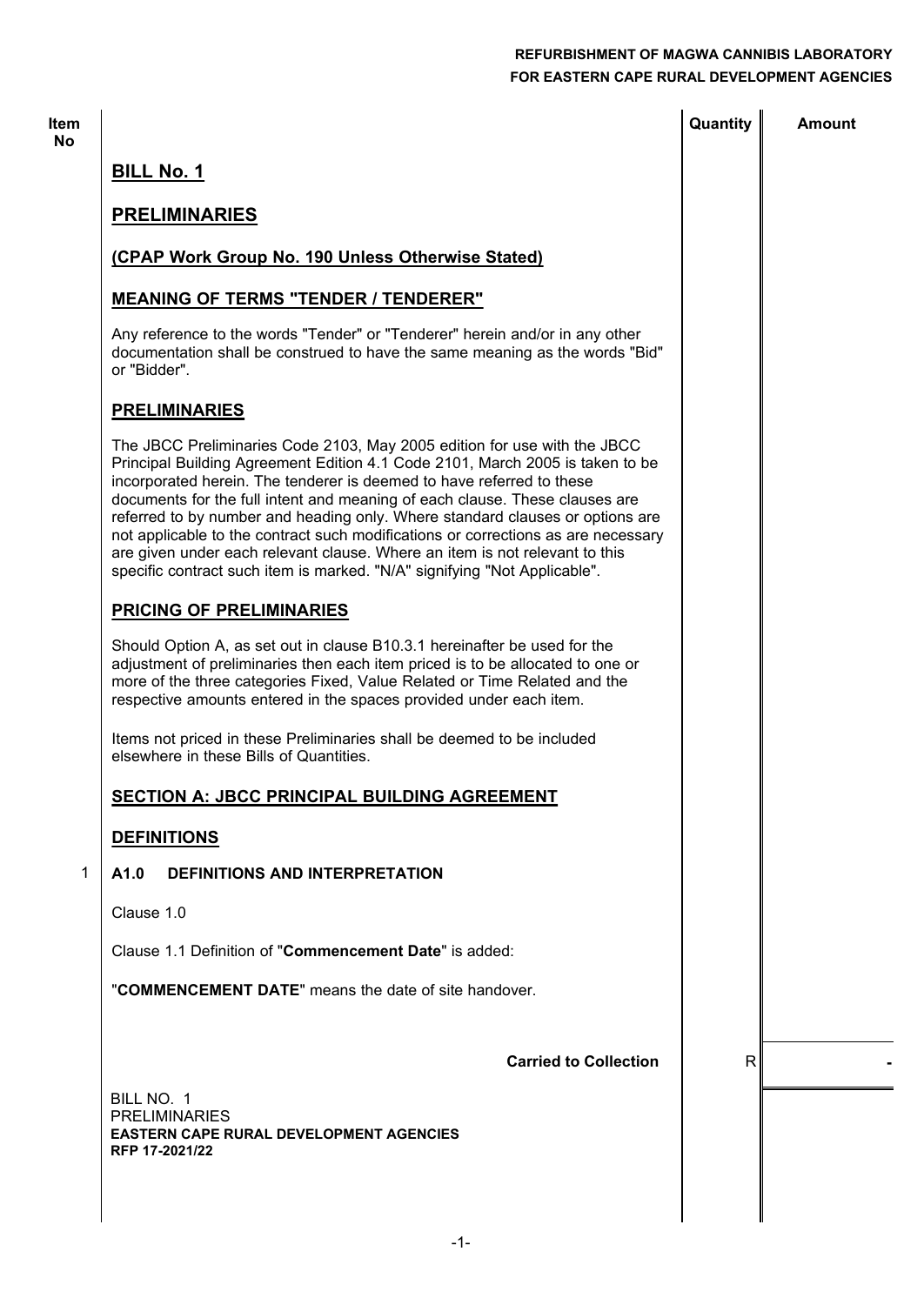Clause 1.1 Definition of "**Construction Guarantee**" is amended by replacing it with the following:

"**CONSTRUCTION GUARANTEE**" means a guarantee at call obtained by the **contractor** from an institution approved by the **employer** in terms of the **employer's** construction guarantee form as selected in the **schedule.**

Clause 1.1 Definition of "**Construction Period**" is amended by replacing it with the following:

"**CONSTRUCTION PERIOD**" means the period commencing on the **date that possession of the site is given to the contractor** and ending on the date of **practical completion.**

Clause 1.1 Definition of "**Corrupt Practice**" is added:

Clause 1.1 Definition of "**Fraudulent Practice**" is added:

"**FRAUDULENT PRACTICE**" means a misrepresentation of facts in order to influence a procurement process or the execution of a contract to the detriment of any tenderer and includes collusive practice among tenderers (prior to or after the tender submission) designed to establish tender prices at artificial noncompetitive levels and to deprive the tenderer of the benefits of free and open competition.

"**CORRUPT PRACTICE**" means the offering, giving, receiving or soliciting of anything of value to influence the action of a public official in the procurement process or in contract execution.

Clause 1.1 Definition of "**Interest**" is amended by replacing it with the following:

"**INTEREST**" means the interest rates applicable on this contract, whether specifically indicated in the relevant clauses or not, will be the rate as determined by the Minister of Finance, from time to time, in terms of section 80(1)(b) of the Public Finance Management Act, 1999 (Act No. 1 of 1999).

Clause 1.1 Definition of "**Principal Agent**" is amended by replacing it with the following:

"**PRINCIPAL AGENT**" means the person or entity appointed by the **employer** and named in the **schedule**. In the event of a **principal agent** not being appointed, then all the duties and obligations of a **principal agent** as detailed in the **agreement** shall be fulfilled by a representative of the **employer** as named in the **schedule.**

Clause 1.1 Definition of "**Security**" is amended by replacing it with the following:

**Carried to Collection**  $\vert$  R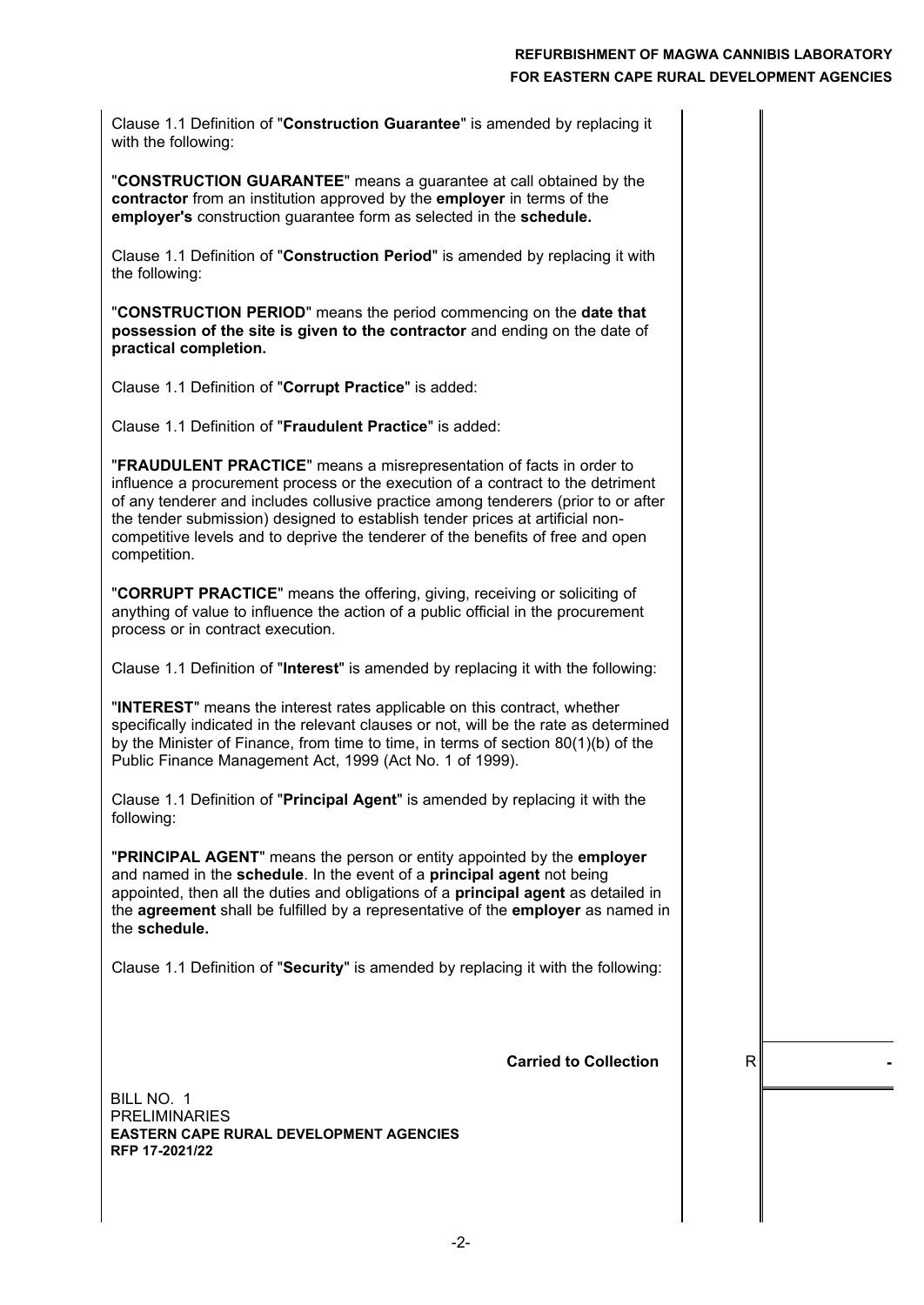|                | "SECURITY" means the form of security provided by the employer or<br>contractor, as stated in the schedule, from which the contractor or employer<br>may recover expense or loss.                                                                   |             |  |
|----------------|-----------------------------------------------------------------------------------------------------------------------------------------------------------------------------------------------------------------------------------------------------|-------------|--|
|                | Clause 1.6 is amended by replacing the words "prepaid registered post, telefax<br>or e-mail" with "prepaid registered post or telefax"                                                                                                              |             |  |
|                | Clause 1.6.4 is amended by replacing it with the following:                                                                                                                                                                                         |             |  |
|                | No clause                                                                                                                                                                                                                                           |             |  |
|                | Fixed: Value related: Time related: Value related:                                                                                                                                                                                                  | <b>Item</b> |  |
|                | <b>OBJECTIVE AND PREPARATION</b>                                                                                                                                                                                                                    |             |  |
| $\mathbf 1$    | A2.0<br>OFFER, ACCEPTANCE AND PERFORMANCE                                                                                                                                                                                                           |             |  |
|                | Clause 2.0                                                                                                                                                                                                                                          |             |  |
|                | Fixed: Value related: Time related: Value related:                                                                                                                                                                                                  |             |  |
|                |                                                                                                                                                                                                                                                     | Item        |  |
| $\overline{2}$ | A3.0<br><b>DOCUMENTS</b>                                                                                                                                                                                                                            |             |  |
|                | Clause 3.0                                                                                                                                                                                                                                          |             |  |
|                | Clause 3.2.1 is amended by replacing "14.1" with "14.0"                                                                                                                                                                                             |             |  |
|                | Clause 3.7 is amended by the addition of the following:                                                                                                                                                                                             |             |  |
|                | The contractor shall supply and keep a copy of the JBCC Series 2000 Principal<br>Building Agreement and Preliminaries applicable to this contract on the site, to<br>which the employer, principal agent and agents shall have access at all times. |             |  |
| 3              | Clause 3.10 is amended by replacing the second reference to "principal agent"<br>with the word "employer".                                                                                                                                          |             |  |
|                | Fixed: Value related: Time related:                                                                                                                                                                                                                 | Item        |  |
|                |                                                                                                                                                                                                                                                     |             |  |
|                |                                                                                                                                                                                                                                                     |             |  |
|                |                                                                                                                                                                                                                                                     |             |  |
|                |                                                                                                                                                                                                                                                     |             |  |
|                |                                                                                                                                                                                                                                                     |             |  |
|                |                                                                                                                                                                                                                                                     |             |  |
|                | <b>Carried to Collection</b>                                                                                                                                                                                                                        | R           |  |
|                | BILL NO. 1                                                                                                                                                                                                                                          |             |  |
|                | <b>PRELIMINARIES</b><br><b>EASTERN CAPE RURAL DEVELOPMENT AGENCIES</b>                                                                                                                                                                              |             |  |
|                | RFP 17-2021/22                                                                                                                                                                                                                                      |             |  |
|                |                                                                                                                                                                                                                                                     |             |  |
|                |                                                                                                                                                                                                                                                     |             |  |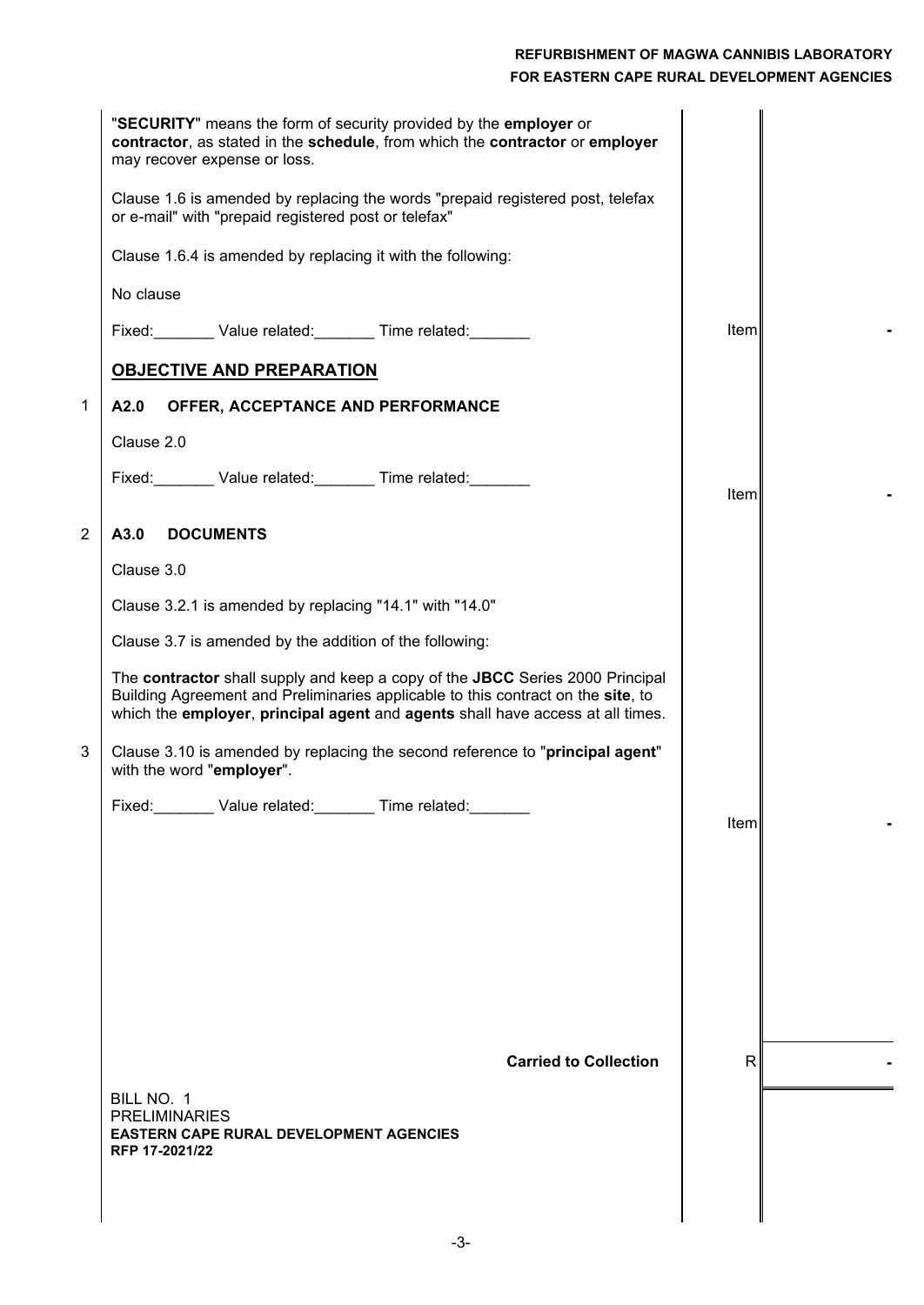| 1              | A4.0<br><b>DESIGN RESPONSIBILITY</b>                                                                                                                                                                                                                                                                                          |              |  |
|----------------|-------------------------------------------------------------------------------------------------------------------------------------------------------------------------------------------------------------------------------------------------------------------------------------------------------------------------------|--------------|--|
|                | Clause 4.0                                                                                                                                                                                                                                                                                                                    |              |  |
|                | Clause 4.3 is amended by replacing it with the following:                                                                                                                                                                                                                                                                     |              |  |
|                | No clause                                                                                                                                                                                                                                                                                                                     |              |  |
|                | Fixed: Value related: Time related:                                                                                                                                                                                                                                                                                           | Item         |  |
| $\overline{2}$ | <b>EMPLOYER'S AGENTS</b><br>A5.0                                                                                                                                                                                                                                                                                              |              |  |
|                | Clause 5.0                                                                                                                                                                                                                                                                                                                    |              |  |
|                | Clause 5.1.2 is amended to include clauses 32.6.3, 34.3, 34.4 and 38.5.8                                                                                                                                                                                                                                                      |              |  |
|                | Fixed: Value related: Time related:                                                                                                                                                                                                                                                                                           | Item         |  |
| 3              | <b>SITE REPRESENTATIVE</b><br>A6.0                                                                                                                                                                                                                                                                                            |              |  |
|                | Clause 6.0                                                                                                                                                                                                                                                                                                                    |              |  |
|                | Fixed: Value related: Time related:                                                                                                                                                                                                                                                                                           | Item         |  |
| 4              | A7.0<br><b>COMPLIANCE WITH REGULATIONS</b>                                                                                                                                                                                                                                                                                    |              |  |
|                | Clause 7.0                                                                                                                                                                                                                                                                                                                    |              |  |
|                | Note: A separate clause has been included in Section C : Specific Preliminaries<br>of the bills of quantities / lump sum document for the contractor to have the<br>opportunity to price for all the requirements of the Occupational Health and<br>Safety Act, Construction Regulations and Health and Safety Specification. |              |  |
|                | Fixed: Value related: Time related:                                                                                                                                                                                                                                                                                           | Item         |  |
| 5              | A8.0<br><b>WORKS RISK</b>                                                                                                                                                                                                                                                                                                     |              |  |
|                | Clause 8.0                                                                                                                                                                                                                                                                                                                    |              |  |
|                | Fixed: Value related: Time related: Value related:                                                                                                                                                                                                                                                                            | Item         |  |
| 6              | A9.0<br><b>INDEMNITIES</b>                                                                                                                                                                                                                                                                                                    |              |  |
|                | Clause 9.0                                                                                                                                                                                                                                                                                                                    |              |  |
|                | Fixed: Value related: Time related:                                                                                                                                                                                                                                                                                           | Item         |  |
|                |                                                                                                                                                                                                                                                                                                                               |              |  |
|                |                                                                                                                                                                                                                                                                                                                               |              |  |
|                | <b>Carried to Collection</b>                                                                                                                                                                                                                                                                                                  | $\mathsf{R}$ |  |
|                | BILL NO. 1                                                                                                                                                                                                                                                                                                                    |              |  |
|                | <b>PRELIMINARIES</b><br><b>EASTERN CAPE RURAL DEVELOPMENT AGENCIES</b>                                                                                                                                                                                                                                                        |              |  |
|                | RFP 17-2021/22                                                                                                                                                                                                                                                                                                                |              |  |
|                |                                                                                                                                                                                                                                                                                                                               |              |  |
|                |                                                                                                                                                                                                                                                                                                                               |              |  |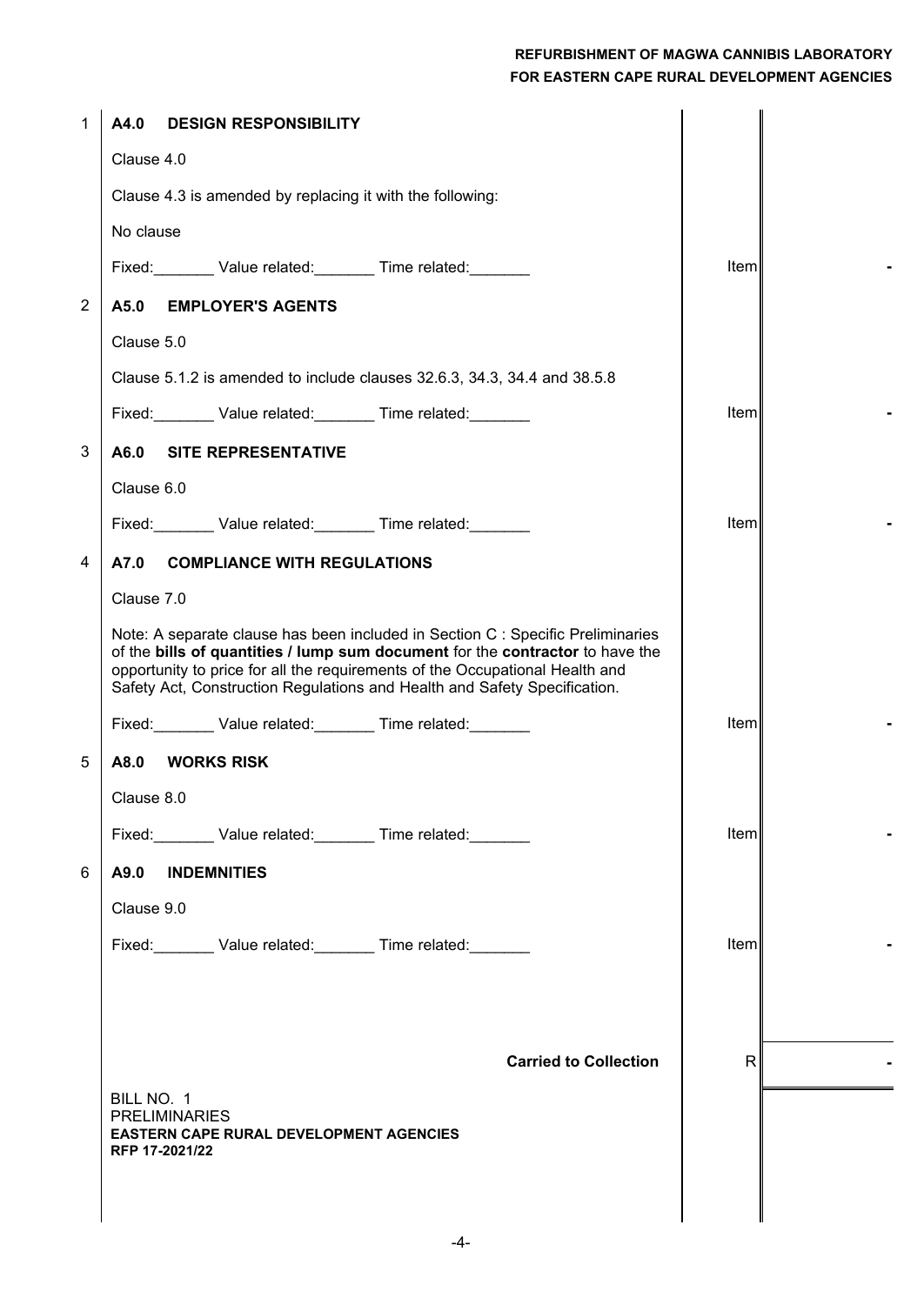#### **A10.0 WORKS INSURANCES**

#### Clause 10.0

1

Clause 10.0 is amended by the addition of the following clauses:

#### **10.5 Damage to the Works**

- (a) Without in any way limiting the **contractor's** obligations in terms of the contract, the **contractor** shall bear the full risk of damage to and/or destruction of the **works** by whatever cause during construction of the **works** and hereby indemnifies and holds harmless the **employer** against any such damage. The **contractor** shall take such precautions and security measures and other steps for the protection and security of the **works** as the **contractor** may deem necessary.
- (b) The **contractor** shall at all times proceed immediately to remove or dispose of any debris arising from damage to or destruction of the **works** and to rebuild, restore, replace and/or repair the **works.**
- (c) The **employer** shall carry the risk of damage to or destruction of the **works** and material paid for by the **employer** that is the result of the excepted risks as set out in 10.6
- (d) Where the **employer** bears the risk in terms of this contract, the **contractor** shall**,** if requested to do so, reinstate any damage or destroyed portions of the **works** and the costs of such reinstatement shall be measured and valued in terms of 32.0 hereof.

#### **10.6 Injury to Persons or loss of or damage to Properties**

- (a) The **contractor** shall be liable for and hereby indemnifies the **employer** against any liability, loss, claim or proceeding whether arising in common law or by statute, consequent upon personal injuries to or the death of any person whomsoever arising out of or in the course of or caused by the execution of the **works** unless due to any act or negligence of any person for whose actions the **employer** is legally liable.
- (b) The **contractor** shall be liable for and hereby indemnifies the **employer** against any liability, loss, claim or proceeding consequent upon loss of or damage to any moveable or immovable or personal property or property contiguous to the **site**, whether belonging to or under the control of the **employer** or any other body or person, arising out of or in the course of or by reason of the execution of the **works** unless due to any act or negligence of any person for whose actions the **employer** is legally liable.

**Carried to Collection**  R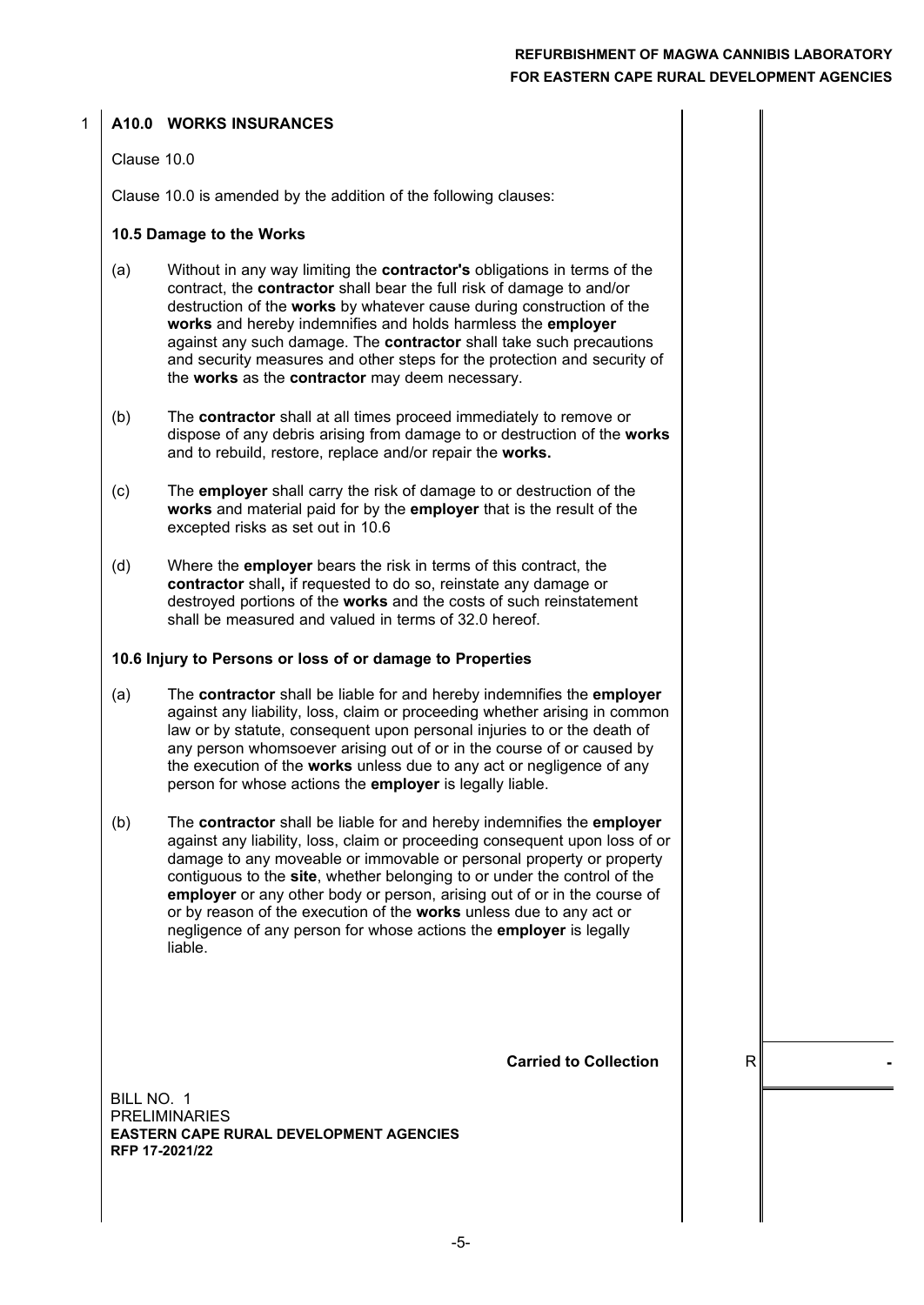- (c) The **contractor** shall, upon receiving a **contract instruction** from the **principal agent,** cause the same to be made good in a perfect and workmanlike manner at his own cost and in default thereof the **employer** shall be entitled to cause it to be made good and to recover the cost thereof from the **contractor** or to deduct the same from amounts due to the **contractor.**
- (d) The **contractor** shall be responsible for the protection and safety of such portions of the premises placed under his control by the **employer** for the purpose of executing the **works** until the issue of the **certificate of practical completion.**
- (e) Where the execution of the **works** involves the risk of removal of or interference with support to adjoining properties including land or structures or any structures to be altered or added to, the **contractor** shall obtain adequately insurance and will remain adequately insured or insured to the specific limit stated in the contract against the death of or injury to persons or damage to such property consequent on such removal or interference with the support until such portion of the **works** has been completed.
- (f) The **contractor** shall at all times proceed immediately at his own cost to remove or dispose of any debris and to rebuild, restore, replace and/or repair such property and to execute the **works.**

#### **10.7 High risk insurance**

In the event of the project being executed in a geological area classified as a "High Risk Area", that is an area which is subject to highly unstable subsurface conditions that might result in catastrophic ground movement evident by sinkhole or doline formation the following will apply:

#### **10.7.1 Damage to the works**

The **contractor** shall, from the **commencement date** of the **works** until the date of the **certificate of practical completion** bear the full risk of and hereby indemnifies and holds harmless the **employer** against any damage to and/or destruction of the **works** consequent upon a catastrophic ground movement as mentioned above. The **contractor** shall take such precautions and security measures and other steps for the protection of the **works** as he may deem necessary.

When so instructed to do so by the **principal agent**, the **contractor** shall proceed immediately to remove and/or dispose of any debris arising from damage to or destruction of the **works** and to rebuild, restore, replace and/or repair the **works**, at the **contractor's** own costs.

**Carried to Collection**  $\parallel$  R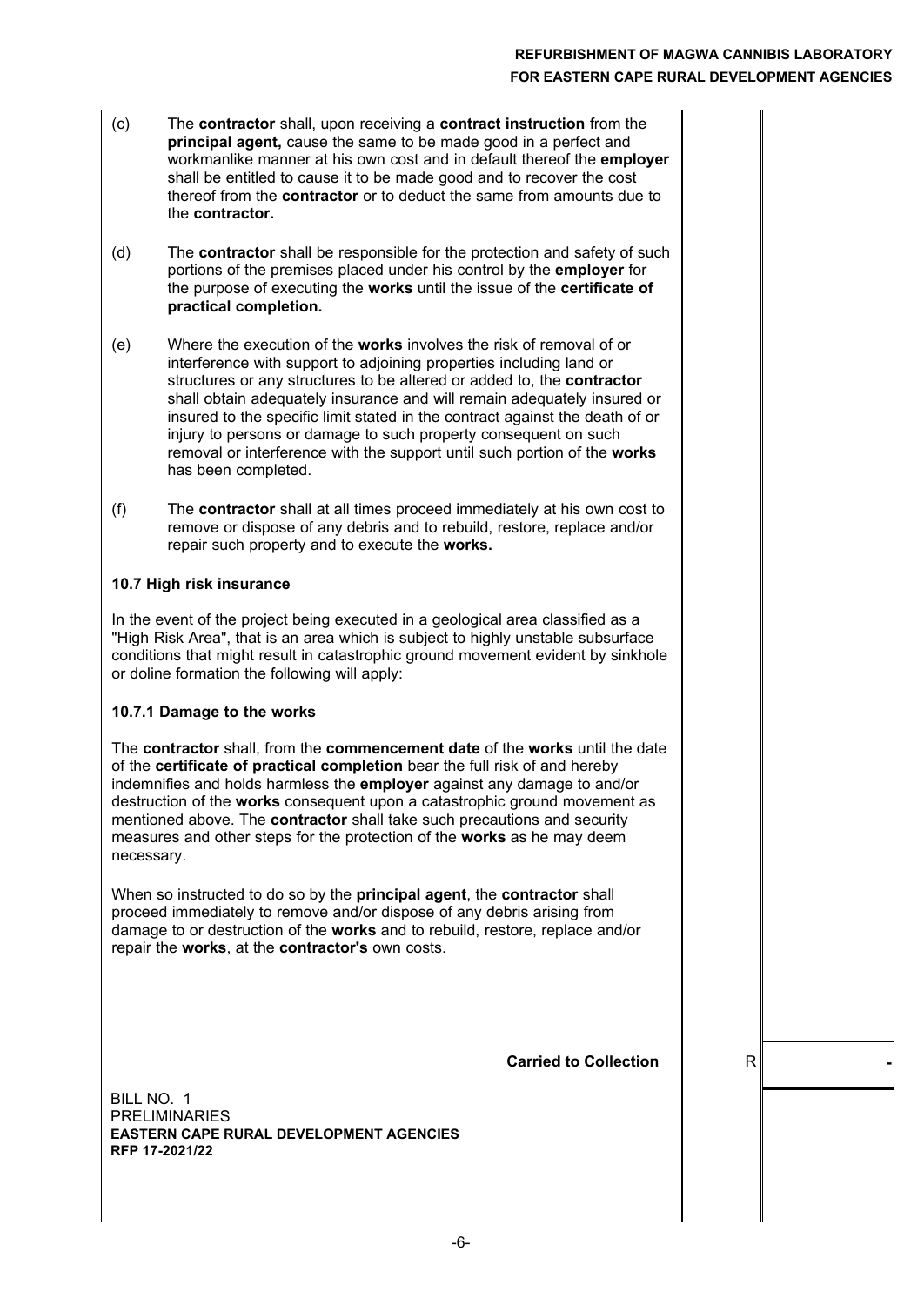$\parallel$ 

 $\overline{1}$ 

# **10.7.2 Injury to persons or loss of or damage to property**

|             | The contractor shall be liable for and hereby indemnifies and holds harmless<br>the employer against any liability, loss, claim or proceeding arising at any time<br>during the period of the contract whether arising in common law or by statute,<br>consequent upon personal injuries to or the death of any person whomsoever<br>resulting from, arising out of or caused by a catastrophic ground movement as<br>mentioned above.                                                                                                                                           |       |  |
|-------------|----------------------------------------------------------------------------------------------------------------------------------------------------------------------------------------------------------------------------------------------------------------------------------------------------------------------------------------------------------------------------------------------------------------------------------------------------------------------------------------------------------------------------------------------------------------------------------|-------|--|
|             | The contractor shall be liable for and hereby indemnifies the employer against<br>any and all liability, loss, claim or proceeding consequent upon loss of or<br>damage to any moveable or immovable or personal property or property<br>contiguous to the site, whether belonging to or under the control of the<br>employer or any other body or person whomsoever arising out of or caused by a<br>catastrophic ground movement, as mentioned above, which occurred during the<br>period of the contract.                                                                     |       |  |
|             | <b>10.7.3</b> It is the responsibility of the <b>contractor</b> to ensure that he has adequate<br>insurance to cover his risk and liability as mentioned in 10.7.1 and 10.7.2.<br>Without limiting the contractor's obligations in terms of the contract, the<br>contractor shall, within twenty one (21) calendar days of the commencement<br>date but before commencement of the works, submit to the employer proof of<br>such insurance policy, if requested to do so.                                                                                                       |       |  |
|             | 10.7.4 The employer shall be entitled to recover any and all losses and/or<br>damages of whatever nature suffered or incurred consequent upon the<br>contractor's default of his obligations as set out in 10.7.1; 10.7.2 and 10.7.3.<br>Such losses or damages may be recovered from the contractor or by deducting<br>the same from any amounts still due under this contract or under any other<br>contract presently or hereafter existing between the employer and the<br>contractor and for this purpose all these contracts shall be considered one<br>indivisible whole. |       |  |
|             | Fixed: Value related: Time related:                                                                                                                                                                                                                                                                                                                                                                                                                                                                                                                                              | Item  |  |
| $\mathbf 1$ | A11.0 LIABILITY INSURANCES                                                                                                                                                                                                                                                                                                                                                                                                                                                                                                                                                       |       |  |
|             | Clause 11.0                                                                                                                                                                                                                                                                                                                                                                                                                                                                                                                                                                      |       |  |
|             | Fixed: Value related: Time related:                                                                                                                                                                                                                                                                                                                                                                                                                                                                                                                                              | ltem  |  |
| 2           | A12.0 EFFECTING INSURANCES                                                                                                                                                                                                                                                                                                                                                                                                                                                                                                                                                       |       |  |
|             | Clause 12.0                                                                                                                                                                                                                                                                                                                                                                                                                                                                                                                                                                      |       |  |
|             | Fixed: Value related: Time related:                                                                                                                                                                                                                                                                                                                                                                                                                                                                                                                                              | lteml |  |
| 3           | A13.0 No clause                                                                                                                                                                                                                                                                                                                                                                                                                                                                                                                                                                  |       |  |
|             |                                                                                                                                                                                                                                                                                                                                                                                                                                                                                                                                                                                  |       |  |
|             | <b>Carried to Collection</b>                                                                                                                                                                                                                                                                                                                                                                                                                                                                                                                                                     | R.    |  |
|             | BILL NO. 1<br><b>PRELIMINARIES</b><br><b>EASTERN CAPE RURAL DEVELOPMENT AGENCIES</b><br>RFP 17-2021/22                                                                                                                                                                                                                                                                                                                                                                                                                                                                           |       |  |
|             |                                                                                                                                                                                                                                                                                                                                                                                                                                                                                                                                                                                  |       |  |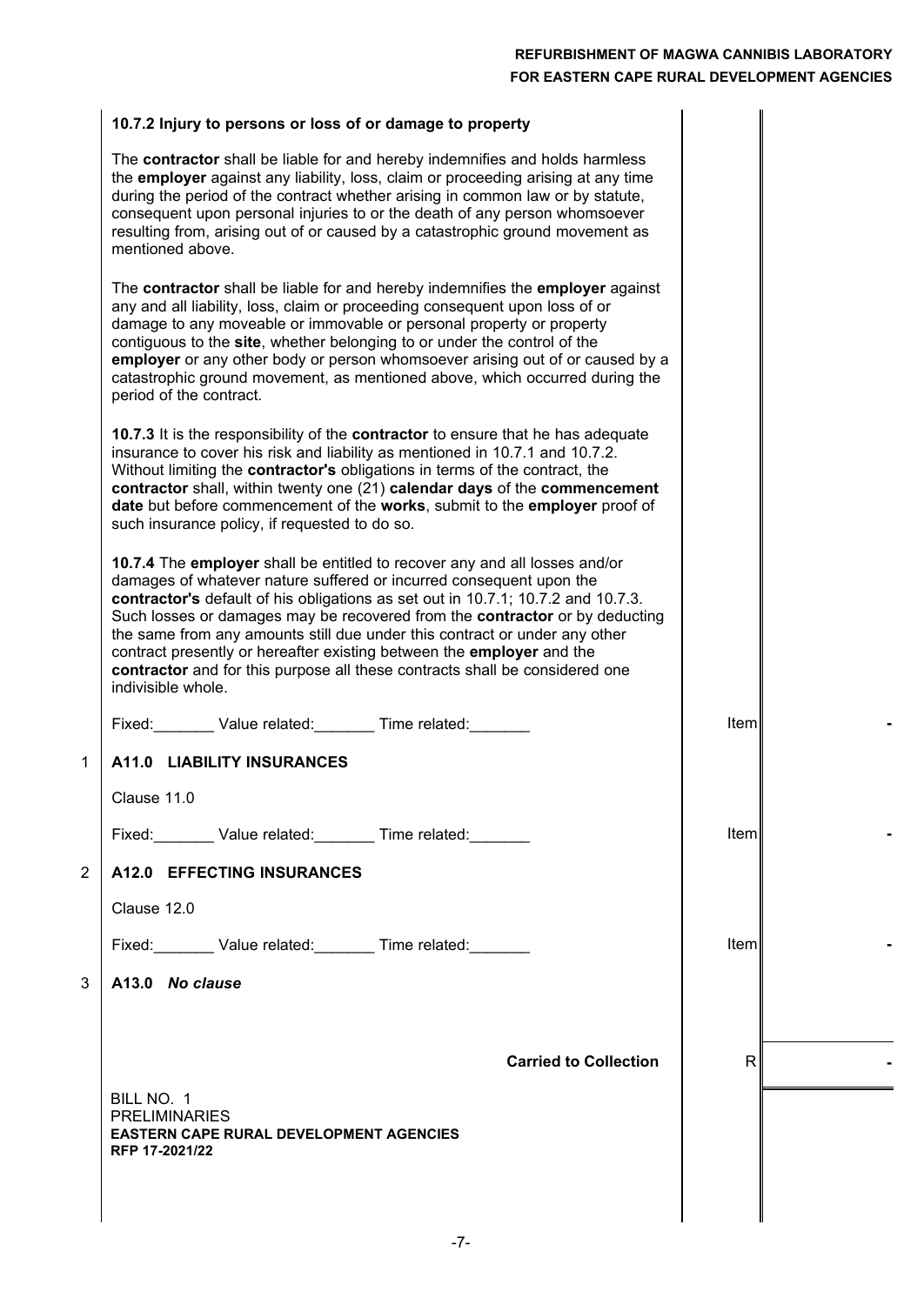#### **A14.0 SECURITY** 1

Clause 14.0

Clauses 14.1 - 14.8 are amended by replacing them with the following:

14.1 In respect of contracts with a **contract sum** up to R1 million, the **security** to be provided by the **contractor** to the **employer** will be a payment reduction of five per cent (5%) of the value certified in the **payment certificate** (excluding VAT).

14.1.1 The payment reduction of the value certified in a **payment certificate** shall be *mutatis mutandi* in terms of 31.8(A).

14.1.2 The **employer** shall be entitled to recover expense and loss from the payment reduction in terms of 33.0 provided that the **employer** complies with the provisions of 33.4 in which event the **employer's** entitlement shall take precedence over his obligations to refund the payment reduction security or portions thereof to the **contractor.**

14.2 In respect of contracts with a **contract sum** above R1 million, the **contractor** shall have the right to select the **security** to be provided in terms of 14.3, 14.4, 14.5, 14.6, or 14.7 as stated in the **schedule**. Such **security** shall be provided to the **employer** within twenty one (21) **calendar days** from **commencement date**. Should the **contractor** fail to select the **security** to be provided or should the **contractor** fail to provide the **employer** with the selected **security** within twenty one (21) **calendar days** from **commencement date**, the **security** in terms of 14.7 shall be deemed to have been selected.

14.3 Where **security** as a cash deposit of ten per cent (10%) of the **contract sum** (excluding VAT) has been selected:

14.3.1 The **contractor** shall furnish the **employer** with a cash deposit equal in value to ten per cent (10%) of the **contract sum** (excluding VAT) within twenty one (21) **calendar days** from **commencement date.**

14.3.2 Within twenty one (21) **calendar days** of the date of **practical completion** of the **works** the **employer** shall reduce the cash deposit to an amount equal to three per cent (3%) of the **contract value** (excluding VAT), and refund the balance to the **contractor.**

14.3.3 Within twenty one (21) **calendar days** of the date of **final completion** of the **works** the **employer** shall reduce the cash deposit to an amount equal to one per cent (1%) of the **contract value** (excluding VAT) and refund the balance to the **contractor.**

**Carried to Collection**  $\parallel$  R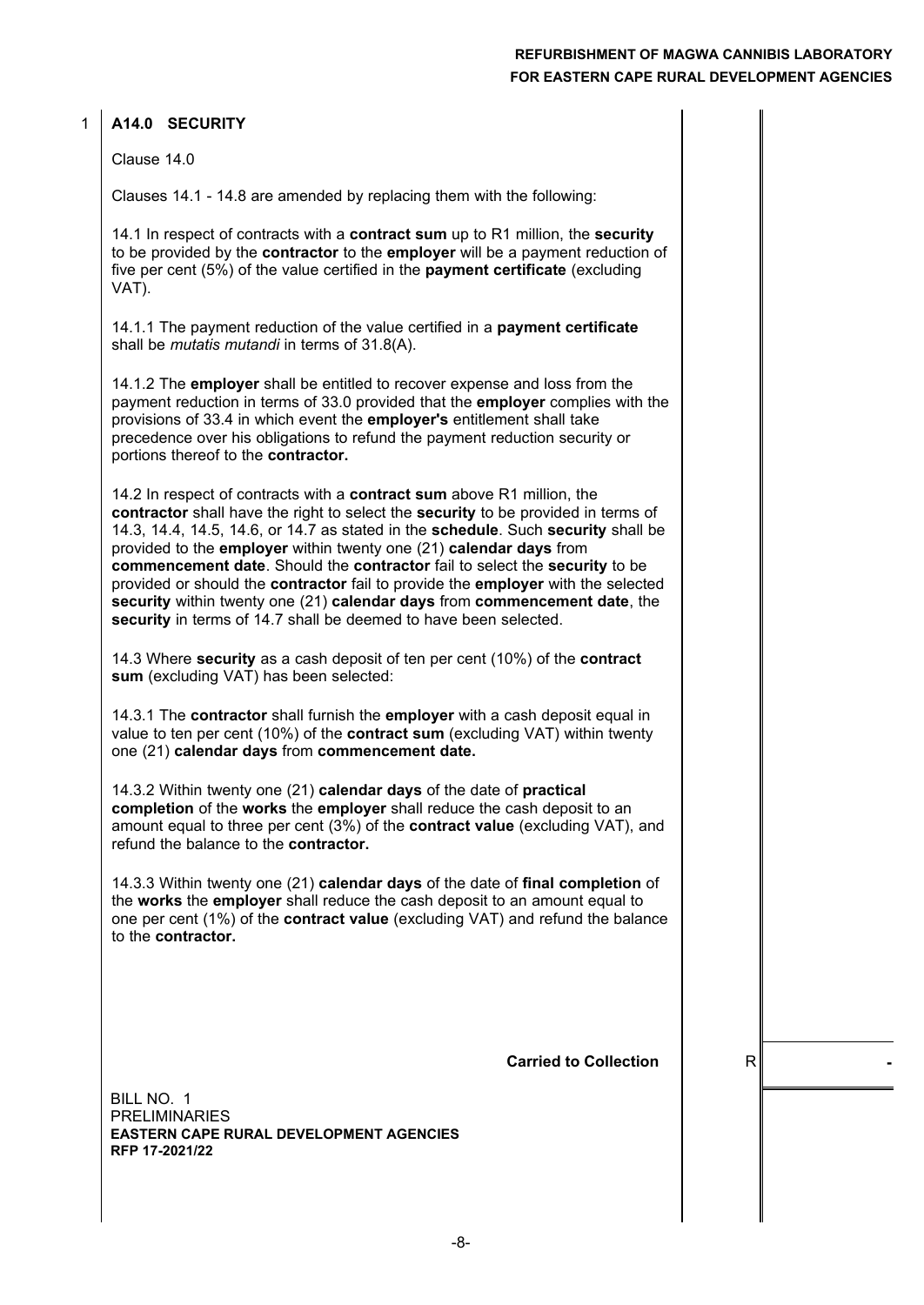14.3.4 On the date of payment of the amount in the final **payment certificate**, the **employer** shall refund the remainder of the cash deposit to the **contractor.**

14.3.5 The **employer** shall be entitled to recover expense and loss from the cash deposit in terms of 33.0 provided that the **employer** complies with the provisions of 33.4 in which event the **employer's** entitlement shall take precedence over his obligations to refund the cash deposit **security** or portions thereof to the **contractor.**

14.3.6 The parties expressly agree that neither the **employer** nor the **contractor** shall be entitled to cede the rights to the deposit to any third party.

14.4 Where **security** as a variable **construction guarantee** of ten (10%) of the **contract sum** (excluding VAT) has been selected:

14.4.1 The **contractor** shall furnish the **employer** with an acceptable variable **construction guarantee** equal in value to ten percent (10%) of the **contract sum** (excluding VAT) within twenty-one (21) **calender days** from **commencement date**

14.4.2 The variable **construction guarantee** shall reduce and expire in terms of the Varaible **Construction Guarantee** form included in the invitation to tender 14.4.3 The **employer** shall return the variable **construction guarantee** to the contractor within fourteen (14) **calender days** of it expiring

14.4.4 Where the **employer** has a right of recovery against the **contractor** in terms of 33.0, the **employer** shall issue a written demand in terms of the variable **construction guarantee**

14.5 Where **security** as a fixed **construction guarantee** of five per cent (5%) of the **contract sum** (excluding VAT) and a five per cent (5%) payment reduction of the value certified in the **payment certificate** (excluding VAT) has been selected:

14.5.1 The **contractor** shall furnish a fixed **construction guarantee** to the **employer** equal in value to five per cent (5%) of the **contract sum** (excluding VAT).

14.5.2 The fixed **construction guarantee** shall come into force on the date of issue and shall expire on the date of **practical completion.**

14.5.3 The **employer** shall return the fixed **construction guarantee** to the **contractor** within fourteen (14) **calendar days** of it expiring.

14.5.4 The payment reduction of the value certified in a **payment certificate** shall be in terms of 31.8 (A) and 34.8

**Carried to Collection**  $\parallel$  R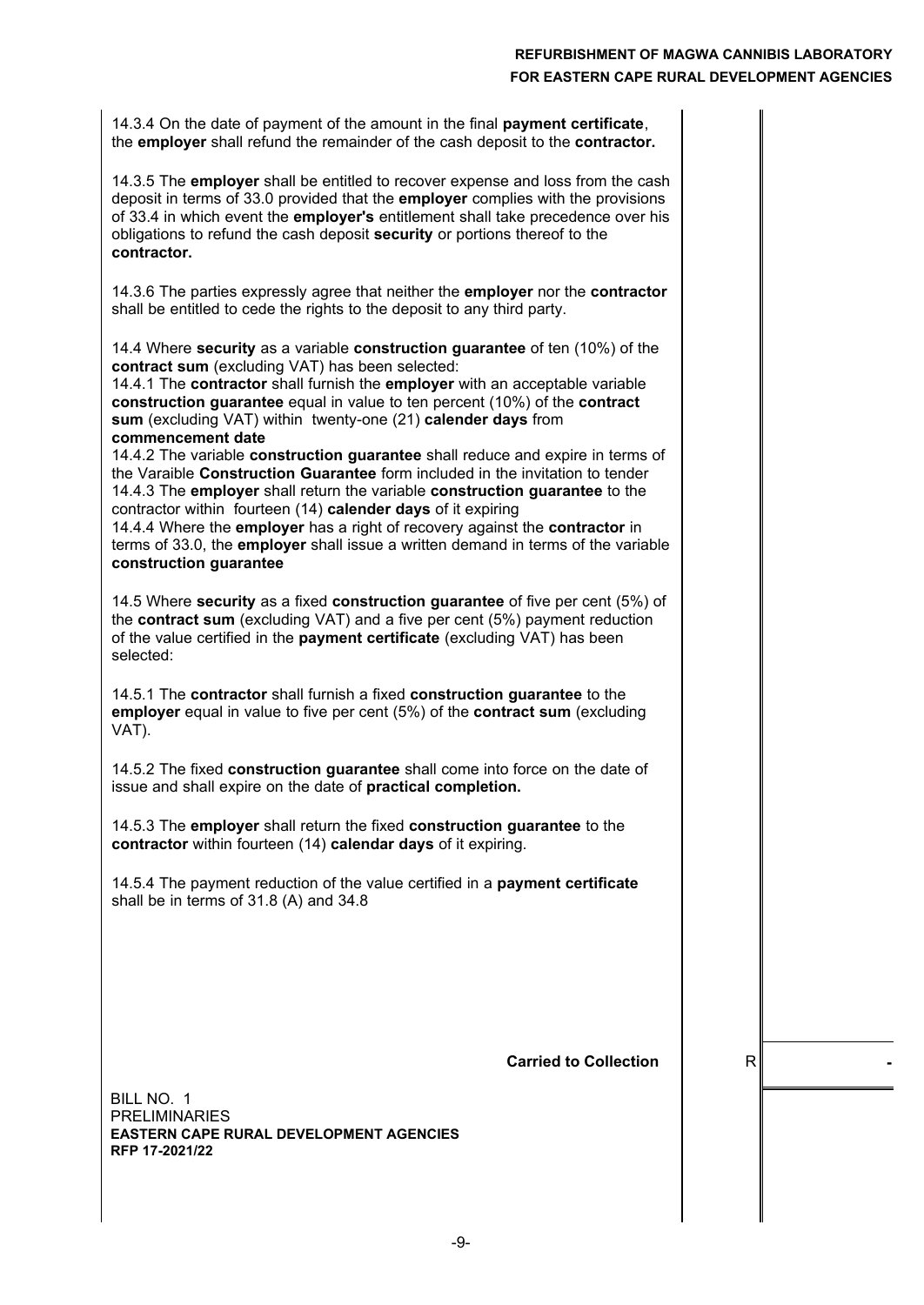14.5.5 Where the **employer** has a right of recovery against the **contractor** in terms of 33.0, the **employer** shall be entitled to issue a written demand in terms of the fixed **construction guarantee** or may recover from the payment reduction or may do both.

14.6 Where **security** as a cash deposit of five per cent (5%) of the **contract sum** (excluding VAT) and a payment reduction of five per cent (5%) of the value certified in the **payment certificate** (excluding VAT) has been selected:

14.6.1 The **contractor** shall furnish the **employer** with a cash deposit equal in value to five per cent (5%) of the **contract sum** (excluding VAT) within twenty one (21) **calendar days** from **commencement date.**

14.6.2 Within twenty one (21) **calendar days** of the date of **practical completion** of the **works** the **employer** shall refund the cash deposit in total to the **contractor.**

14.6.3 The payment reduction of the value certified in a **payment certificate** shall be *mutatis mutandi* in terms of 31.8(A).

14.6.4 Where the **employer** has a right of recovery against the **contractor** in terms of 33.0, the **employer** may issue a written notice in terms of 33.4 or may recover from the payment reduction or may do both

14.7 Where **security** as a payment reduction of ten per cent (10%) of the value certified in the **payment certificate** (excluding VAT) has been selected:

14.7.1 The payment reduction of the value certified in a **payment certificate** shall be *mutatis mutandi* in terms of 31.8(B).

14.7.2 The **employer** shall be entitled to recover expense and loss from the payment reduction in terms of 33.0 provided that the **employer** complies with the provisions of 33.4 in which event the **employer's** entitlement shall take precedence over his obligations to refund the payment reduction or portions thereof to the **contractor.**

14.8 Payments made by the guarantor to the **employer** in terms of the fixed or variable **construction guarantee** shall not prejudice the rights of the **employer** or **contractor** in terms of this **agreement.**

14.9 Should the **contractor** fail to furnish the **security** in terms of 14.2, the **employer**, in his sole discretion and without notification to the **contractor**, is entitled to change the **contractor's** selected form of **security** to that of a ten per cent (10%) payment reduction of the value certified in the **payment certificate** (excluding VAT), whereafter 14.7 shall be applicable.

Fixed: Value related: Time related:

Item **-**

**Carried to Collection**  $\vert$  R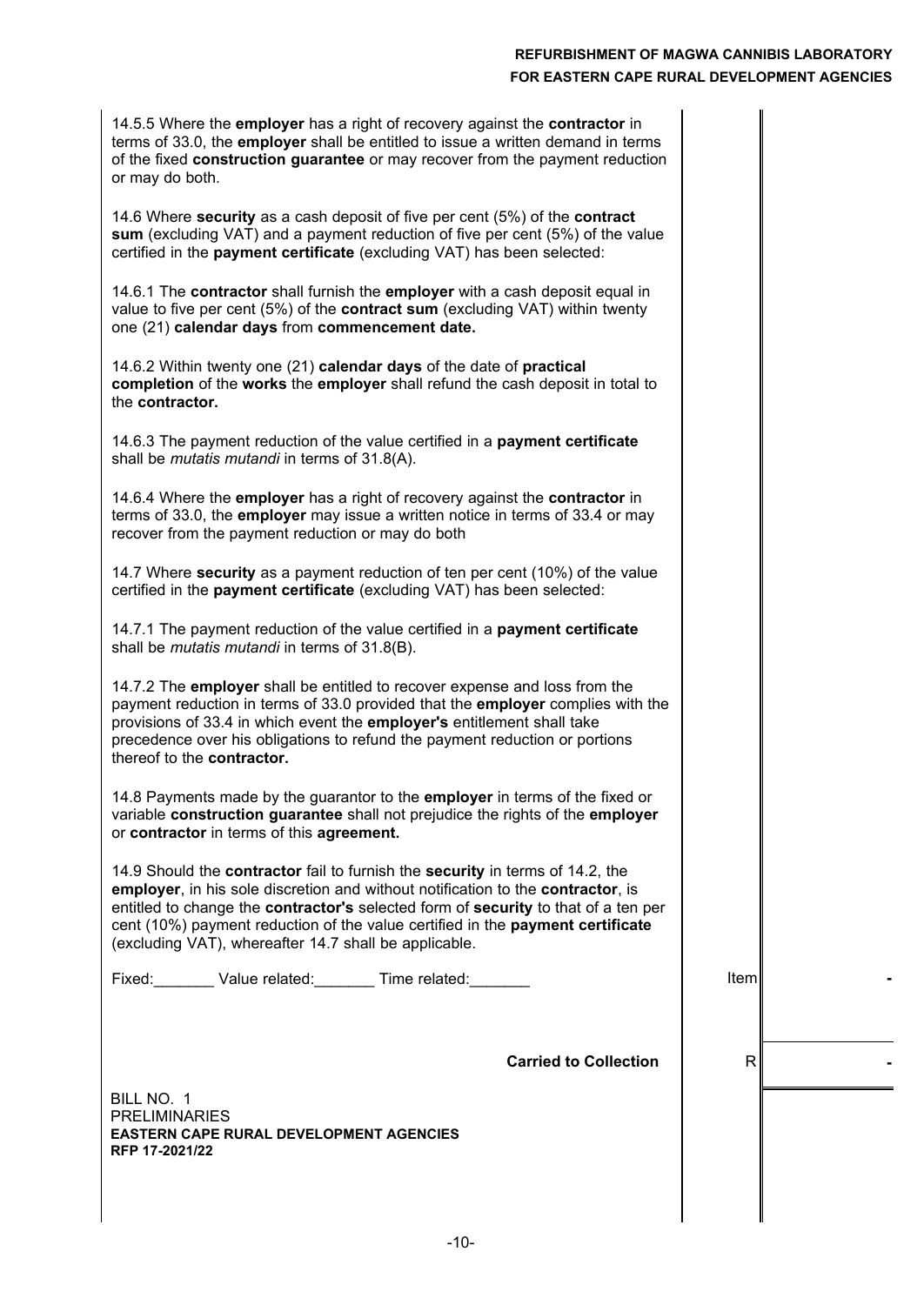|                | <b>EXECUTION</b>                                                                                                                                                                                  |             |  |
|----------------|---------------------------------------------------------------------------------------------------------------------------------------------------------------------------------------------------|-------------|--|
| 1              | A15.0 PREPARATION FOR AND EXECUTION OF THE WORKS                                                                                                                                                  |             |  |
|                | Clause 15.0                                                                                                                                                                                       |             |  |
|                | Clause 15.1.1 is amended by replacing it with:                                                                                                                                                    |             |  |
|                | No Clause                                                                                                                                                                                         |             |  |
|                | Clause 15.1.2 is amended by replacing it with:                                                                                                                                                    |             |  |
|                | The security selected in terms of 14.0                                                                                                                                                            |             |  |
|                | Clause 15.1 is amended by the addition of the following clause:                                                                                                                                   |             |  |
|                | 15.1.4 An acceptable health and safety plan, required in terms of the<br>Occupational Health and Safety Act, 1993 (Act 85 of 1993), within twenty one<br>(21) calendar days of commencement date. |             |  |
|                | Clause 15.2.1 is amended by replacing it with the following clause:                                                                                                                               |             |  |
|                | Give the contractor possession of the site within ten (10) working days of the<br>contractor complying with the terms of 15.1.4                                                                   |             |  |
|                | Fixed: Value related: Time related:                                                                                                                                                               | Item        |  |
| $\overline{2}$ | A16.0 ACCESS TO THE WORKS                                                                                                                                                                         |             |  |
|                | Clause 16.0                                                                                                                                                                                       |             |  |
|                | Fixed: Value related: Time related: Value related:                                                                                                                                                | <b>Item</b> |  |
| 3              | A17.0 CONTRACT INSTRUCTIONS                                                                                                                                                                       |             |  |
|                | Clause 17.0                                                                                                                                                                                       |             |  |
|                | Clause 17.1.11 is amended by deleting the words "and the appointment of<br>nominated and selected subcontractors".                                                                                |             |  |
|                | Fixed: Value related: Time related: Value related:                                                                                                                                                | Iteml       |  |
| 4              | A18.0 SETTING OUT OF THE WORKS                                                                                                                                                                    |             |  |
|                | Clause 18.0                                                                                                                                                                                       |             |  |
|                | Fixed: Value related: Time related:                                                                                                                                                               | lteml       |  |
|                |                                                                                                                                                                                                   |             |  |
|                | <b>Carried to Collection</b>                                                                                                                                                                      | R           |  |
|                | BILL NO. 1                                                                                                                                                                                        |             |  |
|                | <b>PRELIMINARIES</b><br><b>EASTERN CAPE RURAL DEVELOPMENT AGENCIES</b><br>RFP 17-2021/22                                                                                                          |             |  |
|                |                                                                                                                                                                                                   |             |  |
|                |                                                                                                                                                                                                   |             |  |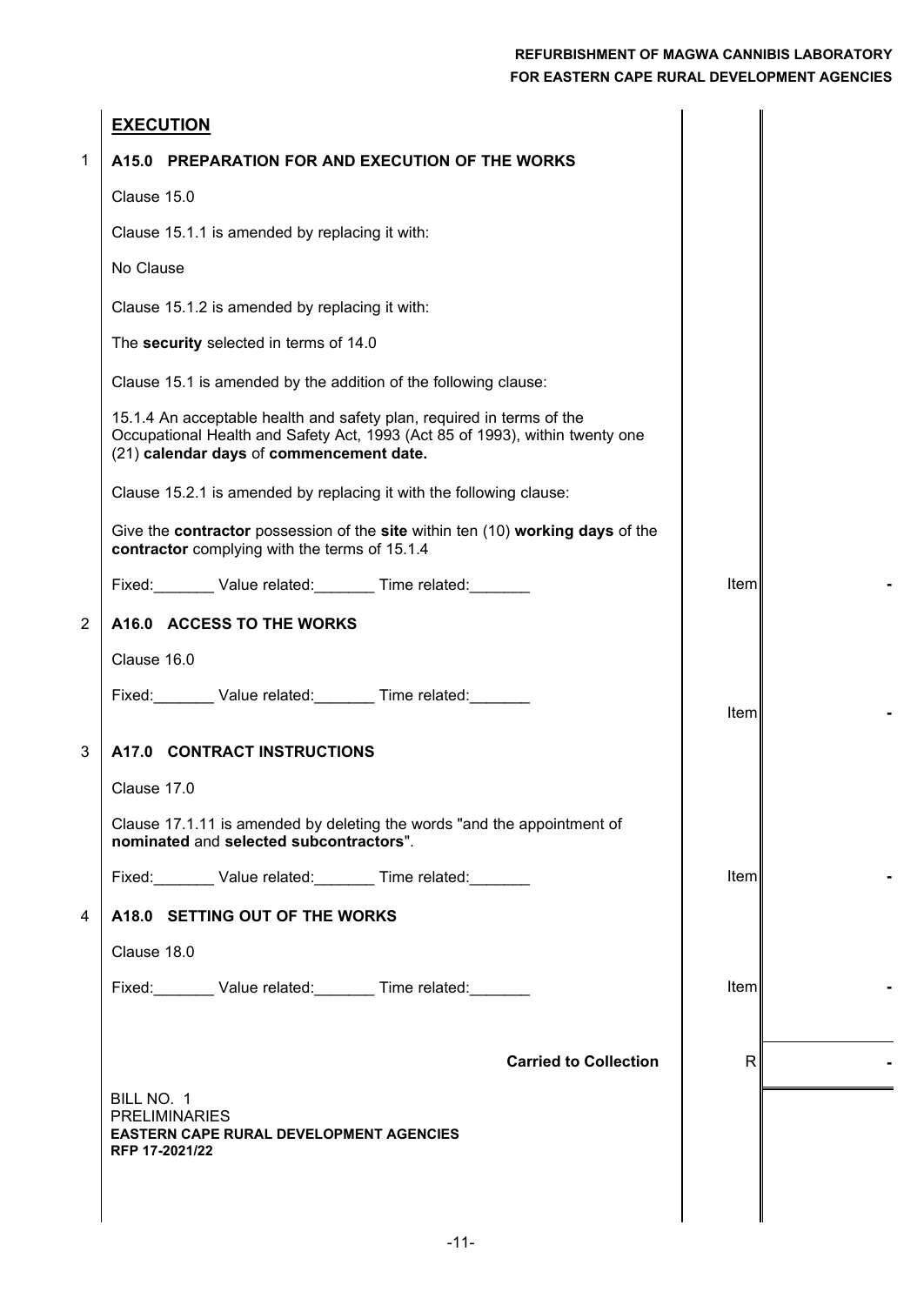| $\mathbf{1}$   | A19.0 ASSIGNMENT                                                                                                                               |              |  |
|----------------|------------------------------------------------------------------------------------------------------------------------------------------------|--------------|--|
|                | Clause 19.0                                                                                                                                    |              |  |
|                | Fixed: Value related: Time related: Value related:                                                                                             | Item         |  |
| $\overline{2}$ | A20.0 NOMINATED SUB-CONTRACTORS                                                                                                                |              |  |
|                | Clause 20.0                                                                                                                                    |              |  |
|                | Clause 20.1.3 is amended by replacing it with the following:                                                                                   |              |  |
|                | No Clause                                                                                                                                      |              |  |
|                | Note: See item B9.1 hereinafter for adjustment of attendance on nominated<br>subcontractors executing work allowed for under provisional sums. |              |  |
|                | Fixed: Value related: Time related: Value related:                                                                                             | Item         |  |
| 3              | A21.0 SELECTED SUBCONTRACTORS                                                                                                                  |              |  |
|                | Clause 21.0                                                                                                                                    |              |  |
|                | Clause 21 is amended by replacing it with:                                                                                                     |              |  |
|                | No Clause                                                                                                                                      |              |  |
|                | Fixed: Value related: Time related: Value related:                                                                                             | Item         |  |
| $\overline{4}$ | A22.0 EMPLOYER'S DIRECT CONTRACTORS                                                                                                            |              |  |
|                | Clause 22.0                                                                                                                                    |              |  |
|                | Fixed: Value related: Time related: Value related:                                                                                             | Item         |  |
| 5              | A23.0 CONTRACTOR'S DOMESTIC SUBCONTRACTORS                                                                                                     |              |  |
|                | Clause 23.0                                                                                                                                    |              |  |
|                | Fixed: Value related: Time related:                                                                                                            | Item         |  |
|                | <b>COMPLETION</b>                                                                                                                              |              |  |
| 6              | A24.0 PRACTICAL COMPLETION                                                                                                                     |              |  |
|                | Clause 24.0                                                                                                                                    |              |  |
|                | Fixed: Value related: Time related: Value related:                                                                                             | <b>Item</b>  |  |
|                |                                                                                                                                                |              |  |
|                | <b>Carried to Collection</b>                                                                                                                   | $\mathsf{R}$ |  |
|                | BILL NO. 1                                                                                                                                     |              |  |
|                | <b>PRELIMINARIES</b><br><b>EASTERN CAPE RURAL DEVELOPMENT AGENCIES</b>                                                                         |              |  |
|                | RFP 17-2021/22                                                                                                                                 |              |  |
|                |                                                                                                                                                |              |  |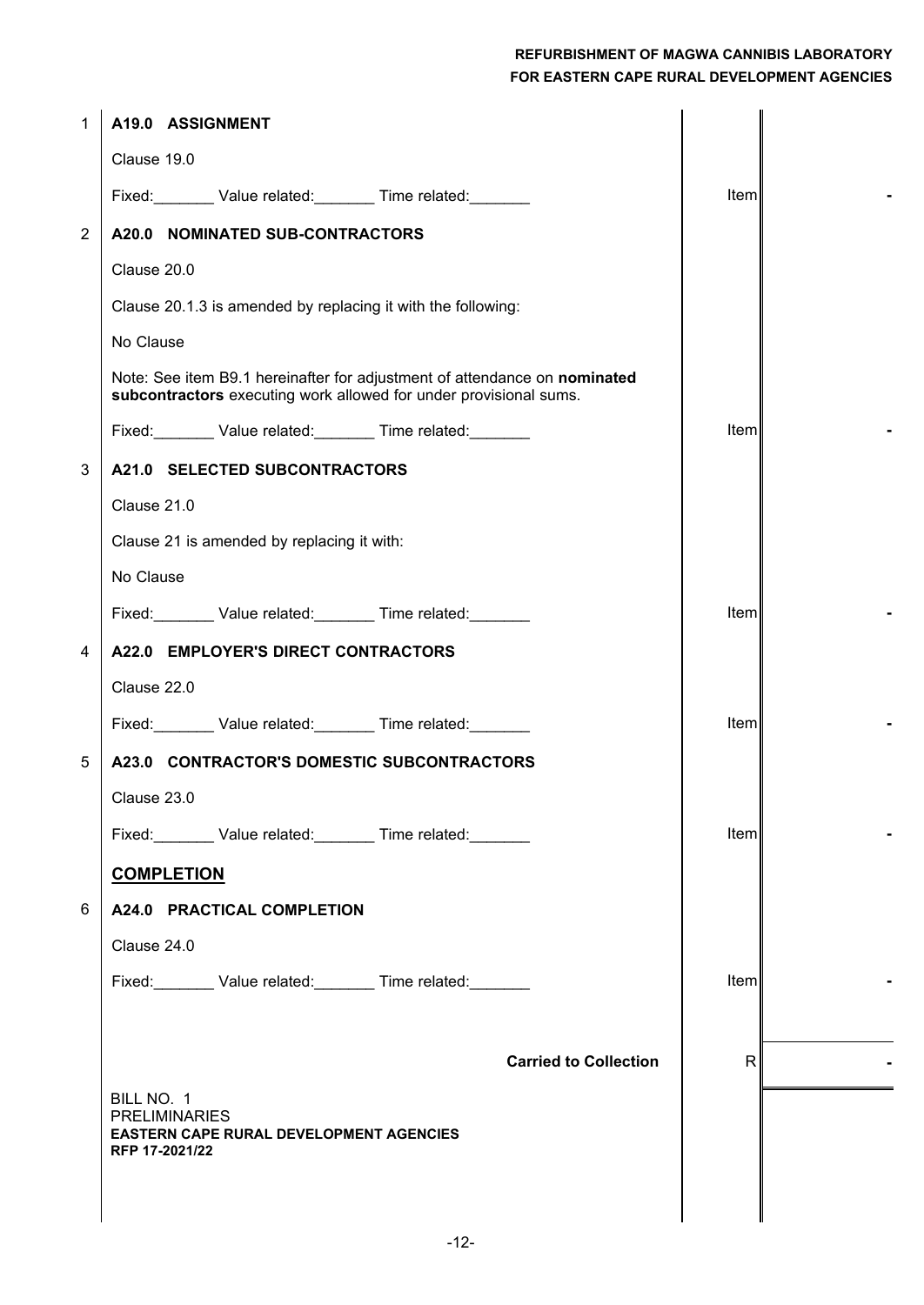| $\mathbf{1}$   | A25.0 WORKS COMPLETION                                                 |       |  |
|----------------|------------------------------------------------------------------------|-------|--|
|                | Clause 25.0                                                            |       |  |
|                | Fixed: Value related: Time related: Value related:                     | Item  |  |
| $\overline{2}$ | <b>A26.0 FINAL COMPLETION</b>                                          |       |  |
|                | Clause 26.0                                                            |       |  |
|                | Clause 26.1.2 is amended by inserting "#" next to 26.1.2               |       |  |
|                | Fixed: Value related: Time related:                                    | Item  |  |
| 3              | A27.0 LATENT DEFECTS LIABILITY PERIOD                                  |       |  |
|                | Clause 27.0                                                            |       |  |
|                | Fixed: Value related: Time related:                                    | Item  |  |
| 4              | A28.0 SECTIONAL COMPLETION                                             |       |  |
|                | Clause 28.0                                                            |       |  |
|                | Fixed: Value related: Time related:                                    | Item  |  |
| 5              | A29.0 REVISION OF DATE FOR PRACTICAL COMPLETION                        |       |  |
|                | Clause 29.0                                                            |       |  |
|                | Clause 29.2.5 is amended by replacing it with:                         |       |  |
|                | No clause                                                              |       |  |
|                | Fixed: Value related: Time related:                                    | Item  |  |
| 6              | A30.0 PENALTY FOR NON-COMPLETION                                       |       |  |
|                | Clause 30.0                                                            |       |  |
|                | Fixed: Value related: Time related: Value related:                     | Iteml |  |
|                |                                                                        |       |  |
|                |                                                                        |       |  |
|                |                                                                        |       |  |
|                |                                                                        |       |  |
|                | <b>Carried to Collection</b>                                           | R     |  |
|                | BILL NO. 1                                                             |       |  |
|                | <b>PRELIMINARIES</b><br><b>EASTERN CAPE RURAL DEVELOPMENT AGENCIES</b> |       |  |
|                | RFP 17-2021/22                                                         |       |  |
|                |                                                                        |       |  |
|                |                                                                        |       |  |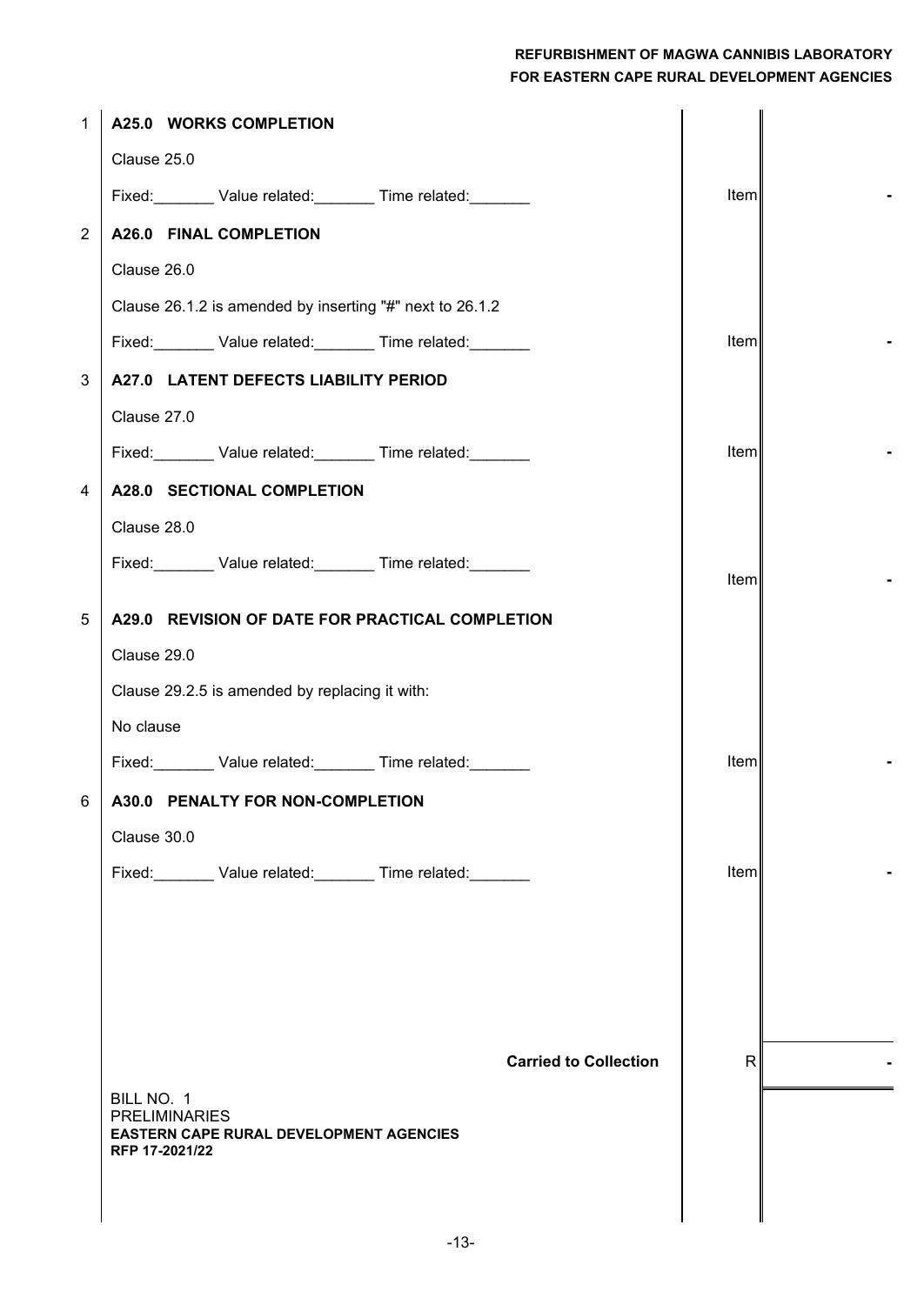#### **PAYMENT**

1

#### **A31.0 INTERIM PAYMENT TO THE CONTRACTOR**

Clause 31.0

Clause 31.5.2 is amended by replacing "14.7.1" with "14.0"

Clause 31.8 as amended by replacing it with the following two alternative clauses:

#### **Alternative A**

31.8(A) Where a **security** is selected in terms of 14.1; 14.5 or 14.6, the value of the **works** in terms of 31.4.1 and **materials and goods** in terms of 31.4.2 shall be certified in full. The value certified shall be subject to the following percentage adiustments:

31.8(A).1 Ninety five per cent (95%) of such value in interim **payment certificates** issued up to the date of **practical completion.**

31.8(A).2 Ninety seven per cent (97%) of such value in interim **payment certificates** issued on the date of **practical completion** and up to but excluding the date of **final completion.**

31.8(A).3 Ninety nine per cent (99%) of such value in interim **payment certificates** issued on the date of **final completion** and up to but excluding the final **payment certificate** in terms of 34.6.

31.8(A).4 One hundred per cent (100%) of such value in the final **payment certificate** in terms of 34.6 except where the amount certified is in favour of the **employer**. In such an event the payment reduction shall remain at the adjustment level applicable to the final **payment certificate.**

#### **Alternative B**

31.8(B) Where **security** is a payment reduction in terms of 14.7 has been selected, the value of the **works** in terms of 31.4.1 and **materials and goods** in terms of 31.4.2 shall be certified in full. The value certified shall be subject to the following percentage adjustments:

31.8(B).1 Ninety per cent (90%) of such value in interim **payment certificates** issued up to the date of **practical completion.**

31.8(B).2 Ninety seven per cent (97%) of such value in interim **payment certificates** issued on the date of **practical completion** and up to but excluding the date of **final completion.**

**Carried to Collection**  $\parallel$  R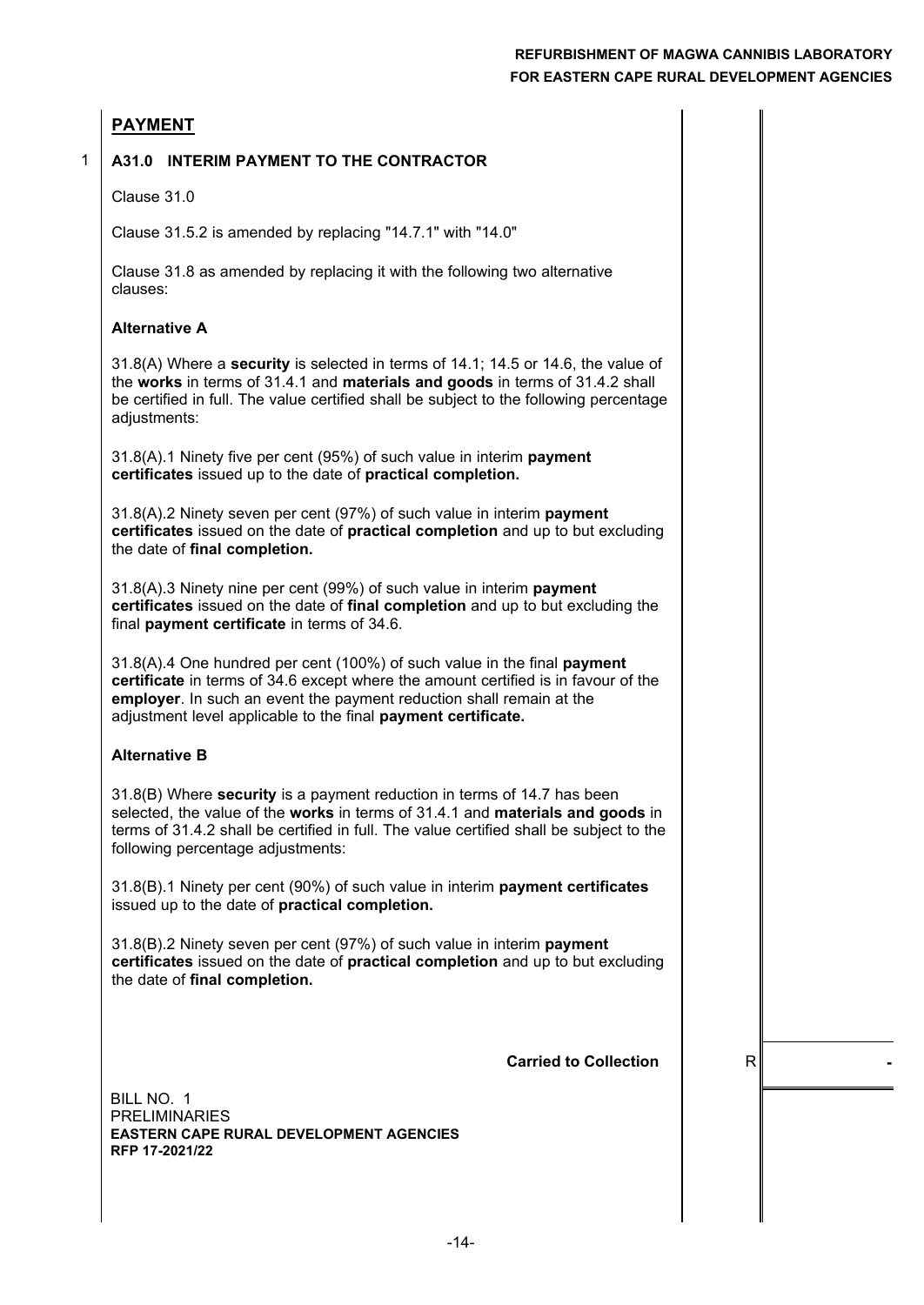|                | 31.8(B).3 Ninety nine per cent (99%) of such value in interim payment<br>certificates issued on the date of final completion and up to but excluding the<br>final payment certificate in terms of 34.6                                                                                                  |             |  |
|----------------|---------------------------------------------------------------------------------------------------------------------------------------------------------------------------------------------------------------------------------------------------------------------------------------------------------|-------------|--|
|                | 31.8(B).4 One hundred per cent (100%) of such value in the final payment<br>certificate in terms of 34.6 except where the amount certified is in favour of the<br>employer. In such an event the payment reduction shall remain at the<br>adjustment level applicable to the final payment certificate. |             |  |
|                | Clause 31.12 is amended by deleting the following:                                                                                                                                                                                                                                                      |             |  |
|                | Payment shall be subject to the employer giving the contractor a tax invoice for<br>the amount due.                                                                                                                                                                                                     |             |  |
|                | Payment shall be subject to the submission of a monthly contactors report by the<br>contractor.                                                                                                                                                                                                         |             |  |
|                | Fixed: Value related: Time related: Value related:                                                                                                                                                                                                                                                      | <b>Item</b> |  |
| $\mathbf 1$    | A32.0 ADJUSTMENT TO THE CONTRACT VALUE                                                                                                                                                                                                                                                                  |             |  |
|                | Clause 32.0                                                                                                                                                                                                                                                                                             |             |  |
|                | Clauses 32.5.1, 32.5.4 and 32.5.7 are amended by the addition of the following<br>at the end of the sentence:                                                                                                                                                                                           |             |  |
|                | "due to no fault of the contractor"                                                                                                                                                                                                                                                                     |             |  |
|                | Fixed: Value related: Time related:                                                                                                                                                                                                                                                                     | <b>Item</b> |  |
| $\overline{2}$ | A33.0 RECOVERY OF EXPENSE AND LOSS                                                                                                                                                                                                                                                                      |             |  |
|                | Clause 33.0                                                                                                                                                                                                                                                                                             |             |  |
|                |                                                                                                                                                                                                                                                                                                         | Item        |  |
|                |                                                                                                                                                                                                                                                                                                         |             |  |
|                |                                                                                                                                                                                                                                                                                                         |             |  |
|                |                                                                                                                                                                                                                                                                                                         |             |  |
|                |                                                                                                                                                                                                                                                                                                         |             |  |
|                |                                                                                                                                                                                                                                                                                                         |             |  |
|                |                                                                                                                                                                                                                                                                                                         |             |  |
|                |                                                                                                                                                                                                                                                                                                         |             |  |
|                | <b>Carried to Collection</b>                                                                                                                                                                                                                                                                            | R.          |  |
|                | BILL NO. 1                                                                                                                                                                                                                                                                                              |             |  |
|                | <b>PRELIMINARIES</b><br><b>EASTERN CAPE RURAL DEVELOPMENT AGENCIES</b>                                                                                                                                                                                                                                  |             |  |
|                | RFP 17-2021/22                                                                                                                                                                                                                                                                                          |             |  |
|                |                                                                                                                                                                                                                                                                                                         |             |  |
|                |                                                                                                                                                                                                                                                                                                         |             |  |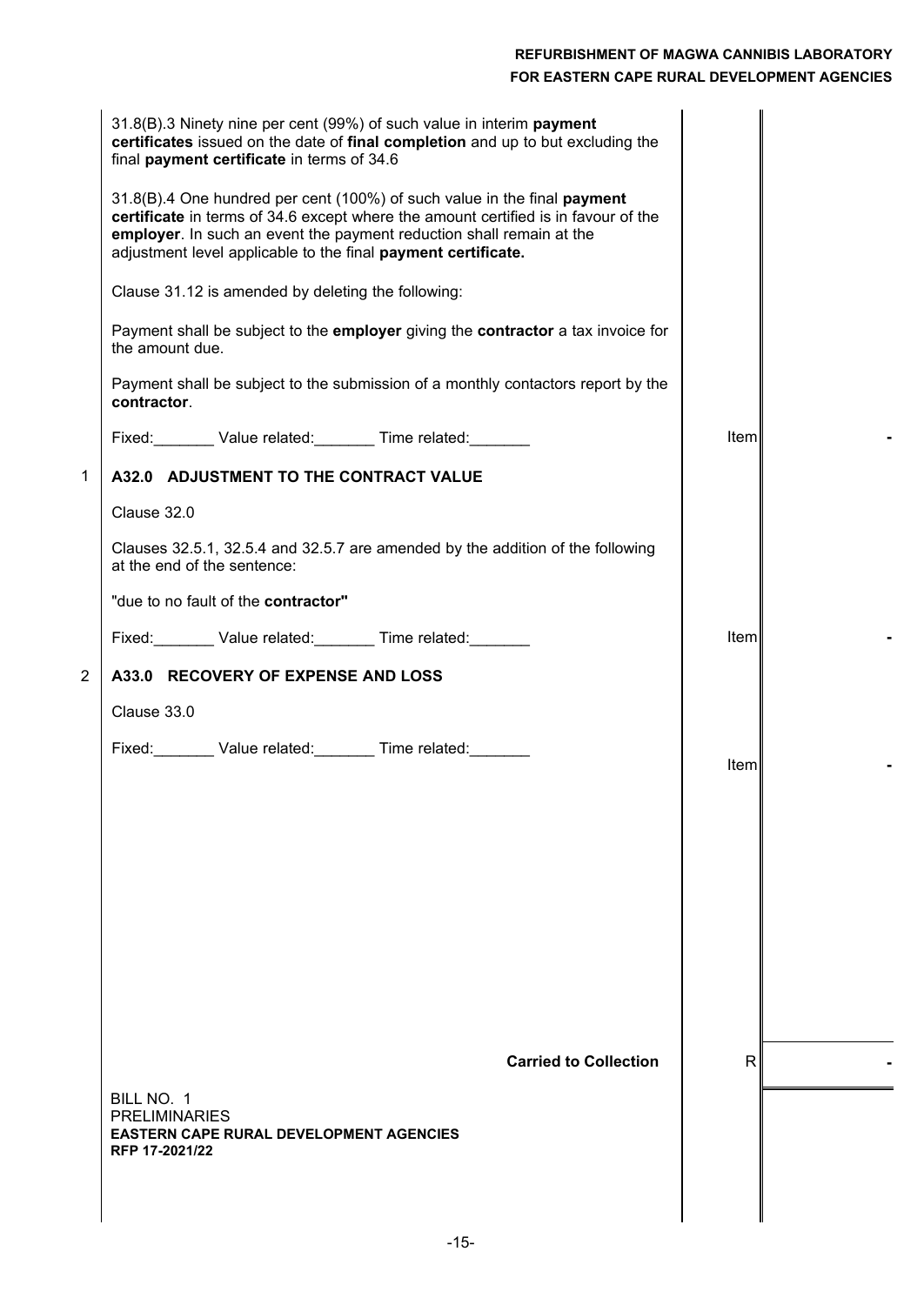| $\mathbf 1$    | A34.0 FINAL ACCOUNT AND FINAL PAYMENT                                                                                                                                                                              |             |  |
|----------------|--------------------------------------------------------------------------------------------------------------------------------------------------------------------------------------------------------------------|-------------|--|
|                | Clause 34.0                                                                                                                                                                                                        |             |  |
|                | Clause 34.1 is amended by removing "#" next to 34.1                                                                                                                                                                |             |  |
|                | Clause 34.2 is amended by inserting "#" next to 34.2                                                                                                                                                               |             |  |
|                | Clause 34.8 is amended by deleting the words "where security as a fixed<br>construction guarantee in terms of 14.4 has been selected or where payment<br>reduction has been applied in terms of 14.7.1"            |             |  |
|                | Clause 34.13 is amended by replacing "seven (7) calendar days" with "twenty<br>one (21) calendar days" and deleting the words "subject to the employer giving<br>the contractor a tax invoice for the amount due". |             |  |
|                | Fixed: Value related: Time related: Value related:                                                                                                                                                                 | Item        |  |
| $\overline{2}$ | A35.0 PAYMENT TO OTHER PARTIES                                                                                                                                                                                     |             |  |
|                | Clause 35.0                                                                                                                                                                                                        |             |  |
|                | Fixed: Value related: Time related: Value related:                                                                                                                                                                 | <b>Item</b> |  |
|                | <b>CANCELLATION</b>                                                                                                                                                                                                |             |  |
| 3              | A36.0 CANCELLATION BY EMPLOYER - CONTRACTOR'S DEFAULT                                                                                                                                                              |             |  |
|                | Clause 36.0                                                                                                                                                                                                        |             |  |
|                | Clause 36.1 is amended by the addition of the following clauses:                                                                                                                                                   |             |  |
|                | 36.1.3 refuses or neglects to comply strictly with any of the conditions of<br>contract.                                                                                                                           |             |  |
|                | 36.1.4 estate being sequestrated, liquidated or surrendered in terms of the<br>insovency laws in force within the Republic of South Africa.                                                                        |             |  |
|                | 36.1.5 in the judgement of the employer, has engaged in corrupt or fraudulent<br>practices in competing for or in executing the contract.                                                                          |             |  |
|                | Clause 36.3 is amended by removing the reference to "No clause" and replacing<br>the words "principal agent" with "employer".                                                                                      |             |  |
|                | Clause 36.0 is amended by the addition of the following clause:                                                                                                                                                    |             |  |
|                |                                                                                                                                                                                                                    |             |  |
|                |                                                                                                                                                                                                                    |             |  |
|                |                                                                                                                                                                                                                    |             |  |
|                | <b>Carried to Collection</b>                                                                                                                                                                                       | R.          |  |
|                | BILL NO. 1<br><b>PRELIMINARIES</b><br>EASTERN CAPE RURAL DEVELOPMENT AGENCIES<br>RFP 17-2021/22                                                                                                                    |             |  |
|                |                                                                                                                                                                                                                    |             |  |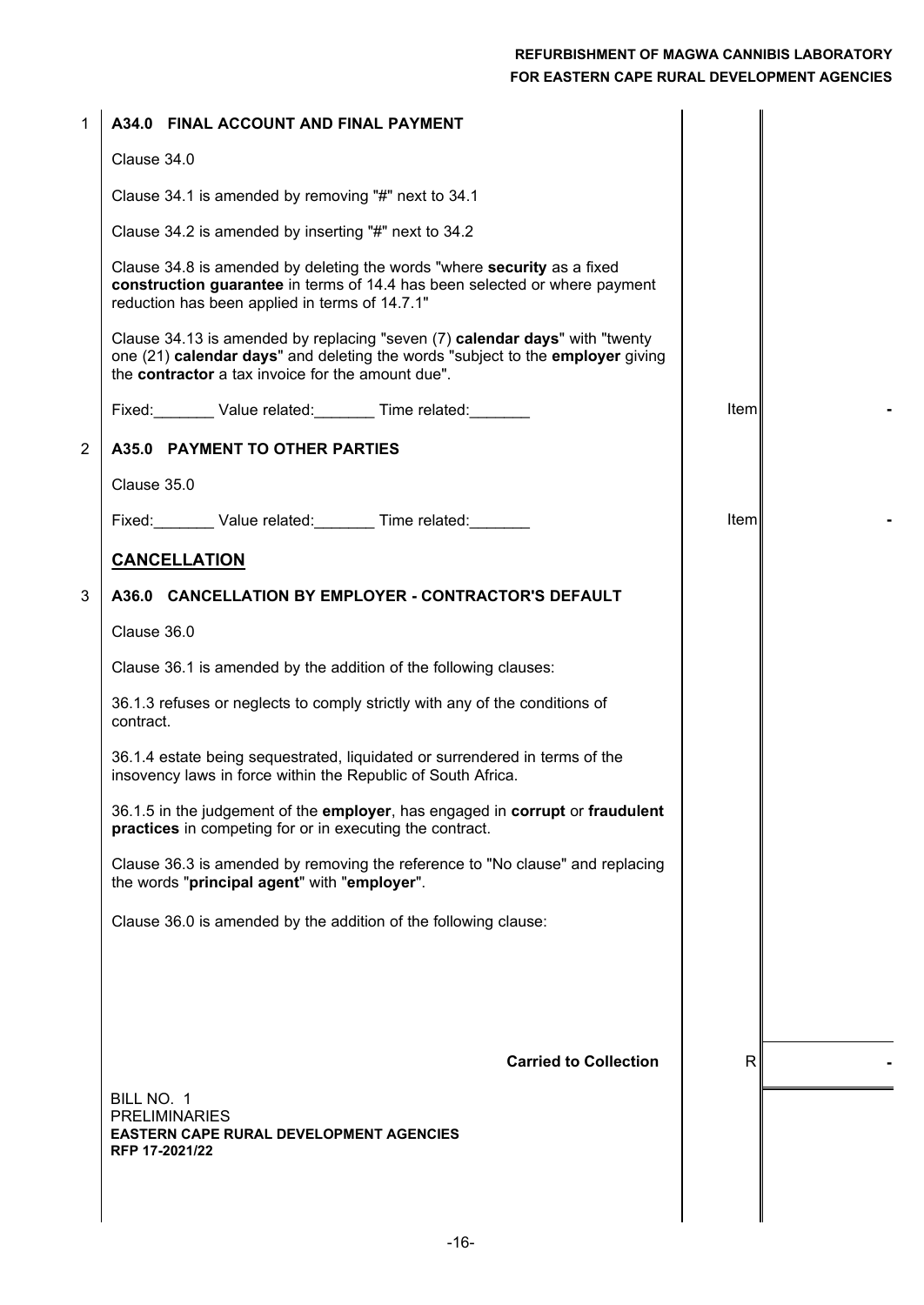|                | 36.7 Notwithstanding any clause to the contrary, on cancellation of this<br>agreement either by the employer or the contractor; or for any reason<br>whatsoever, the contractor shall on written instruction, discontinue with the<br>works on a date stated and withdraw himself from the site. The contractor shall<br>not be entitled to refuse to withdraw from the works on the grounds of any lien<br>or right of retention or on the grounds of any other right whatsoever.<br>Fixed: Value related: Time related: | Item         |  |
|----------------|---------------------------------------------------------------------------------------------------------------------------------------------------------------------------------------------------------------------------------------------------------------------------------------------------------------------------------------------------------------------------------------------------------------------------------------------------------------------------------------------------------------------------|--------------|--|
| 1              | A37.0 CANCELLATION BY EMPLOYER - LOSS AND DAMAGE                                                                                                                                                                                                                                                                                                                                                                                                                                                                          |              |  |
|                | Clause 37.0                                                                                                                                                                                                                                                                                                                                                                                                                                                                                                               |              |  |
|                | Clause 37.3.5 is amended by replacing "ninety (90)" with "one-hundred and<br>twenty (120)".                                                                                                                                                                                                                                                                                                                                                                                                                               |              |  |
|                | Clause 37.0 is amended by the addition of the following clause:                                                                                                                                                                                                                                                                                                                                                                                                                                                           |              |  |
|                | 37.5 Notwithstanding any clause to the contrary, on cancellation of this<br>agreement either by the employer or the contractor; or for any reason<br>whatsoever, the contractor shall on written instruction, discontinue with the<br>works on a date stated and withdraw himself from the site. The contractor shall<br>not be entitled to refuse to withdraw from the works on the grounds of any lien<br>or right of retention or on the grounds of any other right whatsoever.                                        |              |  |
|                | Fixed: Value related: Time related: Value related:                                                                                                                                                                                                                                                                                                                                                                                                                                                                        | Iteml        |  |
| $\overline{2}$ | A38.0 CANCELLATION BY CONTRACTOR - EMPLOYER'S DEFAULT                                                                                                                                                                                                                                                                                                                                                                                                                                                                     |              |  |
|                | Clause 38.0                                                                                                                                                                                                                                                                                                                                                                                                                                                                                                               |              |  |
|                | Clause 38.5.4 is amended by replacing "ninety (90)" with "one-hundred and<br>twenty $(120)$ "                                                                                                                                                                                                                                                                                                                                                                                                                             |              |  |
|                | Clause 38.0 is amended by the addition of the following clause:                                                                                                                                                                                                                                                                                                                                                                                                                                                           |              |  |
|                | 38.7 Notwithstanding any clause to the contrary, on cancellation of this<br>agreement either by the employer or the contractor; or for any reason<br>whatsoever, the contractor shall on written instruction, discontinue with the<br>works on a date stated and withdraw himself from the site. The contractor shall<br>not be entitled to refuse to withdraw from the works on the grounds of any lien<br>or right of retention or on the grounds of any other right whatsoever                                         |              |  |
|                | Fixed: Value related: Time related: Value related:                                                                                                                                                                                                                                                                                                                                                                                                                                                                        | <b>Iteml</b> |  |
|                |                                                                                                                                                                                                                                                                                                                                                                                                                                                                                                                           |              |  |
|                | <b>Carried to Collection</b>                                                                                                                                                                                                                                                                                                                                                                                                                                                                                              | $\mathsf{R}$ |  |
|                | BILL NO. 1<br><b>PRELIMINARIES</b><br><b>EASTERN CAPE RURAL DEVELOPMENT AGENCIES</b><br>RFP 17-2021/22                                                                                                                                                                                                                                                                                                                                                                                                                    |              |  |
|                |                                                                                                                                                                                                                                                                                                                                                                                                                                                                                                                           |              |  |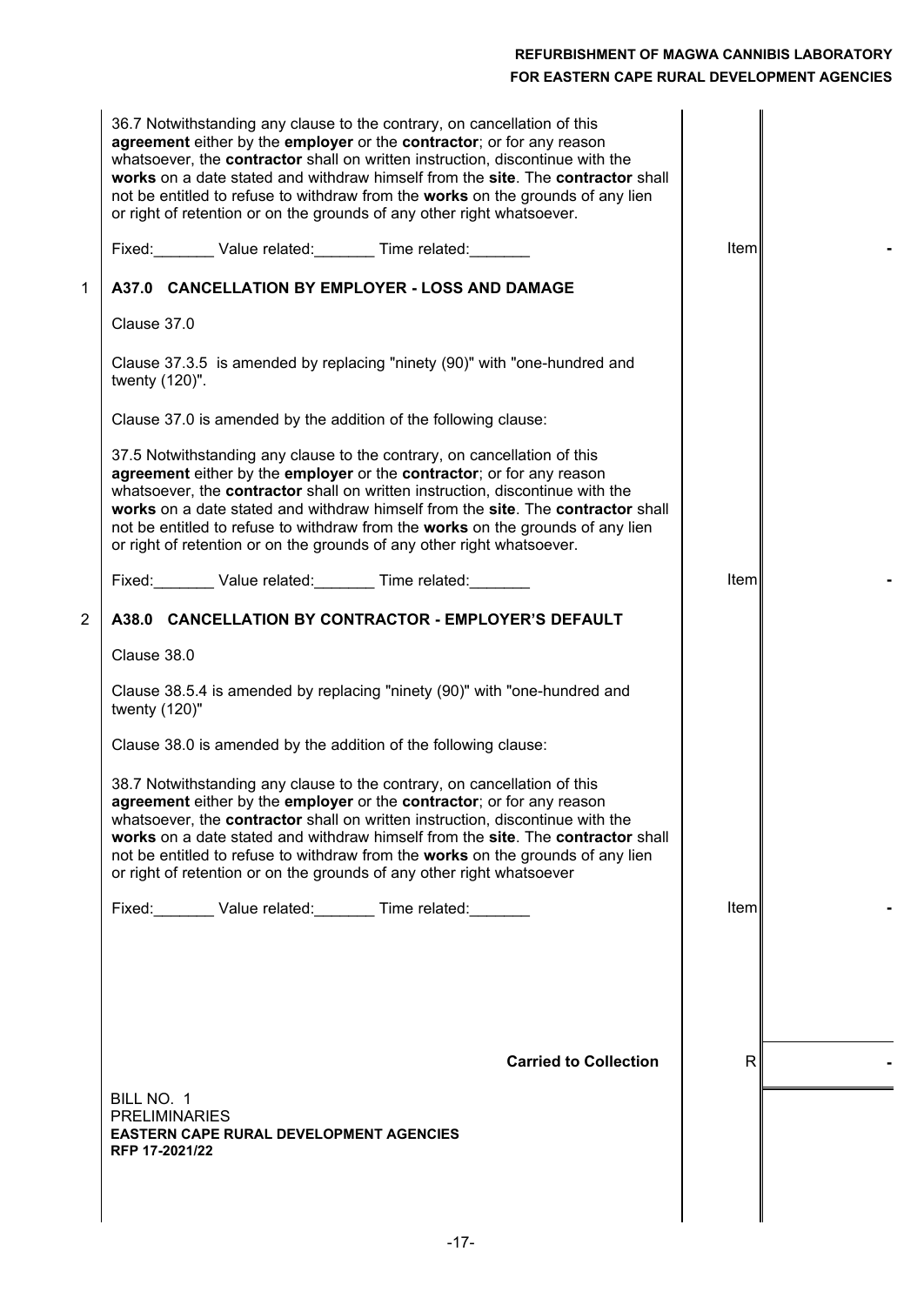| 1              | A39.0 CANCELLATION - CESSATION OF THE WORKS                                                                                                                                        |              |  |
|----------------|------------------------------------------------------------------------------------------------------------------------------------------------------------------------------------|--------------|--|
|                | Clause 39.0                                                                                                                                                                        |              |  |
|                | Clause 39.3.5 is amended by the addition of the following at the end of the<br>sentence: "within one hundred and twenty (120) working days of completion of<br>such a report"      |              |  |
|                | Fixed: Value related: Time related:                                                                                                                                                | Item         |  |
|                | <b>DISPUTE</b>                                                                                                                                                                     |              |  |
| $\overline{2}$ | A40.0 DISPUTE SETTLEMENT                                                                                                                                                           |              |  |
|                | Clause 40.0                                                                                                                                                                        |              |  |
|                | Clause 40.2.2 is amended by replacing "one (1) year" with "three (3) years".                                                                                                       |              |  |
|                | Clause 40.6 is amended by removing the reference to:                                                                                                                               |              |  |
|                | No clause                                                                                                                                                                          |              |  |
|                | Clause 40.7.1 is amended by replacing " $(10)$ " with " $(15)$ " and by the addition of<br>the following:                                                                          |              |  |
|                | Whether or not mediation resolves the dispute, the parties shall bear their own<br>cost concerning the mediation and equally share the costs of the mediator and<br>related costs. |              |  |
|                | Fixed: Value related: Time related: Value related:                                                                                                                                 | Item         |  |
|                | <b>SUBSTITUTE PROVISIONS</b>                                                                                                                                                       |              |  |
| 3              | A41.0 STATE CLAUSES                                                                                                                                                                |              |  |
|                | Clause 41.0                                                                                                                                                                        |              |  |
|                | Time related:<br>Fixed:<br>Value related:                                                                                                                                          | ltem         |  |
| 4              | A42.0 PRE-TENDER INFORMATION                                                                                                                                                       |              |  |
|                | Clause 42.0                                                                                                                                                                        |              |  |
|                | Tenderers are referred to the document C1.2 Contract Data for variables<br>pertaining to this contract.                                                                            |              |  |
|                | Fixed: Value related: Time related:                                                                                                                                                | <b>Item</b>  |  |
|                |                                                                                                                                                                                    |              |  |
|                | <b>Carried to Collection</b>                                                                                                                                                       | $\mathsf{R}$ |  |
|                |                                                                                                                                                                                    |              |  |
|                | BILL NO. 1<br><b>PRELIMINARIES</b><br><b>EASTERN CAPE RURAL DEVELOPMENT AGENCIES</b>                                                                                               |              |  |
|                | RFP 17-2021/22                                                                                                                                                                     |              |  |
|                |                                                                                                                                                                                    |              |  |
|                |                                                                                                                                                                                    |              |  |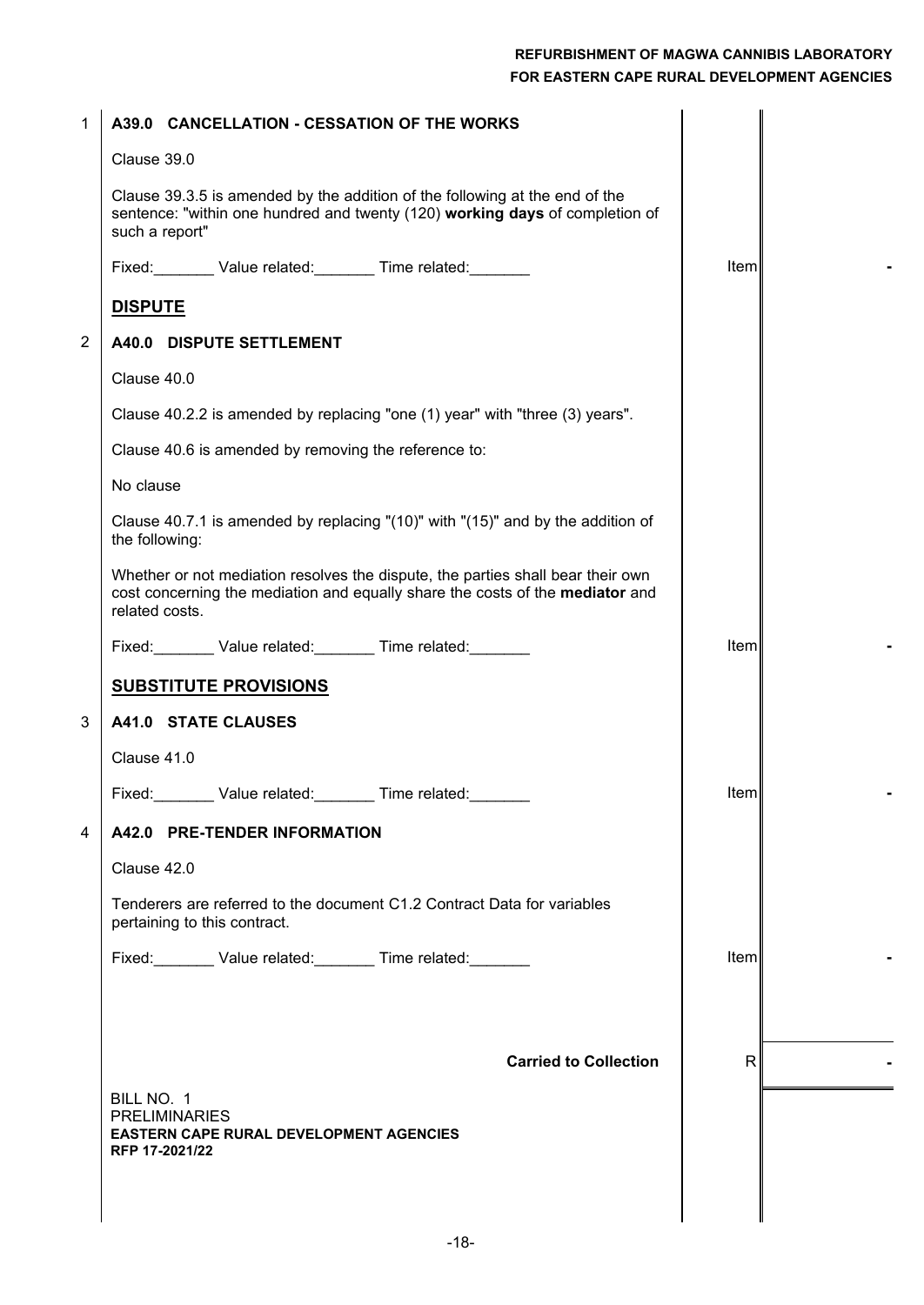|                | <b>SECTION B: JBCC PRELIMINARIES</b>                                                                                      |       |  |
|----------------|---------------------------------------------------------------------------------------------------------------------------|-------|--|
|                | <b>B1.0</b><br>DEFINITIONS AND INTERPRETATION                                                                             |       |  |
| $\mathbf 1$    | <b>Definitions and interpretation</b><br><b>B1.1</b>                                                                      |       |  |
|                | See also clause A1.0 of Section A for additional and/or amended definitions<br>which shall apply equally to this Section. |       |  |
|                | Fixed: Value related: Time related:                                                                                       | Item  |  |
|                | <b>B2.0</b><br><b>DOCUMENTS</b>                                                                                           |       |  |
| $\overline{2}$ | <b>B2.1 Checking of documents</b>                                                                                         |       |  |
|                | Fixed: Value related: Time related: Value related:                                                                        | Iteml |  |
| 3              | <b>Provisional bills of quantities</b><br><b>B2.2</b>                                                                     |       |  |
|                | Fixed: Value related: Time related: Value related:                                                                        | Iteml |  |
| 4              | <b>Availability of construction documentation</b><br><b>B2.3</b>                                                          |       |  |
|                | Fixed: Value related: Time related:                                                                                       | Item  |  |
| 5              | <b>B2.4</b> Interests of agents                                                                                           |       |  |
|                | Fixed: Value related: Time related:                                                                                       |       |  |
|                |                                                                                                                           | Item  |  |
| 6              | <b>B2.5</b> Priced documents                                                                                              |       |  |
|                | Fixed: Value related: Time related: Value related:                                                                        | Item  |  |
| $\overline{7}$ | <b>B2.6 Tender submission</b>                                                                                             |       |  |
|                | Clause 2.6 is amended by replacing "JBCC Form of Tender" with "Form of Offer<br>and Acceptance (C1.1).                    |       |  |
|                | Fixed: Value related: Time related:                                                                                       | Item  |  |
|                | <b>THE SITE</b><br><b>B3.0</b>                                                                                            |       |  |
| 8              | <b>B3.1</b><br><b>Defined works area</b>                                                                                  |       |  |
|                | Fixed: Value related: Time related: Value related:                                                                        | Item  |  |
|                |                                                                                                                           |       |  |
|                |                                                                                                                           |       |  |
|                | <b>Carried to Collection</b>                                                                                              | R     |  |
|                | BILL NO. 1<br><b>PRELIMINARIES</b>                                                                                        |       |  |
|                | <b>EASTERN CAPE RURAL DEVELOPMENT AGENCIES</b><br>RFP 17-2021/22                                                          |       |  |
|                |                                                                                                                           |       |  |
|                |                                                                                                                           |       |  |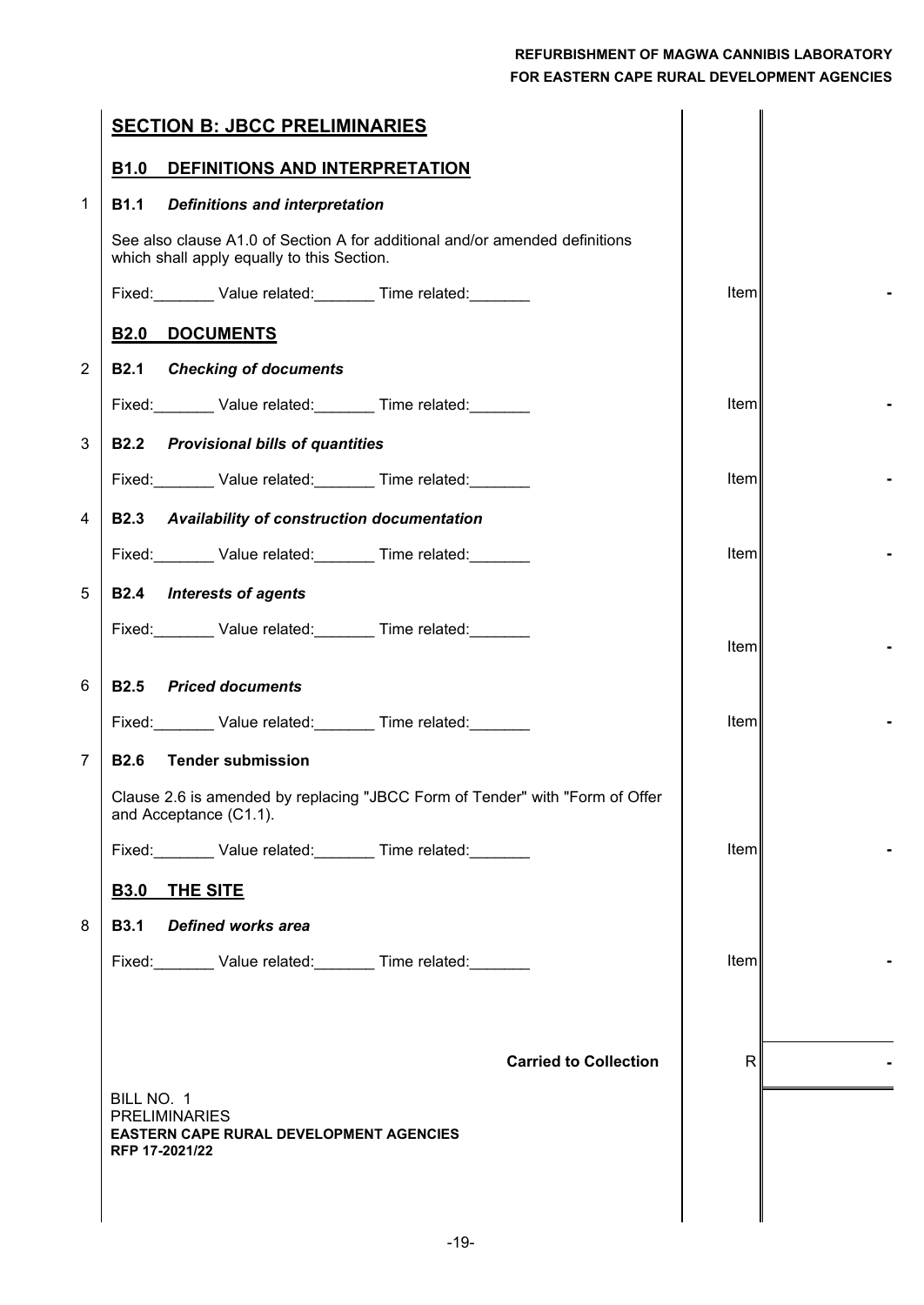| 1              | <b>Geotechnical investigation</b><br><b>B3.2</b>                                                                                             |              |  |
|----------------|----------------------------------------------------------------------------------------------------------------------------------------------|--------------|--|
|                | Fixed: Value related: Time related:                                                                                                          | Item         |  |
| $\overline{2}$ | Inspection of the site<br><b>B3.3</b>                                                                                                        |              |  |
|                | Tenderers shall complete the Site Inspection Certificate included in the tender<br>documents and return the same with the tender submission. |              |  |
|                | Fixed: Value related: Time related: Value related:                                                                                           | Item         |  |
| 3              | <b>B3.4 Existing premises occupied</b>                                                                                                       |              |  |
|                | Fixed: Value related: Time related:                                                                                                          | Item         |  |
| 4              | <b>B3.5</b><br>Previous work - dimensional accuracy                                                                                          |              |  |
|                | Fixed: Value related: Time related:                                                                                                          | Item         |  |
| 5              | <b>B3.6</b> Previous work - defects                                                                                                          |              |  |
|                | Fixed: Value related: Time related:                                                                                                          | Item         |  |
| 6              | Services - known<br><b>B3.7</b>                                                                                                              |              |  |
|                | Fixed: Value related: Time related: Value related:                                                                                           | Item         |  |
| $\overline{7}$ | <b>B3.8</b><br>Services - unknown                                                                                                            |              |  |
|                | Fixed: Value related: Time related:                                                                                                          | Item         |  |
| 8              | <b>B3.9</b><br><b>Protection of trees</b>                                                                                                    |              |  |
|                | Fixed: Value related: Time related:                                                                                                          | Item         |  |
| 9              | <b>B3.10</b> Articles of value                                                                                                               |              |  |
|                | Fixed: Value related: Time related:                                                                                                          | Item         |  |
| 10             | Inspection of adjoining properties<br><b>B3.11</b>                                                                                           |              |  |
|                | Fixed: Value related: Time related:                                                                                                          | Item         |  |
|                |                                                                                                                                              |              |  |
|                |                                                                                                                                              |              |  |
|                |                                                                                                                                              |              |  |
|                |                                                                                                                                              |              |  |
|                | <b>Carried to Collection</b>                                                                                                                 | $\mathsf{R}$ |  |
|                | BILL NO. 1<br><b>PRELIMINARIES</b>                                                                                                           |              |  |
|                | <b>EASTERN CAPE RURAL DEVELOPMENT AGENCIES</b><br>RFP 17-2021/22                                                                             |              |  |
|                |                                                                                                                                              |              |  |
|                |                                                                                                                                              |              |  |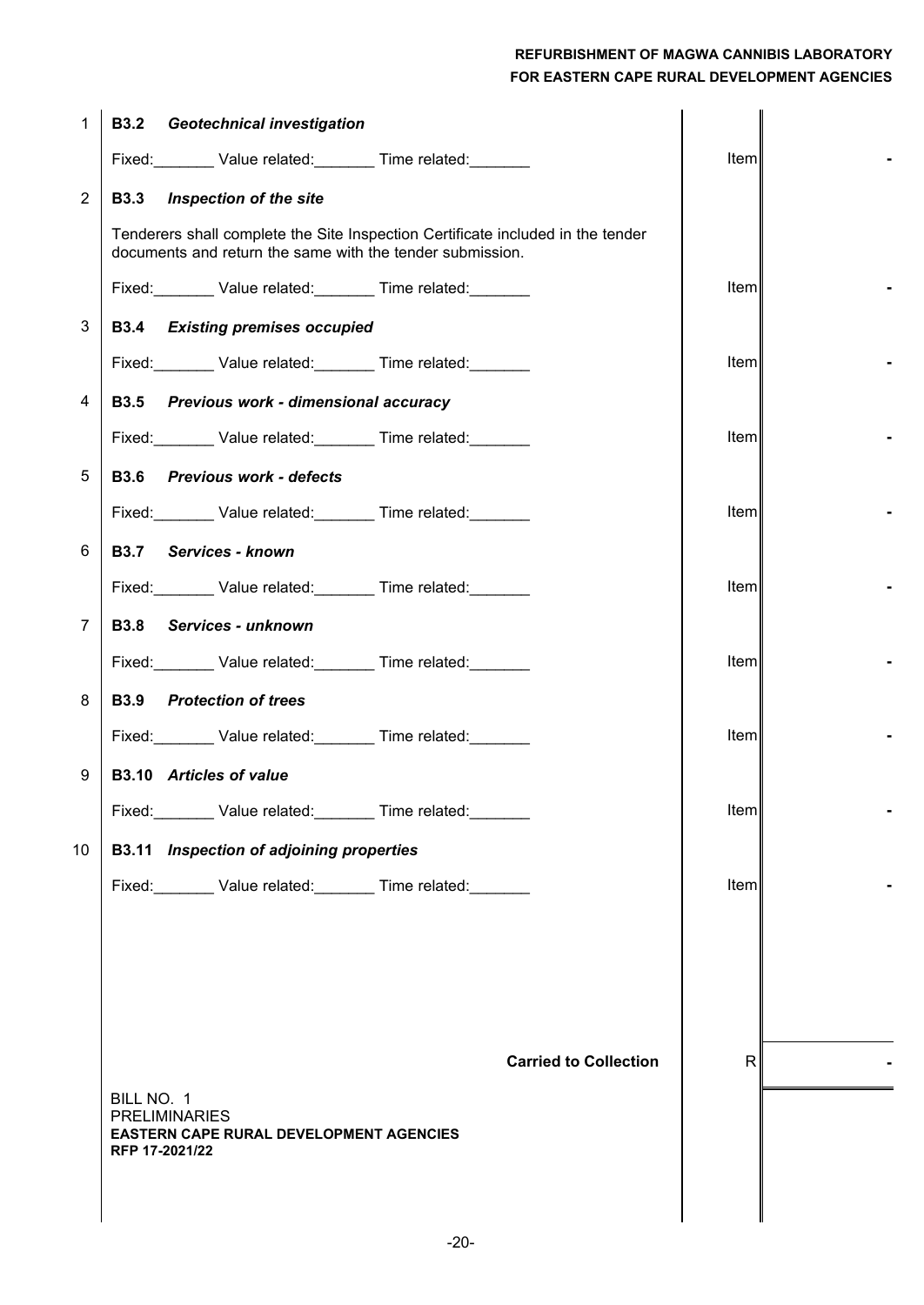|                | <b>B4.0</b><br><b>MANAGEMENT OF CONTRACT</b>                           |              |           |
|----------------|------------------------------------------------------------------------|--------------|-----------|
| $\mathbf 1$    | <b>Management of the works</b><br><b>B4.1</b>                          |              |           |
|                | Fixed: Value related: Time related: Value related:                     | Item         | 95 075.40 |
| $\overline{2}$ | <b>Programme for the works</b><br><b>B4.2</b>                          |              |           |
|                | Fixed: Value related: Time related: Value related:                     | Item         |           |
| 3              | <b>B4.3</b> Progress meetings                                          |              |           |
|                | Fixed: Value related: Time related: Value related:                     | Item         |           |
| 4              | <b>Technical meetings</b><br><b>B4.4</b>                               |              |           |
|                | Fixed: Value related: Time related:                                    | Item         |           |
| 5              | <b>Labour and plant records</b><br><b>B4.5</b>                         |              |           |
|                | Fixed: Value related: Time related:                                    | Item         |           |
|                | <b>SAMPLES, SHOP DRAWINGS AND MANUFACTURERS'</b><br><b>B5.0</b>        |              |           |
|                | <b>INSTRUCTIONS</b>                                                    |              |           |
| 6              | <b>B5.1</b><br><b>Samples of materials</b>                             |              |           |
|                | Fixed: Value related: Time related:                                    | Item         |           |
| $\overline{7}$ | <b>Workmanship samples</b><br><b>B5.2</b>                              |              |           |
|                | Fixed: Value related: Time related: Value related:                     | Item         |           |
| 8              | <b>B5.3</b><br><b>Shop drawings</b>                                    |              |           |
|                | Fixed: Value related: Time related:                                    | Item         |           |
| 9              | <b>Compliance with manufacturers' instructions</b><br><b>B5.4</b>      |              |           |
|                | Fixed: Value related: Time related: Value related:                     | Item         |           |
|                | TEMPORARY WORKS AND PLANT<br><b>B6.0</b>                               |              |           |
| 10             | <b>B6.1</b><br><b>Deposits and fees</b>                                |              |           |
|                | Fixed: Value related: Time related:                                    | Item         |           |
|                |                                                                        |              |           |
|                | <b>Carried to Collection</b>                                           | $\mathsf{R}$ | 95 075.40 |
|                | BILL NO. 1                                                             |              |           |
|                | <b>PRELIMINARIES</b><br><b>EASTERN CAPE RURAL DEVELOPMENT AGENCIES</b> |              |           |
|                | RFP 17-2021/22                                                         |              |           |
|                |                                                                        |              |           |
|                |                                                                        |              |           |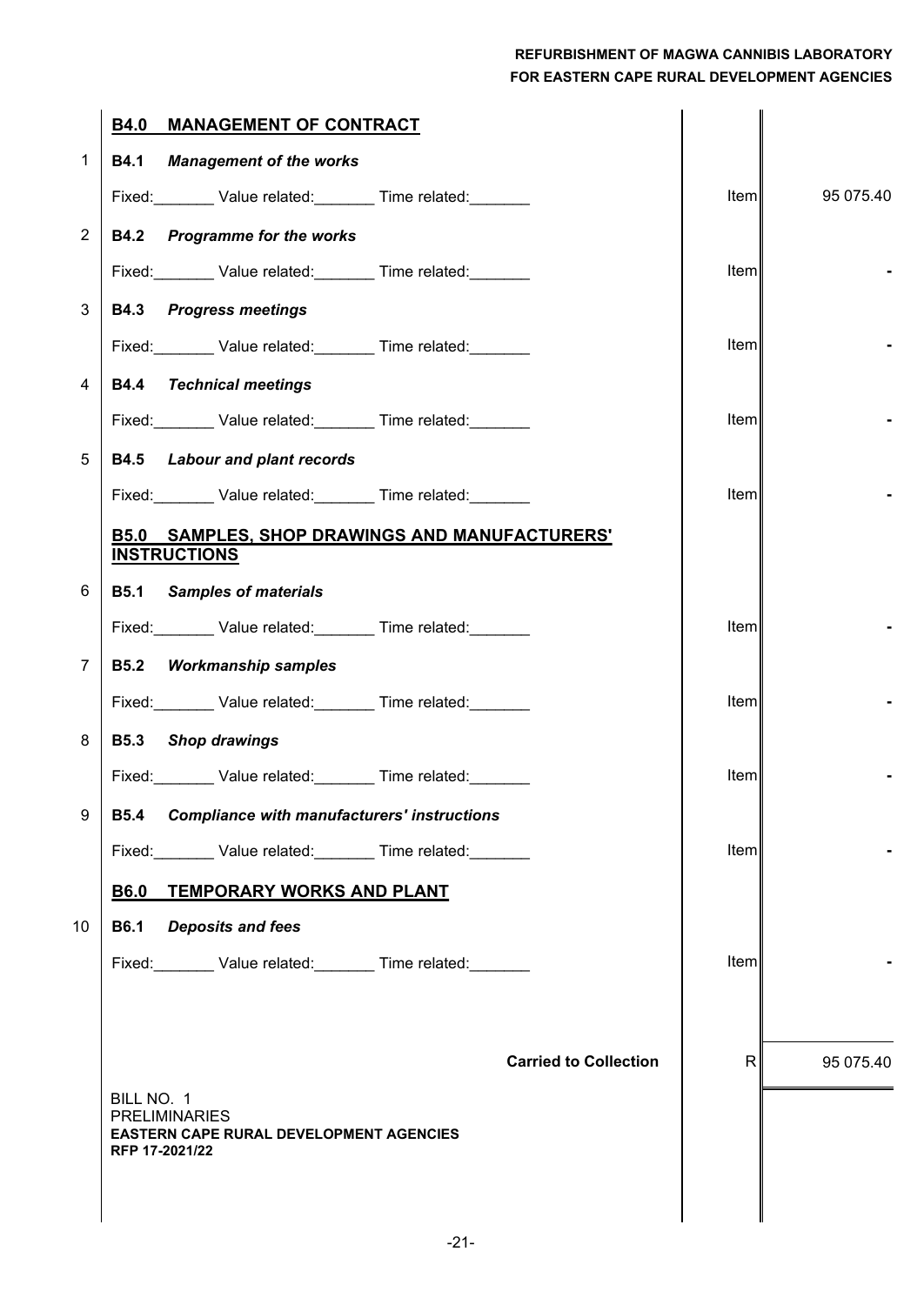| 1              | <b>B6.2</b> Enclosure of the works                                                       |              |  |
|----------------|------------------------------------------------------------------------------------------|--------------|--|
|                | Fixed: Value related: Time related:                                                      | Item         |  |
| $\overline{c}$ | <b>B6.3</b> Advertising                                                                  |              |  |
|                | Fixed: Value related: Time related: Value related:                                       | ltem         |  |
| 3              | B6.4 Plant, equipment, sheds and offices                                                 |              |  |
|                | Fixed: Value related: Time related:                                                      | ltem         |  |
| 4              | <b>B6.5</b><br><b>Main notice board</b>                                                  |              |  |
|                | Fixed: Value related: Time related:                                                      | ltem         |  |
| 5              | <b>B6.6</b><br>Subcontractors' notice board                                              |              |  |
|                | Fixed: Value related: Time related: Value related:                                       | <b>Iteml</b> |  |
|                | <b>B7.0 TEMPORARY SERVICES</b>                                                           |              |  |
| 6              | <b>B7.1</b><br><b>Location</b>                                                           |              |  |
|                | Fixed: Value related: Time related: Value related:                                       | ltem         |  |
| $\overline{7}$ | <b>B7.2</b><br><b>Water</b>                                                              |              |  |
|                | Fixed: Value related: Time related: Value related:                                       | ltem         |  |
| 8              | <b>B7.3</b><br><b>Electricity</b>                                                        |              |  |
|                | Fixed: Value related: Time related: Value related:                                       | Item         |  |
| 9              | <b>Telecommunication facilities</b><br><b>B7.4</b>                                       |              |  |
|                | Value related: Time related:<br>Fixed:                                                   | Item         |  |
| 10             | <b>Ablution facilities</b><br><b>B7.5</b>                                                |              |  |
|                | Fixed: Value related: Time related:                                                      | Item         |  |
|                | <b>B8.0 PRIME COST AMOUNTS</b>                                                           |              |  |
| 11             | <b>B8.1</b><br><b>Responsibility for prime cost amounts</b>                              |              |  |
|                | Fixed: Value related: Time related:                                                      | Item         |  |
|                |                                                                                          |              |  |
|                | <b>Carried to Collection</b>                                                             | $\mathsf{R}$ |  |
|                | BILL NO. 1                                                                               |              |  |
|                | <b>PRELIMINARIES</b><br><b>EASTERN CAPE RURAL DEVELOPMENT AGENCIES</b><br>RFP 17-2021/22 |              |  |
|                |                                                                                          |              |  |
|                |                                                                                          |              |  |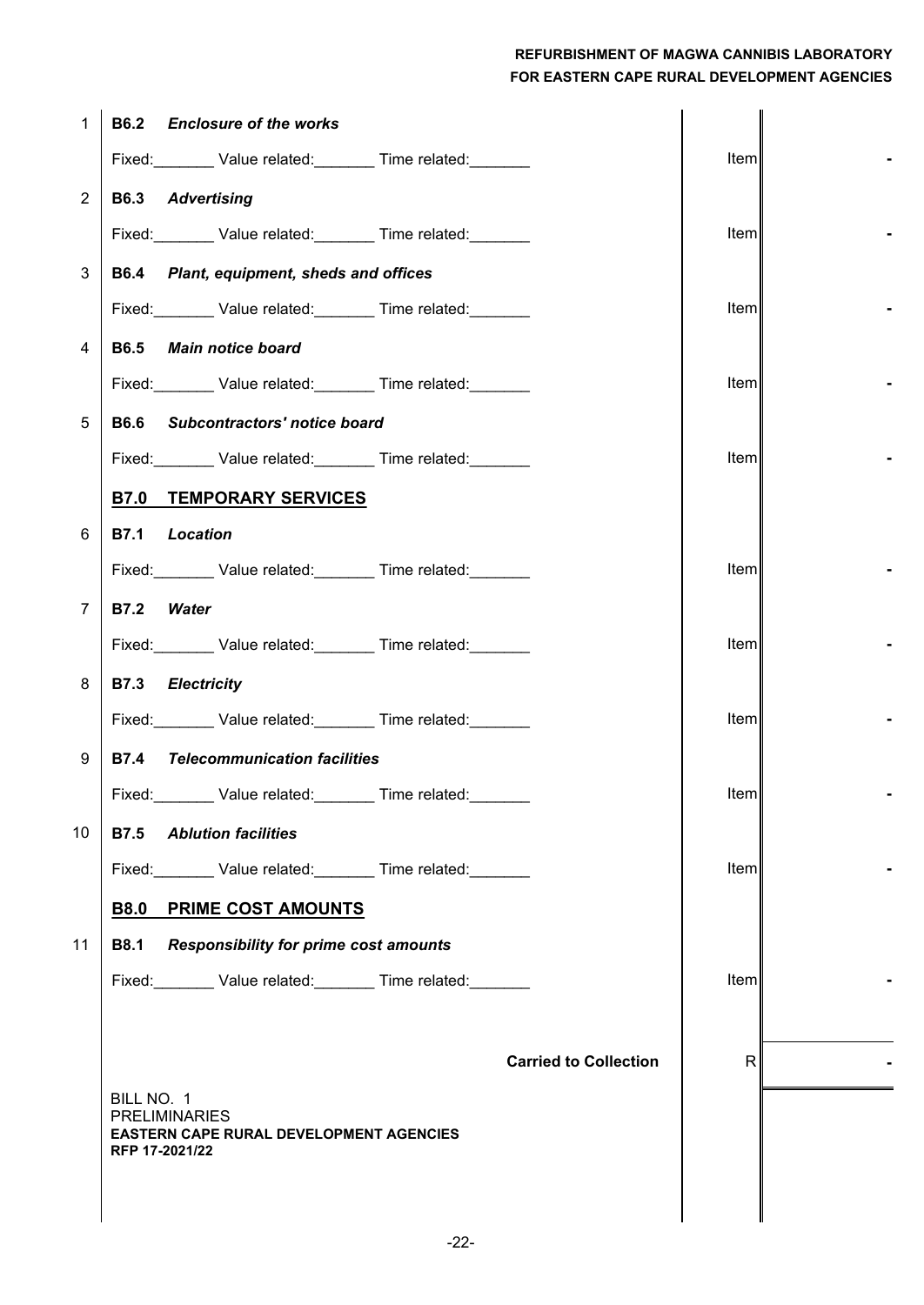|                | <b>B9.0</b><br><b>ATTENDANCE ON N/S SUBCONTRACTORS</b>                                                                                                                                                                       |             |  |
|----------------|------------------------------------------------------------------------------------------------------------------------------------------------------------------------------------------------------------------------------|-------------|--|
| $\mathbf{1}$   | <b>B9.1</b><br><b>General attendance</b>                                                                                                                                                                                     |             |  |
|                | Fixed: Value related: Time related:                                                                                                                                                                                          | Item        |  |
| $\overline{2}$ | <b>Special attendance</b><br><b>B9.2</b>                                                                                                                                                                                     |             |  |
|                | Fixed: Value related: Time related:                                                                                                                                                                                          | Item        |  |
| 3              | <b>Commissioning - fuel, water and electricity</b><br><b>B9.3</b>                                                                                                                                                            |             |  |
|                | Fixed: Value related: Time related:                                                                                                                                                                                          | Item        |  |
|                | <b>B10.0 FINANCIAL ASPECTS</b>                                                                                                                                                                                               |             |  |
| 4              | B10.1 Statutory taxes, duties and levies                                                                                                                                                                                     |             |  |
|                | Fixed: Value related: Time related:                                                                                                                                                                                          | Item        |  |
| 5              | <b>B10.2</b> Payment for preliminaries                                                                                                                                                                                       |             |  |
|                | Fixed: Value related: Time related:                                                                                                                                                                                          | Item        |  |
| 6              | <b>B10.3</b> Adjustment of preliminaries                                                                                                                                                                                     |             |  |
|                | Clauses B10.3.1 and B10.3.2 are amended by replacing "within fifteen (15)<br>working days of taking possession of the site" with "in his priced bills of<br>quantities / lump sum document submitted with his tender offer". |             |  |
|                | Fixed: Value related: Time related:                                                                                                                                                                                          | Item        |  |
| $\overline{7}$ | <b>B10.4 Payment certificate cash flow</b>                                                                                                                                                                                   |             |  |
|                | Fixed: Value related: Time related:                                                                                                                                                                                          | Item        |  |
|                | <b>B11.0 GENERAL</b>                                                                                                                                                                                                         |             |  |
| 8              | <b>B11.1</b> Protection of the works                                                                                                                                                                                         |             |  |
|                | Fixed: Value related: Time related: Value related:                                                                                                                                                                           | <b>Item</b> |  |
| 9              | B11.2 Protection / isolation of existing / sectionally occupied works                                                                                                                                                        |             |  |
|                | Fixed: Value related: Time related:                                                                                                                                                                                          | Item        |  |
|                |                                                                                                                                                                                                                              |             |  |
|                |                                                                                                                                                                                                                              |             |  |
|                | <b>Carried to Collection</b>                                                                                                                                                                                                 | R           |  |
|                | BILL NO. 1                                                                                                                                                                                                                   |             |  |
|                | <b>PRELIMINARIES</b><br><b>EASTERN CAPE RURAL DEVELOPMENT AGENCIES</b>                                                                                                                                                       |             |  |
|                | RFP 17-2021/22                                                                                                                                                                                                               |             |  |
|                |                                                                                                                                                                                                                              |             |  |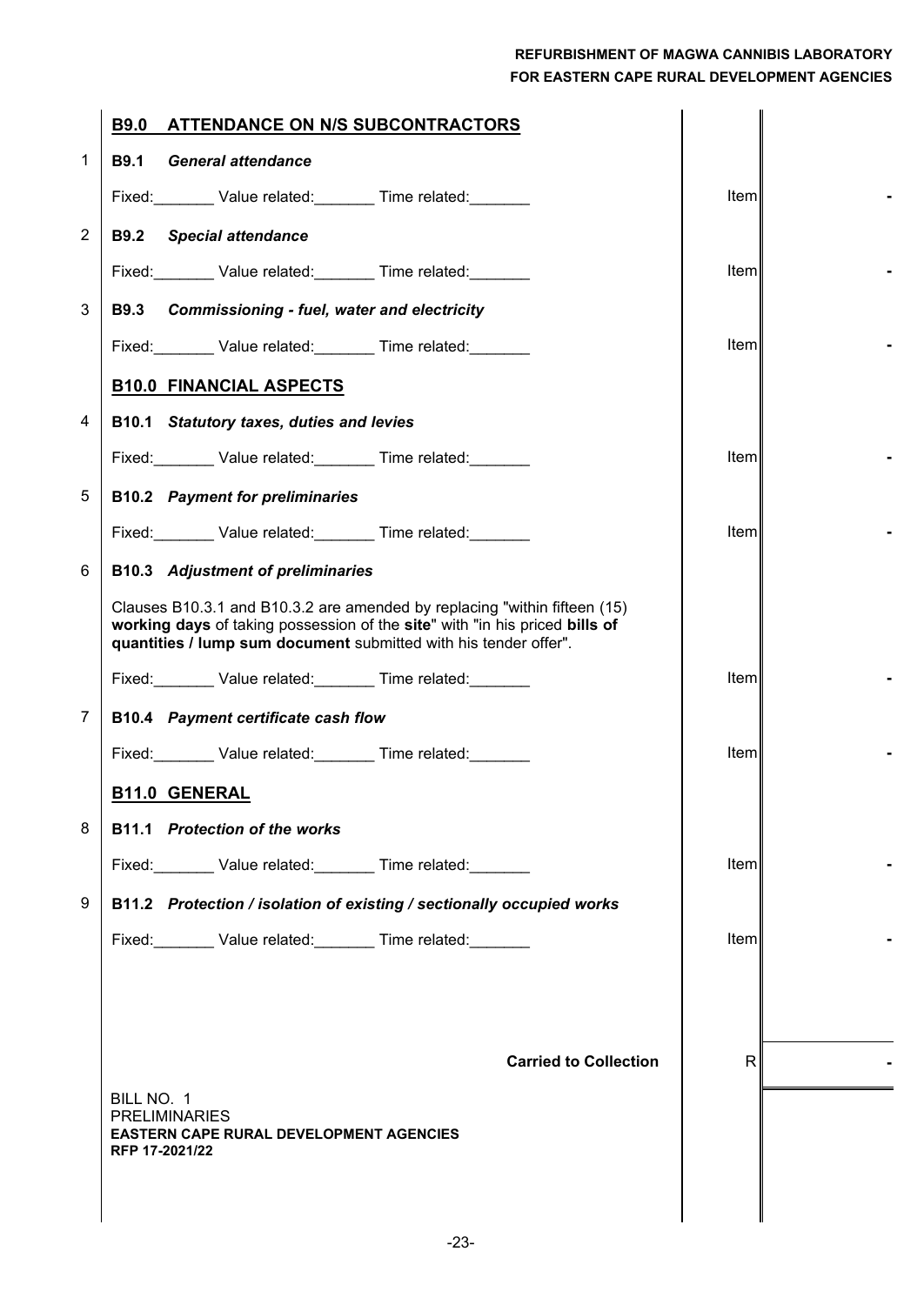| $\mathbf{1}$    | B11.3 Security of the works                                      |      |  |
|-----------------|------------------------------------------------------------------|------|--|
|                 | Fixed: Value related: Time related: Value related:               | Item |  |
| $\overline{2}$  | B11.4 Notice before covering work                                |      |  |
|                 | Fixed: Value related: Time related: Value related:               | Item |  |
| 3               | <b>B11.5 Disturbance</b>                                         |      |  |
|                 | Fixed: Value related: Time related:                              | tem  |  |
| 4               | <b>B11.6 Environmental disturbance</b>                           |      |  |
|                 | Fixed: Value related: Time related:                              | Item |  |
| 5               | B11.7 Works cleaning and clearing                                |      |  |
|                 | Fixed: Value related: Time related: Value related:               | Item |  |
| 6               | B11.8 Vermin                                                     |      |  |
|                 | Fixed: Value related: Time related: Value related:               | Item |  |
| 7               | B11.9 Overhand work                                              |      |  |
|                 | Fixed: Value related: Time related: Value related:               | Item |  |
| 8               | <b>B11.10 Instruction manuals and guarantees</b>                 |      |  |
|                 | Fixed: Value related: Time related: Value related:               | Item |  |
| 9               | <b>B11.11 As built information</b>                               |      |  |
|                 | Fixed: Value related: Time related:                              | Item |  |
| 10 <sup>1</sup> | <b>B11.12 Tenant installations</b>                               |      |  |
|                 | Fixed: Value related: Time related:                              | Item |  |
|                 | <b>B12.0 SCHEDULE OF VARIABLES</b>                               |      |  |
| 11              | <b>B12.1</b> Schedule of variables                               |      |  |
|                 | Fixed: Value related: Time related:                              | Item |  |
|                 |                                                                  |      |  |
|                 |                                                                  |      |  |
|                 | <b>Carried to Collection</b>                                     | R    |  |
|                 | BILL NO. 1<br><b>PRELIMINARIES</b>                               |      |  |
|                 | <b>EASTERN CAPE RURAL DEVELOPMENT AGENCIES</b><br>RFP 17-2021/22 |      |  |
|                 |                                                                  |      |  |
|                 |                                                                  |      |  |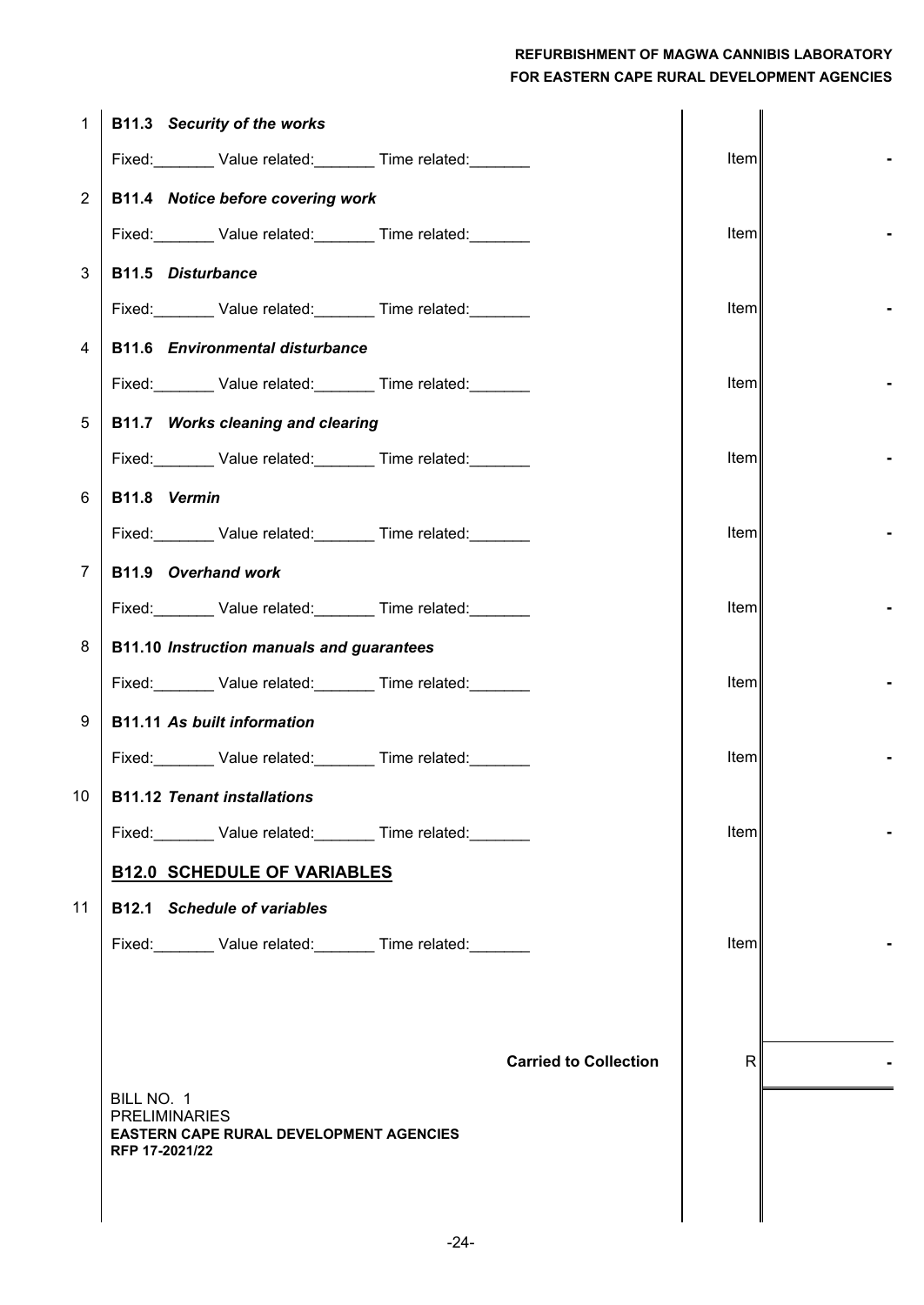| This <b>schedule</b> contains all variables referred to in this document and is divided<br>into pre-tender and post tender categories. The pre-tender category must be<br>completed in full and included in the tender documents. Both the pre-tender and<br>post tender categories form part of these Preliminaries.                                                                               |              |  |
|-----------------------------------------------------------------------------------------------------------------------------------------------------------------------------------------------------------------------------------------------------------------------------------------------------------------------------------------------------------------------------------------------------|--------------|--|
| Spaces requiring information must be filled in, shown as "not applicable" or<br>deleted and not left blank. Where choices are offered, the non-applicable items<br>are to be deleted. Where insufficient space is provided the information should<br>be annexed hereto and cross-referenced to the applicable clause of the<br>schedule. Key cross reference clauses are italicized in [] brackets. |              |  |
| <b>PRE-TENDER INFORMATION</b><br>12.1<br>12.1.1 Provisional Bills of Quantities<br>$[2.2]$<br>The quantities are provisional<br><b>NO</b>                                                                                                                                                                                                                                                           |              |  |
| 12.1.2 Availability of construction documentation<br>Construction documentation is complete<br>$[2.3]$<br><b>YES</b>                                                                                                                                                                                                                                                                                |              |  |
| 12.1.3 Interest of agents<br>Details:<br>[2.4]<br><b>NIL</b>                                                                                                                                                                                                                                                                                                                                        |              |  |
| 12.1.4 Defined works area<br>[3.1]<br>Details:<br>The work area will be pointed out by the principal agent to the<br>contractor who will sign written acknowledgement therefore before<br>commencing operations.                                                                                                                                                                                    |              |  |
| 12.1.5 Geotechnical investigation<br>Details:<br>[3.2]<br>No trail holes, soils investigation, etc have been carried<br>out.                                                                                                                                                                                                                                                                        |              |  |
| 12.1.6 Existing premises occupied<br>Specific requirements:<br>[3.4]<br>The premises will be in use and occupied during the course of this<br>contract. The contractor shall execute the works in such a manner as<br>will least interfere with the general routine of the occupants of the<br>premises and shall minimise any nuisance from dust, noise or other<br>causes.                        |              |  |
| <b>Carried to Collection</b>                                                                                                                                                                                                                                                                                                                                                                        | $\mathsf{R}$ |  |
| BILL NO. 1<br><b>PRELIMINARIES</b><br><b>EASTERN CAPE RURAL DEVELOPMENT AGENCIES</b><br>RFP 17-2021/22                                                                                                                                                                                                                                                                                              |              |  |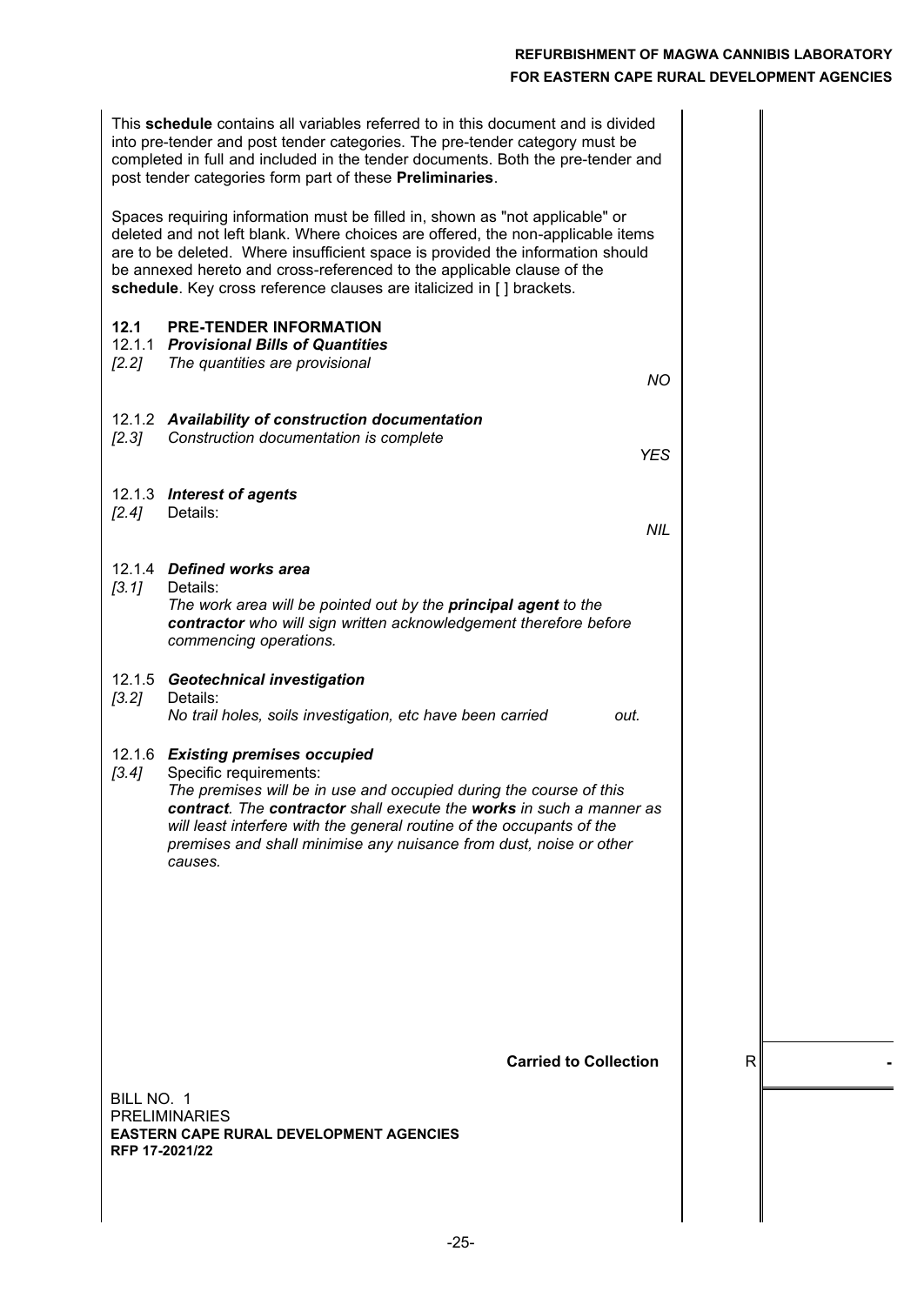| [3.5]                        | 12.1.7 Previous work - dimensional accuracy<br>Details:<br>The contractor shall, after taking possession of the site and before<br>commencing the work, check the existing levels, lines, profiles and the<br>like and satisfy himself as to the dimensional accuracy of all work<br>executed under the previous contract which may affect his work. Should<br>any inaccurate or defective work be found the contractor shall<br>immediately notify the principal agent in writing requesting his<br>instructions with regard thereto and afford every facility to those<br>rectifying such inaccurate or defective work. |   |  |
|------------------------------|---------------------------------------------------------------------------------------------------------------------------------------------------------------------------------------------------------------------------------------------------------------------------------------------------------------------------------------------------------------------------------------------------------------------------------------------------------------------------------------------------------------------------------------------------------------------------------------------------------------------------|---|--|
| [3.6]                        | 12.1.8 Previous work - defects<br>Details:<br>N/A                                                                                                                                                                                                                                                                                                                                                                                                                                                                                                                                                                         |   |  |
| [3.7]                        | 12.1.9. Services - known<br>Details:<br>Should the contractor encounter any existing services such as<br>underground cables, pipes or sewer during the execution of the works<br>he shall notify the principal agent immediatly and suspend all affected<br>work in the immediate vicinity until instruction to proceed has been given<br>by the principal agent.                                                                                                                                                                                                                                                         |   |  |
| [3.9]                        | 12.1.10 Protection of trees<br>Specific requirements:<br>Only those trees and shrubs indicated as such on the drawings shall be<br>removed or cut down. The remainder of the trees and shrubs shall be<br>left undamaged.                                                                                                                                                                                                                                                                                                                                                                                                 |   |  |
|                              | 12.1.11 Inspection of adjoining properties<br>[3.11] Specific requirements:<br>N/A                                                                                                                                                                                                                                                                                                                                                                                                                                                                                                                                        |   |  |
| [6.2]                        | 12.1.12 Enclosure of the works<br>Specific requirements:<br>The contractor shall enclose the areas of work and mark areas with<br>danger tape.                                                                                                                                                                                                                                                                                                                                                                                                                                                                            |   |  |
|                              | 12.1.13 Offices<br>[6.4.3] Specific requirements:<br>The contractor shall provide, maintain and remove on completion of the<br>works an office for the exclusive use of the principal agent, minimum<br>size 4 x 3 x 3m high internally, suitably insulated and ventilated,<br>provided with electric lighting and fitted with boarded floor, desk, chair,<br>drawing stool, drawing board and lock-up drawers for drawings. The<br>office shall be kept clean and fit for use at all times.                                                                                                                              |   |  |
|                              | <b>Carried to Collection</b>                                                                                                                                                                                                                                                                                                                                                                                                                                                                                                                                                                                              | R |  |
| BILL NO. 1<br>RFP 17-2021/22 | <b>PRELIMINARIES</b><br><b>EASTERN CAPE RURAL DEVELOPMENT AGENCIES</b>                                                                                                                                                                                                                                                                                                                                                                                                                                                                                                                                                    |   |  |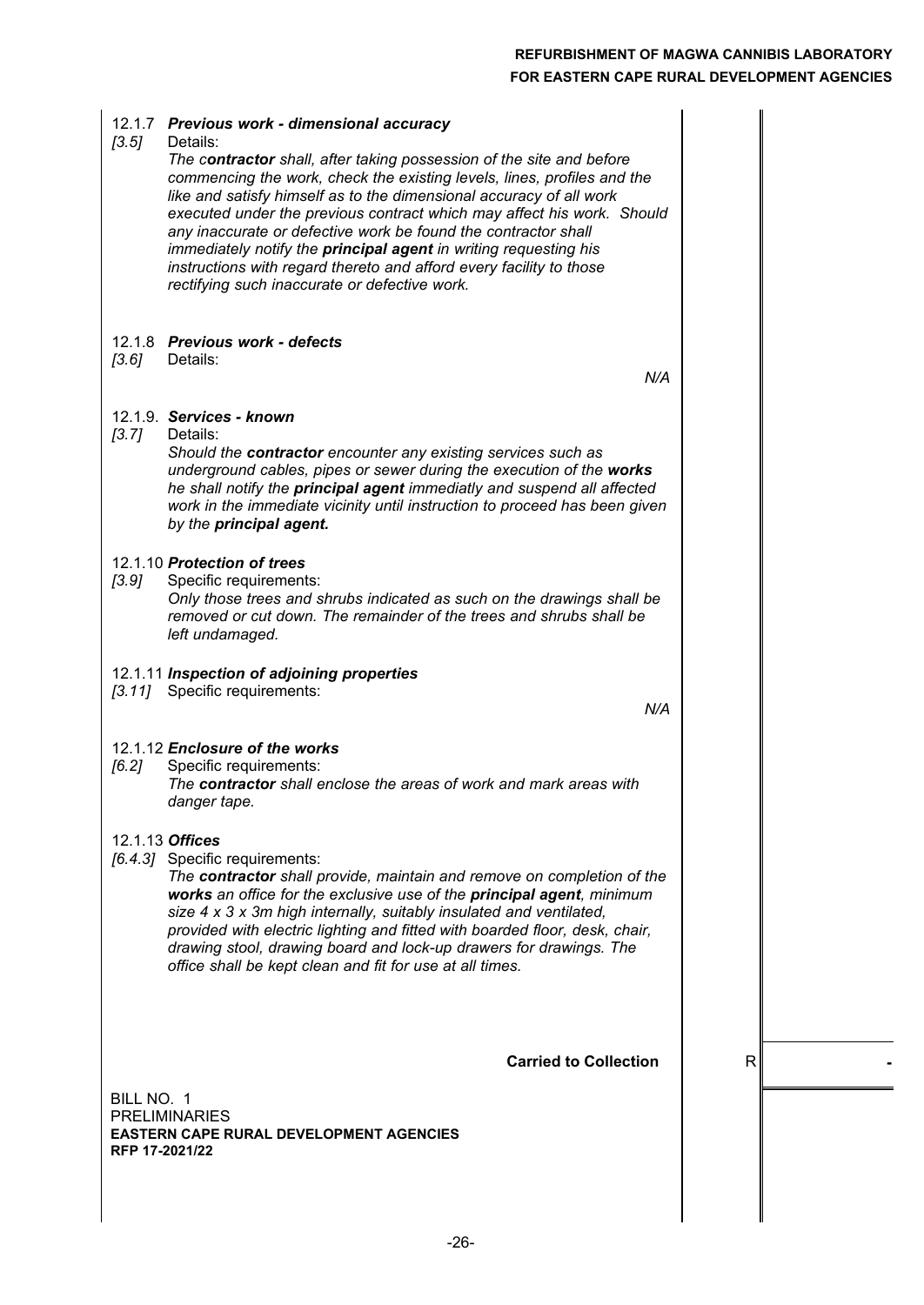| [6.5]   | 12.1.14 Main notice board<br>Specific requirements:<br>The contractor shall provide, erect where directed, maintain and<br>remove on completion of the works a notice board size $3 \times 3m$ as type<br>Drawing GEN 063, constructed of suitable boarding with flat smooth<br>surface and with edging bead 19mm thick round outer edges and<br>projecting 12mm from face of boarding and rounded on front edge. The<br>board shall be securely fixed to hoarding, where hoarding is provided, or<br>fixed to and including a suitable supporting structure of timber or tubular<br>posts and braces. The board is to be painted ivory white and the bead<br>and 12mm wide dividing lines dark green. All wording shall be inscribed<br>in dark green as per the coat of arms for SA. All wording shall be<br>inscribed in dark green painted sans serif lettering. |                              |   |  |
|---------|----------------------------------------------------------------------------------------------------------------------------------------------------------------------------------------------------------------------------------------------------------------------------------------------------------------------------------------------------------------------------------------------------------------------------------------------------------------------------------------------------------------------------------------------------------------------------------------------------------------------------------------------------------------------------------------------------------------------------------------------------------------------------------------------------------------------------------------------------------------------|------------------------------|---|--|
| [6.6]   | 12.1.15 Subcontractors' notice board<br>A notice board is required:<br>ΝO                                                                                                                                                                                                                                                                                                                                                                                                                                                                                                                                                                                                                                                                                                                                                                                            |                              |   |  |
|         | Specific requirements:                                                                                                                                                                                                                                                                                                                                                                                                                                                                                                                                                                                                                                                                                                                                                                                                                                               |                              |   |  |
| $[7.2]$ | 12.1.16 Water<br>Option A (by contractor)                                                                                                                                                                                                                                                                                                                                                                                                                                                                                                                                                                                                                                                                                                                                                                                                                            | <b>YES</b>                   |   |  |
|         | Option B (by employer - free of charge)                                                                                                                                                                                                                                                                                                                                                                                                                                                                                                                                                                                                                                                                                                                                                                                                                              | <b>NO</b>                    |   |  |
|         | Option C (by employer - metered)                                                                                                                                                                                                                                                                                                                                                                                                                                                                                                                                                                                                                                                                                                                                                                                                                                     | <b>NO</b>                    |   |  |
| $[7.3]$ | 12.1.17 Electricity<br>Option A (by contractor)                                                                                                                                                                                                                                                                                                                                                                                                                                                                                                                                                                                                                                                                                                                                                                                                                      |                              |   |  |
|         | Option B (by employer - free of charge)                                                                                                                                                                                                                                                                                                                                                                                                                                                                                                                                                                                                                                                                                                                                                                                                                              | <b>YES</b>                   |   |  |
|         | Option C (by employer - metered)                                                                                                                                                                                                                                                                                                                                                                                                                                                                                                                                                                                                                                                                                                                                                                                                                                     | <b>NO</b>                    |   |  |
|         |                                                                                                                                                                                                                                                                                                                                                                                                                                                                                                                                                                                                                                                                                                                                                                                                                                                                      | <b>NO</b>                    |   |  |
| $[7.4]$ | 12.1.18 Telecommunications<br>Telephone                                                                                                                                                                                                                                                                                                                                                                                                                                                                                                                                                                                                                                                                                                                                                                                                                              |                              |   |  |
|         | Facsimile                                                                                                                                                                                                                                                                                                                                                                                                                                                                                                                                                                                                                                                                                                                                                                                                                                                            | <b>YES</b>                   |   |  |
|         | E-mail                                                                                                                                                                                                                                                                                                                                                                                                                                                                                                                                                                                                                                                                                                                                                                                                                                                               | <b>YES</b>                   |   |  |
|         |                                                                                                                                                                                                                                                                                                                                                                                                                                                                                                                                                                                                                                                                                                                                                                                                                                                                      | <b>YES</b>                   |   |  |
| [7.5]   | 12.1.19 Ablution facilities<br>Option A (by contractor)                                                                                                                                                                                                                                                                                                                                                                                                                                                                                                                                                                                                                                                                                                                                                                                                              |                              |   |  |
|         | Option B (by employer)                                                                                                                                                                                                                                                                                                                                                                                                                                                                                                                                                                                                                                                                                                                                                                                                                                               | <b>YES</b>                   |   |  |
|         |                                                                                                                                                                                                                                                                                                                                                                                                                                                                                                                                                                                                                                                                                                                                                                                                                                                                      | <b>NO</b>                    |   |  |
|         |                                                                                                                                                                                                                                                                                                                                                                                                                                                                                                                                                                                                                                                                                                                                                                                                                                                                      |                              |   |  |
|         |                                                                                                                                                                                                                                                                                                                                                                                                                                                                                                                                                                                                                                                                                                                                                                                                                                                                      | <b>Carried to Collection</b> | R |  |
|         | BILL NO. 1                                                                                                                                                                                                                                                                                                                                                                                                                                                                                                                                                                                                                                                                                                                                                                                                                                                           |                              |   |  |
|         | <b>PRELIMINARIES</b><br><b>EASTERN CAPE RURAL DEVELOPMENT AGENCIES</b><br>RFP 17-2021/22                                                                                                                                                                                                                                                                                                                                                                                                                                                                                                                                                                                                                                                                                                                                                                             |                              |   |  |
|         |                                                                                                                                                                                                                                                                                                                                                                                                                                                                                                                                                                                                                                                                                                                                                                                                                                                                      |                              |   |  |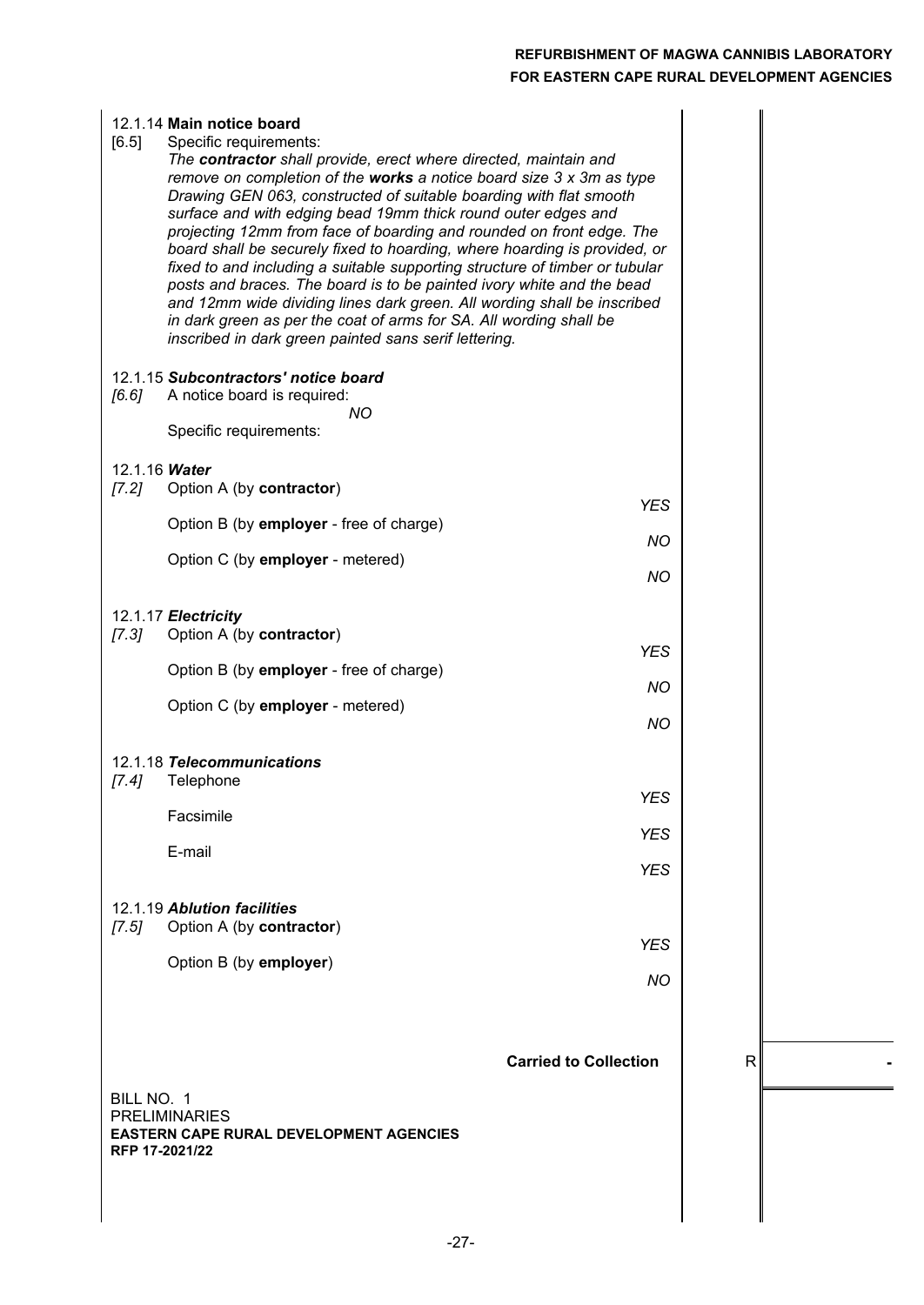|                              | 12.1.20 Protection of existing/sectionally occupied works<br>[11.2] Protection is required<br><b>NO</b>                                                                                                                                                                                                             |              |  |
|------------------------------|---------------------------------------------------------------------------------------------------------------------------------------------------------------------------------------------------------------------------------------------------------------------------------------------------------------------|--------------|--|
| [9.2]                        | 12.1.21 Special attendance<br>Subcontractor (1) details:                                                                                                                                                                                                                                                            |              |  |
|                              | Subcontractor (2) details:                                                                                                                                                                                                                                                                                          |              |  |
|                              | Subcontractor (3) details:                                                                                                                                                                                                                                                                                          |              |  |
|                              | Subcontractor (4) details:                                                                                                                                                                                                                                                                                          |              |  |
|                              | 12.1.22 Protection of works<br>[11.1] Specific requirements:<br>N/A                                                                                                                                                                                                                                                 |              |  |
| [11.5]                       | 12.1.23 Disturbance<br>Specific requirements:<br>The contractor shall keep the site, structures, etc well watered during<br>operations to prevent dust and shall provide and erect and remove on<br>completion of the works all necessary temporary dust screens all to the<br>satisfaction of the principal agent. |              |  |
|                              | 12.1.24 Environmental disturbance<br>[11.6] Specific requirements:<br><b>NONE</b>                                                                                                                                                                                                                                   |              |  |
| 12.2                         | <b>POST TENDER INFORMATION</b>                                                                                                                                                                                                                                                                                      |              |  |
| 12.2.1                       | <b>Payment of preliminaries</b>                                                                                                                                                                                                                                                                                     |              |  |
| $[10.2]$                     | Option A (pro-rated)                                                                                                                                                                                                                                                                                                |              |  |
|                              | YES/NO<br>Option B (calculated)<br>YES/NO                                                                                                                                                                                                                                                                           |              |  |
|                              | 12.2.2 Adjustment of preliminaries                                                                                                                                                                                                                                                                                  |              |  |
|                              | [10.3] Option A (three categories)<br>YES/NO                                                                                                                                                                                                                                                                        |              |  |
|                              | Option B (detailed breakdown)<br>YES/NO                                                                                                                                                                                                                                                                             |              |  |
|                              | 12.2.3 Additional agreed preliminaries items<br>Details:                                                                                                                                                                                                                                                            |              |  |
|                              | <b>Carried to Collection</b>                                                                                                                                                                                                                                                                                        | $\mathsf{R}$ |  |
| BILL NO. 1<br>RFP 17-2021/22 | <b>PRELIMINARIES</b><br><b>EASTERN CAPE RURAL DEVELOPMENT AGENCIES</b>                                                                                                                                                                                                                                              |              |  |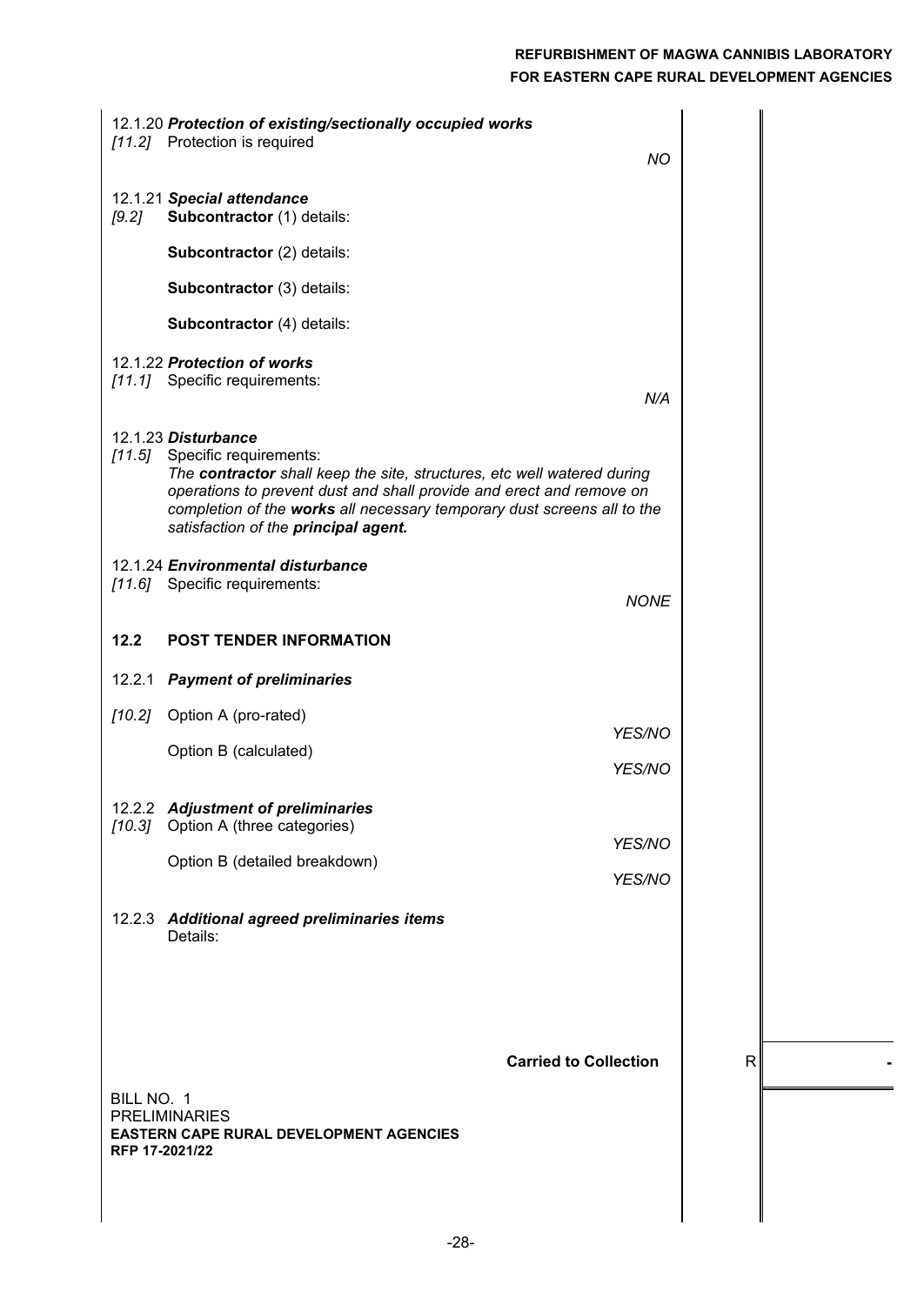|                | <b>SECTION C: SPECIFIC PRELIMINARIES</b>                                                                                                                                                                                                                                                                                                                   |              |  |
|----------------|------------------------------------------------------------------------------------------------------------------------------------------------------------------------------------------------------------------------------------------------------------------------------------------------------------------------------------------------------------|--------------|--|
|                | Section C contains specific preliminary items which apply to this contract except<br>where N/A (Not Applicable) appears against an item.                                                                                                                                                                                                                   |              |  |
| 1              | <b>CONTRACT DRAWINGS</b><br>C <sub>1</sub>                                                                                                                                                                                                                                                                                                                 |              |  |
|                | The drawings issued with the tender documents do not comprise the complete<br>set but serve as a guide only for tendering purposes and for indicating the scope<br>of the work to enable the tenderer to acquaint himself with the nature and extent<br>of the works and the manner in which they are to be executed.                                      |              |  |
|                | Should any part of the drawings not be clearly understood by the tenderer he<br>shall, before submitting his tender, obtain clarification in writing from the<br>principal agent.                                                                                                                                                                          |              |  |
|                | Fixed: Value related: Time related: Value related:                                                                                                                                                                                                                                                                                                         | <b>Iteml</b> |  |
| $\overline{2}$ | C <sub>2</sub><br><b>GENERAL PREAMBLES</b>                                                                                                                                                                                                                                                                                                                 |              |  |
|                | The document "Specification of Materials and Methods to be used (PW371)" is<br>obtainable on request from the head office and all regional offices of the<br>Department, and shall be read in conjunction with the bills of quantities / lump<br>sum document and be referred to for the full descriptions of work to be done<br>and materials to be used. |              |  |
|                |                                                                                                                                                                                                                                                                                                                                                            | Item         |  |
| 3              | C <sub>3</sub><br><b>TRADE NAMES</b>                                                                                                                                                                                                                                                                                                                       |              |  |
|                | Wherever a trade name for any product has been described in the bills of<br>quantities / lump sum documents, the tenderer's attention is drawn to the fact<br>that any other product of equal quality may be used subject to the written<br>approval of the <b>principal agent</b> being obtained prior to the closing date for<br>submission of tenders.  |              |  |
|                | If prior written approval for an alternative product is not obtained, the product<br>described shall be deemed to have been tendered for.                                                                                                                                                                                                                  |              |  |
|                | Fixed: Value related: Time related:                                                                                                                                                                                                                                                                                                                        | <b>Item</b>  |  |
|                |                                                                                                                                                                                                                                                                                                                                                            |              |  |
|                |                                                                                                                                                                                                                                                                                                                                                            |              |  |
|                | <b>Carried to Collection</b>                                                                                                                                                                                                                                                                                                                               | R            |  |
|                | BILL NO. 1<br><b>PRELIMINARIES</b><br><b>EASTERN CAPE RURAL DEVELOPMENT AGENCIES</b><br>RFP 17-2021/22                                                                                                                                                                                                                                                     |              |  |
|                |                                                                                                                                                                                                                                                                                                                                                            |              |  |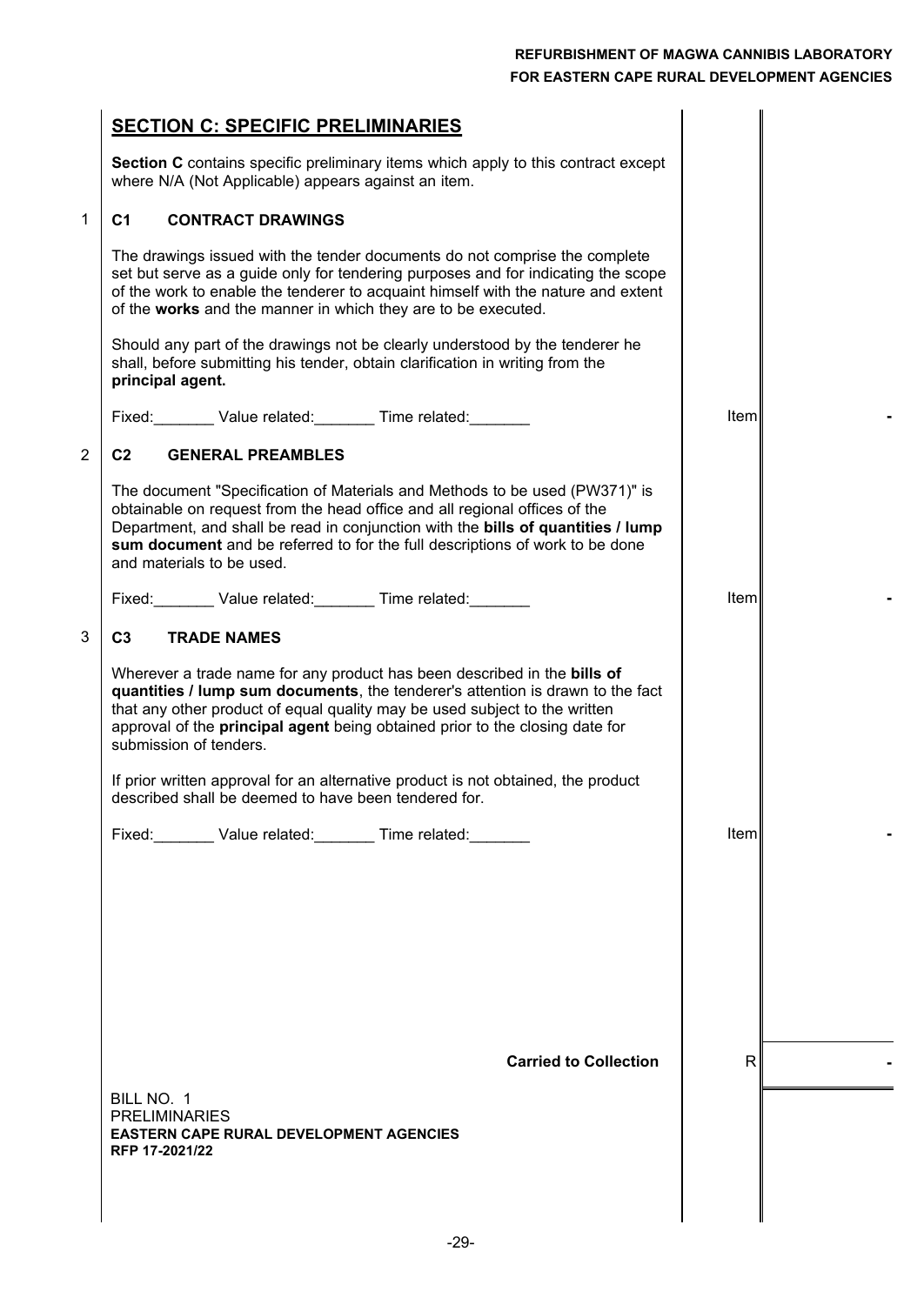| 1              | C <sub>4</sub><br><b>IMPORTED MATERIALS AND EQUIPMENT</b>                                                                                                                                                                                                                                                                                                                  |              |  |
|----------------|----------------------------------------------------------------------------------------------------------------------------------------------------------------------------------------------------------------------------------------------------------------------------------------------------------------------------------------------------------------------------|--------------|--|
|                | Where imported items are listed in the tender documents, the tenderer shall<br>provide all the information called for, failing which the price of any such item,<br>materials or equipment shall be excluded from currency fluctuations. (refer to<br>Schedule of Imported Materials and Equipment to be completed by tenderer).                                           |              |  |
|                | Notwithstanding any provisions elsewhere regarding the adjustment of contract<br>prices, the price of any item, material or equipment listed in terms of this clause<br>shall be excluded from the Contract Price Adjustment Provisions (if applicable).                                                                                                                   |              |  |
|                | Fixed: Value related: Time related:                                                                                                                                                                                                                                                                                                                                        | Item         |  |
| $\overline{2}$ | <b>VIEWING THE SITE IN SECURITY AREAS</b><br>C5                                                                                                                                                                                                                                                                                                                            |              |  |
|                | The site is situated in a security area and the tenderer must arrange with the unit<br>commander or other responsible officer to obtain permission to enter the site for<br>tendering purposes                                                                                                                                                                             |              |  |
|                | Fixed: Value related: Time related: Value related:                                                                                                                                                                                                                                                                                                                         | N/A          |  |
| 3              | C <sub>6</sub><br><b>COMMENCEMENT OF WORKS IN SECURITY AREAS</b>                                                                                                                                                                                                                                                                                                           |              |  |
|                | As the works falls within a security area the contractor must give the unit<br>commander or other responsible officer notice before commencement of the<br>works. Should the contractor fail to make such arrangements, admission to the<br>site may be refused and any additional costs will be for the contractor's<br>account.                                          |              |  |
|                | Fixed: Value related: Time related:                                                                                                                                                                                                                                                                                                                                        | N/A          |  |
| 4              | <b>ENTRANCE PERMITS TO SECURITY AREAS</b><br>C7                                                                                                                                                                                                                                                                                                                            |              |  |
|                | As the works falls within a security area the contractor shall obtain entrance<br>permits for his personnel and workmen entering the area and shall comply with<br>all regulations and instructions which may be issued from time to time regarding<br>the protection of persons and property under the control of the Defence Force,<br>Police or chief security officer. |              |  |
|                | Fixed: Value related: Time related:                                                                                                                                                                                                                                                                                                                                        | N/A          |  |
|                |                                                                                                                                                                                                                                                                                                                                                                            |              |  |
|                | <b>Carried to Collection</b>                                                                                                                                                                                                                                                                                                                                               | $\mathsf{R}$ |  |
|                | BILL NO. 1                                                                                                                                                                                                                                                                                                                                                                 |              |  |
|                | <b>PRELIMINARIES</b><br><b>EASTERN CAPE RURAL DEVELOPMENT AGENCIES</b><br>RFP 17-2021/22                                                                                                                                                                                                                                                                                   |              |  |
|                |                                                                                                                                                                                                                                                                                                                                                                            |              |  |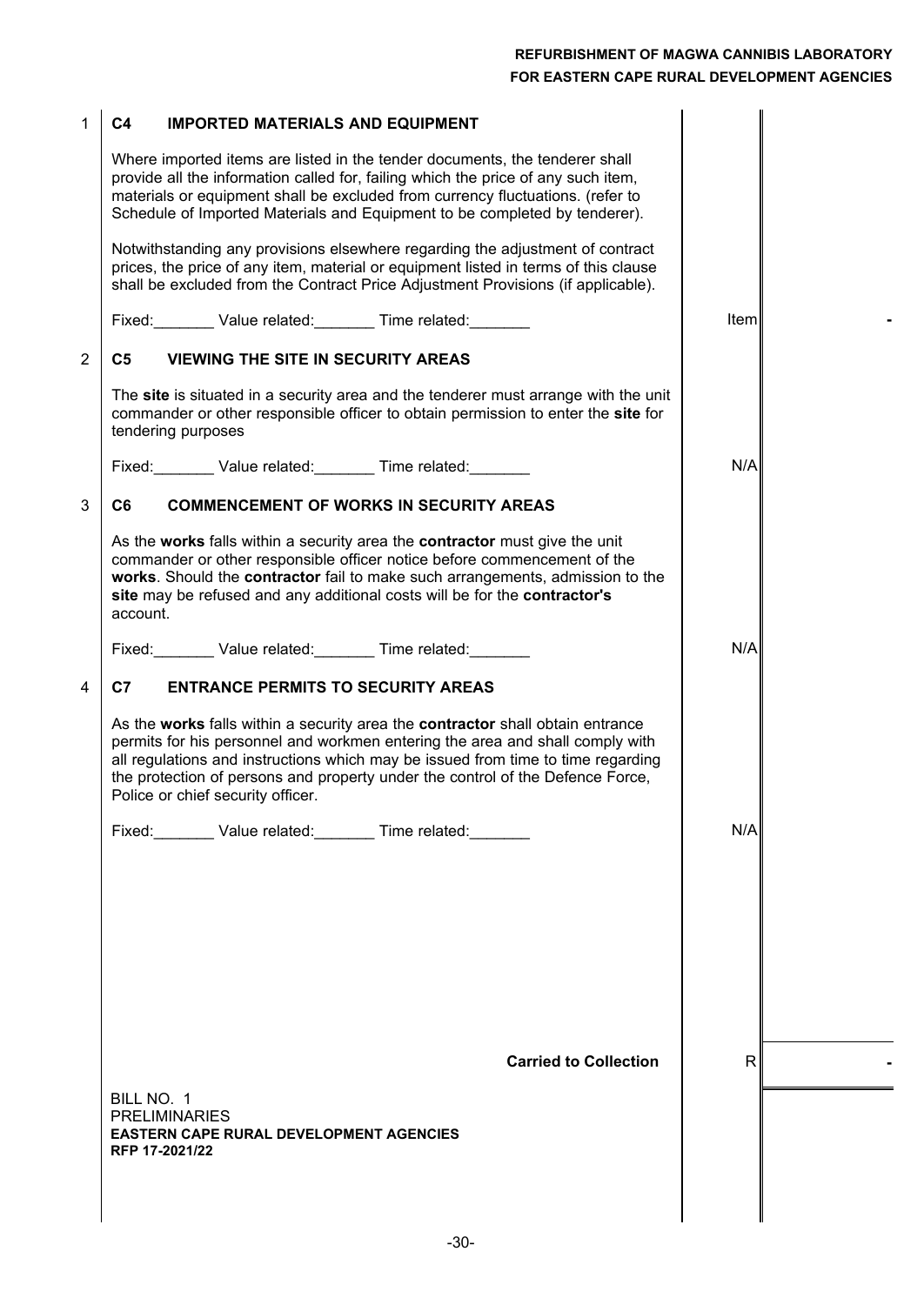| 1              | C <sub>8</sub><br><b>SECURITY CHECK OF PERSONNEL</b>                                                                                                                                                                                                                                                                                                                                                                                                                                                                                                                                                                                         |     |  |
|----------------|----------------------------------------------------------------------------------------------------------------------------------------------------------------------------------------------------------------------------------------------------------------------------------------------------------------------------------------------------------------------------------------------------------------------------------------------------------------------------------------------------------------------------------------------------------------------------------------------------------------------------------------------|-----|--|
|                | The principal agent may require the contractor to have his personnel and<br>workmen, or a certain number of them, security classified.                                                                                                                                                                                                                                                                                                                                                                                                                                                                                                       |     |  |
|                | In the event of the <b>principal agent</b> requesting the removal of a person or<br>persons from the works for security reasons, the contractor shall do so<br>forthwith and shall thereafter ensure that such person or persons are denied<br>access to the works and the site and/or to any document or information relating<br>to the works.                                                                                                                                                                                                                                                                                              |     |  |
|                | Fixed: Value related: Time related:                                                                                                                                                                                                                                                                                                                                                                                                                                                                                                                                                                                                          | N/A |  |
| $\overline{2}$ | C9<br>PROHIBITION ON TAKING OF PHOTOGRAPHS                                                                                                                                                                                                                                                                                                                                                                                                                                                                                                                                                                                                   |     |  |
|                | In terms of article 119 of the Defence Act, 44 of 1957, it is prohibited to sketch or<br>to take photographs of any military site or installation or any building or civil<br>works thereon or to be in possession of a camera or other apparatus used for<br>taking of photographs except when authorized thereto by or on behalf of the<br>Minister.                                                                                                                                                                                                                                                                                       |     |  |
|                | The same prohibition is also applicable to all correctional institutions in terms of<br>article 44.1(e) of the Correctional Services Act 8 of 1959.                                                                                                                                                                                                                                                                                                                                                                                                                                                                                          |     |  |
|                | Fixed: Value related: Time related:                                                                                                                                                                                                                                                                                                                                                                                                                                                                                                                                                                                                          | N/A |  |
|                | C <sub>10</sub><br><b>HIV/AIDS AWARENESS</b>                                                                                                                                                                                                                                                                                                                                                                                                                                                                                                                                                                                                 |     |  |
|                | It is required of the contractor to thoroughly study the HIV/AIDS Specification<br>(PW1544) of the Department that must be read together with and is deemed to<br>be incorporated under this Section of the bills of quantities / lump sum<br>document. Provision for pricing of HIV/AIDS awareness is made under items<br>C10.1 to C10.5 hereafter and it is explicitly pointed out that all requirements of<br>the aforementioned specification are deemed to be priced hereunder, as the said<br>items represent the only method of measurement and no additional items or<br>extras to the contract in this regard shall be entertained. |     |  |
|                | The contractor must take note that compliance with the HIV/AIDS Specification<br>is compulsory. In the event of partial or total non-compliance, the principal<br>agent, notwithstanding the provisions of Clause A 31.0 or any other clause to the<br>contrary, reserves the right to delay issuing any progress payment certificate<br>until the contractor provides satisfactory proof of compliance. The contractor<br>shall not be entitled to any compensation of whatsoever nature, including<br>interest, due to such delay of payment.                                                                                              |     |  |
|                | <b>Carried to Collection</b><br>BILL NO. 1<br><b>PRELIMINARIES</b><br><b>EASTERN CAPE RURAL DEVELOPMENT AGENCIES</b>                                                                                                                                                                                                                                                                                                                                                                                                                                                                                                                         | R   |  |
|                | RFP 17-2021/22                                                                                                                                                                                                                                                                                                                                                                                                                                                                                                                                                                                                                               |     |  |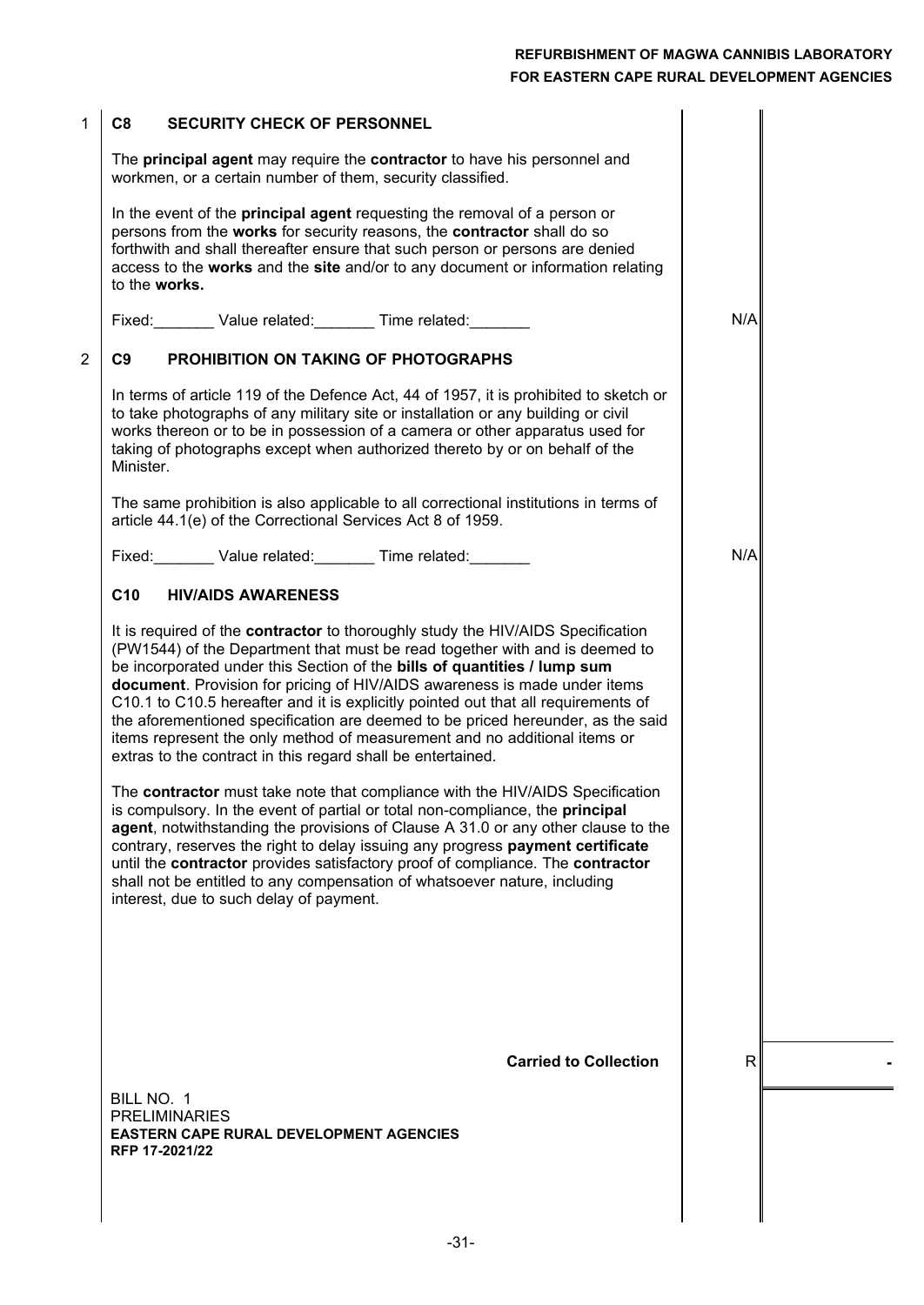| $\mathbf 1$    | <b>C10.1 AWARENESS CHAMPION</b>                                                                                                                                                                                                                                                                                                                                                                                                           |              |  |
|----------------|-------------------------------------------------------------------------------------------------------------------------------------------------------------------------------------------------------------------------------------------------------------------------------------------------------------------------------------------------------------------------------------------------------------------------------------------|--------------|--|
|                | Selection, appointment, briefing and making available of an Awareness<br>Champion including provision of all relevant services, all in accordance with the<br>HIV/AIDS Specification.                                                                                                                                                                                                                                                     |              |  |
|                |                                                                                                                                                                                                                                                                                                                                                                                                                                           | Item         |  |
| $\overline{2}$ | <b>C10.2 AWARENESS WORKSHOPS</b>                                                                                                                                                                                                                                                                                                                                                                                                          |              |  |
|                | Selection and appointment of a competent Service Provider approved by the<br>principal agent, provision of a Service Provider Workshop Plan and a suitable<br>venue, conducting of awareness workshops by means of traditional and/or<br>modern multi-media techniques, including follow-up courses, making available all<br>tuition material and performing assessment procedures, all in accordance with<br>the HIV/AIDS Specification. |              |  |
|                | Fixed: Value related: Time related: ____________                                                                                                                                                                                                                                                                                                                                                                                          | <b>Iteml</b> |  |
| 3              | C10.3 POSTERS, BOOKLETS, VIDEOS, ETC.                                                                                                                                                                                                                                                                                                                                                                                                     |              |  |
|                | Provision, displaying, maintaining and replacing when necessary of four plastic<br>laminated posters, booklets and educational videos, etc. for the duration of the<br>construction period, all in accordance with the HIV/AIDS Specification.                                                                                                                                                                                            |              |  |
|                | Fixed: Value related: Time related:                                                                                                                                                                                                                                                                                                                                                                                                       | Iteml        |  |
| 4              | C10.4 ACCESS TO CONDOMS                                                                                                                                                                                                                                                                                                                                                                                                                   |              |  |
|                | Provision and maintenance of condom dispensers fixed in position, including<br>male and female condoms, replenishing male and female condoms on a daily<br>basis as required for the duration of the construction period, all in accordance<br>with the HIV/AIDS Specification.                                                                                                                                                           |              |  |
|                | Fixed: Value related: Time related:                                                                                                                                                                                                                                                                                                                                                                                                       | Item         |  |
| 5              | <b>C10.5 MONITORING</b>                                                                                                                                                                                                                                                                                                                                                                                                                   |              |  |
|                | Monitoring HIV/AIDS awareness of workers, providing the principal agent with<br>access to information including making available all reports, thoroughly<br>completed and reflecting the correct information, for the duration of the<br>construction period and close out, all in accordance with the HIV/AIDS<br>Specification.                                                                                                         |              |  |
|                | Fixed: Value related: Time related:                                                                                                                                                                                                                                                                                                                                                                                                       | Iteml        |  |
|                |                                                                                                                                                                                                                                                                                                                                                                                                                                           |              |  |
|                | <b>Carried to Collection</b>                                                                                                                                                                                                                                                                                                                                                                                                              | $\mathsf{R}$ |  |
|                | BILL NO. 1                                                                                                                                                                                                                                                                                                                                                                                                                                |              |  |
|                | <b>PRELIMINARIES</b><br><b>EASTERN CAPE RURAL DEVELOPMENT AGENCIES</b><br>RFP 17-2021/22                                                                                                                                                                                                                                                                                                                                                  |              |  |
|                |                                                                                                                                                                                                                                                                                                                                                                                                                                           |              |  |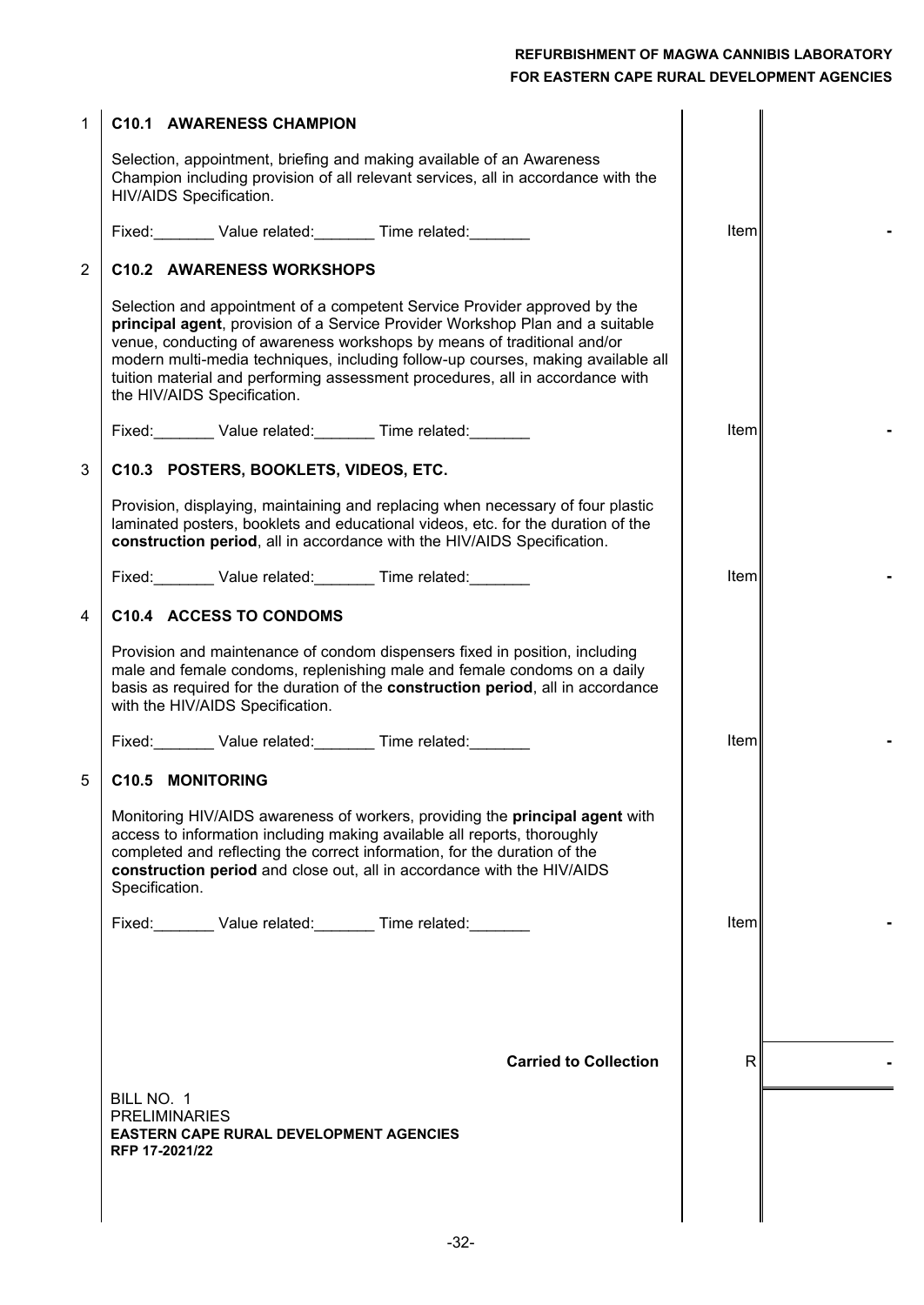Item **-**

Item **-**

#### **C11 OCCUPATIONAL HEALTH AND SAFETY ACT**

The **contractor** shall comply with all the requirements set out in the Construction Regulations, 2003 issued under the Occupational Health and Safety Act, 1993 (Act No 85 of 1993).

It is required of the **contractor** to thoroughly study the Health and Safety Specification that must be read together with and is deemed to be incorporated under this Section of the **bills of quantities / lump sum document.**

The **contractor** must take note that compliance with the Occupational Health and Safety Act, Construction Regulations and Health and Safety Specification is compulsory. In the event of partial or total non compliance, the **principal agent**, notwithstanding the provisions of clause A31.0 of Section A or any other clause to the contrary, reserves the right to delay issuing any progress **payment certificate** until the **contractor** provides satisfactory proof of compliance. The **contractor** shall not be entitled to any compensation of whatsoever nature, including interest, due to such delay of payment.

Provision for pricing of the Occupational Health and Safety Act, Construction Regulations and Health and Safety Specification is made under this clause and it is explicitly pointed out that all requirements of the aforementioned are deemed to be priced hereunder and no additional claims in this regard shall be entertained.

Fixed: Value related: Time related:

#### **C12 REPORTING BY CONTRACTOR**

1

The contractor is required to complete the attached Contractors Monthly Report which is to be submitted together with the contractors payment claim. Payment of the contractor is conditional on this information being accurate and timeously provided.

Fixed: Value related: Time related:

**Carried to Collection**  $\vert$  R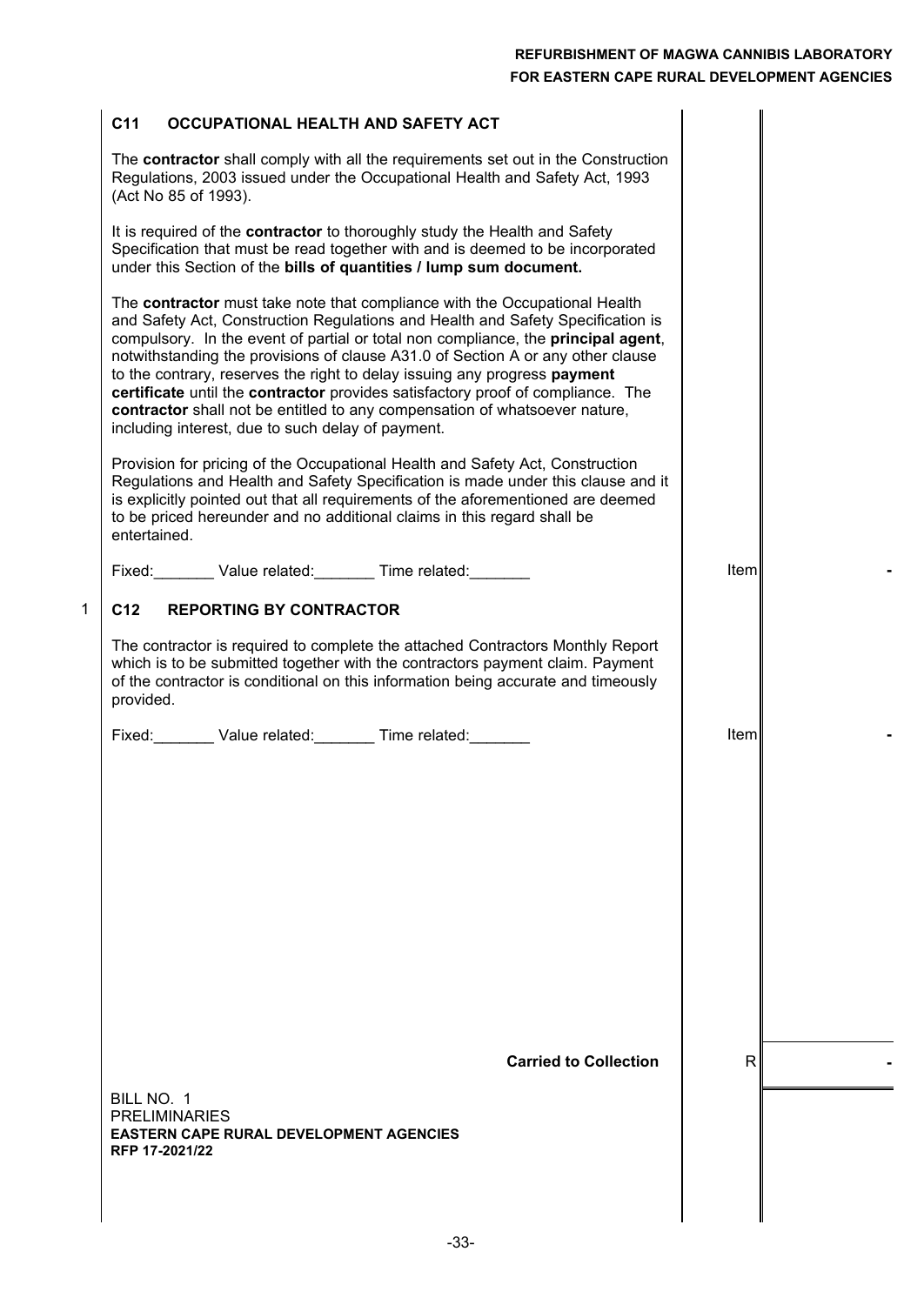| BILL NO. 1                                                                                                                |                         |           |
|---------------------------------------------------------------------------------------------------------------------------|-------------------------|-----------|
| PRELIMINARIES                                                                                                             |                         |           |
| <b>COLLECTION</b>                                                                                                         |                         |           |
|                                                                                                                           | Page<br><b>No</b>       | Amount    |
| Total Brought Forward from Page No.                                                                                       | $\mathbf 1$             |           |
|                                                                                                                           | $\sqrt{2}$              |           |
|                                                                                                                           | $\mathbf{3}$            |           |
|                                                                                                                           | $\overline{\mathbf{4}}$ |           |
|                                                                                                                           | $\,$ 5 $\,$             |           |
|                                                                                                                           | $\,6\,$                 |           |
|                                                                                                                           | $\boldsymbol{7}$        |           |
|                                                                                                                           | $\bf 8$                 |           |
|                                                                                                                           | $\boldsymbol{9}$        |           |
|                                                                                                                           | $10\,$                  |           |
|                                                                                                                           | 11                      |           |
|                                                                                                                           | 12                      |           |
|                                                                                                                           | 13                      |           |
|                                                                                                                           | 14                      |           |
|                                                                                                                           | $15\,$                  |           |
|                                                                                                                           | 16                      |           |
|                                                                                                                           | 17                      |           |
|                                                                                                                           | 18                      |           |
|                                                                                                                           | 19                      |           |
|                                                                                                                           | 20                      |           |
|                                                                                                                           | 21                      | 95 075.40 |
| <b>Carried Forward</b><br>BILL NO. 1<br><b>PRELIMINARIES</b><br>EASTERN CAPE RURAL DEVELOPMENT AGENCIES<br>RFP 17-2021/22 | R                       | 95 075.40 |
|                                                                                                                           |                         |           |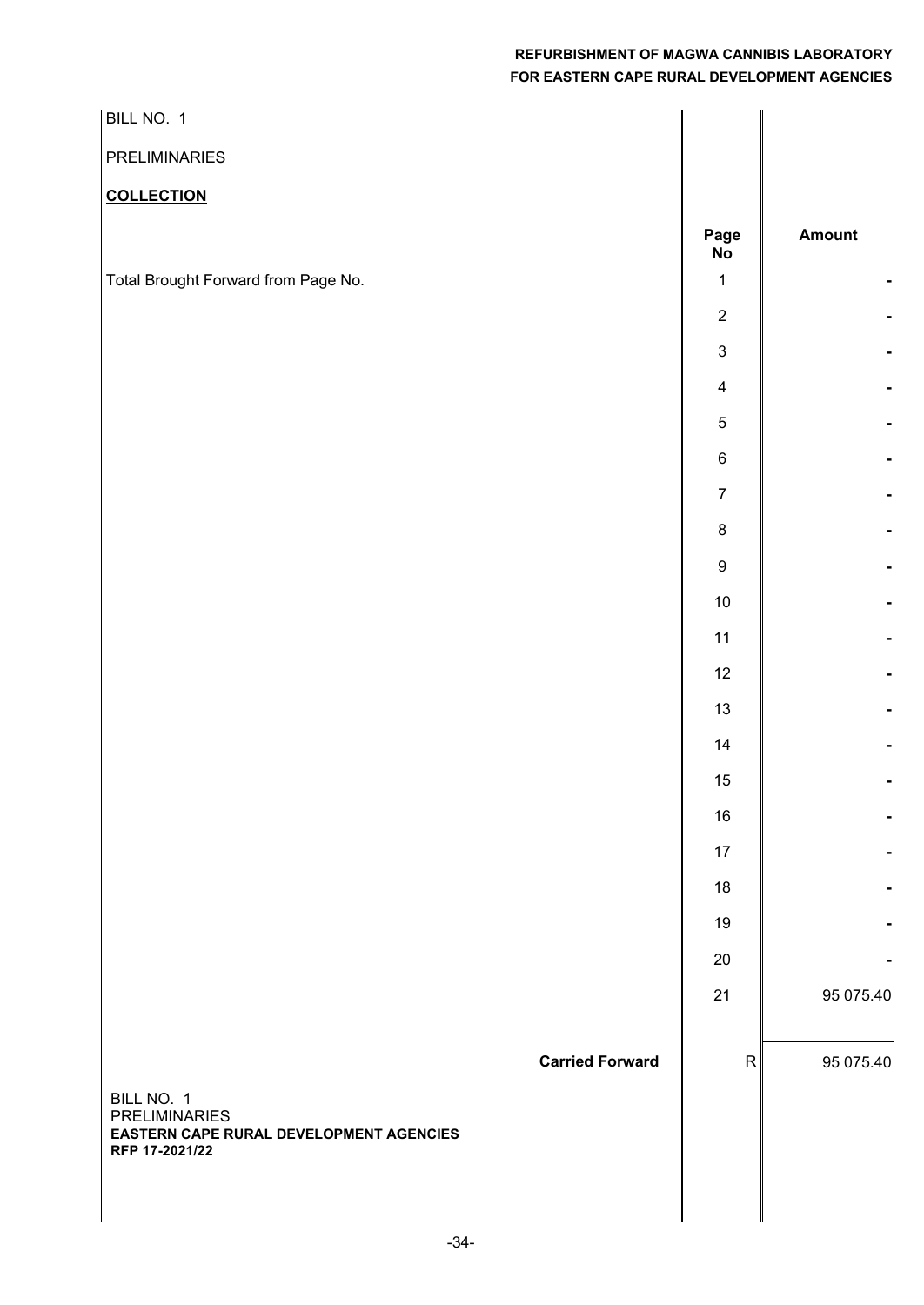| BILL NO. 1                                                      |                           |               |
|-----------------------------------------------------------------|---------------------------|---------------|
| PRELIMINARIES                                                   |                           |               |
| <b>COLLECTION</b>                                               |                           |               |
|                                                                 | Page                      | <b>Amount</b> |
| <b>Brought Forward</b>                                          | <b>No</b><br>$\mathsf{R}$ | 95 075.40     |
| Total Brought Forward from Page No.                             | $22\,$                    |               |
|                                                                 | $23\,$                    |               |
|                                                                 | 24                        |               |
|                                                                 | $25\,$                    |               |
|                                                                 | $26\,$                    |               |
|                                                                 | $27\,$                    |               |
|                                                                 | 28                        |               |
|                                                                 | 29                        |               |
|                                                                 | $30\,$                    |               |
|                                                                 | 31                        |               |
|                                                                 | $32\,$                    |               |
|                                                                 | 33                        |               |
|                                                                 |                           |               |
|                                                                 |                           |               |
|                                                                 |                           |               |
|                                                                 |                           |               |
|                                                                 |                           |               |
|                                                                 |                           |               |
|                                                                 |                           |               |
|                                                                 |                           |               |
| <b>Carried to Final Summary</b>                                 | R                         | 95 075.40     |
| BILL NO. 1                                                      |                           |               |
| <b>PRELIMINARIES</b><br>EASTERN CAPE RURAL DEVELOPMENT AGENCIES |                           |               |
| RFP 17-2021/22                                                  |                           |               |
|                                                                 |                           |               |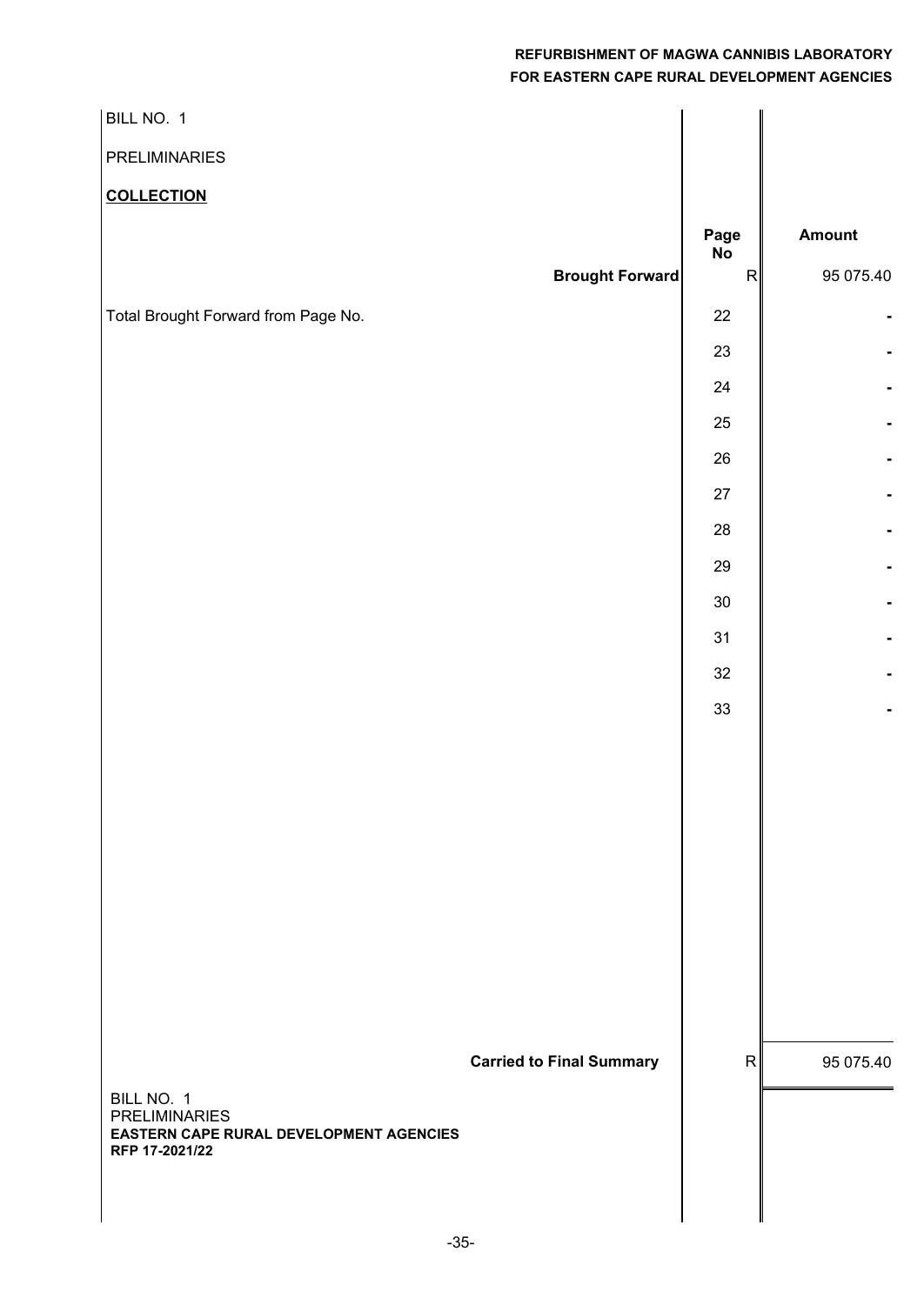| ltem<br>No |                                                                                                                                                                                                                                                                                                                                                                                                                                                                                                                      | Quantity | Rate         | <b>Amount</b> |
|------------|----------------------------------------------------------------------------------------------------------------------------------------------------------------------------------------------------------------------------------------------------------------------------------------------------------------------------------------------------------------------------------------------------------------------------------------------------------------------------------------------------------------------|----------|--------------|---------------|
|            | <b>BILL No. 2</b>                                                                                                                                                                                                                                                                                                                                                                                                                                                                                                    |          |              |               |
|            | <b>ALTERATIONS (PROVISIONAL)</b>                                                                                                                                                                                                                                                                                                                                                                                                                                                                                     |          |              |               |
|            | (CPAP Work Group No.102 Unless Otherwise<br>Stated)                                                                                                                                                                                                                                                                                                                                                                                                                                                                  |          |              |               |
|            | <b>PREAMBLES</b>                                                                                                                                                                                                                                                                                                                                                                                                                                                                                                     |          |              |               |
|            | For Preambles refer to "Department of Public Works:<br>Specification Of Materials And Methods To Be Used -<br>PW371".                                                                                                                                                                                                                                                                                                                                                                                                |          |              |               |
|            | <b>SUPPLEMENTARY PREAMBLES</b>                                                                                                                                                                                                                                                                                                                                                                                                                                                                                       |          |              |               |
|            | Preambles                                                                                                                                                                                                                                                                                                                                                                                                                                                                                                            |          |              |               |
|            | NOTE:                                                                                                                                                                                                                                                                                                                                                                                                                                                                                                                |          |              |               |
|            | Tenderer's are to note that all work is generally in<br>repairs to existing and must be done in consultation with<br>the User Department. The existing facilities need to be<br>kept accessable and functional at all times and prices<br>are to allow for same.                                                                                                                                                                                                                                                     |          |              |               |
|            | The preambles of the main trade bills are to be read as<br>applying and do apply equally to this section.<br>Descriptions in this section are abridged and the fuller<br>specifications of similar items in the main trade bills are<br>to be read as applying and do apply equally to this<br>section.                                                                                                                                                                                                              |          |              |               |
|            | Tenderers are advised to visit the site and to inspect the<br>works in conjunction with the drawings in order to<br>ascertain the exact nature and extent of the work to be<br>done. The work is to be carried out in sections in<br>accordance with the Architect's instructions in such a<br>manner as to cause the minimum of nuisance and delay<br>and the various sections are to be handed over for<br>occupation as soon as they are completed and<br>Tenderers must allow accordingly for this when pricing. |          |              |               |
|            |                                                                                                                                                                                                                                                                                                                                                                                                                                                                                                                      |          |              |               |
|            | <b>Carried to Collection</b>                                                                                                                                                                                                                                                                                                                                                                                                                                                                                         |          | $\mathsf{R}$ |               |
|            | BILL NO. 2<br><b>ALTERATIONS</b><br><b>EASTERN CAPE RURAL DEVELOPMENT AGENCIES</b><br>RFP 17-2021/22                                                                                                                                                                                                                                                                                                                                                                                                                 |          |              |               |
|            |                                                                                                                                                                                                                                                                                                                                                                                                                                                                                                                      |          |              |               |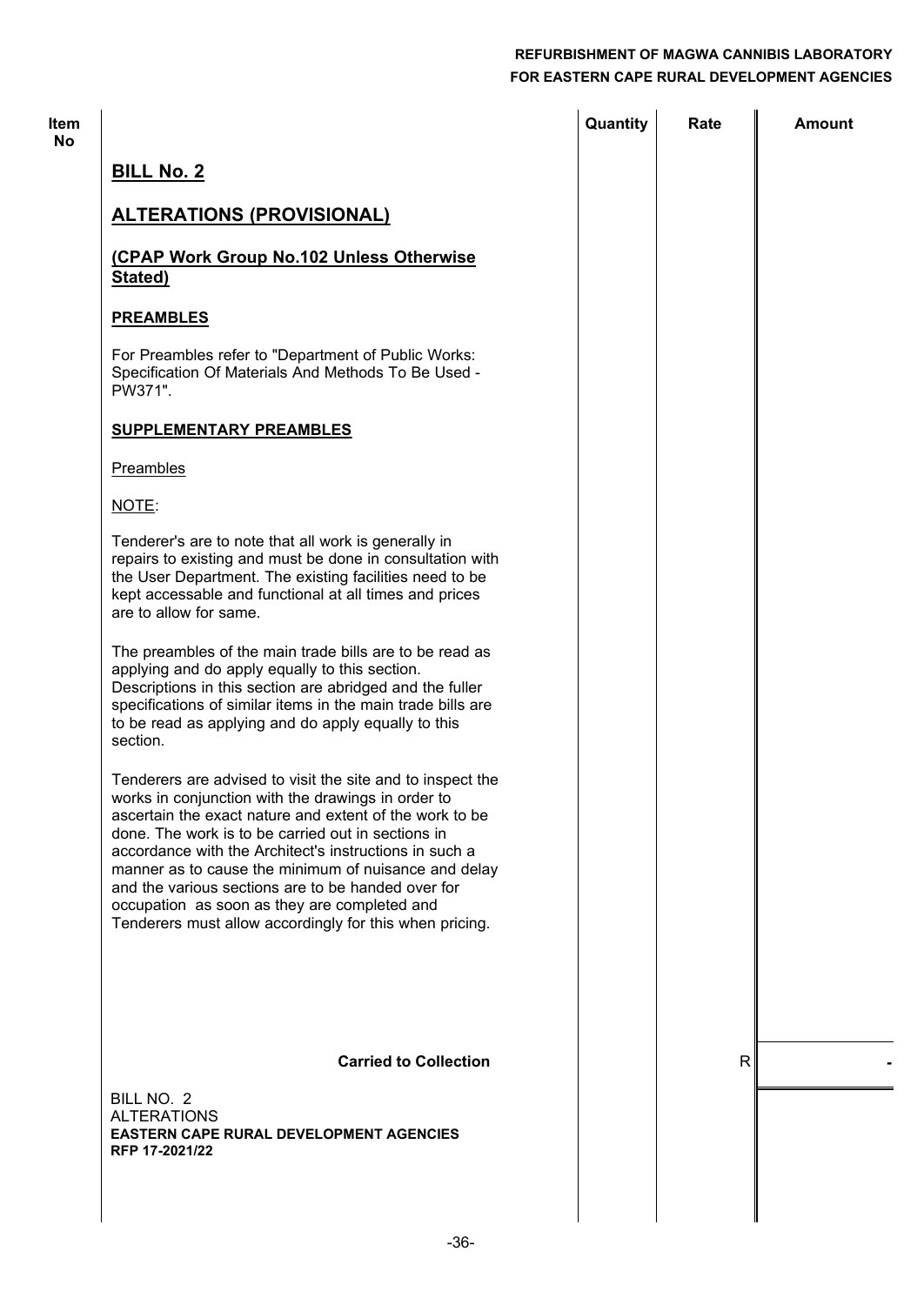The Contractor will be held solely responsible for checking all floor levels and dimensions in the existing building in order that the new extensions may be correctly lined up. Should any discrepancies be found in the Architect's drawings he should be asked for a decision before continuing with the work.

The Contractor will be held solely responsible for any damage to persons and property, for the safety of the new and existing structure throughout the whole of the contract and must make good at his own expense any damage that may occur.

Old materials described as carefully take out and store for re-use are to be carefully removed, stored and protected from injury, made good as required and if broken or damaged through taking out, removing storage, etc., to be replaced by the Contractor at his own expense and Tenderers are advised to inspect these materials to ascertain their condition and make due allowance when pricing.

Old materials, which are to become the property of the Contractor as they are pulled down, together with all building debris from any cause whatsoever, are to be immediately carted away and the site left clean and unencumbered. Allow for watering the works sufficiently to prevent nuisance from dust.

Allow for giving notice to local or other authorities for disconnecting electric light, water and drainage mains and removing telephone wires, etc., and pay all fees in connection therewith and every facility is to be afforded to the workmen carrying out this work.

All materials in this section are measured as new except in a few cases where old material is specifically mentioned as being re-used.

Old materials if sound and suitable and approved by the Architect, may be re-used in the new structure. This applies particularly to timber which may be reused for joists, brandering, fittings, etc.; broken bricks and other similar material may be used as filling and hardcore.

#### **Carried to Collection**  $\qquad$  | R

ALTERATIONS BILL NO. 2 **EASTERN CAPE RURAL DEVELOPMENT AGENCIES RFP 17-2021/22**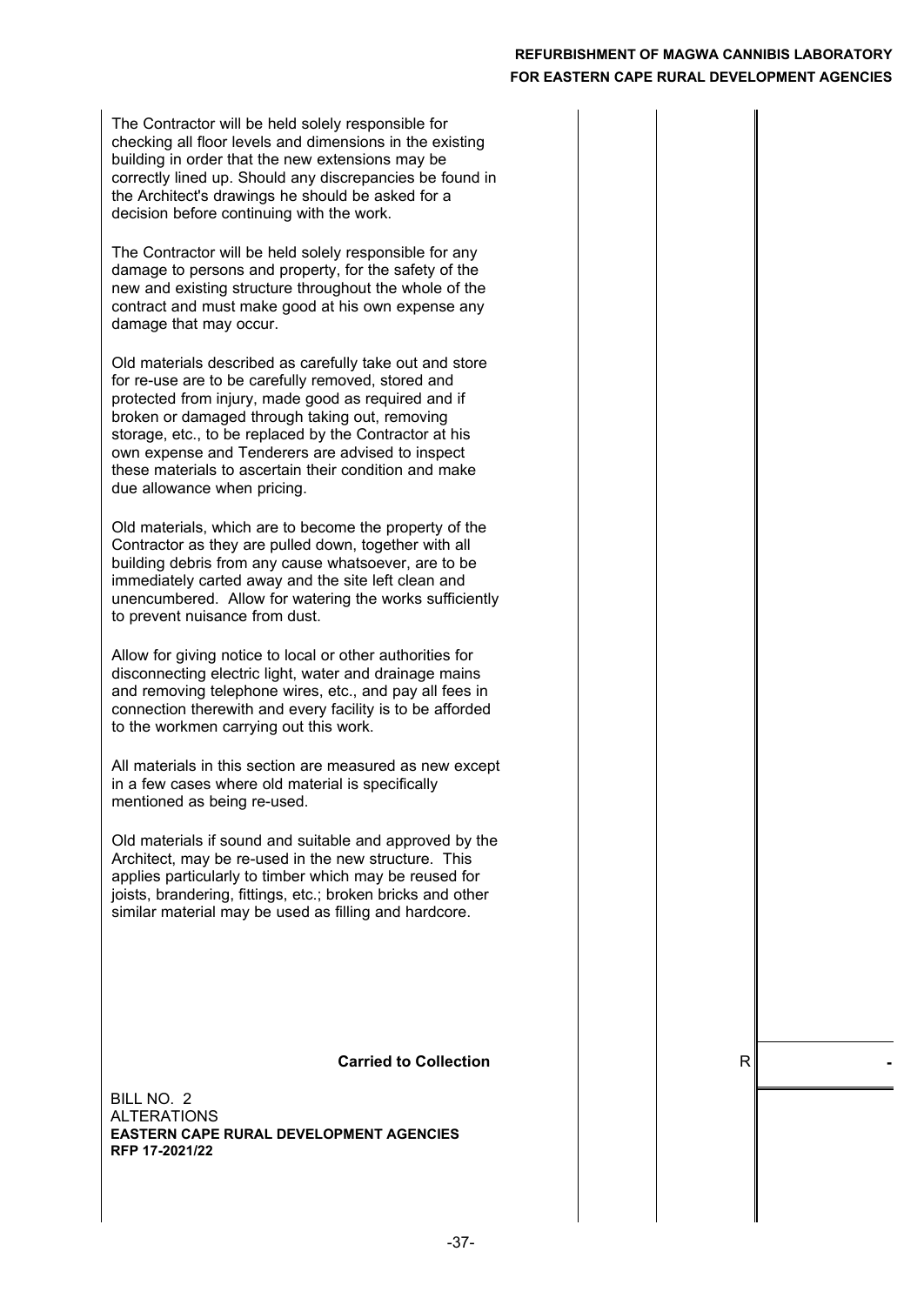Wherever old materials are used instead of the new materials measured, an adjustment will be made by the Quantity Surveyor in the final settlement of accounts by deducting an amount equal to the net cost of the new materials which would have been paid by the Contractor to the merchants from whom he would normally have purchased these materials and crediting the Contractor with the amount, if any, allowed by him for the old materials.

When pricing, the Tenderers are to allow as follows:-

(a) Where door and window openings, etc., are specified to be filled in, or where jambs are specified to be built up where new openings are formed or where walls have been removed, use hard burnt stock bricks in 5.1 cement mortar, cut, toothed and bonded into existing brick work and pinned up as required with slates or other hard materials.

(b) Where lintols are specified as reinforced concrete the prices are to include for break- ing out brickwork over for and inserting cement concrete (20MPa) lintol with 230mm bearing on each end and 254mm deep and reinforced with and including one 12mm diameter mild steel rod for each half brick thickness of wall and including formwork. The steel rods are to be hooked at ends and embedded 25mm up from bottom of lintols. Lintols exceeding 1 370mm span to be similarly reinforced but with 20mm diameter mild steel rods.

(c) Where lintols are specified as precast concrete the prices are to include for breaking out brickwork over for and inserting precast prestressed cement concrete (30MPa) lintol with 230mm bearing on each end size 108 x 75mm deep for each half brick thickness of wall.

(d) Shoring is not specifically mentioned in each item but prices are to include for all shoring needling, strutting, etc.

(e) The term make good is to include any labour and materials required to match existing work and is to include junctions of all new materials with existing work, and shall include arrises or slightly rounded arrises, etc., to plaster.

#### **Carried to Collection**  $\qquad$  | R

ALTERATIONS BILL NO. 2 **EASTERN CAPE RURAL DEVELOPMENT AGENCIES RFP 17-2021/22**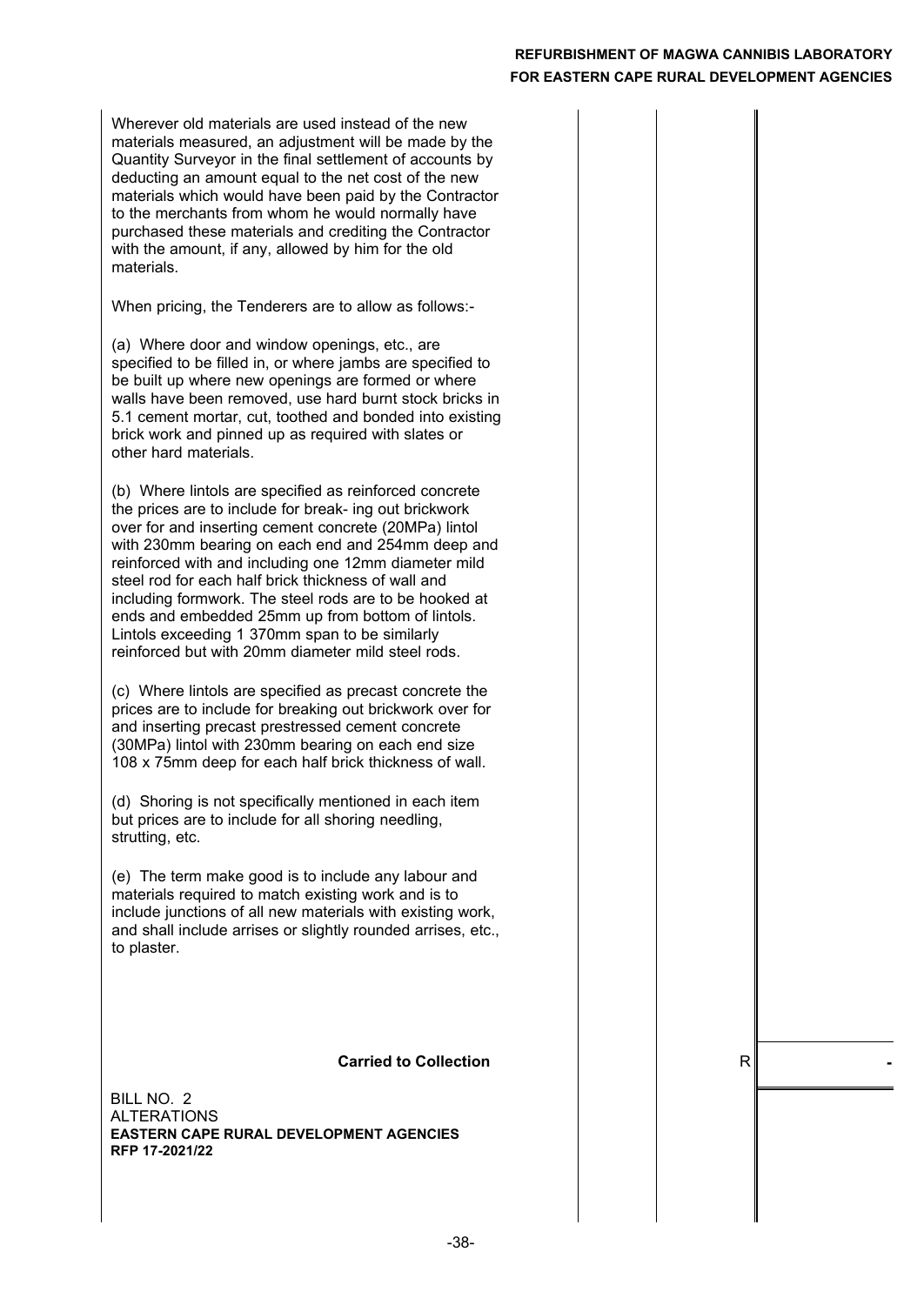|   | (f) The terms take out existing door (or gates) complete<br>or refix existing door complete or take out existing<br>window complete or refix existing window complete shall<br>include all materials connected with such door or<br>window such as doors, windows, fanlights, frames,<br>ironmongery, glass, architraves, beads or fillets, cramps,<br>dowels, etc.          |    |    |       |        |
|---|------------------------------------------------------------------------------------------------------------------------------------------------------------------------------------------------------------------------------------------------------------------------------------------------------------------------------------------------------------------------------|----|----|-------|--------|
|   |                                                                                                                                                                                                                                                                                                                                                                              |    |    |       |        |
|   | <b>ASBESTOS COMPOUNDS:</b>                                                                                                                                                                                                                                                                                                                                                   |    |    |       |        |
|   | The Contractor is to note that certain building materials,<br>e.g. roof sheets, rainwater goods, ceiling boards,<br>insulation, lagging, and the like consists partitially or<br>wholly of asbestos compounds and can only be<br>removed by a legally registered contractor to undertake<br>such specialist removal and disposal.                                            |    |    |       |        |
|   | Proof of registration, that all workers employed are<br>qualified to remove asbestos and that the Contractor<br>have the specialist equipment, must be produced to the<br>Principal Agent within seven (7) days of such a request.                                                                                                                                           |    |    |       |        |
|   | Where specific reference have been made to asbestos,<br>it is merely indicative and it will be the sole responsibility<br>of the Contractor to survey all buildings to be demolish<br>in order to identify all risks pertaining to the removal of<br>asbestos and to ensure that all requirements relevant to<br>the safe removal and disposal of asbestos have been<br>met. |    |    |       |        |
|   | Prices are to include for the survey, safe removal,<br>disposal thereof at a designated site and in accordance<br>with the legislation applicable. The Contractor will be<br>required to provide a certificate that he has fully<br>complied with such disposal.                                                                                                             |    |    |       |        |
|   | <b>TAKE OUT AND REMOVE</b>                                                                                                                                                                                                                                                                                                                                                   |    |    |       |        |
|   | <b>Brickwork</b>                                                                                                                                                                                                                                                                                                                                                             |    |    |       |        |
| 1 | 230 x 160mm High airbricks from 230mm wall and leave<br>opening to receive new airbricks (new airbricks<br>elsewhere measured). (Provisional)                                                                                                                                                                                                                                | No | 48 | 20.00 | 960.00 |
|   |                                                                                                                                                                                                                                                                                                                                                                              |    |    |       |        |
|   | <b>Carried to Collection</b><br>BILL NO. 2<br><b>ALTERATIONS</b><br><b>EASTERN CAPE RURAL DEVELOPMENT AGENCIES</b><br>RFP 17-2021/22                                                                                                                                                                                                                                         |    |    | R     | 960.00 |
|   |                                                                                                                                                                                                                                                                                                                                                                              |    |    |       |        |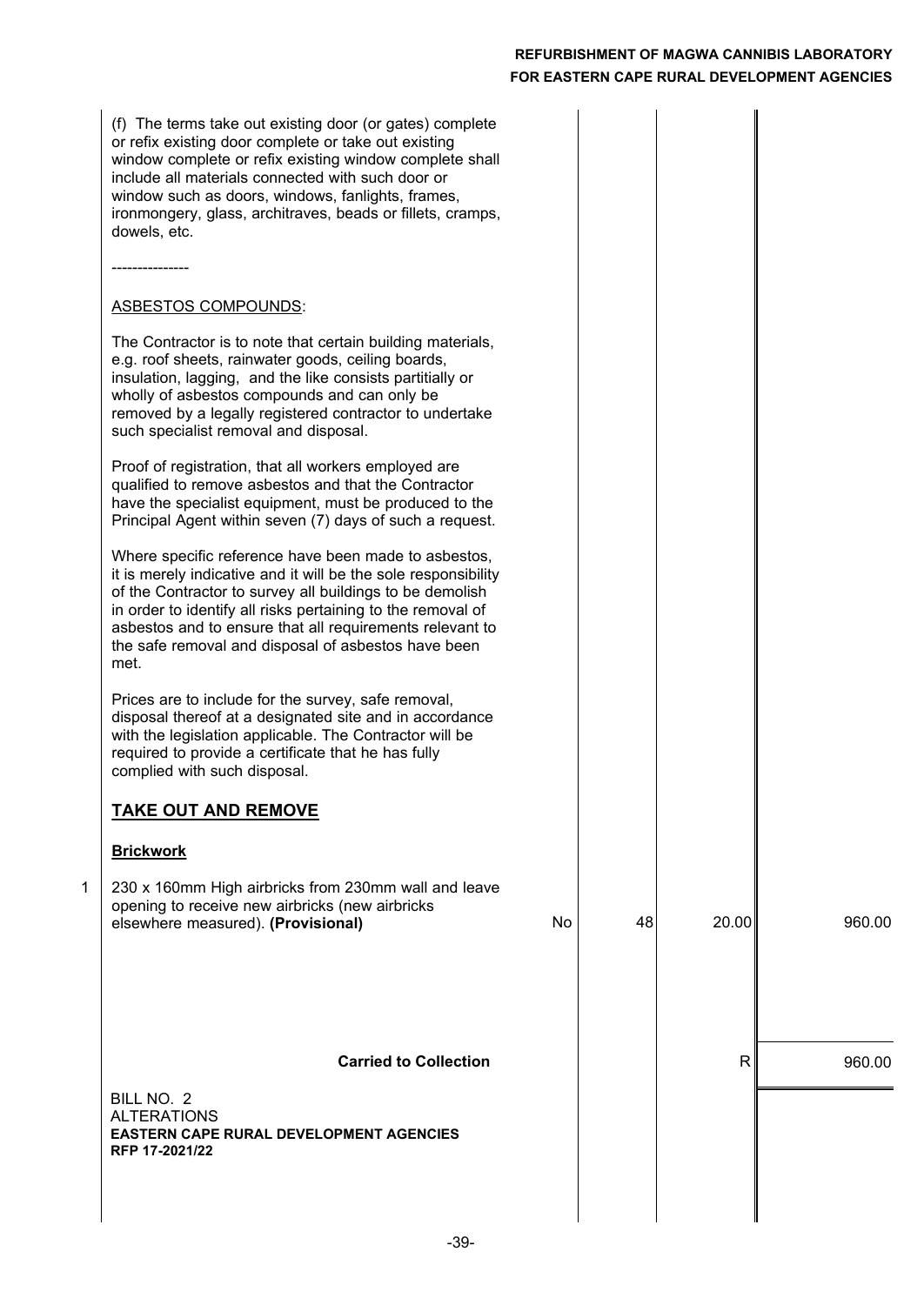|                | <b>Floors</b>                                                                                                                                                  |                |     |        |           |
|----------------|----------------------------------------------------------------------------------------------------------------------------------------------------------------|----------------|-----|--------|-----------|
| $\mathbf 1$    | Suspended tongued and grooved flooring including<br>joists, bearers, etc.                                                                                      | m2             | 391 | 25.00  | 9775.00   |
| $\overline{2}$ | Timber skirting and quadrant and make good plaster to<br>walls.                                                                                                | m              | 91  | 20.00  | 1820.00   |
|                | <b>Roofs</b>                                                                                                                                                   |                |     |        |           |
| 3              | Corrugated <b>asbestos</b> cement roof sheeting, including all<br>fittings, cappings, flashings and prepare existing timber<br>purlins to receive new roofing. | m <sub>2</sub> | 612 | 25.00  | 15 300.00 |
| 4              | Transluscent polycarbonate roofing sheets and prepare<br>existing timber purlins to receive new roofing.                                                       | m <sub>2</sub> | 27  | 25.00  | 675.00    |
| 5              | Asbestos cement gutter including angles, ends, etc.                                                                                                            | m              | 108 | 15.00  | 1 620.00  |
| 6              | Asbestos cement downpipe including offsets, angles,<br>etc.                                                                                                    | m              | 60  | 15.00  | 900.00    |
| $\overline{7}$ | Asbestos fascia and bargeboard.                                                                                                                                | m              | 140 | 15.00  | 2 100.00  |
|                | <b>External Finishes</b>                                                                                                                                       |                |     |        |           |
| 8              | External plaster to brick columns. (Provisional)                                                                                                               | m2             | 28  | 35.00  | 980.00    |
|                | <b>Doors</b>                                                                                                                                                   |                |     |        |           |
| 9              | Timber door and frame exceeding 2,5m2 and not<br>exceeding 5m2.                                                                                                | No             | 1   | 250.00 | 250.00    |
|                | <b>Windows</b>                                                                                                                                                 |                |     |        |           |
| 10             | Glass and prepare rebates of steel windows in small<br>panes to receive new glass.                                                                             | m <sub>2</sub> | 11  | 100.00 | 1 100.00  |
|                | <b>CAREFULLY TAKE OUT, STORE AND LATER</b><br><b>REFIX IN SAME POSITION</b>                                                                                    |                |     |        |           |
|                | <b>Ironmongery</b>                                                                                                                                             |                |     |        |           |
| 11             | Door track to sliding door, door 1829mm wide.                                                                                                                  | No             | 3   | 85.00  | 255.00    |
|                |                                                                                                                                                                |                |     |        |           |
|                | <b>Carried to Collection</b>                                                                                                                                   |                |     | R      | 34 775.00 |
|                | BILL NO. 2<br><b>ALTERATIONS</b><br>EASTERN CAPE RURAL DEVELOPMENT AGENCIES<br>RFP 17-2021/22                                                                  |                |     |        |           |
|                |                                                                                                                                                                |                |     |        |           |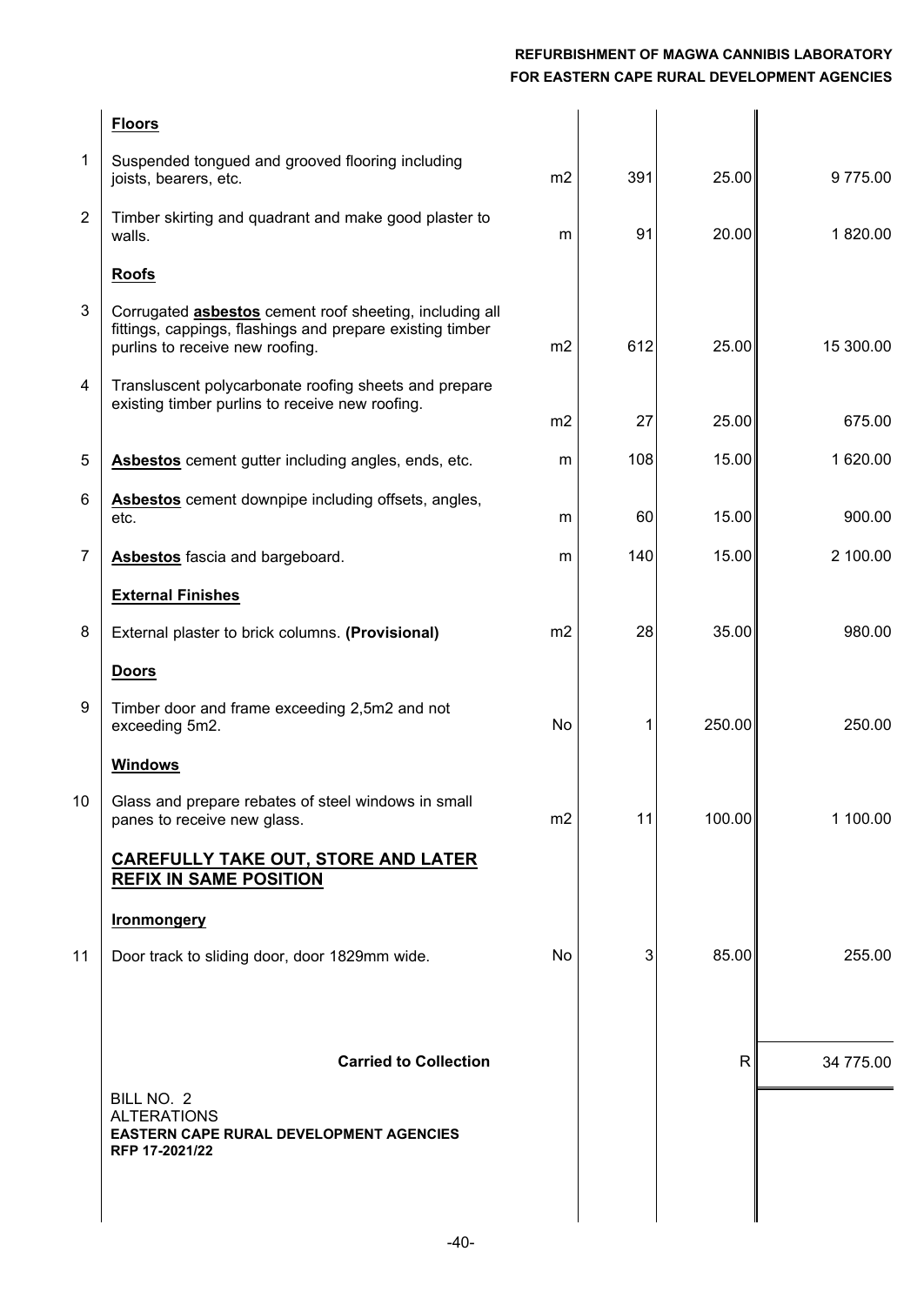| $\mathbf{1}$   | Door track to sliding door, door 3000mm wide.                                                                                                                                                                                                                                                              | No | 1 | 85.00  | 85.00  |
|----------------|------------------------------------------------------------------------------------------------------------------------------------------------------------------------------------------------------------------------------------------------------------------------------------------------------------|----|---|--------|--------|
| $\overline{c}$ | Door track to sliding door, door 3910mm wide.                                                                                                                                                                                                                                                              | No | 5 | 85.00  | 425.00 |
|                | <b>ALTERATIONS TO EXISTING OPENINGS</b>                                                                                                                                                                                                                                                                    |    |   |        |        |
|                | <b>Alterations To Door Openings</b>                                                                                                                                                                                                                                                                        |    |   |        |        |
| 3              | Alter existing door opening (door elsewhere removed)<br>size 1673 x 2100mm high in 230mm brick wall for new<br>door (elsewhere measured), size 2046 x 2100mm high<br>overall, insert new lintols over to match existing, make<br>good plaster, facebrick and thresholds both internally<br>and externally. | No | 1 | 450.00 | 450.00 |
|                |                                                                                                                                                                                                                                                                                                            |    |   |        |        |
|                | <b>Carried to Collection</b>                                                                                                                                                                                                                                                                               |    |   | R      | 960.00 |
|                | BILL NO. 2<br><b>ALTERATIONS</b><br><b>EASTERN CAPE RURAL DEVELOPMENT AGENCIES</b><br>RFP 17-2021/22                                                                                                                                                                                                       |    |   |        |        |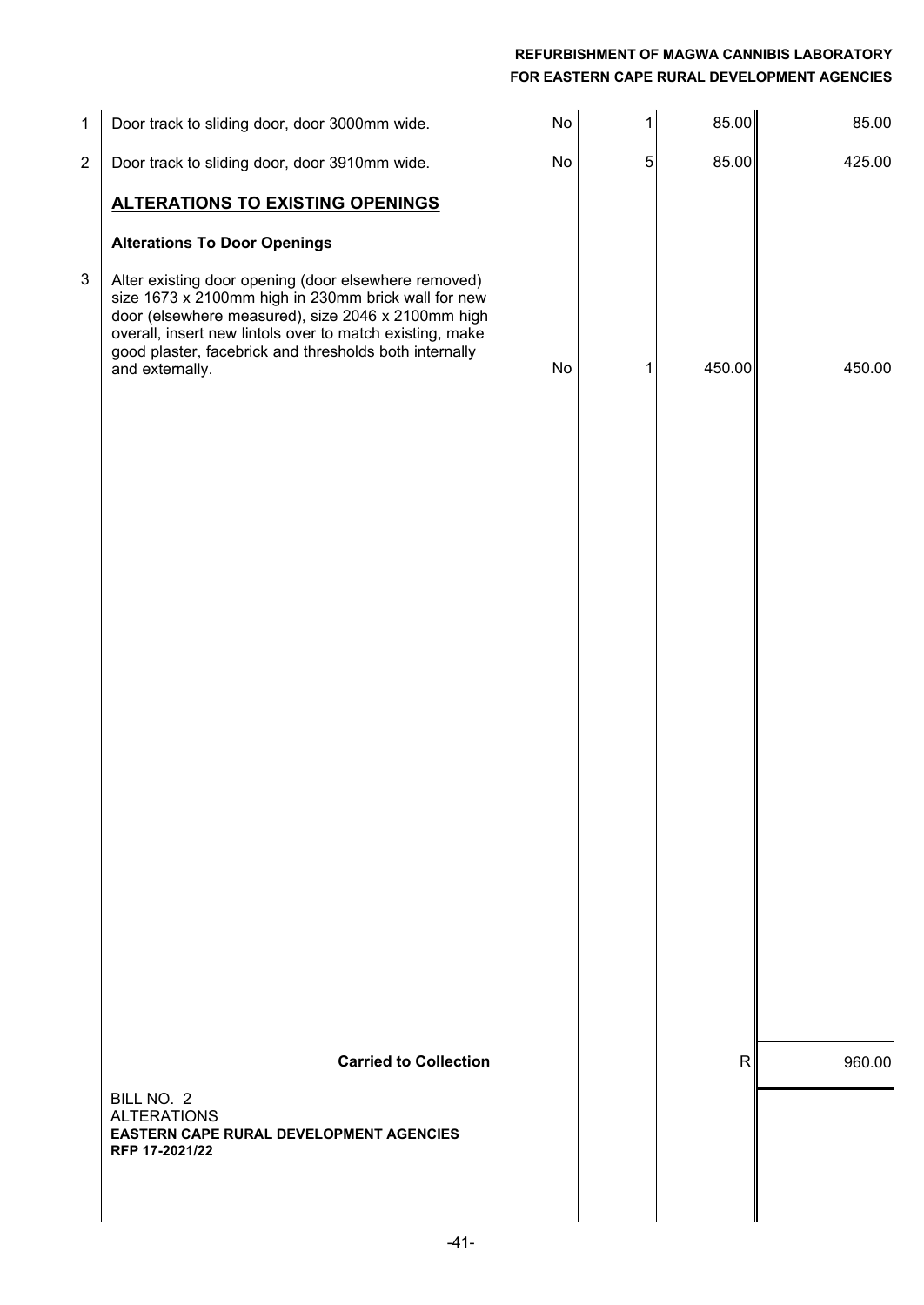| BILL NO. 2                                                                                                                       |                                                                |                                         |
|----------------------------------------------------------------------------------------------------------------------------------|----------------------------------------------------------------|-----------------------------------------|
| <b>ALTERATIONS</b>                                                                                                               |                                                                |                                         |
| <b>COLLECTION</b>                                                                                                                |                                                                |                                         |
| Total Brought Forward from Page No.                                                                                              | Page<br>No<br>$36\,$<br>$37\,$<br>$38\,$<br>$39\,$<br>40<br>41 | Amount<br>960.00<br>34 775.00<br>960.00 |
|                                                                                                                                  |                                                                |                                         |
|                                                                                                                                  |                                                                |                                         |
| <b>Carried to Final Summary</b><br>BILL NO. 2<br><b>ALTERATIONS</b><br>EASTERN CAPE RURAL DEVELOPMENT AGENCIES<br>RFP 17-2021/22 |                                                                | ${\sf R}$<br>36 695.00                  |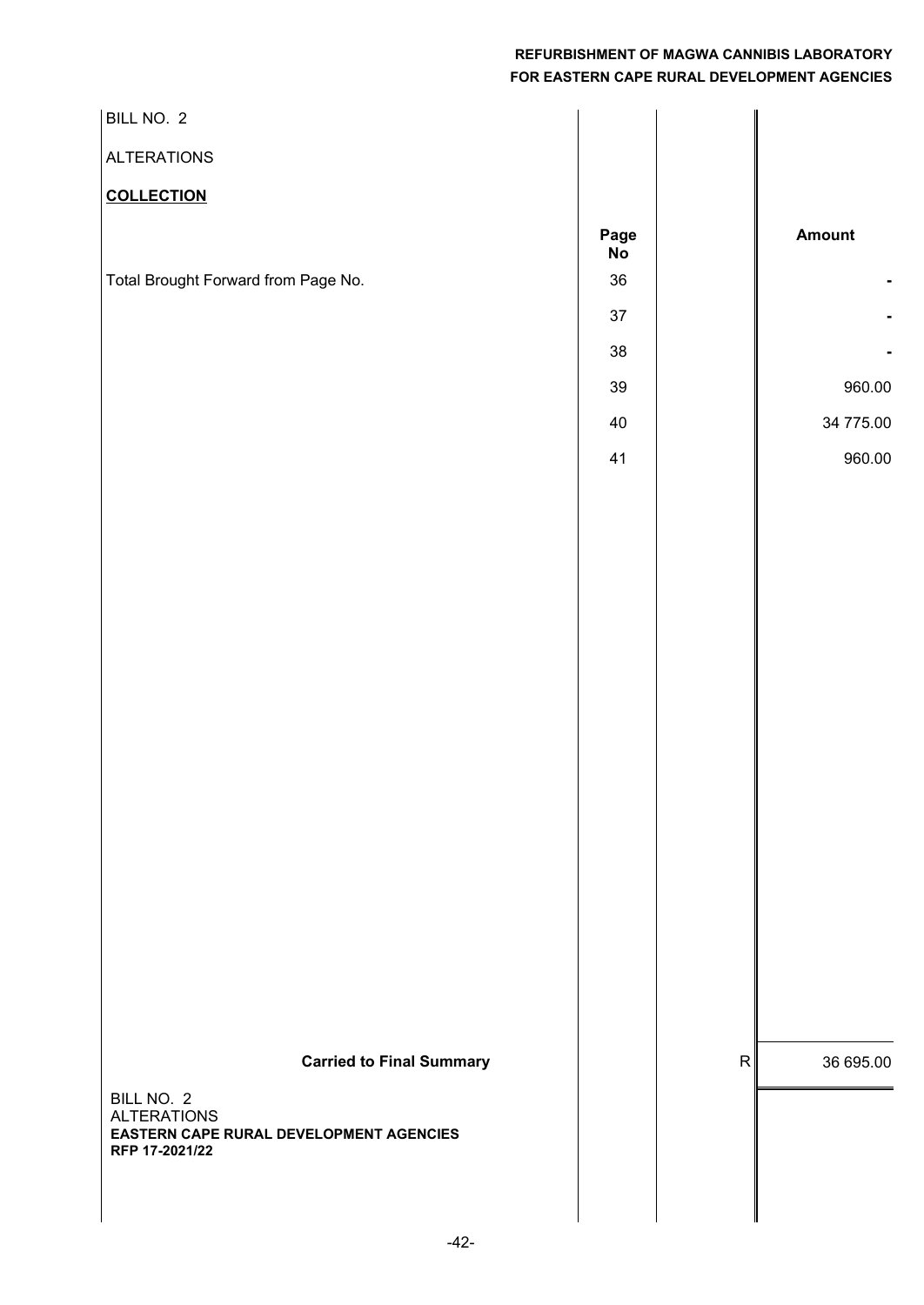| <b>Item</b><br>No |                                                                                                                                                                                                                                                             |                | Quantity | Rate         | <b>Amount</b> |
|-------------------|-------------------------------------------------------------------------------------------------------------------------------------------------------------------------------------------------------------------------------------------------------------|----------------|----------|--------------|---------------|
|                   | <b>BILL No. 3</b>                                                                                                                                                                                                                                           |                |          |              |               |
|                   | <b>CONCRETE, FORMWORK &amp;</b><br><b>REINFORCEMENT</b>                                                                                                                                                                                                     |                |          |              |               |
|                   | <b>PREAMBLES</b>                                                                                                                                                                                                                                            |                |          |              |               |
|                   | For Preambles refer to "Department of Public Works:<br>Specification Of Materials And Methods To Be Used -<br>PW371".                                                                                                                                       |                |          |              |               |
|                   | <b>EARTHWORKS (PROVISIONAL)</b>                                                                                                                                                                                                                             |                |          |              |               |
|                   | (CPAP Work Group No. 104 Unless Otherwise<br>Stated)                                                                                                                                                                                                        |                |          |              |               |
|                   | <b>EARTHWORKS</b>                                                                                                                                                                                                                                           |                |          |              |               |
|                   | <b>Excavations, Filling, Etc.</b>                                                                                                                                                                                                                           |                |          |              |               |
| 1                 | Approved G5 filling, supplied by the Contractor,<br>deposited in layers not exceeding 150mm thick, watered<br>and compacted to 95% modified AASHTO density under<br>floors, paving, etc.                                                                    | m <sub>3</sub> | 351      | 410.00       | 143 910.00    |
|                   | <b>TESTS</b>                                                                                                                                                                                                                                                |                |          |              |               |
| $\overline{2}$    | Provide and have a set of three concrete test cubes size<br>150 x 150 x 150mm overall tested at an approved<br>Engineer's Laboratory and deliver the results to the<br>Representative/Agent within 24 hours of the tests being<br>completed. (Provisional). | Sets           | 10       | 350.00       | 3 500.00      |
|                   | <b>CONCRETE</b>                                                                                                                                                                                                                                             |                |          |              |               |
|                   | CPAP Work Group No. 110 Unless Otherwise Stated)                                                                                                                                                                                                            |                |          |              |               |
|                   | Reinforced Cement Concrete 25 MPa Of 19mm<br>Stone In                                                                                                                                                                                                       |                |          |              |               |
| 3                 | Surface beds on waterproof sheeting.                                                                                                                                                                                                                        | m <sub>3</sub> | 59       | 2 300.00     | 135 700.00    |
|                   | <b>CONCRETE SUNDRIES</b>                                                                                                                                                                                                                                    |                |          |              |               |
|                   |                                                                                                                                                                                                                                                             |                |          |              |               |
|                   | <b>Carried to Collection</b>                                                                                                                                                                                                                                |                |          | $\mathsf{R}$ | 283 110.00    |
|                   | BILL NO. 3<br>CONCRETE, FORMWORK AND REINFORCEMENT<br><b>EASTERN CAPE RURAL DEVELOPMENT AGENCIES</b><br>RFP 17-2021/22                                                                                                                                      |                |          |              |               |
|                   |                                                                                                                                                                                                                                                             |                |          |              |               |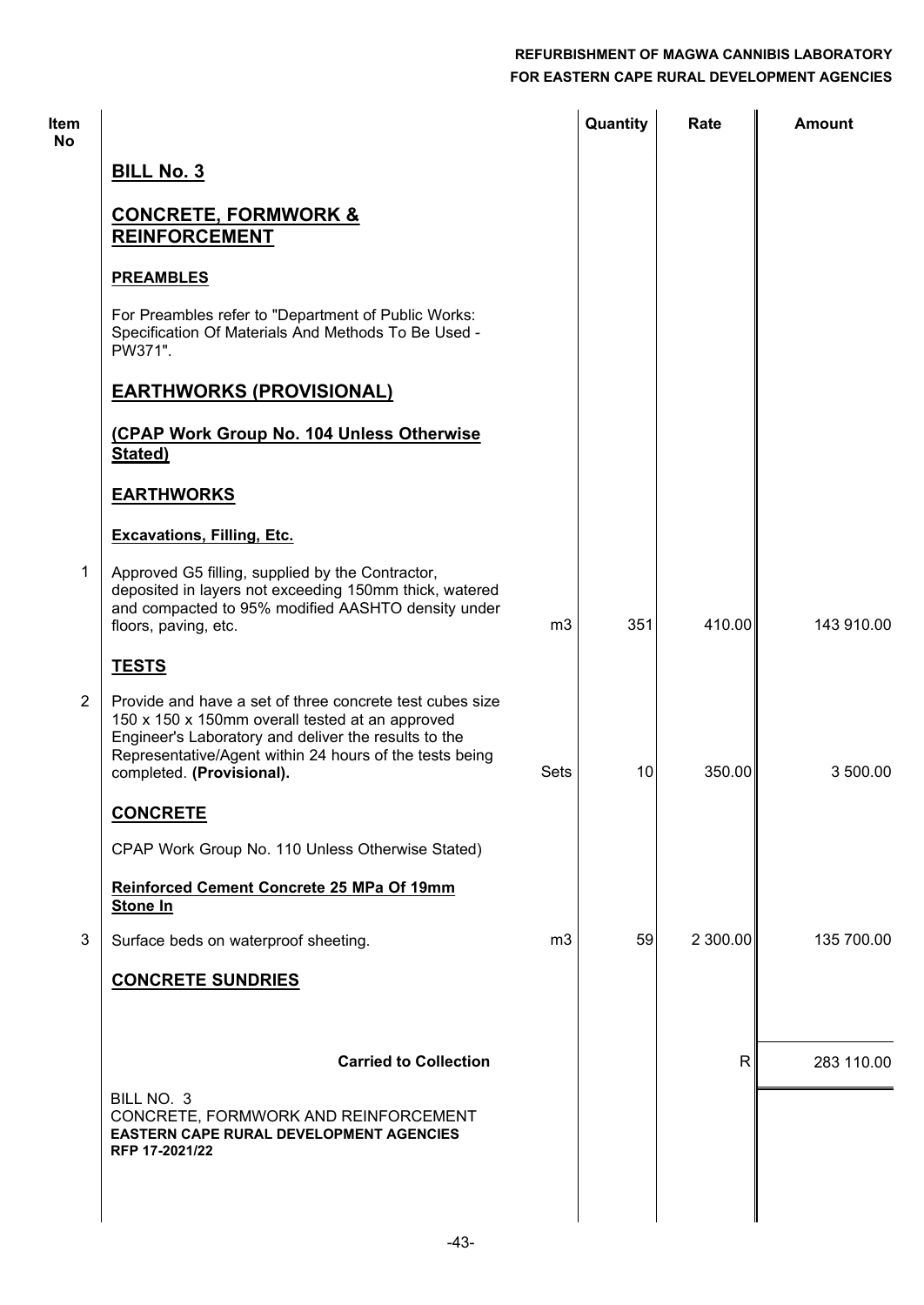| $\mathbf{1}$   | <b>Sundries</b><br>Powerfloat finish top of concrete surface beds to a dead<br>level, hardwearing, smooth surface.                               | m2             | 391 | 30.00 | 11 730.00 |
|----------------|--------------------------------------------------------------------------------------------------------------------------------------------------|----------------|-----|-------|-----------|
|                | <b>MOVEMENT JOINTS, ETC.</b>                                                                                                                     |                |     |       |           |
|                | <b>Softboard Expansion Joints</b>                                                                                                                |                |     |       |           |
| $\overline{2}$ | Joint formed of one layer 10mm thick softboard set<br>between vertical faces of concrete or brick surfaces, not<br>exceeding 300mm high or wide. | m              | 118 | 35.00 | 4 130.00  |
|                | <b>Saw Cut Joints</b>                                                                                                                            |                |     |       |           |
| 3              | 6mm Wide x 50mm deep saw cut groove in top of<br>concrete.                                                                                       | m              | 70  | 25.00 | 1750.00   |
|                | <b>REINFORCEMENT (PROVISIONAL)</b>                                                                                                               |                |     |       |           |
|                | <b>Fabric Reinforcement To Concrete Work</b>                                                                                                     |                |     |       |           |
| 4              | High tensile steel mesh Ref. 193 to concrete surface<br>beds, slabs, etc.                                                                        | m <sub>2</sub> | 391 | 65.00 | 25 415.00 |
|                |                                                                                                                                                  |                |     |       |           |
|                |                                                                                                                                                  |                |     |       |           |
|                |                                                                                                                                                  |                |     |       |           |
|                |                                                                                                                                                  |                |     |       |           |
|                |                                                                                                                                                  |                |     |       |           |
|                |                                                                                                                                                  |                |     |       |           |
|                |                                                                                                                                                  |                |     |       |           |
|                |                                                                                                                                                  |                |     |       |           |
|                |                                                                                                                                                  |                |     |       |           |
|                |                                                                                                                                                  |                |     |       |           |
|                |                                                                                                                                                  |                |     |       |           |
|                | <b>Carried to Collection</b>                                                                                                                     |                |     | R     | 43 025.00 |
|                | BILL NO. 3                                                                                                                                       |                |     |       |           |
|                | CONCRETE, FORMWORK AND REINFORCEMENT<br>EASTERN CAPE RURAL DEVELOPMENT AGENCIES<br>RFP 17-2021/22                                                |                |     |       |           |
|                |                                                                                                                                                  |                |     |       |           |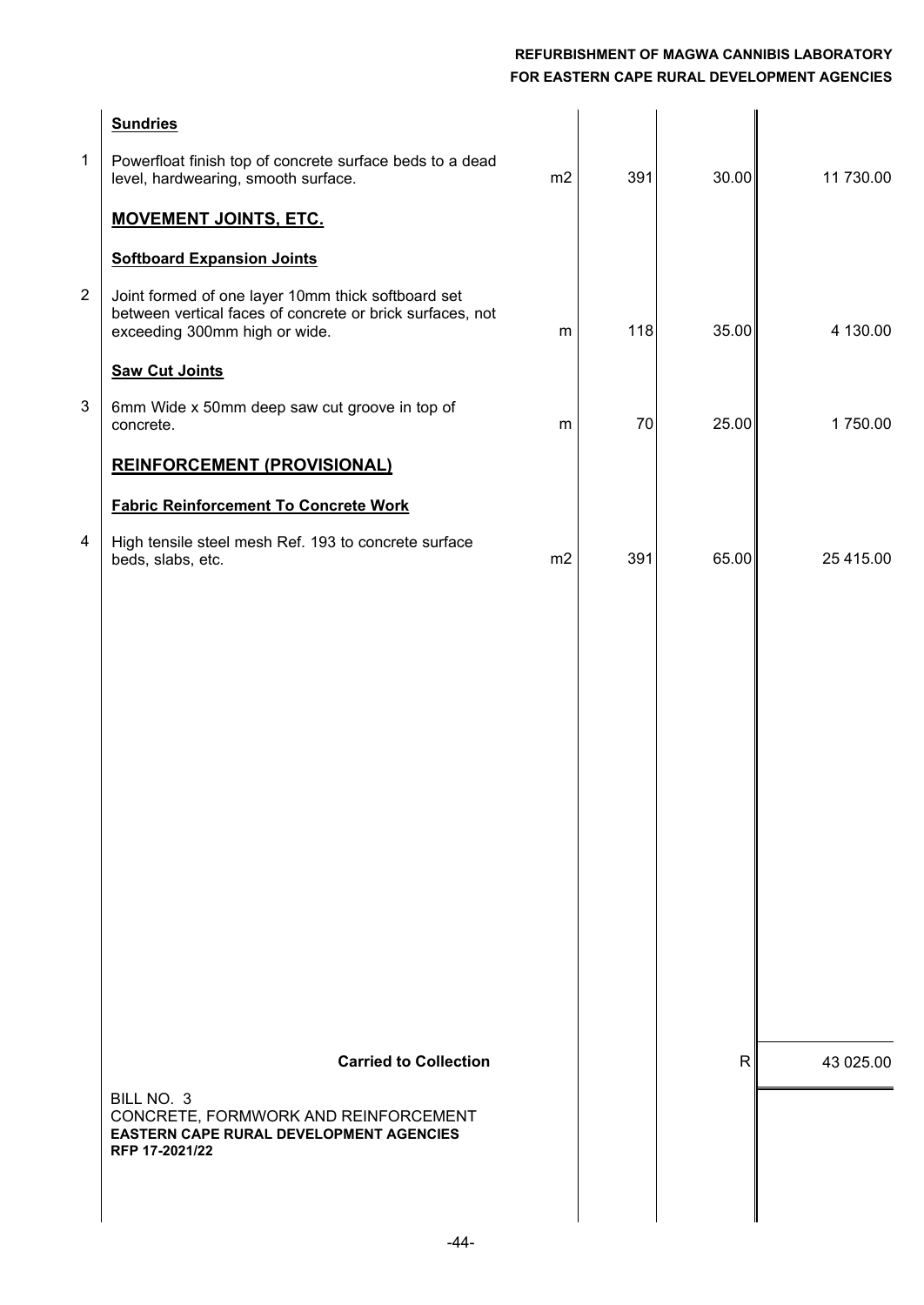| BILL NO. 3                                                                                                      |                                |              |               |
|-----------------------------------------------------------------------------------------------------------------|--------------------------------|--------------|---------------|
| CONCRETE, FORMWORK AND REINFORCEMENT                                                                            |                                |              |               |
| <b>COLLECTION</b>                                                                                               |                                |              |               |
|                                                                                                                 | Page<br>$\mathop{\mathsf{No}}$ |              | <b>Amount</b> |
| Total Brought Forward from Page No.                                                                             | 43                             |              | 283 110.00    |
|                                                                                                                 | 44                             |              | 43 025.00     |
|                                                                                                                 |                                |              |               |
|                                                                                                                 |                                |              |               |
|                                                                                                                 |                                |              |               |
|                                                                                                                 |                                |              |               |
|                                                                                                                 |                                |              |               |
|                                                                                                                 |                                |              |               |
|                                                                                                                 |                                |              |               |
|                                                                                                                 |                                |              |               |
|                                                                                                                 |                                |              |               |
|                                                                                                                 |                                |              |               |
|                                                                                                                 |                                |              |               |
|                                                                                                                 |                                |              |               |
|                                                                                                                 |                                |              |               |
|                                                                                                                 |                                |              |               |
|                                                                                                                 |                                |              |               |
|                                                                                                                 |                                |              |               |
|                                                                                                                 |                                |              |               |
|                                                                                                                 |                                |              |               |
| <b>Carried to Final Summary</b>                                                                                 |                                | $\mathsf{R}$ | 326 135.00    |
| BILL NO. 3<br>CONCRETE, FORMWORK AND REINFORCEMENT<br>EASTERN CAPE RURAL DEVELOPMENT AGENCIES<br>RFP 17-2021/22 |                                |              |               |
|                                                                                                                 |                                |              |               |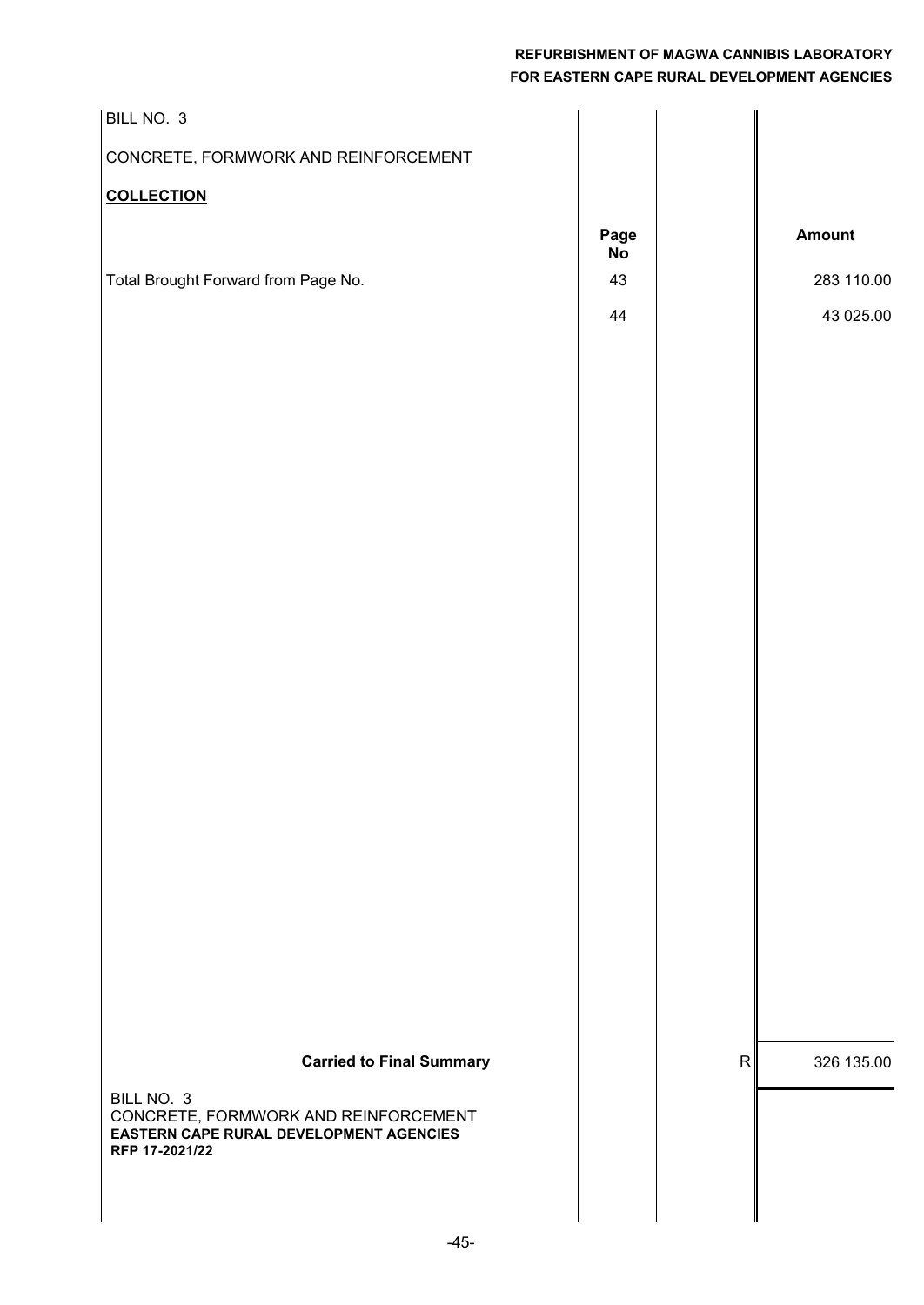| Item<br><b>No</b> |                                                                                                                                                                                 | Quantity | Rate         | <b>Amount</b> |
|-------------------|---------------------------------------------------------------------------------------------------------------------------------------------------------------------------------|----------|--------------|---------------|
|                   | <b>BILL No. 4</b>                                                                                                                                                               |          |              |               |
|                   | <b>MASONRY</b>                                                                                                                                                                  |          |              |               |
|                   | <b>PREAMBLES</b>                                                                                                                                                                |          |              |               |
|                   | For Preambles refer to "Department of Public Works:<br>Specification Of Materials And Methods To Be Used -<br>PW371".                                                           |          |              |               |
|                   | <b>SUPPLEMENTARY PREAMBLES</b>                                                                                                                                                  |          |              |               |
|                   | Preambles                                                                                                                                                                       |          |              |               |
|                   | The Preambles and the Notes in the various trade bills<br>are to, and do, apply equally to this section.                                                                        |          |              |               |
|                   | <b>Proprietary Products In Descriptions</b>                                                                                                                                     |          |              |               |
|                   | Proprietary products shall be used as specified.<br>Substitute products of similar quality and specification<br>may only be used with prior approval by the Principal<br>Agent. |          |              |               |
|                   | <b>BRICKWORK</b>                                                                                                                                                                |          |              |               |
|                   | <b>Sizes In Descriptions</b>                                                                                                                                                    |          |              |               |
|                   | Where sizes in descriptions are given in brick units, "one<br>brick" shall represent the length and "half brick" the<br>width of a brick.                                       |          |              |               |
|                   | Samples, Etc.                                                                                                                                                                   |          |              |               |
|                   | Rates for brickwork, faced brickwork, etc. shall include<br>for all required samples.                                                                                           |          |              |               |
|                   | --------------------------                                                                                                                                                      |          |              |               |
|                   | <b>BRICKWORK</b>                                                                                                                                                                |          |              |               |
|                   |                                                                                                                                                                                 |          |              |               |
|                   |                                                                                                                                                                                 |          |              |               |
|                   | <b>Carried to Collection</b>                                                                                                                                                    |          | $\mathsf{R}$ |               |
|                   | BILL NO. 4                                                                                                                                                                      |          |              |               |
|                   | <b>MASONRY</b><br><b>EASTERN CAPE RURAL DEVELOPMENT AGENCIES</b><br>RFP 17-2021/22                                                                                              |          |              |               |
|                   |                                                                                                                                                                                 |          |              |               |
|                   | $-46-$                                                                                                                                                                          |          |              |               |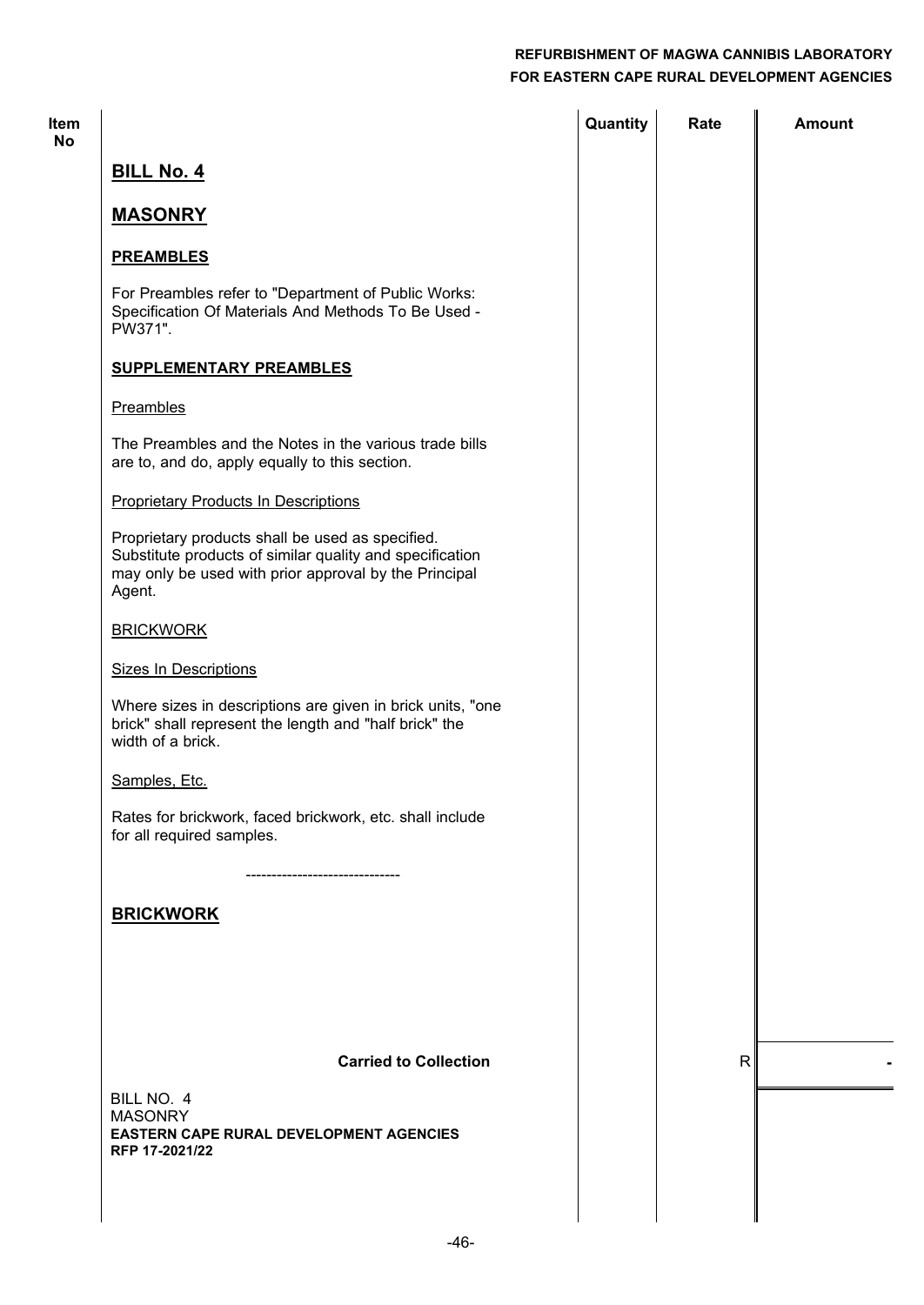| $\mathbf{1}$   | <b>Brickwork In 5.1 Cement Mortar</b><br>One brick wall in two half brick thicknesses including ties<br>in in filling of small openings.                                                                                                                                               | m2 | 2              | 520.00 | 1 040.00 |
|----------------|----------------------------------------------------------------------------------------------------------------------------------------------------------------------------------------------------------------------------------------------------------------------------------------|----|----------------|--------|----------|
|                | <b>EXTERNAL FACINGS</b><br><b>External FBS Face Bricks (PC Supply Cost Of</b><br>R6000.00 Per Thousand Delivered To Site Excluding<br>Vat) Pointed In Accordance With Architects<br><b>Specification And Contractor To Provide A</b><br><b>Certificate Of Compliance On Completion</b> |    |                |        |          |
| $\overline{2}$ | Extra over ordinary brickwork for facing in stretcher<br>bond pointing with 6mm square recessed joints to match<br>existing.                                                                                                                                                           | m2 | $\overline{2}$ | 310.00 | 620.00   |
|                |                                                                                                                                                                                                                                                                                        |    |                |        |          |
|                |                                                                                                                                                                                                                                                                                        |    |                |        |          |
|                |                                                                                                                                                                                                                                                                                        |    |                |        |          |
|                |                                                                                                                                                                                                                                                                                        |    |                |        |          |
|                | <b>Carried to Collection</b>                                                                                                                                                                                                                                                           |    |                | R      | 1 660.00 |
|                | BILL NO. 4<br><b>MASONRY</b><br><b>EASTERN CAPE RURAL DEVELOPMENT AGENCIES</b><br>RFP 17-2021/22                                                                                                                                                                                       |    |                |        |          |
|                |                                                                                                                                                                                                                                                                                        |    |                |        |          |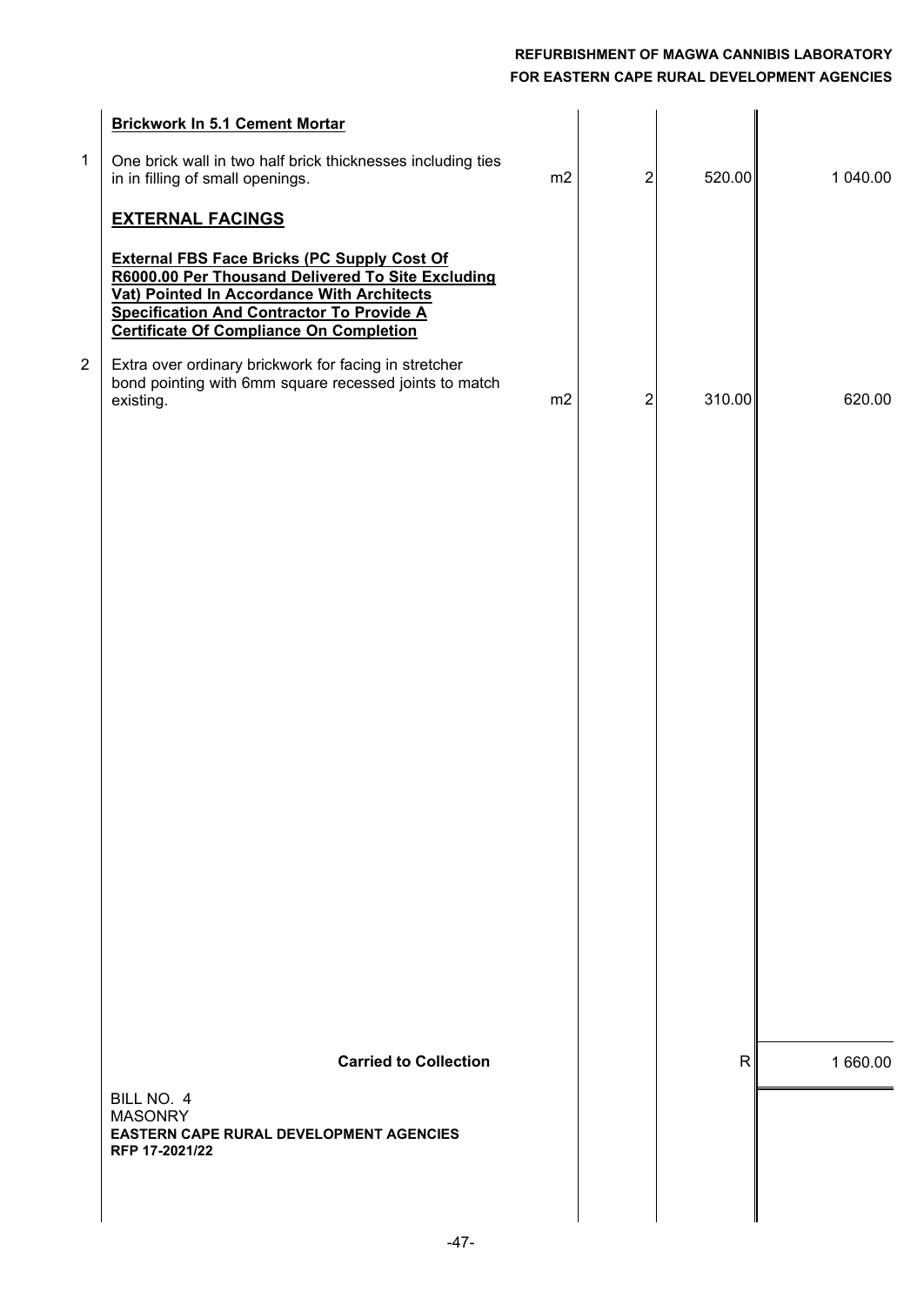| BILL NO. 4                                                |            |           |          |
|-----------------------------------------------------------|------------|-----------|----------|
| <b>MASONRY</b>                                            |            |           |          |
| <b>COLLECTION</b>                                         |            |           |          |
|                                                           | Page<br>No |           | Amount   |
| Total Brought Forward from Page No.                       | 46         |           |          |
|                                                           | 47         |           | 1 660.00 |
|                                                           |            |           |          |
|                                                           |            |           |          |
|                                                           |            |           |          |
|                                                           |            |           |          |
|                                                           |            |           |          |
|                                                           |            |           |          |
|                                                           |            |           |          |
|                                                           |            |           |          |
|                                                           |            |           |          |
|                                                           |            |           |          |
|                                                           |            |           |          |
|                                                           |            |           |          |
|                                                           |            |           |          |
|                                                           |            |           |          |
|                                                           |            |           |          |
|                                                           |            |           |          |
|                                                           |            |           |          |
| <b>Carried to Final Summary</b>                           |            | ${\sf R}$ | 1 660.00 |
| BILL NO. 4<br><b>MASONRY</b>                              |            |           |          |
| EASTERN CAPE RURAL DEVELOPMENT AGENCIES<br>RFP 17-2021/22 |            |           |          |
|                                                           |            |           |          |
|                                                           |            |           |          |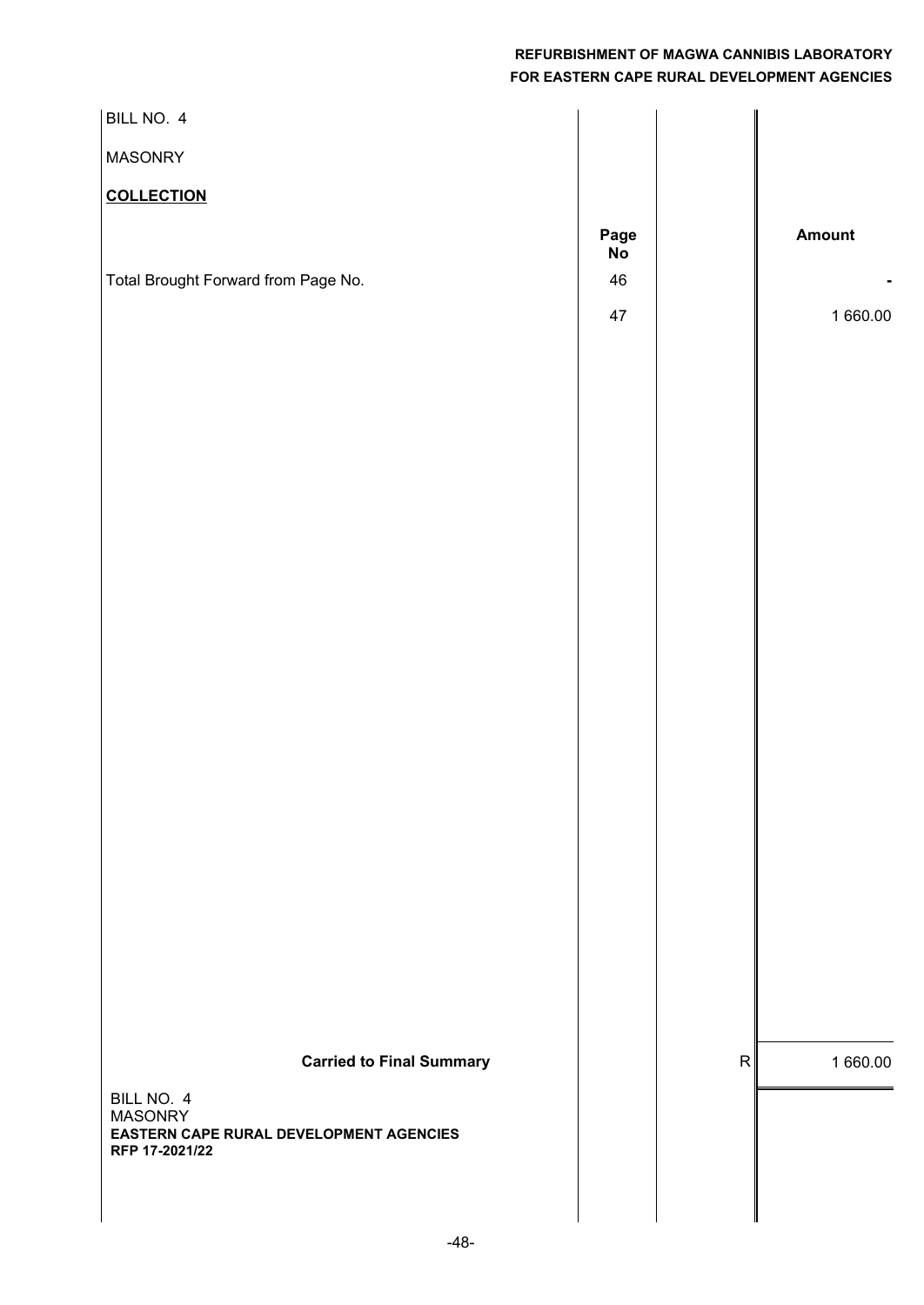| <b>Item</b><br>No |                                                                                                                                                                                                                                               | Quantity | Rate  | <b>Amount</b> |
|-------------------|-----------------------------------------------------------------------------------------------------------------------------------------------------------------------------------------------------------------------------------------------|----------|-------|---------------|
|                   | <b>BILL No. 5</b>                                                                                                                                                                                                                             |          |       |               |
|                   | <b>WATERPROOFING</b>                                                                                                                                                                                                                          |          |       |               |
|                   | <b>PREAMBLES</b>                                                                                                                                                                                                                              |          |       |               |
|                   | For Preambles refer to "Department of Public Works:<br>Specification Of Materials And Methods To Be Used -<br>PW371".                                                                                                                         |          |       |               |
|                   | <b>SUPPLEMENTARY PREAMBLES</b>                                                                                                                                                                                                                |          |       |               |
|                   | Preambles                                                                                                                                                                                                                                     |          |       |               |
|                   | The Preambles and the Notes in the various trade bills<br>are to, and do, apply equally to this section.                                                                                                                                      |          |       |               |
|                   | <b>Proprietary Products In Descriptions</b>                                                                                                                                                                                                   |          |       |               |
|                   | Proprietary products shall be used as specified.<br>Substitute products of similar quality and specification<br>may only be used with prior approval by the Principal<br>Agent.                                                               |          |       |               |
|                   |                                                                                                                                                                                                                                               |          |       |               |
|                   | DAMP PROOFING TO FLOORS AND WALLS                                                                                                                                                                                                             |          |       |               |
|                   | One Layer Of 250 Micron Thick Green Polyethylene<br><b>Damp Proof Sheeting Laid</b>                                                                                                                                                           |          |       |               |
| 1                 | m <sub>2</sub><br>On compacted filling under solid floors.                                                                                                                                                                                    | 408      | 35.00 | 14 280.00     |
|                   | <b>JOINT SEALANTS</b>                                                                                                                                                                                                                         |          |       |               |
|                   | <b>Sealing Compound, Including Primer, Etc.</b>                                                                                                                                                                                               |          |       |               |
| $\overline{2}$    | Rake out 10mm wide softboard on vertical surfaces of<br>concrete or brickwork for a depth of 20mm, insert 15mm<br>diameter ABE Dura Chord or other approved and seal<br>with 10mm x 5mm ABE Dura. Kol G LM or other<br>approved joint sealer. | 118<br>m | 30.00 | 3 540.00      |
|                   |                                                                                                                                                                                                                                               |          |       |               |
|                   |                                                                                                                                                                                                                                               |          |       |               |
|                   | <b>Carried to Collection</b>                                                                                                                                                                                                                  |          | R     | 17 820.00     |
|                   | BILL NO. 5<br><b>WATERPROOFING</b><br><b>EASTERN CAPE RURAL DEVELOPMENT AGENCIES</b><br>RFP 17-2021/22                                                                                                                                        |          |       |               |
|                   |                                                                                                                                                                                                                                               |          |       |               |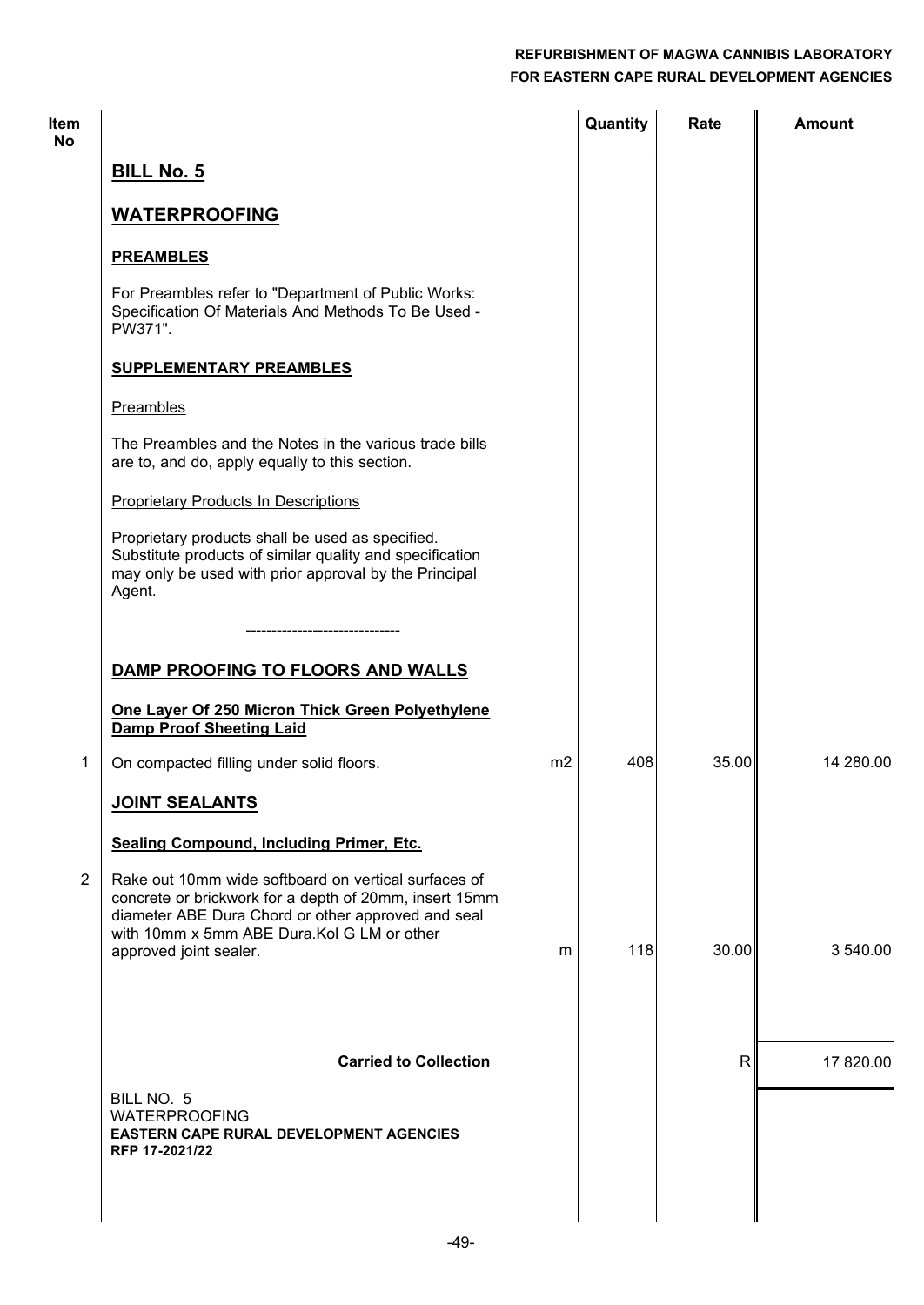| 1 | Ream out 6mm Wide x 50mm deep saw cut groove in<br>top of concrete to form 10mm wide x 10mm deep joint<br>and clean, prime and seal with 10mm x 10mm ABE<br>Dura.Kol G LM or other approved joint sealer. | ${\sf m}$ | $70\,$ | 30.00        | 2 100.00 |
|---|-----------------------------------------------------------------------------------------------------------------------------------------------------------------------------------------------------------|-----------|--------|--------------|----------|
|   |                                                                                                                                                                                                           |           |        |              |          |
|   |                                                                                                                                                                                                           |           |        |              |          |
|   |                                                                                                                                                                                                           |           |        |              |          |
|   |                                                                                                                                                                                                           |           |        |              |          |
|   |                                                                                                                                                                                                           |           |        |              |          |
|   | <b>Carried to Collection</b><br>BILL NO. 5<br><b>WATERPROOFING</b><br><b>EASTERN CAPE RURAL DEVELOPMENT AGENCIES</b>                                                                                      |           |        | $\mathsf{R}$ | 2 100.00 |
|   | RFP 17-2021/22                                                                                                                                                                                            |           |        |              |          |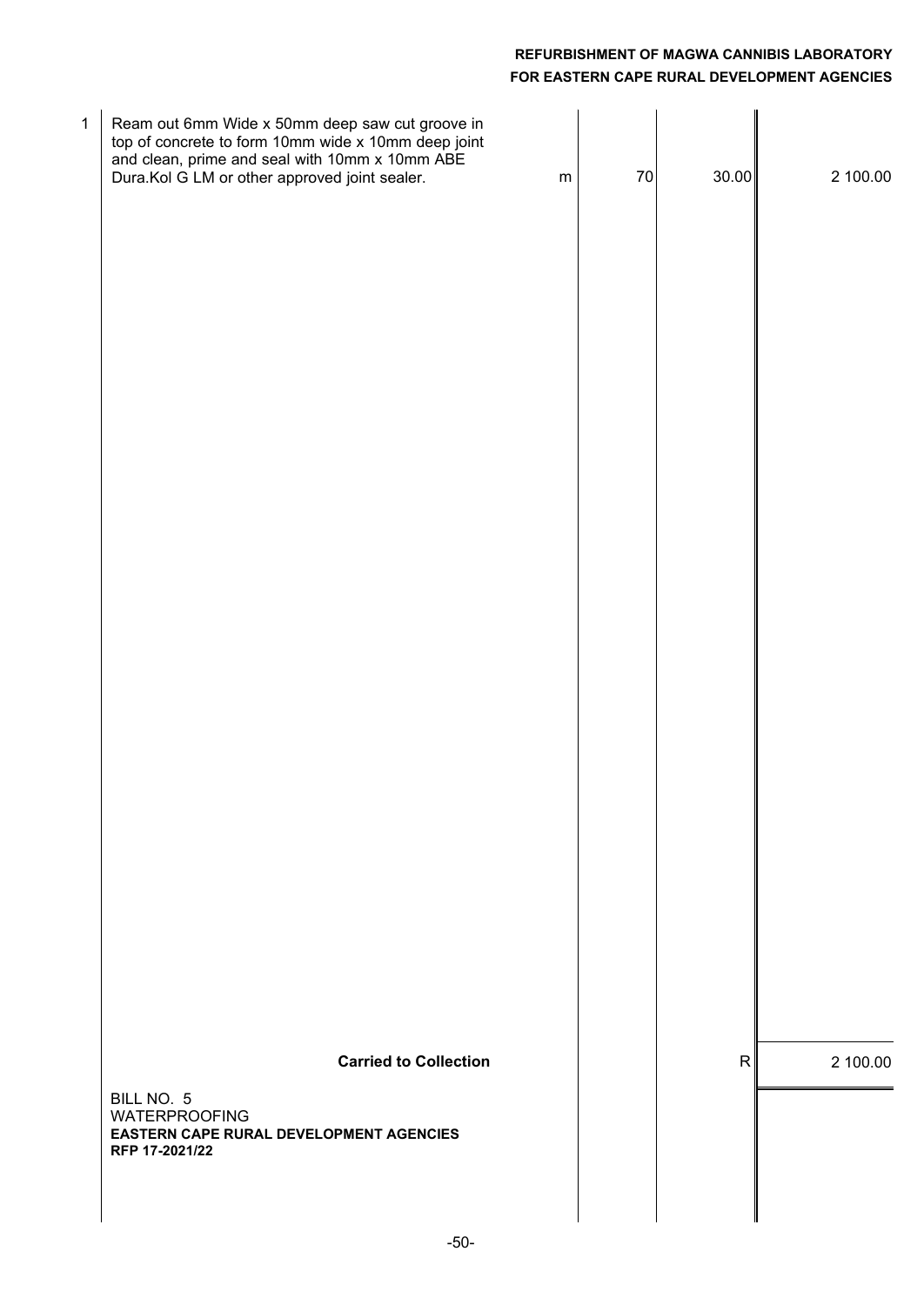| BILL NO. 5                                                |                 |           |
|-----------------------------------------------------------|-----------------|-----------|
| <b>WATERPROOFING</b>                                      |                 |           |
| <b>COLLECTION</b>                                         |                 |           |
|                                                           | Page            | Amount    |
| Total Brought Forward from Page No.                       | <b>No</b><br>49 | 17 820.00 |
|                                                           | 50              | 2 100.00  |
|                                                           |                 |           |
|                                                           |                 |           |
|                                                           |                 |           |
|                                                           |                 |           |
|                                                           |                 |           |
|                                                           |                 |           |
|                                                           |                 |           |
|                                                           |                 |           |
|                                                           |                 |           |
|                                                           |                 |           |
|                                                           |                 |           |
|                                                           |                 |           |
|                                                           |                 |           |
|                                                           |                 |           |
|                                                           |                 |           |
|                                                           |                 |           |
|                                                           |                 |           |
|                                                           |                 |           |
|                                                           |                 |           |
| <b>Carried to Final Summary</b>                           | $\mathsf{R}$    | 19 920.00 |
| BILL NO. 5<br><b>WATERPROOFING</b>                        |                 |           |
| EASTERN CAPE RURAL DEVELOPMENT AGENCIES<br>RFP 17-2021/22 |                 |           |
|                                                           |                 |           |
|                                                           |                 |           |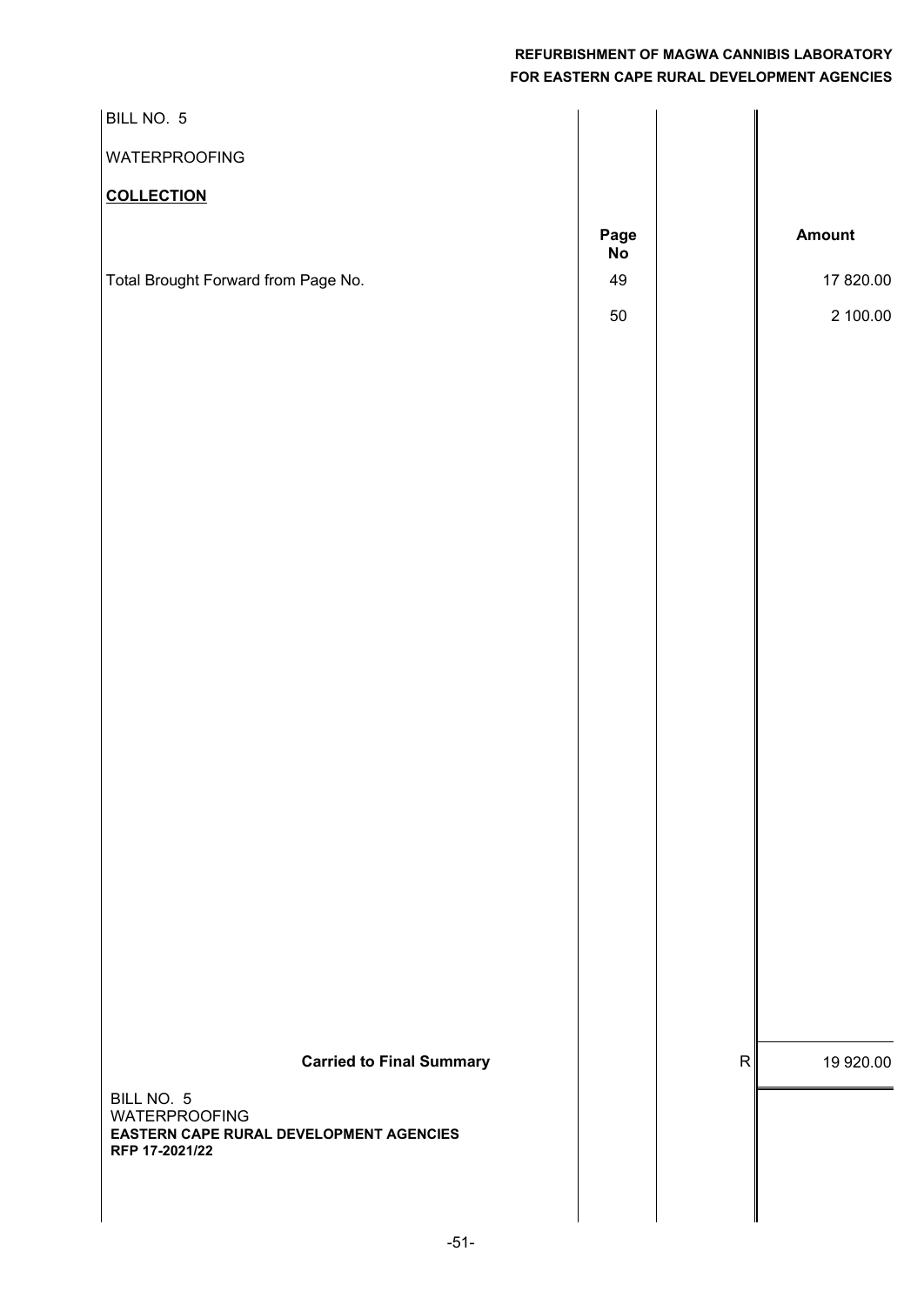| <b>Item</b><br>No |                                                                                                                                                                                                                                  | Quantity | Rate         | Amount |
|-------------------|----------------------------------------------------------------------------------------------------------------------------------------------------------------------------------------------------------------------------------|----------|--------------|--------|
|                   | <b>BILL No. 6</b>                                                                                                                                                                                                                |          |              |        |
|                   | <b>ROOF COVERINGS, ETC</b>                                                                                                                                                                                                       |          |              |        |
|                   | <b>PREAMBLES</b>                                                                                                                                                                                                                 |          |              |        |
|                   | For Preambles refer to"Department of Public Works:<br>Specification Of Materials And Methods To Be Used -<br>PW371".                                                                                                             |          |              |        |
|                   | <b>SUPPLEMENTARY PREAMBLES</b>                                                                                                                                                                                                   |          |              |        |
|                   | Preambles                                                                                                                                                                                                                        |          |              |        |
|                   | The Preambles and the Notes in the various trade bills<br>are to, and do, apply equally to this section.                                                                                                                         |          |              |        |
|                   | <b>Proprietary Products In Descriptions</b>                                                                                                                                                                                      |          |              |        |
|                   | Proprietary products shall be used as specified.<br>Substitute products of similar quality and specification<br>may only be used with prior approval by the Principal<br>Agent.                                                  |          |              |        |
|                   | <b>Fixing</b>                                                                                                                                                                                                                    |          |              |        |
|                   | All roof coverings and side cladding are to be installed<br>to comply with SABS Code of Practice 0237 where<br>applicable. All roof sheeting shall be laid under a 5 year<br>guarantee for site workmanship and water tightness. |          |              |        |
|                   | Guarantee                                                                                                                                                                                                                        |          |              |        |
|                   | The contractor will be required to provide an Engineer<br>and a written guarantee, stating that :                                                                                                                                |          |              |        |
|                   | The roof sheeting is of the specified thickness.<br>(a)                                                                                                                                                                          |          |              |        |
|                   | The client is indemnified against any defects,<br>(b)<br>including colour deterioration for a minimum period<br>of 15 years.                                                                                                     |          |              |        |
|                   | ---------------------                                                                                                                                                                                                            |          |              |        |
|                   |                                                                                                                                                                                                                                  |          |              |        |
|                   | <b>Carried to Collection</b>                                                                                                                                                                                                     |          | $\mathsf{R}$ |        |
|                   | BILL NO. 6<br>ROOF COVERINGS, ETC.<br>EASTERN CAPE RURAL DEVELOPMENT AGENCIES<br>RFP 17-2021/22                                                                                                                                  |          |              |        |
|                   |                                                                                                                                                                                                                                  |          |              |        |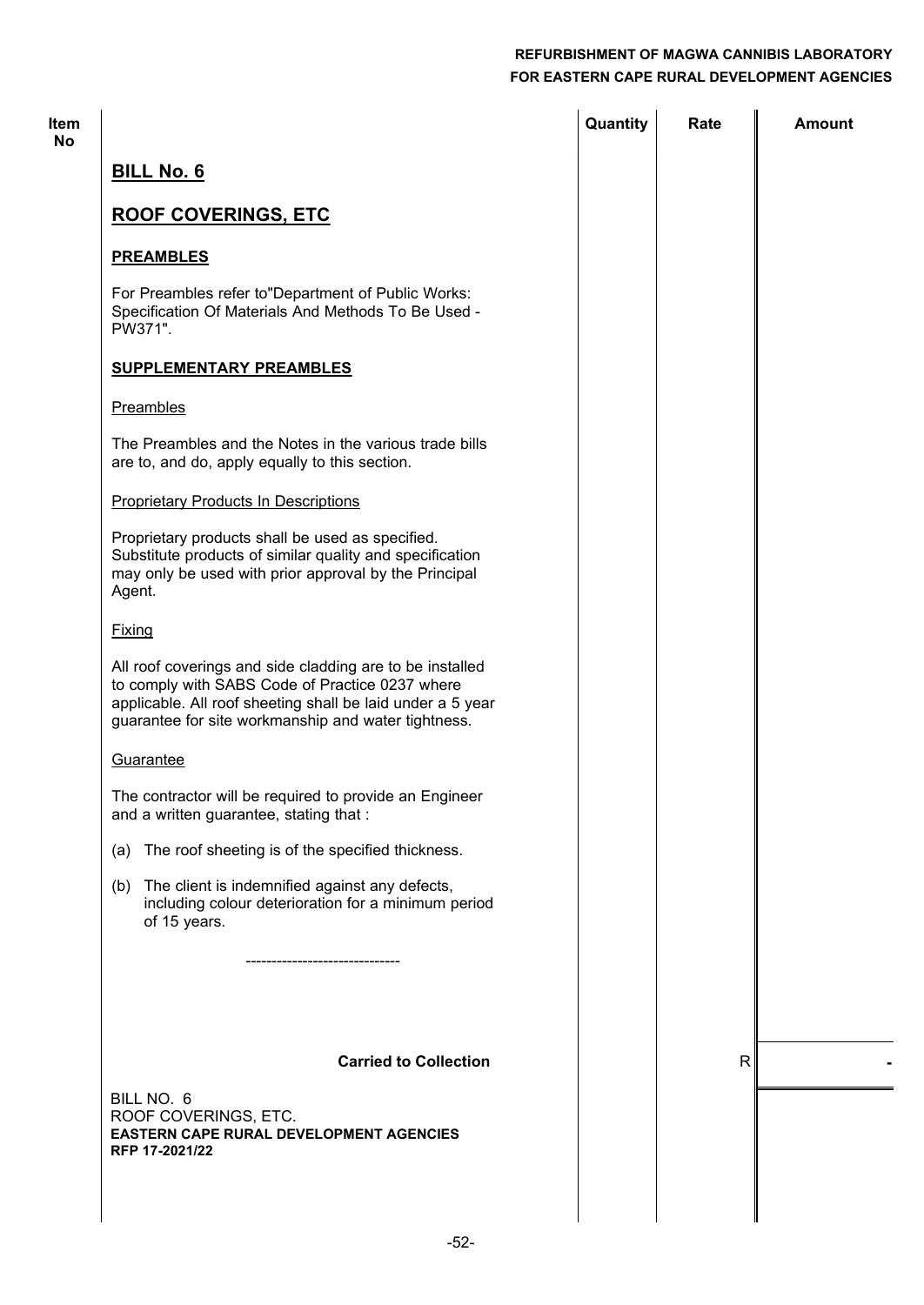|   | <b>PROFILED METAL SHEETING AND</b><br><b>ACCESSORIES</b>                                                                                                                                                                                                                                                                                                                                                                                                                                                                                          |                |     |        |            |
|---|---------------------------------------------------------------------------------------------------------------------------------------------------------------------------------------------------------------------------------------------------------------------------------------------------------------------------------------------------------------------------------------------------------------------------------------------------------------------------------------------------------------------------------------------------|----------------|-----|--------|------------|
|   | <b>Global Roofing Solutions Klip-Lok 700 Or Other</b><br><b>Approved Profile Roll-Formed In Continuous</b><br>Lengths From 0.58mm Thick Galvanised Steel, Z200<br>Spelter ISQ550 Chromadek® finished One Side Roof<br><b>Sheeting In Single Lengths Fixed To Existing Timber</b><br><b>Purlins Using KL700 Clips And Class 3 Fastners</b><br>And Starter Bars Where Necessary, Sealing Strips<br>To Laps And Seam Stitching, Etc. All Complete And<br>In Accordance With The Manufacturer's<br><b>Specifications By A GRS Approved Contractor</b> |                |     |        |            |
| 1 | Roof covering with 21 degree pitch.                                                                                                                                                                                                                                                                                                                                                                                                                                                                                                               | m <sub>2</sub> | 639 | 210.00 | 134 190.00 |
| 2 | 375mm Girth ridge capping including broad flute<br>serrated closers both sides.                                                                                                                                                                                                                                                                                                                                                                                                                                                                   | m              | 52  | 150.00 | 7 800.00   |
| 3 | Standard head wall flashing including cover flashing and<br>flute closers.                                                                                                                                                                                                                                                                                                                                                                                                                                                                        | m              | 5   | 125.00 | 625.00     |
| 4 | Standard sidewall flashing including cover flashing.                                                                                                                                                                                                                                                                                                                                                                                                                                                                                              | m              | 3   | 125.00 | 375.00     |
| 5 | Bend end of roof sheeting up to underside of ridge<br>capping.                                                                                                                                                                                                                                                                                                                                                                                                                                                                                    | m              | 104 | 10.00  | 1 040.00   |
| 6 | Bend end of roof sheeting down to form drip edge into<br>gutter.                                                                                                                                                                                                                                                                                                                                                                                                                                                                                  | m              | 108 | 10.00  | 1 080.00   |
|   | <b>Sisalation 420 Or Other Approved Reinforced</b><br><b>Aluminium Foil Insulation</b>                                                                                                                                                                                                                                                                                                                                                                                                                                                            |                |     |        |            |
| 7 | Insulation laid with 150mm wide laps at all joints over<br>existing timber purlins to manufacturer's instructions.                                                                                                                                                                                                                                                                                                                                                                                                                                | m2             | 639 | 55.00  | 35 145.00  |
|   | <b>RAINWATER GOODS (PROVISIONAL)</b>                                                                                                                                                                                                                                                                                                                                                                                                                                                                                                              |                |     |        |            |
|   | <b>Watertite Guttering Or Other Approved Seamless</b><br><b>Baked Enamel Prepainted Colour Marble White</b><br>Rolled Aluminium Profiled Rainwater Goods And<br><b>Accessories, Fixed In Strict Accordance With The</b><br><b>Manufacturer's Instructions</b>                                                                                                                                                                                                                                                                                     |                |     |        |            |
| 8 | 150 x 140 x 0,9mm Square profile gutter fixed to fascia<br>with patented internal brackets at maximum 500mm<br>centres.                                                                                                                                                                                                                                                                                                                                                                                                                           | m              | 108 | 120.00 | 12 960.00  |
|   | <b>Carried to Collection</b>                                                                                                                                                                                                                                                                                                                                                                                                                                                                                                                      |                |     | R      | 193 215.00 |
|   | BILL NO. 6<br>ROOF COVERINGS, ETC.<br><b>EASTERN CAPE RURAL DEVELOPMENT AGENCIES</b><br>RFP 17-2021/22                                                                                                                                                                                                                                                                                                                                                                                                                                            |                |     |        |            |
|   |                                                                                                                                                                                                                                                                                                                                                                                                                                                                                                                                                   |                |     |        |            |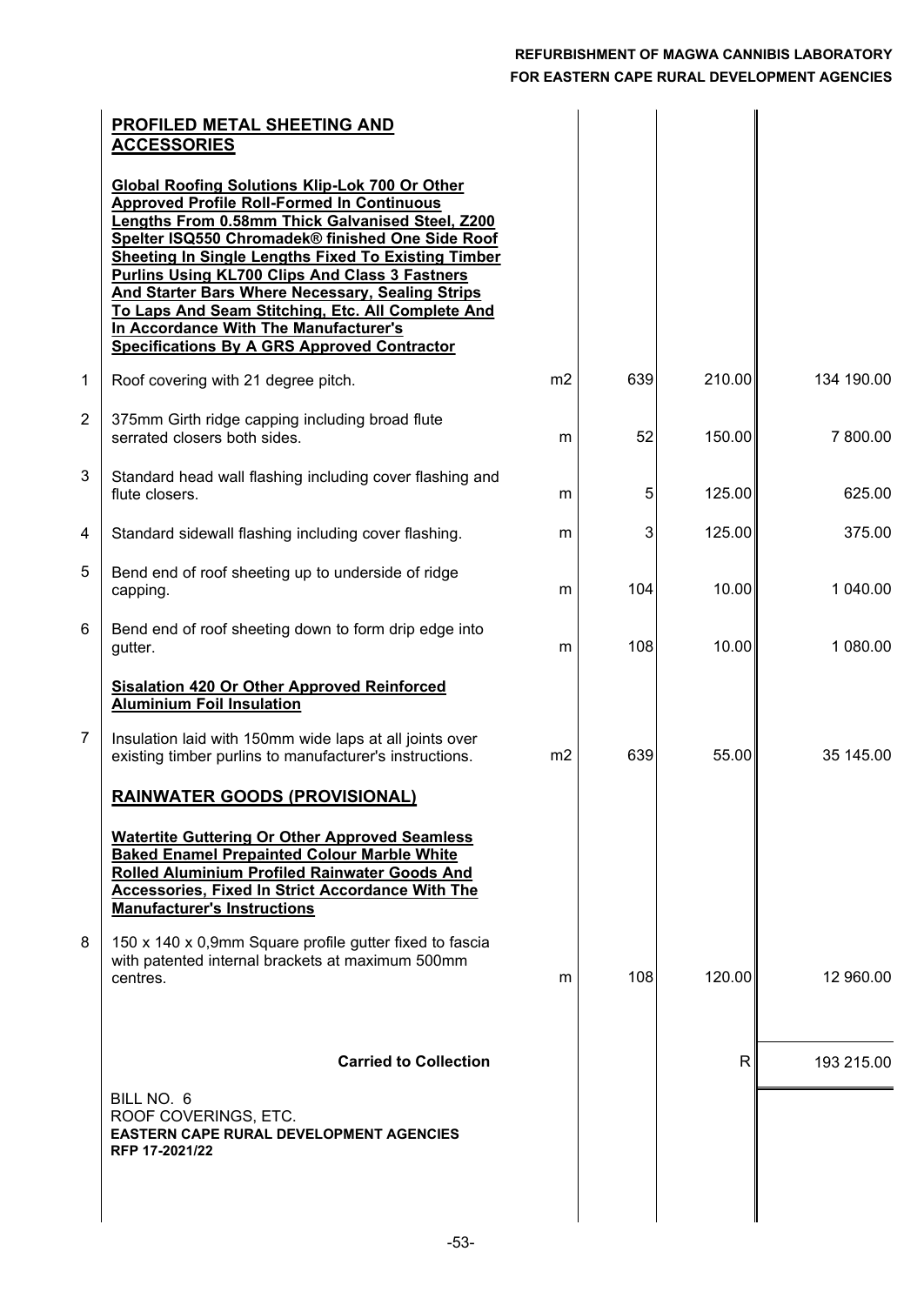|                         | Extra For                                                                                                                              |    |       |              |          |
|-------------------------|----------------------------------------------------------------------------------------------------------------------------------------|----|-------|--------------|----------|
| $\mathbf 1$             | Stopped end.                                                                                                                           | No | $\,6$ | 15.00        | 90.00    |
| $\overline{c}$          | Outlet with 75 x 100mm nozzle.                                                                                                         | No | 10    | 20.00        | 200.00   |
|                         | (End Of Extra For)                                                                                                                     |    |       |              |          |
| $\mathsf 3$             | 75 x 100mm Rectangular section rainwater pipe fixed<br>25mm clear of walls with straps screwed to walls.                               | m  | 60    | 100.00       | 6 000.00 |
|                         | Extra For                                                                                                                              |    |       |              |          |
| $\overline{\mathbf{4}}$ | Shoe.                                                                                                                                  | No | $10$  | 40.00        | 400.00   |
| 5                       | Bend.                                                                                                                                  | No | 20    | 80.00        | 1 600.00 |
| $\,6$                   | Eaves offset not exceeding 500mm projection.                                                                                           | No | 10    | 165.00       | 1 650.00 |
|                         | <b>Carried to Collection</b><br>BILL NO. 6<br>ROOF COVERINGS, ETC.<br><b>EASTERN CAPE RURAL DEVELOPMENT AGENCIES</b><br>RFP 17-2021/22 |    |       | $\mathsf{R}$ | 9 940.00 |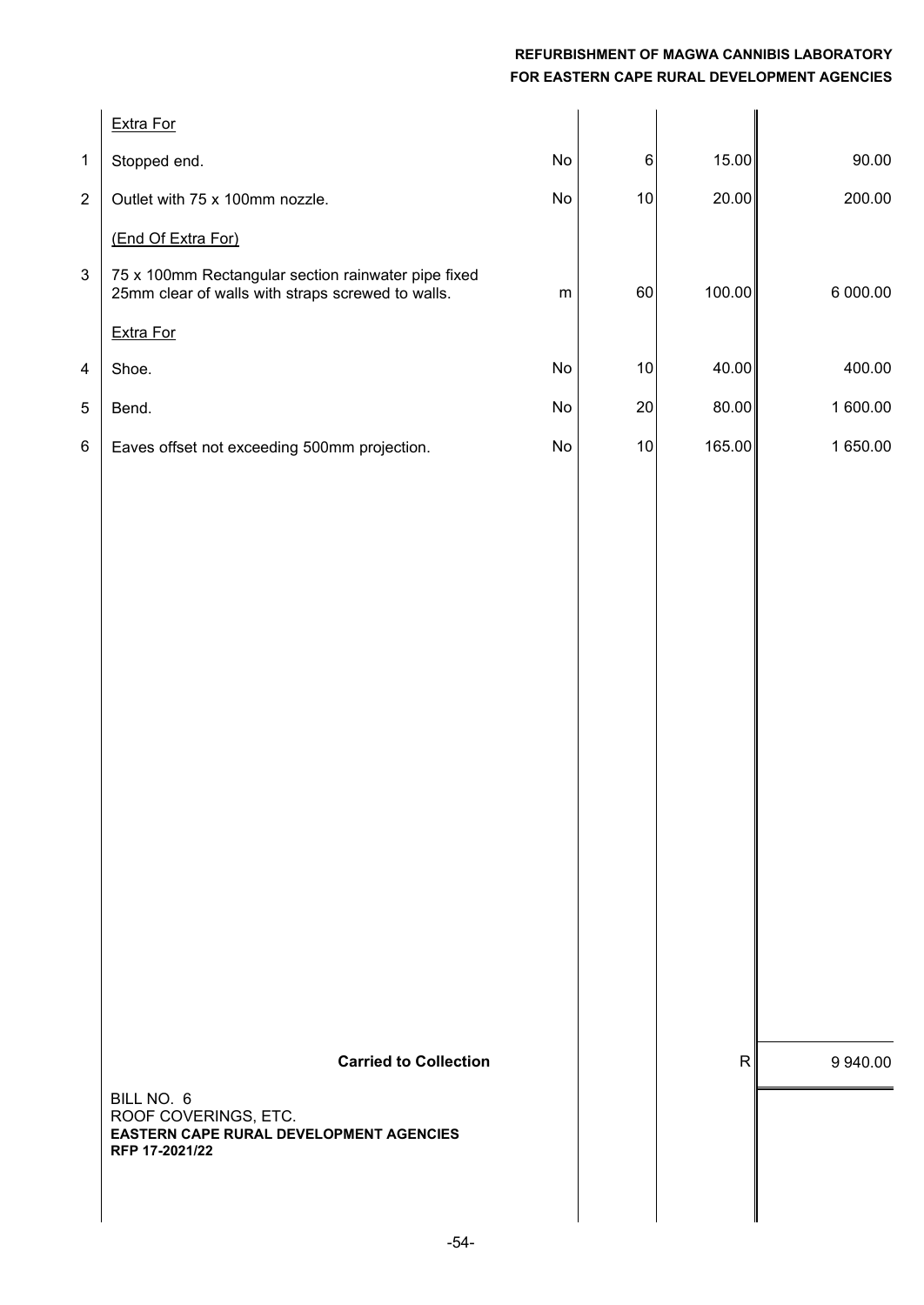| BILL NO. 6                                                                           |                   |           |            |
|--------------------------------------------------------------------------------------|-------------------|-----------|------------|
| ROOF COVERINGS, ETC.                                                                 |                   |           |            |
| <b>COLLECTION</b>                                                                    |                   |           |            |
|                                                                                      | Page<br><b>No</b> |           | Amount     |
| Total Brought Forward from Page No.                                                  | 52                |           |            |
|                                                                                      | 53                |           | 193 215.00 |
|                                                                                      | 54                |           | 9 940.00   |
|                                                                                      |                   |           |            |
|                                                                                      |                   |           |            |
|                                                                                      |                   |           |            |
|                                                                                      |                   |           |            |
|                                                                                      |                   |           |            |
|                                                                                      |                   |           |            |
|                                                                                      |                   |           |            |
|                                                                                      |                   |           |            |
|                                                                                      |                   |           |            |
|                                                                                      |                   |           |            |
|                                                                                      |                   |           |            |
|                                                                                      |                   |           |            |
|                                                                                      |                   |           |            |
|                                                                                      |                   |           |            |
|                                                                                      |                   |           |            |
|                                                                                      |                   |           |            |
|                                                                                      |                   |           |            |
| <b>Carried to Final Summary</b>                                                      |                   | ${\sf R}$ | 203 155.00 |
| BILL NO. 6<br>ROOF COVERINGS, ETC.<br><b>EASTERN CAPE RURAL DEVELOPMENT AGENCIES</b> |                   |           |            |
| RFP 17-2021/22                                                                       |                   |           |            |
|                                                                                      |                   |           |            |
|                                                                                      |                   |           |            |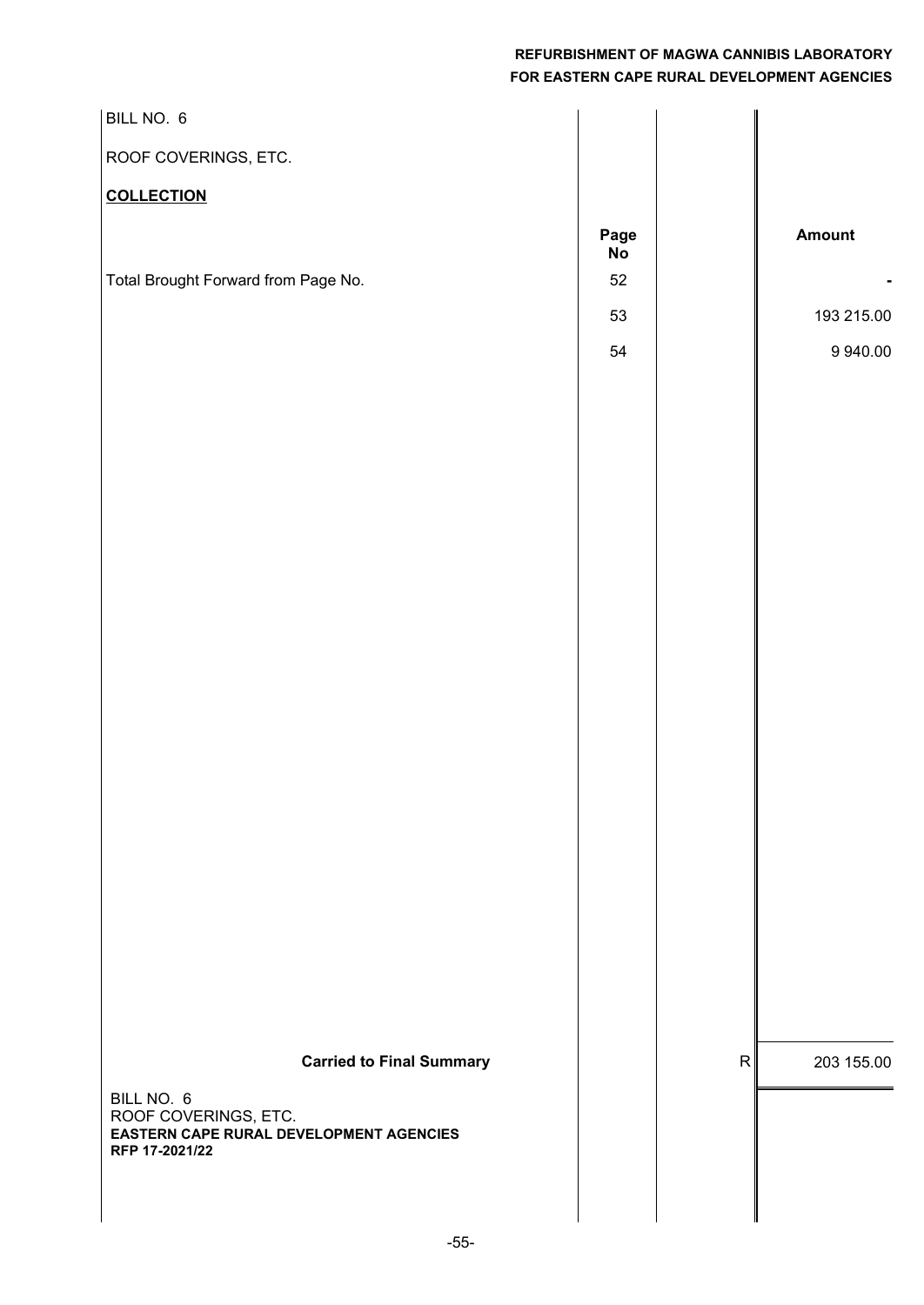| <b>Item</b><br>No |                                                                                                                                                                                                                  | Quantity | Rate         | <b>Amount</b> |
|-------------------|------------------------------------------------------------------------------------------------------------------------------------------------------------------------------------------------------------------|----------|--------------|---------------|
|                   | <b>BILL No. 7</b>                                                                                                                                                                                                |          |              |               |
|                   | <b>CARPENTRY &amp; JOINERY</b>                                                                                                                                                                                   |          |              |               |
|                   | <b>PREAMBLES</b>                                                                                                                                                                                                 |          |              |               |
|                   | For Preambles refer to "Department of Public Works:<br>Specification Of Materials And Methods To Be Used -<br>PW371"                                                                                             |          |              |               |
|                   | <b>SUPPLEMENTARY PREAMBLES</b>                                                                                                                                                                                   |          |              |               |
|                   | Preambles                                                                                                                                                                                                        |          |              |               |
|                   | The Preambles and the Notes in the various trade bills<br>are to, and do, apply equally to this section.                                                                                                         |          |              |               |
|                   | <b>Proprietary Products In Descriptions</b>                                                                                                                                                                      |          |              |               |
|                   | Proprietary products shall be used as specified.<br>Substitute products of similar quality and specification<br>may only be used with prior approval by the Principal<br>Agent.                                  |          |              |               |
|                   | <b>Fixing</b>                                                                                                                                                                                                    |          |              |               |
|                   | Items described as "nailed" shall be deemed to be fixed<br>with hardened steel nails or shot pins to brickwork or<br>concrete.                                                                                   |          |              |               |
|                   | Items described as "plugged" shall be deemed to<br>include screwing to fibre, plastic or metal plugs at not<br>exceeding 500mm centres, and where described as<br>"bolted", the bolts have been given elsewhere. |          |              |               |
|                   | <b>Joinery</b>                                                                                                                                                                                                   |          |              |               |
|                   | Descriptions of frames shall be deemed to include<br>frames, transomes, mullions, rails, etc.                                                                                                                    |          |              |               |
|                   | Descriptions of hardwood joinery shall be deemed to<br>include pelleting of bolt holes.                                                                                                                          |          |              |               |
|                   | <b>Carried to Collection</b>                                                                                                                                                                                     |          | $\mathsf{R}$ |               |
|                   | BILL NO. 7<br>CARPENTRY AND JOINERY<br><b>EASTERN CAPE RURAL DEVELOPMENT AGENCIES</b><br>RFP 17-2021/22                                                                                                          |          |              |               |
|                   |                                                                                                                                                                                                                  |          |              |               |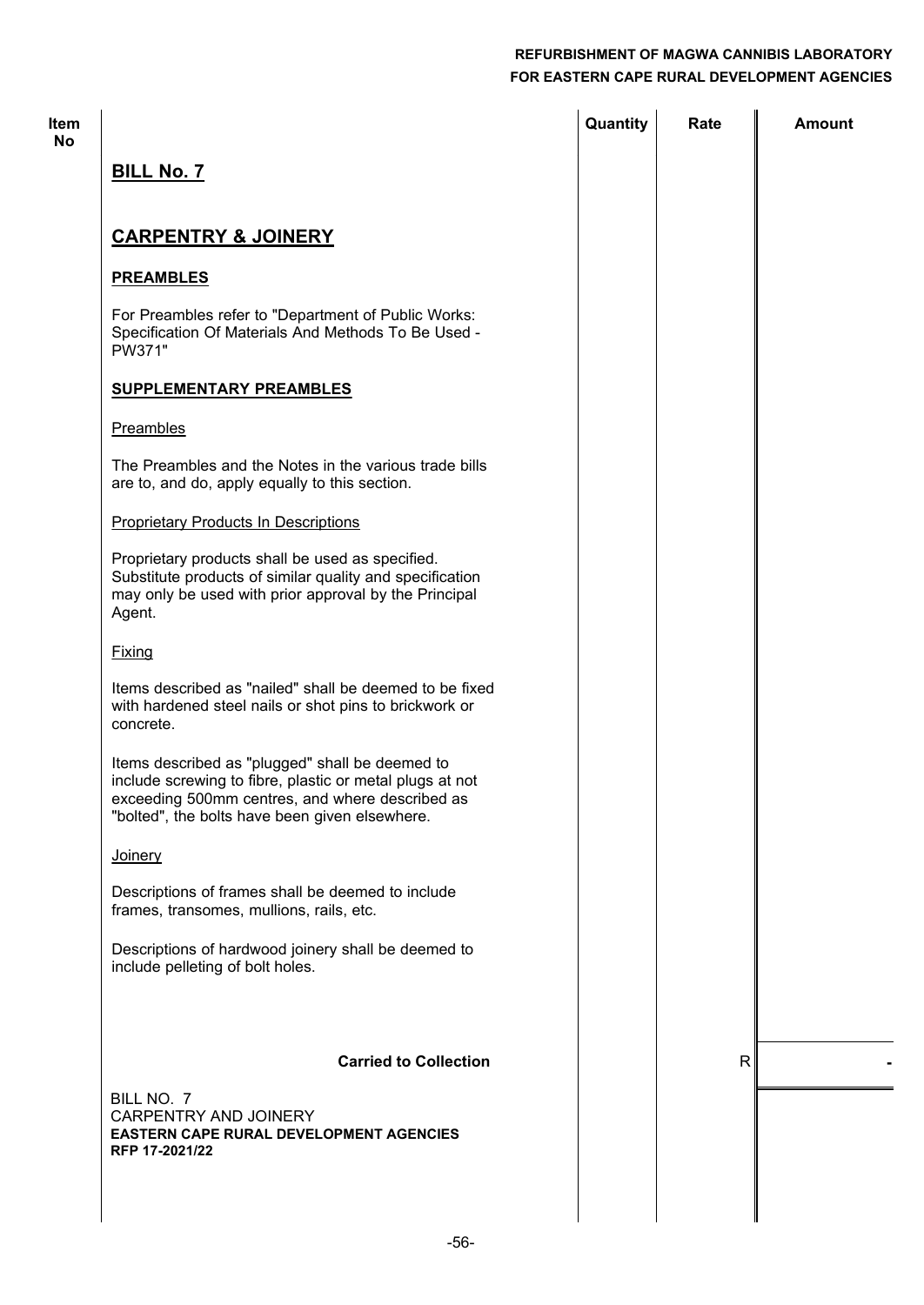|   | Decorative thermosetting plastic laminate covering                                                                                                                                                      |    |     |              |           |
|---|---------------------------------------------------------------------------------------------------------------------------------------------------------------------------------------------------------|----|-----|--------------|-----------|
|   | Laminate covering shall be glued under pressure and<br>edge strips of same shall be butt jointed at junctions<br>with adjacent similar finish.                                                          |    |     |              |           |
|   | ------------------------                                                                                                                                                                                |    |     |              |           |
|   | <b>CARPENTRY</b>                                                                                                                                                                                        |    |     |              |           |
|   | <b>EAVES AND VERGES</b>                                                                                                                                                                                 |    |     |              |           |
|   | <b>Pressed Fibre Reinforced Cement Fascia And</b><br><b>Bargeboard Cut To Lengths And Butt Jointed With</b><br>H-Profile PVC Cover Strips Over Joints And Fixed<br><b>With Countersunk Brass Screws</b> |    |     |              |           |
| 1 | 15 x 225mm Fascia screwed to existing rafter ends.                                                                                                                                                      | m  | 108 | 140.00       | 15 120.00 |
| 2 | 250 x 330mm Barge board screwed to existing timber<br>runner.                                                                                                                                           | m  | 32  | 150.00       | 4 800.00  |
|   | DOORS, ETC.                                                                                                                                                                                             |    |     |              |           |
|   | <b>Selected Wrot Meranti</b>                                                                                                                                                                            |    |     |              |           |
| 3 | 44mm Custom made double panel door in two leaves<br>with rebated meeting stiles, (Hung) size 1976 x 2065mm<br>$(D06)$ .                                                                                 | No | 1   | 2 800.00     | 2 800.00  |
|   | <b>FRAMES AND LININGS (FRAMED)</b>                                                                                                                                                                      |    |     |              |           |
|   | <b>Selected Wrot Meranti</b>                                                                                                                                                                            |    |     |              |           |
| 4 | 55 x 70mm Purpose-made frame with cill for door size<br>size 1976 x 2065mm overall, bolted in reveals to<br>existing opening (D06).                                                                     | No | 1   | 1100.00      | 1 100.00  |
|   |                                                                                                                                                                                                         |    |     |              |           |
|   |                                                                                                                                                                                                         |    |     |              |           |
|   |                                                                                                                                                                                                         |    |     |              |           |
|   |                                                                                                                                                                                                         |    |     |              |           |
|   |                                                                                                                                                                                                         |    |     |              |           |
|   | <b>Carried to Collection</b>                                                                                                                                                                            |    |     | $\mathsf{R}$ | 23 820.00 |
|   | BILL NO. 7<br><b>CARPENTRY AND JOINERY</b><br><b>EASTERN CAPE RURAL DEVELOPMENT AGENCIES</b><br>RFP 17-2021/22                                                                                          |    |     |              |           |
|   |                                                                                                                                                                                                         |    |     |              |           |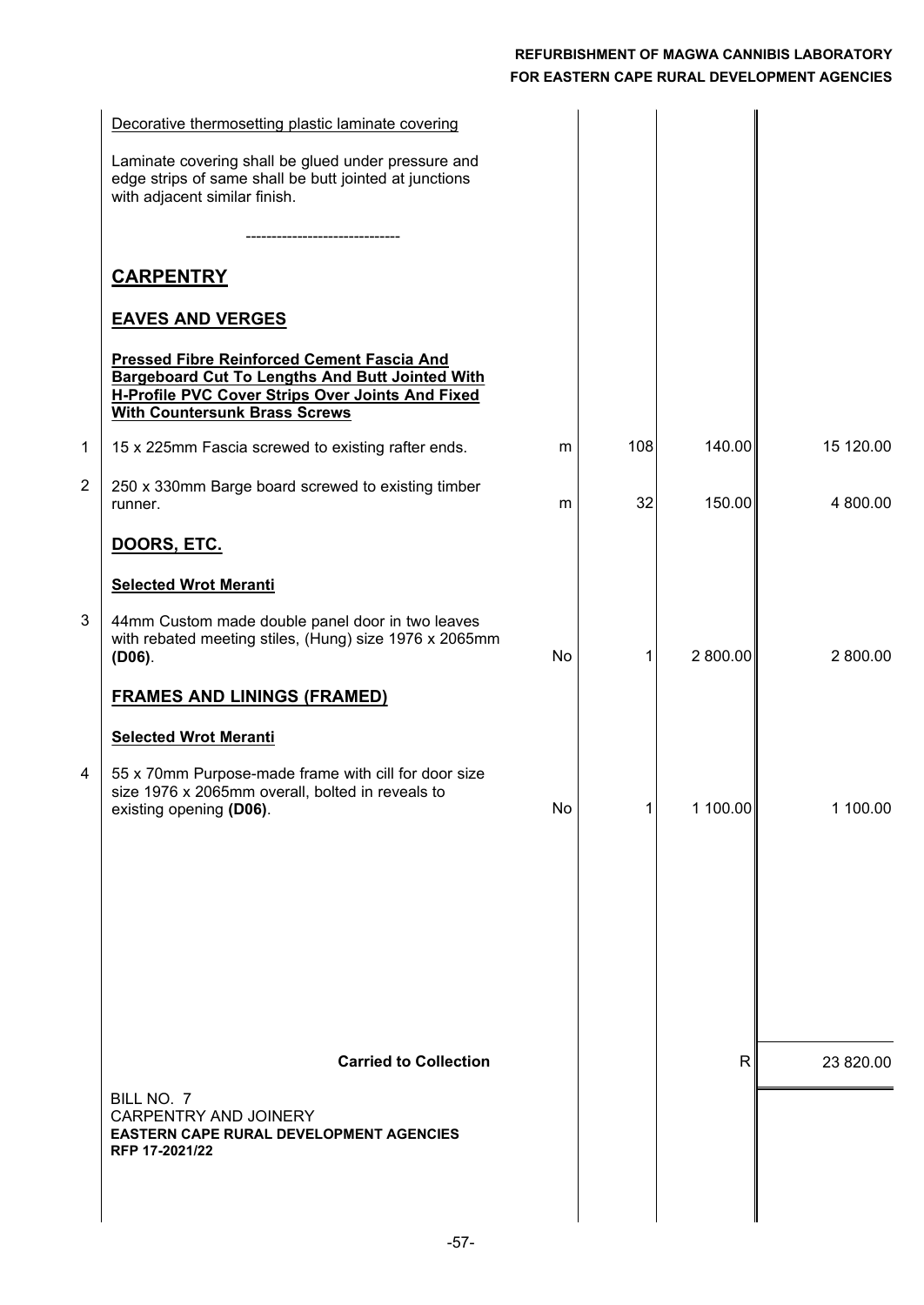| BILL NO. 7                                                                                                                          |            |   |           |
|-------------------------------------------------------------------------------------------------------------------------------------|------------|---|-----------|
| CARPENTRY AND JOINERY                                                                                                               |            |   |           |
| <b>COLLECTION</b>                                                                                                                   |            |   |           |
|                                                                                                                                     | Page<br>No |   | Amount    |
| Total Brought Forward from Page No.                                                                                                 | 56         |   |           |
|                                                                                                                                     | 57         |   | 23 820.00 |
| <b>Carried to Final Summary</b><br>BILL NO. 7<br>CARPENTRY AND JOINERY<br>EASTERN CAPE RURAL DEVELOPMENT AGENCIES<br>RFP 17-2021/22 |            | R | 23 820.00 |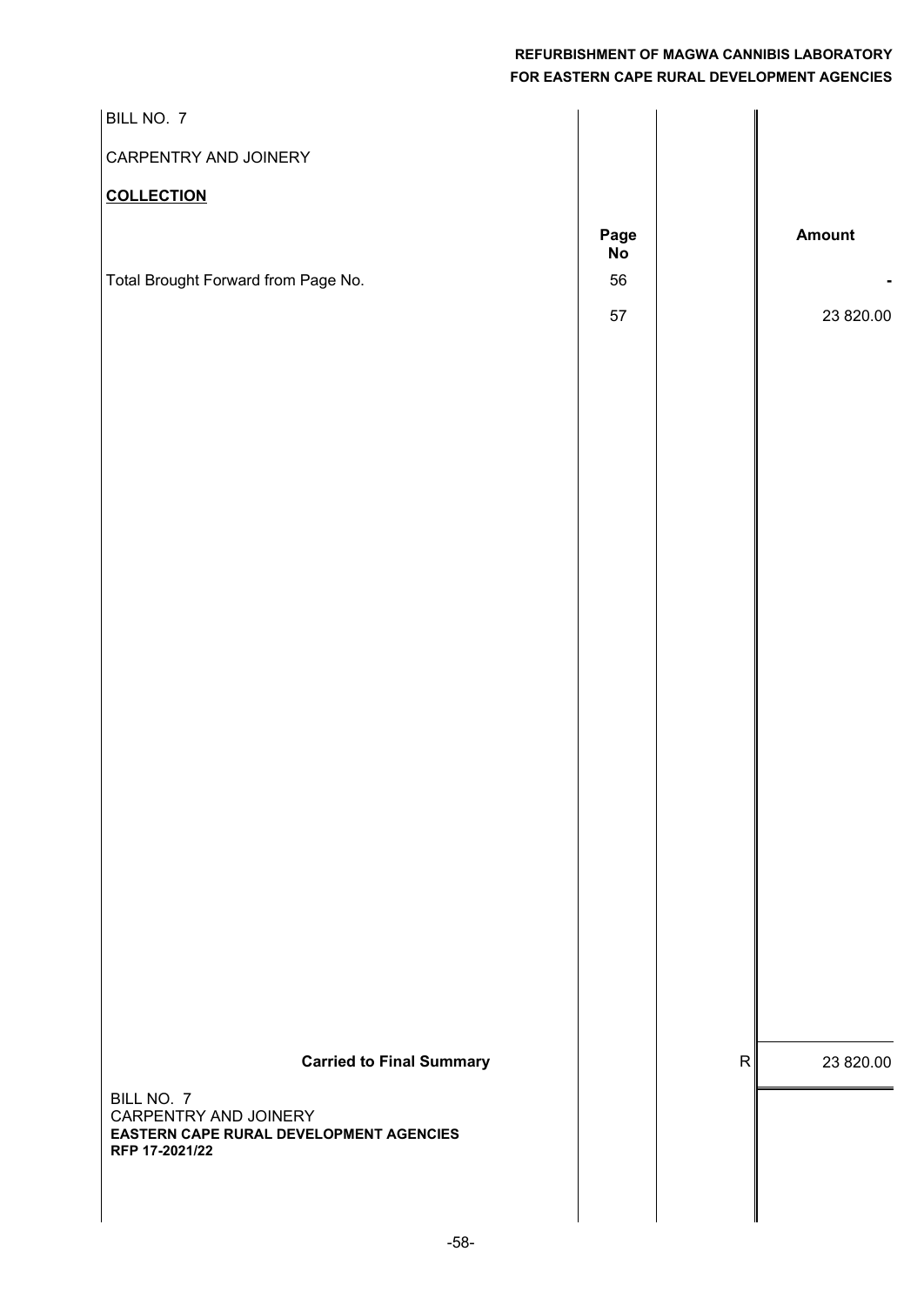| Item<br><b>No</b> |                                                                                                                                                                                                                                                                                                                                      | Quantity | Rate         | <b>Amount</b> |
|-------------------|--------------------------------------------------------------------------------------------------------------------------------------------------------------------------------------------------------------------------------------------------------------------------------------------------------------------------------------|----------|--------------|---------------|
|                   | <b>BILL No. 8</b>                                                                                                                                                                                                                                                                                                                    |          |              |               |
|                   | <b>IRONMONGERY</b>                                                                                                                                                                                                                                                                                                                   |          |              |               |
|                   | <b>PREAMBLES</b>                                                                                                                                                                                                                                                                                                                     |          |              |               |
|                   | For Preambles refer to "Department of Public Works:<br>Specification Of Materials And Methods To Be Used -<br>PW371".                                                                                                                                                                                                                |          |              |               |
|                   | <b>SUPPLEMENTARY PREAMBLES</b>                                                                                                                                                                                                                                                                                                       |          |              |               |
|                   | Preambles                                                                                                                                                                                                                                                                                                                            |          |              |               |
|                   | The Preambles and the Notes in the various trade bills<br>are to, and do, apply equally to this section.                                                                                                                                                                                                                             |          |              |               |
|                   | <b>Proprietary Products In Descriptions</b>                                                                                                                                                                                                                                                                                          |          |              |               |
|                   | Where applicable the manufacturers' names or product<br>catalogue titles are given in sub-headings preceding the<br>items.                                                                                                                                                                                                           |          |              |               |
|                   | Prices are to be based on the specific products/articles<br>specified. If tenderers wish to offer alternative<br>products/articles for certain items, these items are to be<br>clearly marked and the alternative specification given<br>with supporting brochures etc. clarifying the features of<br>the products/articles offered. |          |              |               |
|                   | On request returnable samples are to be provided to the<br>principal agent for consideration.                                                                                                                                                                                                                                        |          |              |               |
|                   |                                                                                                                                                                                                                                                                                                                                      |          |              |               |
|                   |                                                                                                                                                                                                                                                                                                                                      |          |              |               |
|                   |                                                                                                                                                                                                                                                                                                                                      |          |              |               |
|                   |                                                                                                                                                                                                                                                                                                                                      |          |              |               |
|                   |                                                                                                                                                                                                                                                                                                                                      |          |              |               |
|                   | <b>Carried to Collection</b>                                                                                                                                                                                                                                                                                                         |          | $\mathsf{R}$ |               |
|                   | BILL NO. 8<br><b>IRONMONGERY</b><br><b>EASTERN CAPE RURAL DEVELOPMENT AGENCIES</b>                                                                                                                                                                                                                                                   |          |              |               |
|                   | RFP 17-2021/22                                                                                                                                                                                                                                                                                                                       |          |              |               |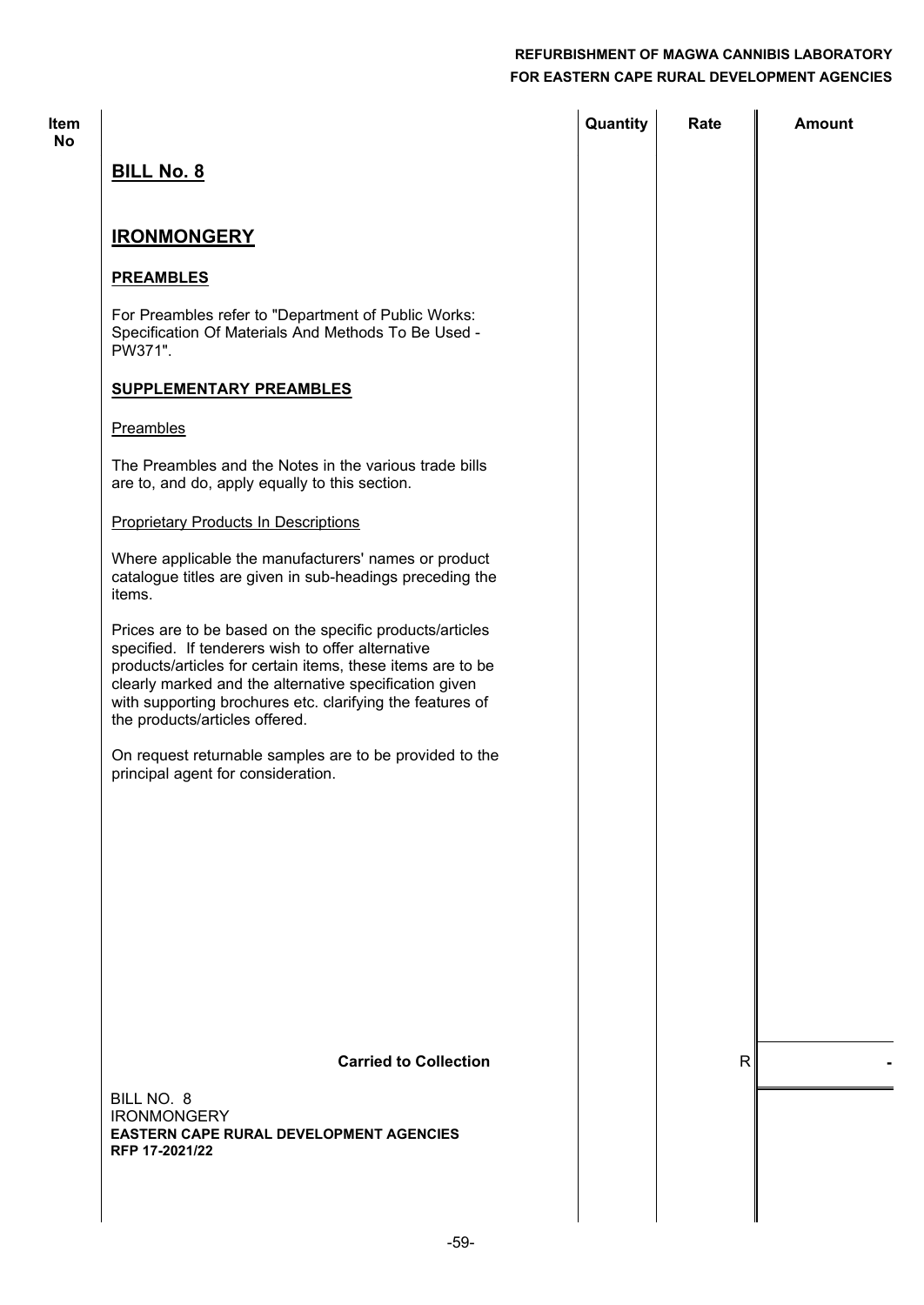|   | <b>Finishes To Ironmongery</b>                                                                                                                                                              |    |   |        |          |
|---|---------------------------------------------------------------------------------------------------------------------------------------------------------------------------------------------|----|---|--------|----------|
|   | Where applicable finishes to ironmongery are indicated<br>by suffixes in accordance with the following list:<br>BS Satin bronze lacquered<br>CH Chromium plated<br>SC Satin chromium plated |    |   |        |          |
|   | SE Silver enamelled<br><b>GE Grey enamelled</b>                                                                                                                                             |    |   |        |          |
|   | AN Anodised natural<br>AS Anodised silver<br>AB Anodised bronze<br>AG Anodised gold<br><b>ABL Anodised black</b><br>PB Polished brass<br>PL Polished and lacquered                          |    |   |        |          |
|   | PT Epoxy coated<br>SD Sanded                                                                                                                                                                |    |   |        |          |
|   | <b>Descriptions</b>                                                                                                                                                                         |    |   |        |          |
|   | Ironmongery is fixed to timber unless otherwise<br>described.                                                                                                                               |    |   |        |          |
|   |                                                                                                                                                                                             |    |   |        |          |
|   | <b>SERVICING OF EXISTING IRONMONGERY</b>                                                                                                                                                    |    |   |        |          |
|   | <b>Remove Excess Corrosion, Service All Working</b><br><b>Parts, Prime And Regalvanize</b>                                                                                                  |    |   |        |          |
| 1 | Door track to sliding door, door 1829mm wide.                                                                                                                                               | No | 3 | 350.00 | 1 050.00 |
| 2 | Door track to sliding door, door 3000mm wide.                                                                                                                                               | No | 1 | 350.00 | 350.00   |
| 3 | Door track to sliding door, door 3910mm wide.                                                                                                                                               | No | 5 | 350.00 | 1750.00  |
|   | <b>IRONMONGERY TO DOORS, FRAMES, ETC.</b>                                                                                                                                                   |    |   |        |          |
|   | <b>Budgetary Allowance</b>                                                                                                                                                                  |    |   |        |          |
|   | Note:                                                                                                                                                                                       |    |   |        |          |
|   | The following Budgetary Allowances are to be priced at<br>Bill rates/negotiated/proven cost as the case may be.                                                                             |    |   |        |          |
|   |                                                                                                                                                                                             |    |   |        |          |
|   | <b>Carried to Collection</b>                                                                                                                                                                |    |   | R.     |          |
|   | BILL NO. 8                                                                                                                                                                                  |    |   |        | 3 150.00 |
|   | <b>IRONMONGERY</b><br><b>EASTERN CAPE RURAL DEVELOPMENT AGENCIES</b><br>RFP 17-2021/22                                                                                                      |    |   |        |          |
|   |                                                                                                                                                                                             |    |   |        |          |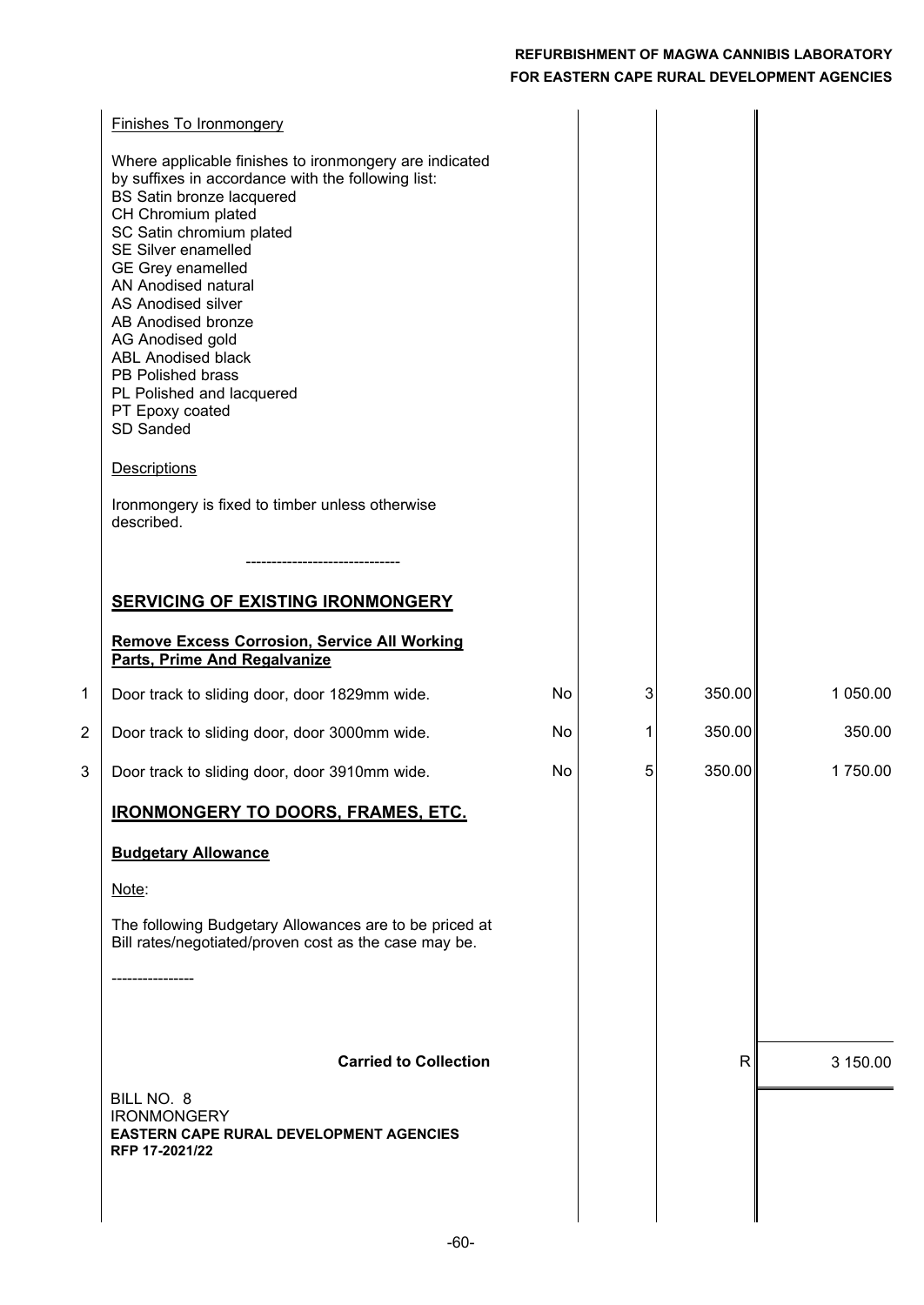| $\mathbf{1}$ | Provide the sum of R10,000.00 (Ten Thousand Rand)<br>for Ironmongery Installation as required. | Item |   | 10 000.00 |
|--------------|------------------------------------------------------------------------------------------------|------|---|-----------|
|              |                                                                                                |      |   |           |
|              |                                                                                                |      |   |           |
|              |                                                                                                |      |   |           |
|              |                                                                                                |      |   |           |
|              |                                                                                                |      |   |           |
|              |                                                                                                |      |   |           |
|              |                                                                                                |      |   |           |
|              |                                                                                                |      |   |           |
|              |                                                                                                |      |   |           |
|              |                                                                                                |      |   |           |
|              | <b>Carried to Collection</b>                                                                   |      | R | 10 000.00 |
|              | BILL NO. 8<br><b>IRONMONGERY</b><br>EASTERN CAPE RURAL DEVELOPMENT AGENCIES<br>RFP 17-2021/22  |      |   |           |
|              |                                                                                                |      |   |           |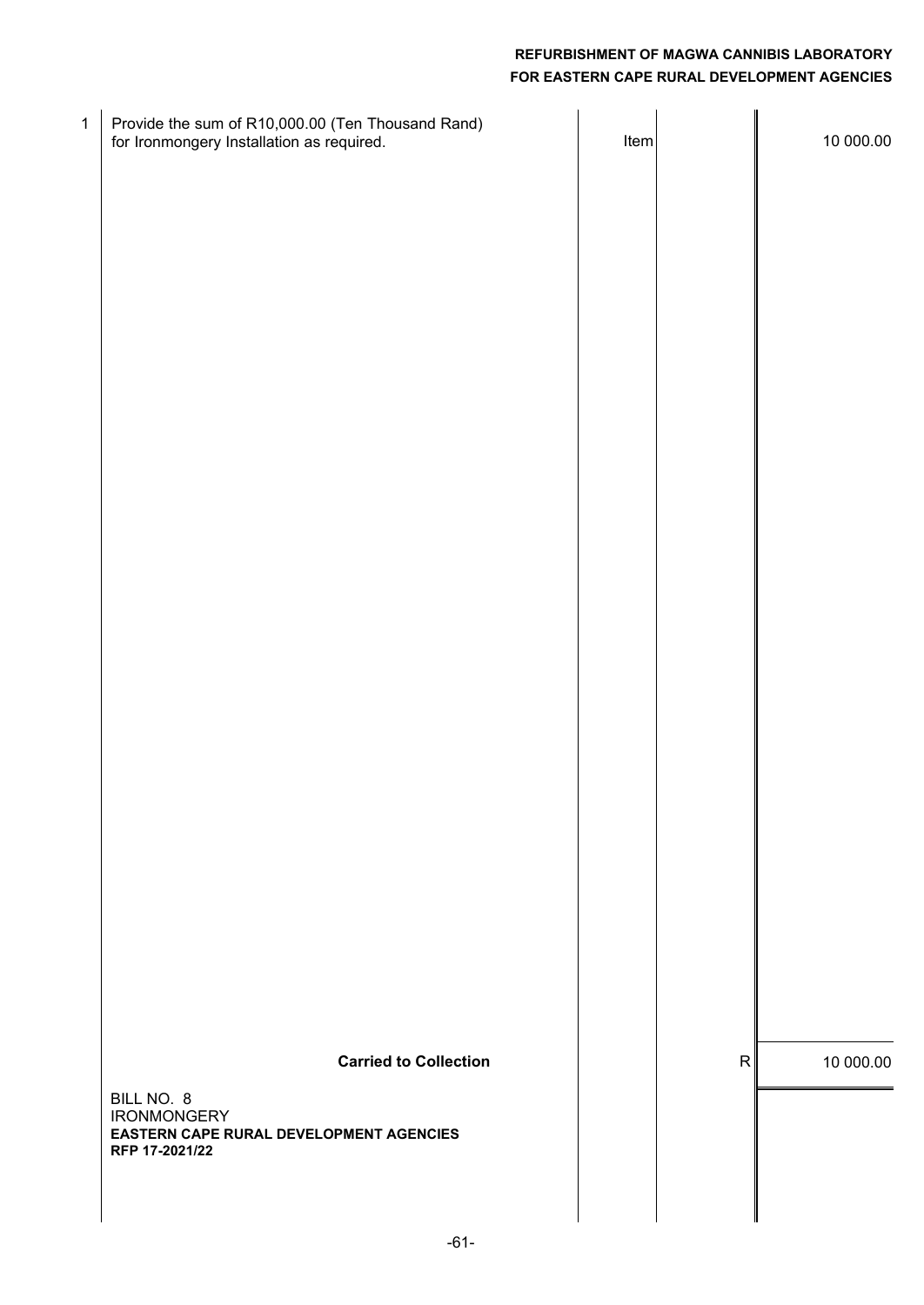| BILL NO. 8                                                |                   |                |
|-----------------------------------------------------------|-------------------|----------------|
| <b>IRONMONGERY</b>                                        |                   |                |
| <b>COLLECTION</b>                                         |                   |                |
|                                                           | Page<br><b>No</b> | Amount         |
| Total Brought Forward from Page No.                       | 59                |                |
|                                                           | $60\,$            | 3 150.00       |
|                                                           | 61                | 10 000.00      |
|                                                           |                   |                |
|                                                           |                   |                |
|                                                           |                   |                |
|                                                           |                   |                |
|                                                           |                   |                |
|                                                           |                   |                |
|                                                           |                   |                |
|                                                           |                   |                |
|                                                           |                   |                |
|                                                           |                   |                |
|                                                           |                   |                |
|                                                           |                   |                |
|                                                           |                   |                |
|                                                           |                   |                |
|                                                           |                   |                |
|                                                           |                   |                |
|                                                           |                   |                |
|                                                           |                   |                |
|                                                           |                   |                |
| <b>Carried to Final Summary</b>                           |                   | R<br>13 150.00 |
| BILL NO. 8<br><b>IRONMONGERY</b>                          |                   |                |
| EASTERN CAPE RURAL DEVELOPMENT AGENCIES<br>RFP 17-2021/22 |                   |                |
|                                                           |                   |                |
|                                                           |                   |                |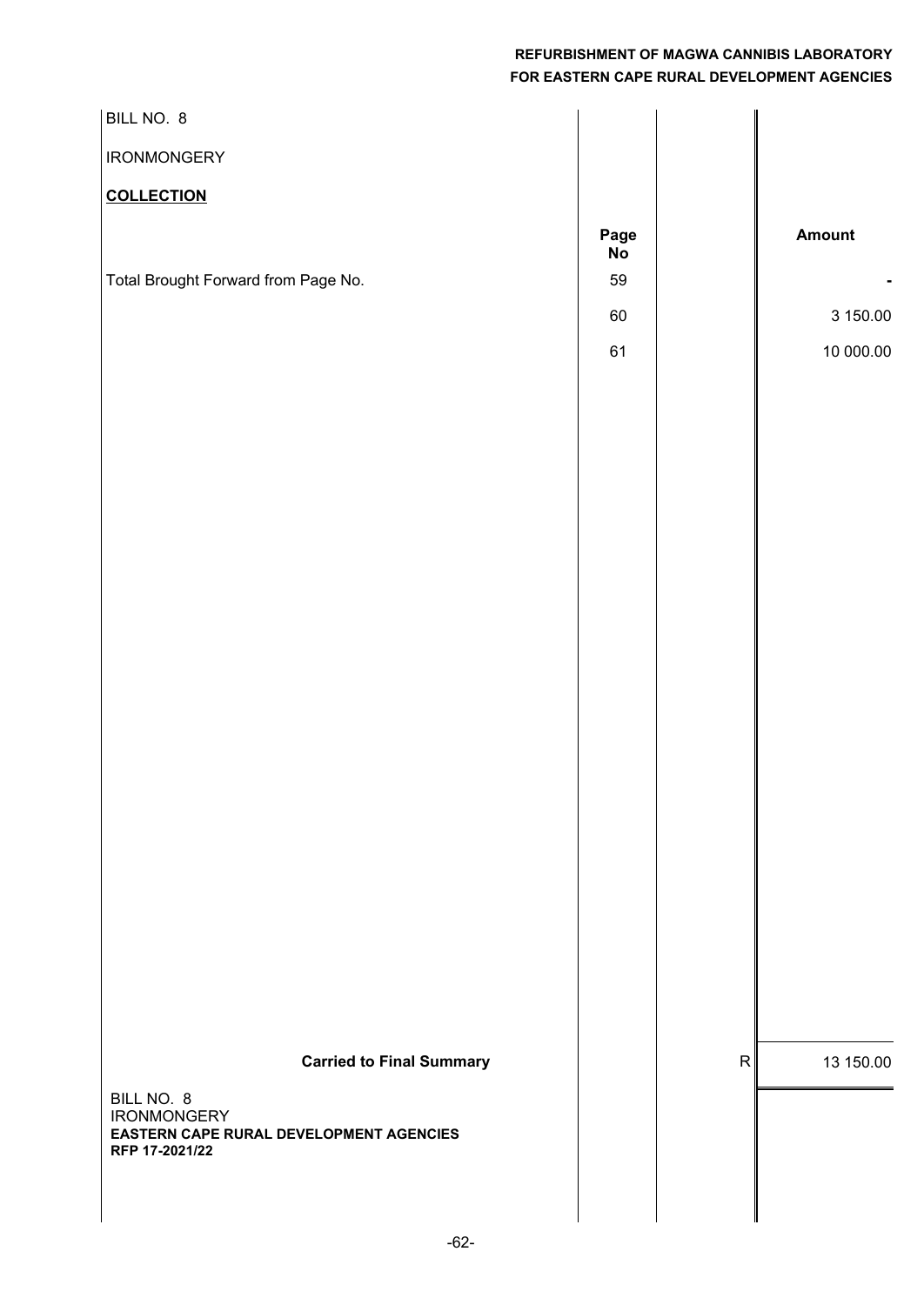| <b>Item</b><br><b>No</b> |                                                                                                                                                                                                                                                                                                                                                                                                                                                                                                                                                                                                                             | Quantity | Rate         | Amount |
|--------------------------|-----------------------------------------------------------------------------------------------------------------------------------------------------------------------------------------------------------------------------------------------------------------------------------------------------------------------------------------------------------------------------------------------------------------------------------------------------------------------------------------------------------------------------------------------------------------------------------------------------------------------------|----------|--------------|--------|
|                          | <b>BILL No. 9</b>                                                                                                                                                                                                                                                                                                                                                                                                                                                                                                                                                                                                           |          |              |        |
|                          | <b>PLASTERING</b>                                                                                                                                                                                                                                                                                                                                                                                                                                                                                                                                                                                                           |          |              |        |
|                          | <b>PREAMBLES</b>                                                                                                                                                                                                                                                                                                                                                                                                                                                                                                                                                                                                            |          |              |        |
|                          | For Preambles refer to "Department of Public Works:<br>Specification Of Materials And Methods To Be Used -<br>PW371".                                                                                                                                                                                                                                                                                                                                                                                                                                                                                                       |          |              |        |
|                          | <b>SUPPLEMENTARY PREAMBLES</b>                                                                                                                                                                                                                                                                                                                                                                                                                                                                                                                                                                                              |          |              |        |
|                          | Preambles                                                                                                                                                                                                                                                                                                                                                                                                                                                                                                                                                                                                                   |          |              |        |
|                          | The Preambles and the Notes in the various trade bills<br>are to, and do, apply equally to this section.                                                                                                                                                                                                                                                                                                                                                                                                                                                                                                                    |          |              |        |
|                          | <b>Proprietary Products In Descriptions</b>                                                                                                                                                                                                                                                                                                                                                                                                                                                                                                                                                                                 |          |              |        |
|                          | Proprietary products shall be used as specified.<br>Substitute products of similar quality and specification<br>may only be used with prior approval by the Principal<br>Agent.                                                                                                                                                                                                                                                                                                                                                                                                                                             |          |              |        |
|                          | <b>GRANOLITHIC</b>                                                                                                                                                                                                                                                                                                                                                                                                                                                                                                                                                                                                          |          |              |        |
|                          | Method                                                                                                                                                                                                                                                                                                                                                                                                                                                                                                                                                                                                                      |          |              |        |
|                          | The method to be used shall be either the monolithic<br>method or the bonded method.                                                                                                                                                                                                                                                                                                                                                                                                                                                                                                                                        |          |              |        |
|                          | Preparation                                                                                                                                                                                                                                                                                                                                                                                                                                                                                                                                                                                                                 |          |              |        |
|                          | For granolithic applied monolithically, the concrete floor<br>shall be swept clean after bleeding of the concrete has<br>ceased and the slab has begun to stiffen; any remaining<br>bleed water shall be removed and the granolithic applied<br>immediately thereafter. For granolithic to be bonded to<br>the floor slab after it has hardened, the slab surface<br>shall be hacked (preferably by mechanical means) until<br>all laitance, dirt, oil, etc. is dislodged and swept clean of<br>all loose matter. The slab shall then be wetted and kept<br>damp for at least six hours before applying the<br>granolithic. |          |              |        |
|                          | <b>Carried to Collection</b>                                                                                                                                                                                                                                                                                                                                                                                                                                                                                                                                                                                                |          | $\mathsf{R}$ |        |
|                          | BILL NO. 9<br><b>PLASTERING</b><br><b>EASTERN CAPE RURAL DEVELOPMENT AGENCIES</b><br>RFP 17-2021/22                                                                                                                                                                                                                                                                                                                                                                                                                                                                                                                         |          |              |        |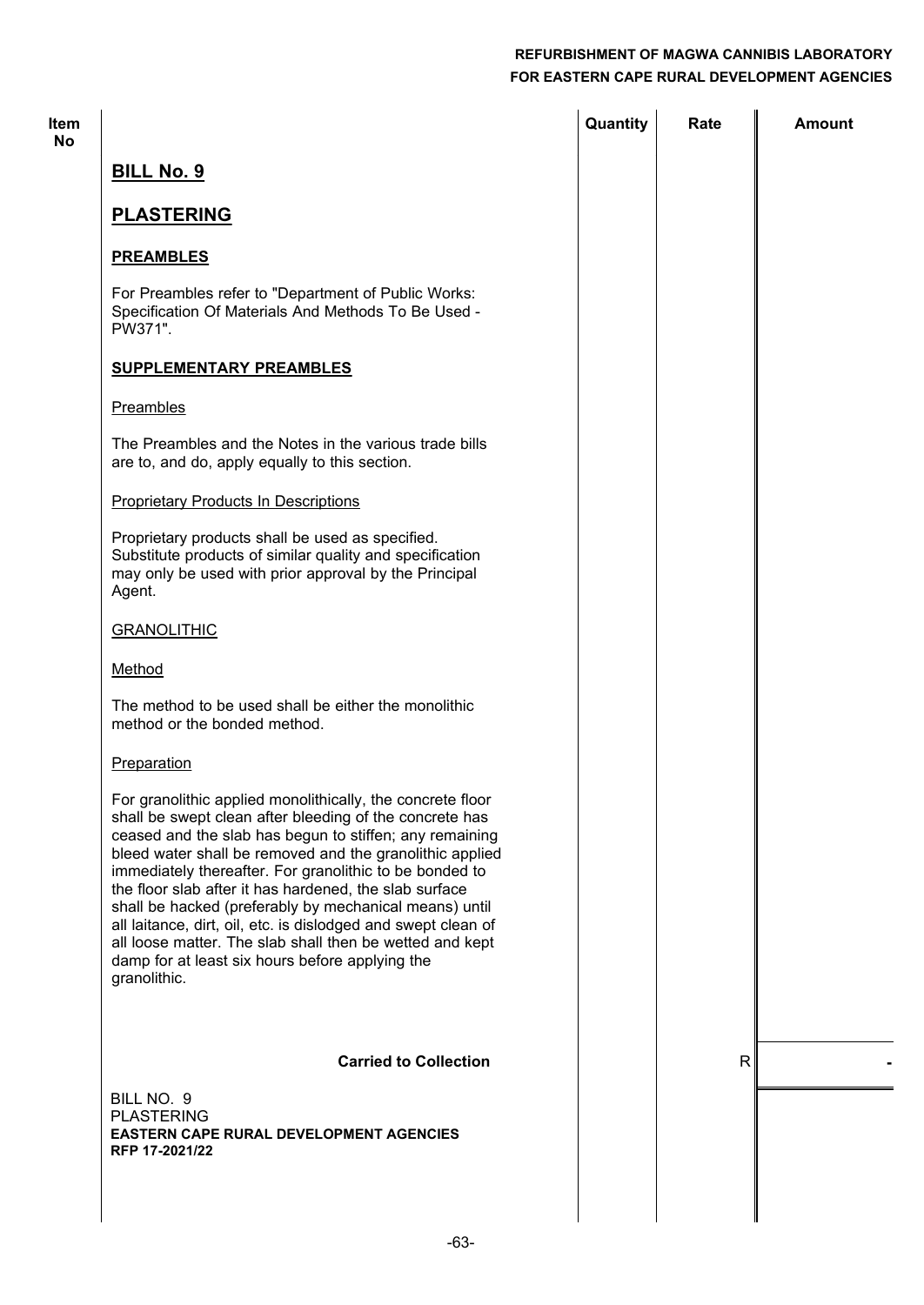#### Mix

Granolithic shall attain a compressive strength of at least 41MPa. The coarse aggregate shall comply with SANS 1083 and shall generally be capable of passing a 10mm mesh sieve. Where the thickness of the granolithic exceeds 25mm, the size of the coarse aggregate shall be increased to the maximum size compatible with the thickness of the granolithic.

#### Panels

Granolithic shall be laid in panels not exceeding 14m² for monolithic finishes, not exceeding 9,5m² for bonded finishes and not exceeding 6m² for all external granolithic. Wherever possible, panels shall be square but at no time should the length of the panel exceed 1,5 times its width.

Where possible joints between panels shall be positioned over joints in the floor slab and shall be at least 3mm wide through the full thickness of the finish, separated by strips of wood or fibreboard and finished with V-joints.

#### Laying

Monolithic granolithic shall be applied to the partially set slab and thoroughly compacted and lightly wood floated to the required levels.

Bonded granolithic shall be applied to the slab after applying a 1:1 sand-and-cement slurry brushed over the surface and allowed to partially set before applying the granolithic. The granolithic shall be throughly compacted and lightly wood floated to the required levels.

After wood floating, the monolithic and bonded granolithic shall remain undisturbed until bleeding has ceased and the surface has stiffened. Any remaining bleed water and laitance shall then be removed and the surface steel trowelled or power floated.

Curing, Seasoning And Protection

Granolithic shall be covered with clean hessian with waterproof building foil over and kept wet for at least seven days after laying.

#### **Carried to Collection**  $\qquad$  | R

PLASTERING BILL NO. 9 **EASTERN CAPE RURAL DEVELOPMENT AGENCIES RFP 17-2021/22**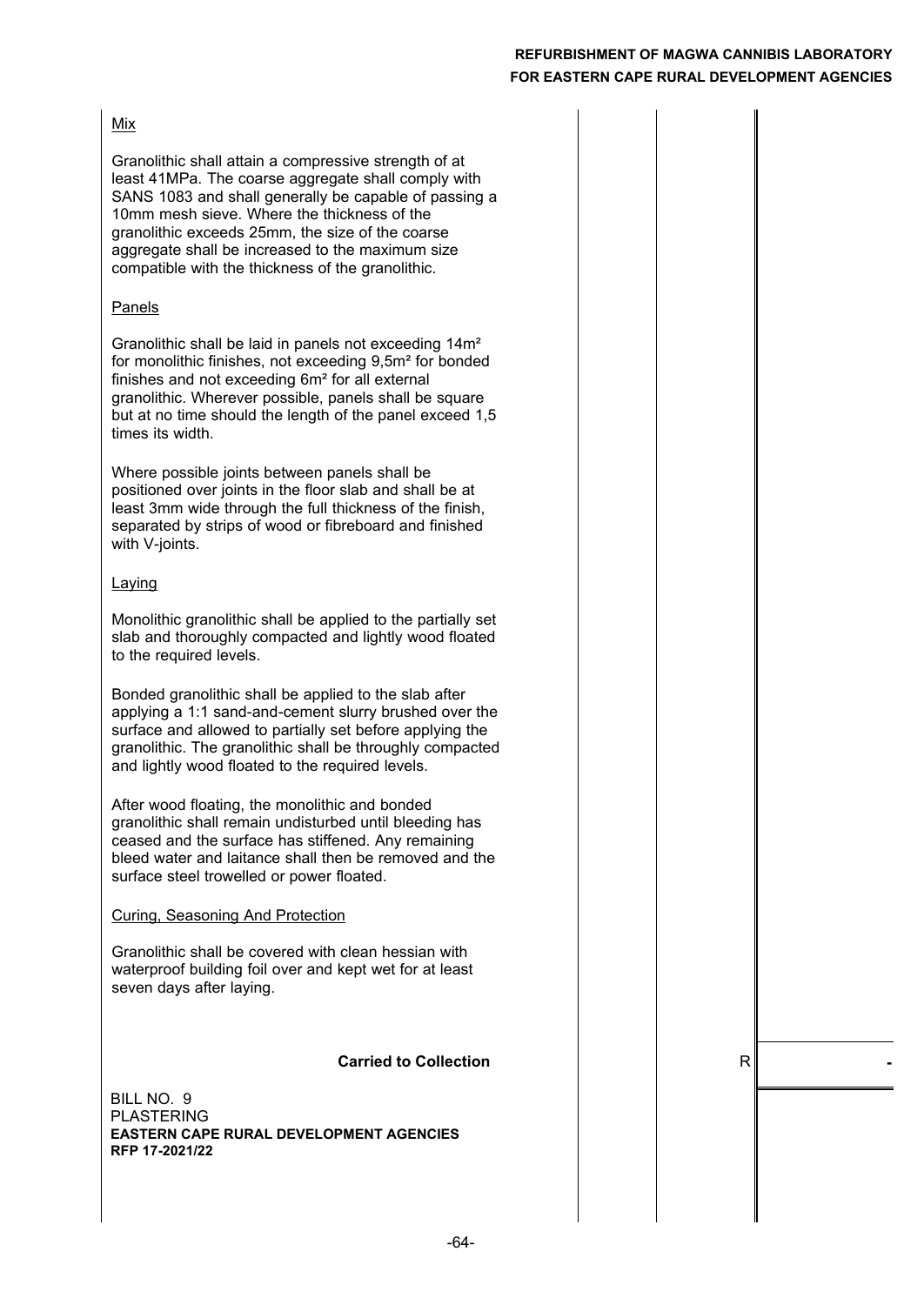|   | <b>SCREED</b>                                                                                                                    |    |     |              |           |
|---|----------------------------------------------------------------------------------------------------------------------------------|----|-----|--------------|-----------|
|   | <b>Cement Screed On Concrete</b>                                                                                                 |    |     |              |           |
| 1 | 30mm Thick on existing treads and risers of steps.                                                                               | m2 | 19  | 65.00        | 1 235.00  |
| 2 | 30mm Thick on existing floors.                                                                                                   | m2 | 86  | 50.00        | 4 300.00  |
| 3 | 30mm Thick (average) to falls on existing floors.                                                                                | m2 | 150 | 65.00        | 9750.00   |
|   | <b>Sundries</b>                                                                                                                  |    |     |              |           |
| 4 | Fill all cracks, holes, etc. with sikafloor or other<br>approved epoxy grout. (Provisional)                                      | m2 | 125 | 35.00        | 4 375.00  |
|   | <b>EXTERNAL PLASTER</b>                                                                                                          |    |     |              |           |
|   | One Coat 4-1 Cement Plaster With Sikalite Or Other<br>Approved Waterproofing Additive, Trowelled To A<br><b>Smooth Finish On</b> |    |     |              |           |
| 5 | Existing brick columns. (Provisional)                                                                                            | m2 | 28  | 90.00        | 2 520.00  |
|   |                                                                                                                                  |    |     |              |           |
|   |                                                                                                                                  |    |     |              |           |
|   |                                                                                                                                  |    |     |              |           |
|   |                                                                                                                                  |    |     |              |           |
|   |                                                                                                                                  |    |     |              |           |
|   |                                                                                                                                  |    |     |              |           |
|   |                                                                                                                                  |    |     |              |           |
|   |                                                                                                                                  |    |     |              |           |
|   |                                                                                                                                  |    |     |              |           |
|   |                                                                                                                                  |    |     |              |           |
|   |                                                                                                                                  |    |     |              |           |
|   | <b>Carried to Collection</b>                                                                                                     |    |     | $\mathsf{R}$ | 22 180.00 |
|   | BILL NO. 9                                                                                                                       |    |     |              |           |
|   | <b>PLASTERING</b><br><b>EASTERN CAPE RURAL DEVELOPMENT AGENCIES</b>                                                              |    |     |              |           |
|   | RFP 17-2021/22                                                                                                                   |    |     |              |           |
|   |                                                                                                                                  |    |     |              |           |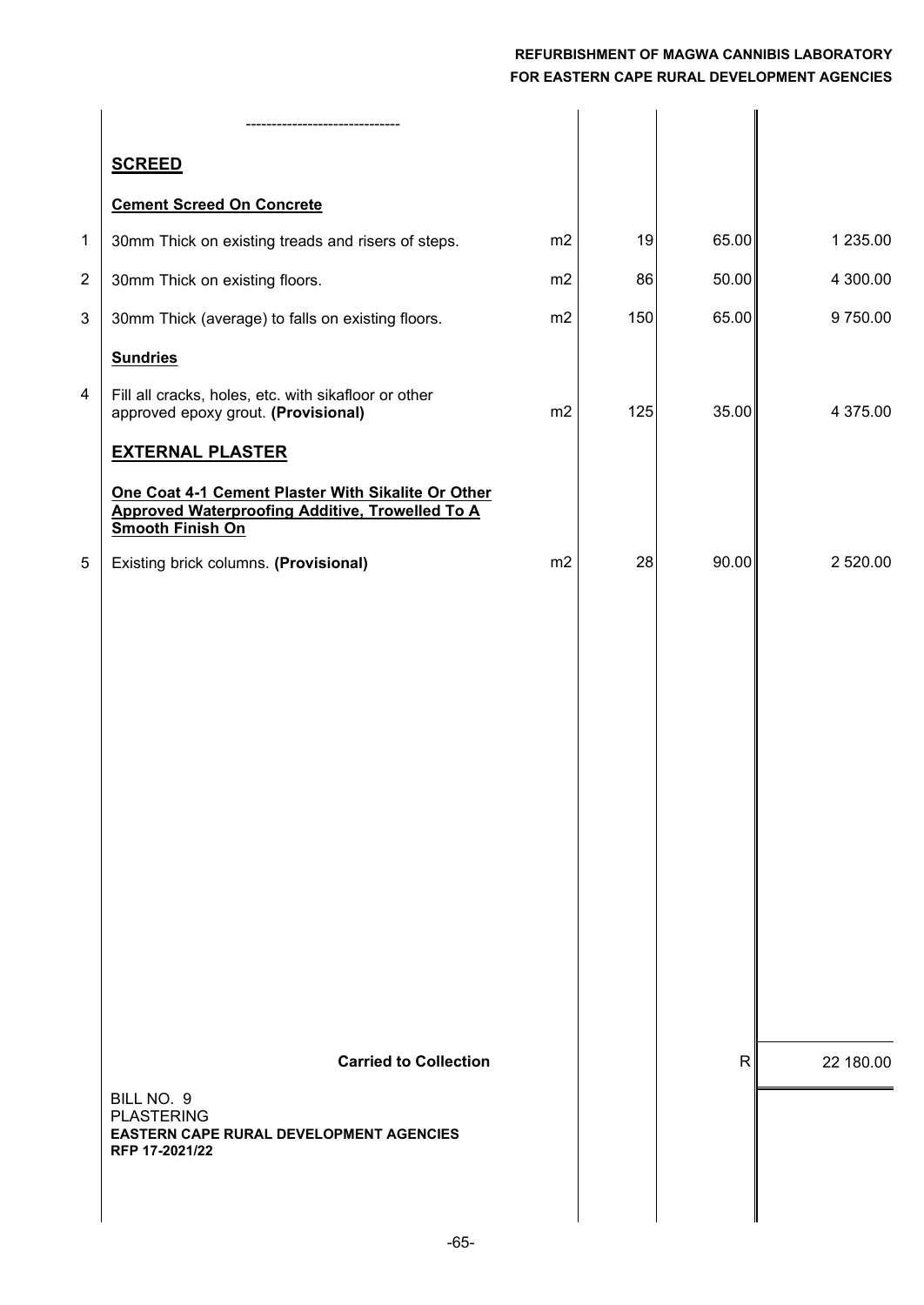| BILL NO. 9                                                |            |                        |  |
|-----------------------------------------------------------|------------|------------------------|--|
| <b>PLASTERING</b>                                         |            |                        |  |
| <b>COLLECTION</b>                                         |            |                        |  |
|                                                           | Page<br>No | Amount                 |  |
| Total Brought Forward from Page No.                       | 63         |                        |  |
|                                                           | 64         |                        |  |
|                                                           | 65         | 22 180.00              |  |
|                                                           |            |                        |  |
|                                                           |            |                        |  |
|                                                           |            |                        |  |
|                                                           |            |                        |  |
|                                                           |            |                        |  |
|                                                           |            |                        |  |
|                                                           |            |                        |  |
|                                                           |            |                        |  |
|                                                           |            |                        |  |
|                                                           |            |                        |  |
|                                                           |            |                        |  |
|                                                           |            |                        |  |
|                                                           |            |                        |  |
|                                                           |            |                        |  |
|                                                           |            |                        |  |
|                                                           |            |                        |  |
|                                                           |            |                        |  |
| <b>Carried to Final Summary</b>                           |            | ${\sf R}$<br>22 180.00 |  |
| BILL NO. 9<br><b>PLASTERING</b>                           |            |                        |  |
| EASTERN CAPE RURAL DEVELOPMENT AGENCIES<br>RFP 17-2021/22 |            |                        |  |
|                                                           |            |                        |  |
|                                                           |            |                        |  |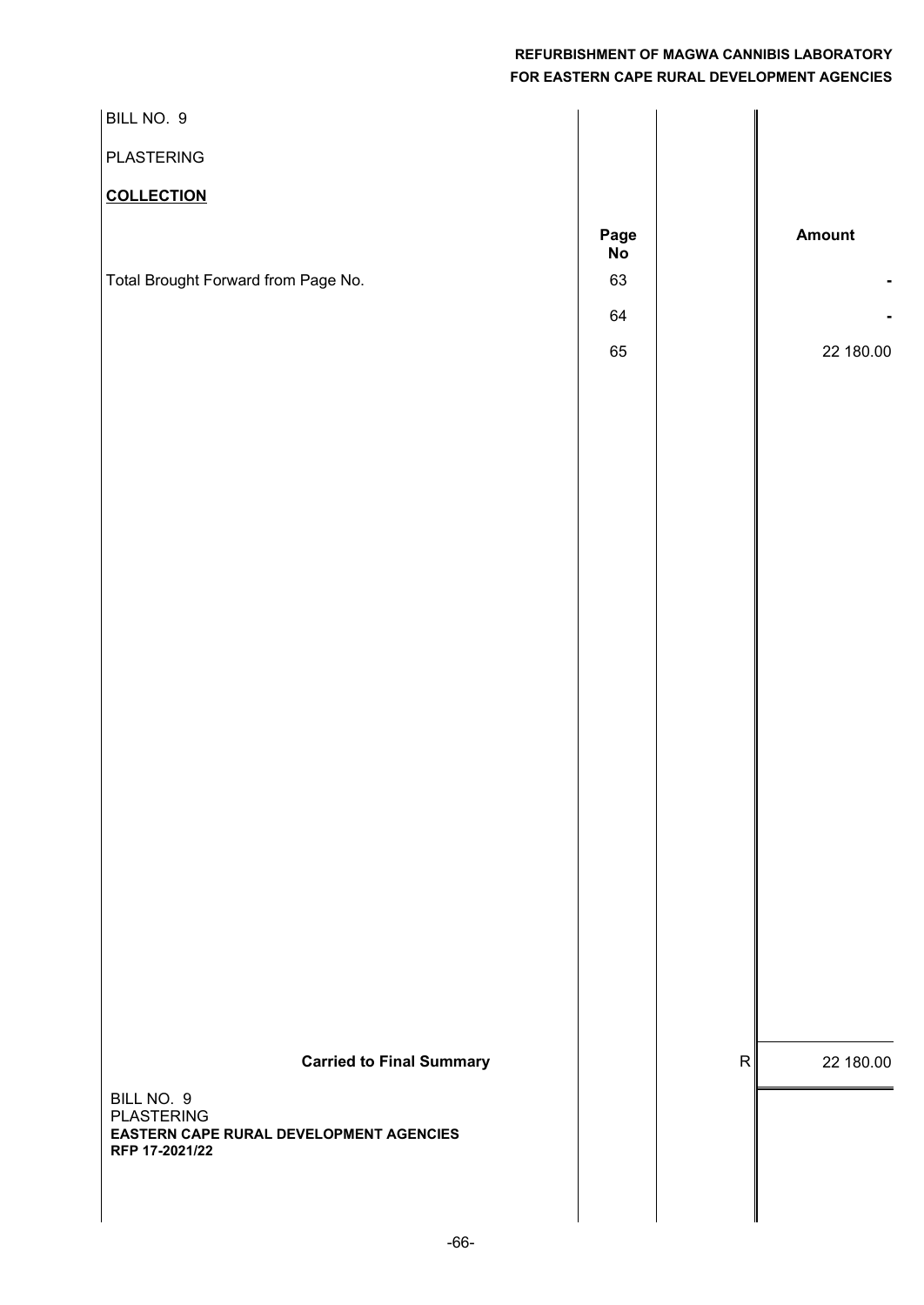| Item<br><b>No</b> |                                                                                           |    | Quantity | Rate         | <b>Amount</b> |
|-------------------|-------------------------------------------------------------------------------------------|----|----------|--------------|---------------|
|                   | <b>BILL No. 10</b>                                                                        |    |          |              |               |
|                   | <b>GLAZING</b>                                                                            |    |          |              |               |
|                   | (CPAP Work Group No. 150 Unless Otherwise Stated)                                         |    |          |              |               |
|                   | NOTE:                                                                                     |    |          |              |               |
|                   | The Model Trade Preambles (2008) as published by the<br>ASAQS are to apply to all trades. |    |          |              |               |
|                   | <b>TO STEEL WITH PUTTY</b>                                                                |    |          |              |               |
|                   | 4mm Clear Float Glass                                                                     |    |          |              |               |
| $\mathbf{1}$      | Panes not exceeding 0,1m2.                                                                | m2 | 11       | 650.00       | 7 150.00      |
|                   |                                                                                           |    |          |              |               |
|                   |                                                                                           |    |          |              |               |
|                   |                                                                                           |    |          |              |               |
|                   |                                                                                           |    |          |              |               |
|                   |                                                                                           |    |          |              |               |
|                   |                                                                                           |    |          |              |               |
|                   |                                                                                           |    |          |              |               |
|                   |                                                                                           |    |          |              |               |
|                   |                                                                                           |    |          |              |               |
|                   |                                                                                           |    |          |              |               |
|                   |                                                                                           |    |          |              |               |
|                   |                                                                                           |    |          |              |               |
|                   |                                                                                           |    |          |              |               |
|                   |                                                                                           |    |          |              |               |
|                   |                                                                                           |    |          |              |               |
|                   | <b>Carried to Final Summary</b>                                                           |    |          | $\mathsf{R}$ | 7 150.00      |
|                   | BILL NO. 10                                                                               |    |          |              |               |
|                   | <b>GLAZING</b><br>EASTERN CAPE RURAL DEVELOPMENT AGENCIES<br>RFP 17-2021/22               |    |          |              |               |
|                   |                                                                                           |    |          |              |               |
|                   |                                                                                           |    |          |              |               |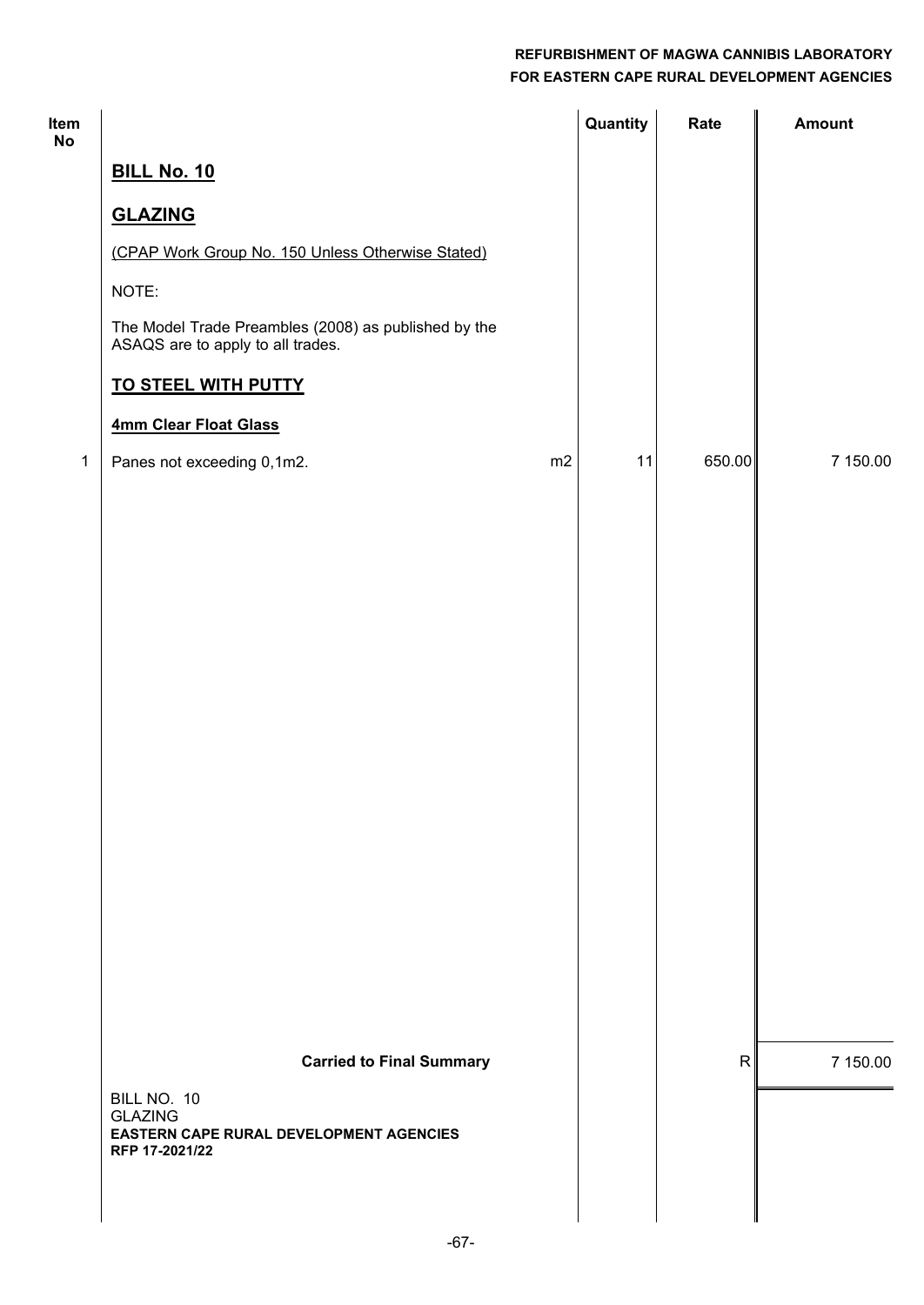| <b>Item</b><br><b>No</b> |                                                                                                                                                                                        | Quantity | Rate         | <b>Amount</b> |
|--------------------------|----------------------------------------------------------------------------------------------------------------------------------------------------------------------------------------|----------|--------------|---------------|
|                          | <b>BILL No. 11</b>                                                                                                                                                                     |          |              |               |
|                          | <b>PAINTWORK</b>                                                                                                                                                                       |          |              |               |
|                          | <b>PREAMBLES</b>                                                                                                                                                                       |          |              |               |
|                          | For Preambles refer to "Department of Public Works:<br>Specification Of Materials And Methods To Be Used -<br>PW371".                                                                  |          |              |               |
|                          | <b>SUPPLEMENTARY PREAMBLES</b>                                                                                                                                                         |          |              |               |
|                          | Preambles                                                                                                                                                                              |          |              |               |
|                          | The Preambles and the Notes in the various trade bills<br>are to, and do, apply equally to this section.                                                                               |          |              |               |
|                          | <b>Proprietary Products In Descriptions</b>                                                                                                                                            |          |              |               |
|                          | Proprietary products shall be used as specified.<br>Substitute products of similar quality and specification<br>may only be used with prior approval by the Principal<br>Agent.        |          |              |               |
|                          | <b>Descriptions</b>                                                                                                                                                                    |          |              |               |
|                          | All concrete surfaces are smooth (Class F2 or F3 finish<br>to formwork) unless otherwise described. Concrete<br>surfaces with a Class F1 finish to formwork are<br>described as rough. |          |              |               |
|                          | All surfaces of walls are internal unless otherwise<br>described.                                                                                                                      |          |              |               |
|                          | All plaster surfaces are smooth (floated) unless<br>otherwise described.                                                                                                               |          |              |               |
|                          |                                                                                                                                                                                        |          |              |               |
|                          |                                                                                                                                                                                        |          |              |               |
|                          |                                                                                                                                                                                        |          |              |               |
|                          |                                                                                                                                                                                        |          |              |               |
|                          |                                                                                                                                                                                        |          |              |               |
|                          | <b>Carried to Collection</b><br>BILL NO. 11                                                                                                                                            |          | $\mathsf{R}$ |               |
|                          | <b>PAINTWORK</b><br>EASTERN CAPE RURAL DEVELOPMENT AGENCIES<br>RFP 17-2021/22                                                                                                          |          |              |               |
|                          |                                                                                                                                                                                        |          |              |               |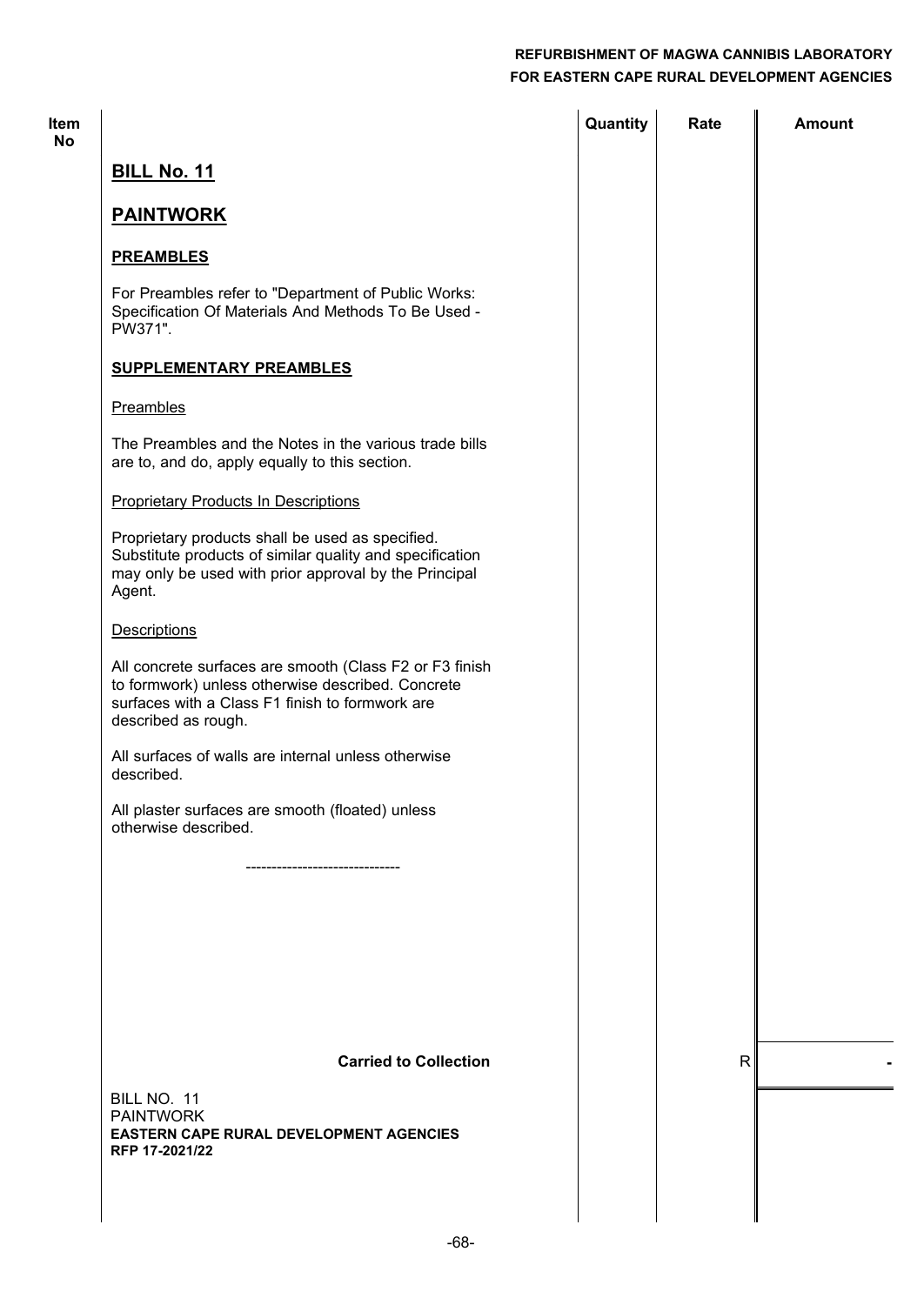|   | NOTE:                                                                                                                                                                                                                                                                                                                                                                                                                           |                |     |       |            |
|---|---------------------------------------------------------------------------------------------------------------------------------------------------------------------------------------------------------------------------------------------------------------------------------------------------------------------------------------------------------------------------------------------------------------------------------|----------------|-----|-------|------------|
|   | All plaster surfaces are smooth (floated) unless<br>otherwise described.                                                                                                                                                                                                                                                                                                                                                        |                |     |       |            |
|   |                                                                                                                                                                                                                                                                                                                                                                                                                                 |                |     |       |            |
|   | <b>PAINT ON PLASTER, FIBRE REINFORCED</b><br><b>CEMENT, ETC.</b>                                                                                                                                                                                                                                                                                                                                                                |                |     |       |            |
|   | <b>Prepare And Apply One Plascon Or Other Approved</b><br>Plaster Primer And Two Coats Plascon Or Other<br><b>Approved Wall And All On</b>                                                                                                                                                                                                                                                                                      |                |     |       |            |
| 1 | Plastered brick columns. (Provisional)                                                                                                                                                                                                                                                                                                                                                                                          | m2             | 28  | 85.00 | 2 380.00   |
| 2 | Fibre reinforced cement fascia and bargeboard.                                                                                                                                                                                                                                                                                                                                                                                  | m2             | 90  | 85.00 | 7 650.00   |
|   | <b>REDECORATION OF PREVIOUSLY PAINTED</b><br>PLASTER, FIBRE REINFORCED CEMENT, ETC.                                                                                                                                                                                                                                                                                                                                             |                |     |       |            |
|   | <b>Clean Down And Remove All Loose And Flaking</b><br>Paint, Scrub Cracked Areas With Wire Brush,<br><b>Prepare Previously Painted Surfaces With Grease -</b><br><b>Cutting Detergent, Lightly Sand (220-Grit</b><br>Sandpaper), Clean, Stop And Apply One Coat<br><b>Plascon Or Other Approved Plaster Universal</b><br><b>Undercoat And Two Coats Plascon Or Other</b><br><b>Approved Velveglo On</b>                         |                |     |       |            |
| 3 | Plastered walls.                                                                                                                                                                                                                                                                                                                                                                                                                | m2             | 812 | 85.00 | 69 020.00  |
|   | <b>Clean Down And Remove All Loose And Flaking</b><br>Paint, Scrub Cracked Areas With Wire Brush, Seal<br>All Visible Cracks With Polyfiller, Prepare Previously<br><b>Painted Surfaces With Grease - Cutting Detergent,</b><br>Lightly Sand (220-Grit Sandpaper), Clean, Stop And<br><b>Apply One Coat Plascon Or Other Approved Plaster</b><br>Universal Undercoat And Two Coats Plascon Or<br>Other Approved Wall And All On |                |     |       |            |
| 4 | Plastered walls.                                                                                                                                                                                                                                                                                                                                                                                                                | m <sub>2</sub> | 276 | 85.00 | 23 460.00  |
|   | <b>REDECORATION OF PREVIOUSLY PAINTED</b><br><b>METAL</b>                                                                                                                                                                                                                                                                                                                                                                       |                |     |       |            |
|   |                                                                                                                                                                                                                                                                                                                                                                                                                                 |                |     |       |            |
|   | <b>Carried to Collection</b>                                                                                                                                                                                                                                                                                                                                                                                                    |                |     | R     | 102 510.00 |
|   | BILL NO. 11<br><b>PAINTWORK</b><br><b>EASTERN CAPE RURAL DEVELOPMENT AGENCIES</b><br>RFP 17-2021/22                                                                                                                                                                                                                                                                                                                             |                |     |       |            |
|   |                                                                                                                                                                                                                                                                                                                                                                                                                                 |                |     |       |            |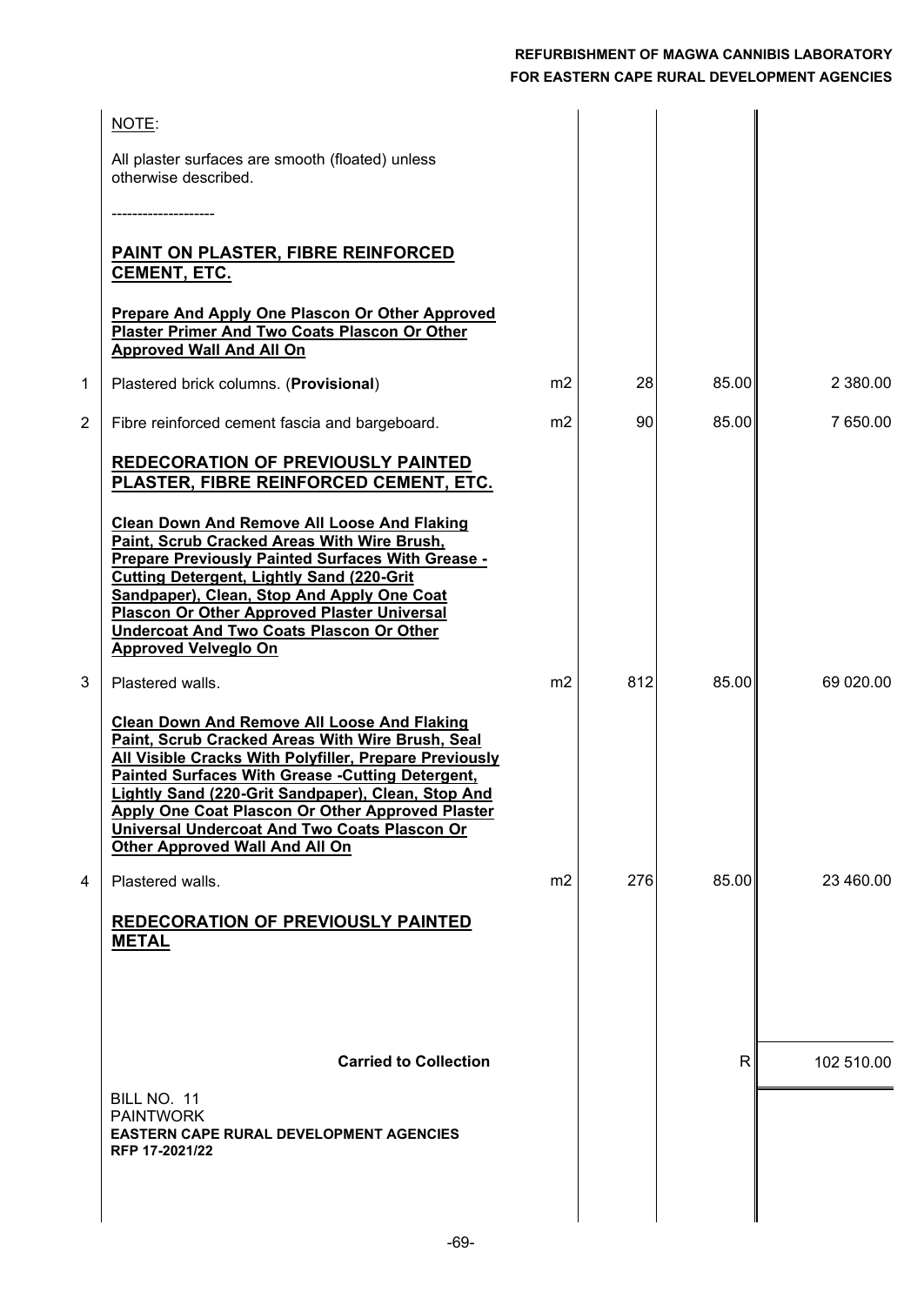|                | <b>Remove All Traces Of Protective Coating From</b><br><b>Galvanised Surfaces With Galvanised Iron Cleaner,</b><br>Prepare And Apply One Coat Plascon Or Other<br><b>Approved Galvanised Iron Primer And Two Coats</b><br>Plascon Or Other Approved Velvaglo On |                |     |                |           |
|----------------|-----------------------------------------------------------------------------------------------------------------------------------------------------------------------------------------------------------------------------------------------------------------|----------------|-----|----------------|-----------|
| 1              | Steel windows (both sides measured).                                                                                                                                                                                                                            | m <sub>2</sub> | 23  | 95.00          | 2 185.00  |
|                | <b>PAINT ON WOOD</b>                                                                                                                                                                                                                                            |                |     |                |           |
|                | <b>Prime Or Oil</b>                                                                                                                                                                                                                                             |                |     |                |           |
| 2              | Backs of frames or linings not exceeding 300mm girth.                                                                                                                                                                                                           | m              | 8   | 15.00          | 120.00    |
|                | Prepare, Stop And Apply One Coat Plascon Wood<br>Primer And Two Coats Woodoc 20 Or Other<br><b>Approved External Quality Wood Sealer On</b>                                                                                                                     |                |     |                |           |
| 3              | Solid panel doors.                                                                                                                                                                                                                                              | m <sub>2</sub> | 9   | 85.00          | 765.00    |
| 4              | Frames and linings not exceeding 300mm girth.                                                                                                                                                                                                                   | m              | 8   | 30.00          | 240.00    |
|                | REDECORATION OF PREVIOUSLY PAINTED<br><b>WOOD</b>                                                                                                                                                                                                               |                |     |                |           |
|                | Remove All Loose And Flaking Paint, Lightly Sand,<br>Clean, Touch Up Bare Patches With Plascon Or<br><b>Other Approved Wood Primer And Apply Two Coats</b><br>Plascon Or Other Approved Velvaglo On                                                             |                |     |                |           |
| 5              | Exposed roof timbers. (Provisional)                                                                                                                                                                                                                             | m <sub>2</sub> | 86  | 85.00          | 7 310.00  |
|                | Remove All Loose And Flaking Paint, Lightly Sand,<br>Clean, Touch Up Bare Patches With Plascon Or<br><b>Other Approved Wood Primer And Apply Two Coats</b><br>Plascon Or Other Approved Wall And All On                                                         |                |     |                |           |
| 6              | Exposed roof timbers. (Provisional)                                                                                                                                                                                                                             | m <sub>2</sub> | 64  | 85.00          | 5 440.00  |
|                | Remove All Loose And Flaking Paint, Lightly Sand,<br>Clean, Touch Up Bare Patches With Plascon Or<br><b>Other Approved Wood Primer And Two Coats</b><br><b>Woodoc 20 Or Other Approved External Quality</b><br><b>Wood Sealer On</b>                            |                |     |                |           |
| $\overline{7}$ | Solid panel doors.                                                                                                                                                                                                                                              | m <sub>2</sub> | 125 | 85.00          | 10 625.00 |
|                |                                                                                                                                                                                                                                                                 |                |     |                |           |
|                | <b>Carried to Collection</b>                                                                                                                                                                                                                                    |                |     | R <sup>1</sup> | 26 685.00 |
|                | BILL NO. 11<br><b>PAINTWORK</b><br><b>EASTERN CAPE RURAL DEVELOPMENT AGENCIES</b><br>RFP 17-2021/22                                                                                                                                                             |                |     |                |           |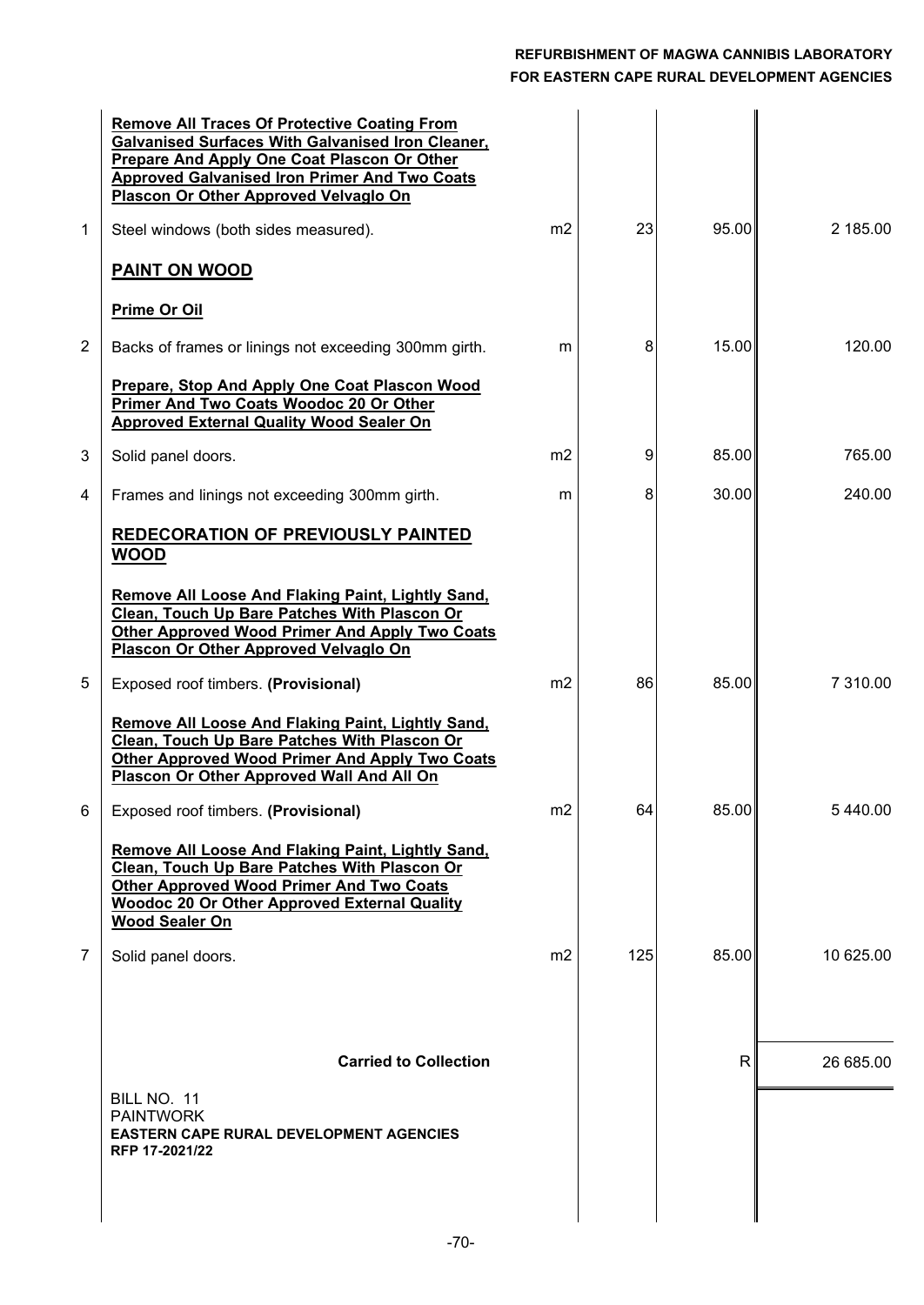| $\mathbf{1}$            | Louvre windows.                                                                                                                                                                                                                      | m2        | 53     | 85.00        | 4 505.00 |
|-------------------------|--------------------------------------------------------------------------------------------------------------------------------------------------------------------------------------------------------------------------------------|-----------|--------|--------------|----------|
|                         | Remove All Loose And Flaking Paint, Lightly Sand,<br>Clean, Touch Up Bare Patches With Plascon Or<br><b>Other Approved Wood Primer And Two Coats</b><br><b>Woodoc 20 Or Other Approved Internal Quality</b><br><b>Wood Sealer On</b> |           |        |              |          |
| $\overline{\mathbf{c}}$ | Solid panel doors.                                                                                                                                                                                                                   | m2        | 50     | 85.00        | 4 250.00 |
| 3                       | Frames and linings not exceeding 300mm girth.                                                                                                                                                                                        | ${\sf m}$ | $16\,$ | 30.00        | 480.00   |
|                         | <b>Carried to Collection</b><br>BILL NO. 11<br><b>PAINTWORK</b><br>EASTERN CAPE RURAL DEVELOPMENT AGENCIES<br>RFP 17-2021/22                                                                                                         |           |        | $\mathsf{R}$ | 9 235.00 |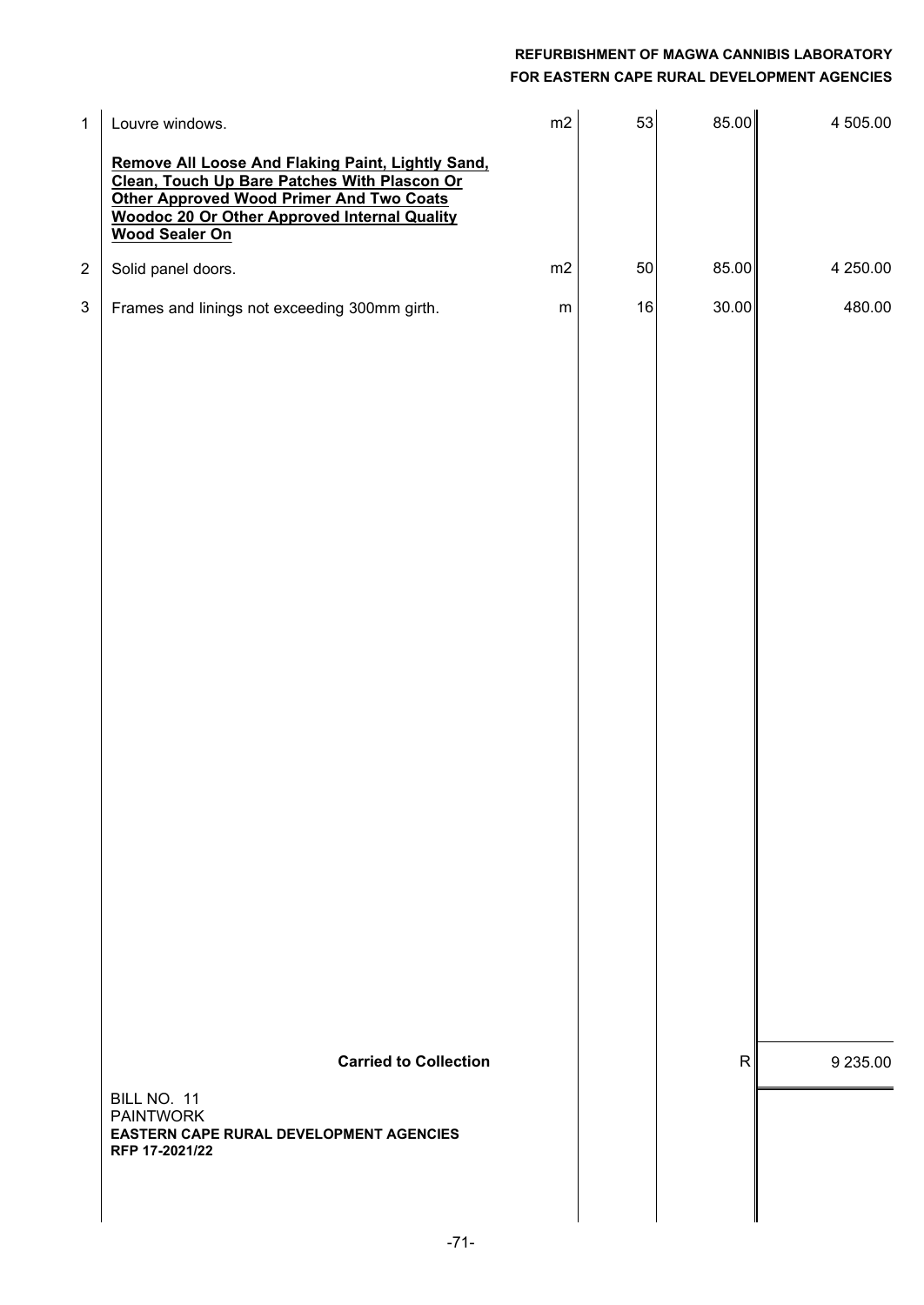| BILL NO. 11                                                                                                                     |                                          |              |                                               |
|---------------------------------------------------------------------------------------------------------------------------------|------------------------------------------|--------------|-----------------------------------------------|
| <b>PAINTWORK</b>                                                                                                                |                                          |              |                                               |
| <b>COLLECTION</b>                                                                                                               |                                          |              |                                               |
| Total Brought Forward from Page No.                                                                                             | Page<br>No<br>68<br>69<br>$70\,$<br>$71$ |              | Amount<br>102 510.00<br>26 685.00<br>9 235.00 |
| <b>Carried to Final Summary</b><br>BILL NO. 11<br><b>PAINTWORK</b><br>EASTERN CAPE RURAL DEVELOPMENT AGENCIES<br>RFP 17-2021/22 |                                          | $\mathsf{R}$ | 138 430.00                                    |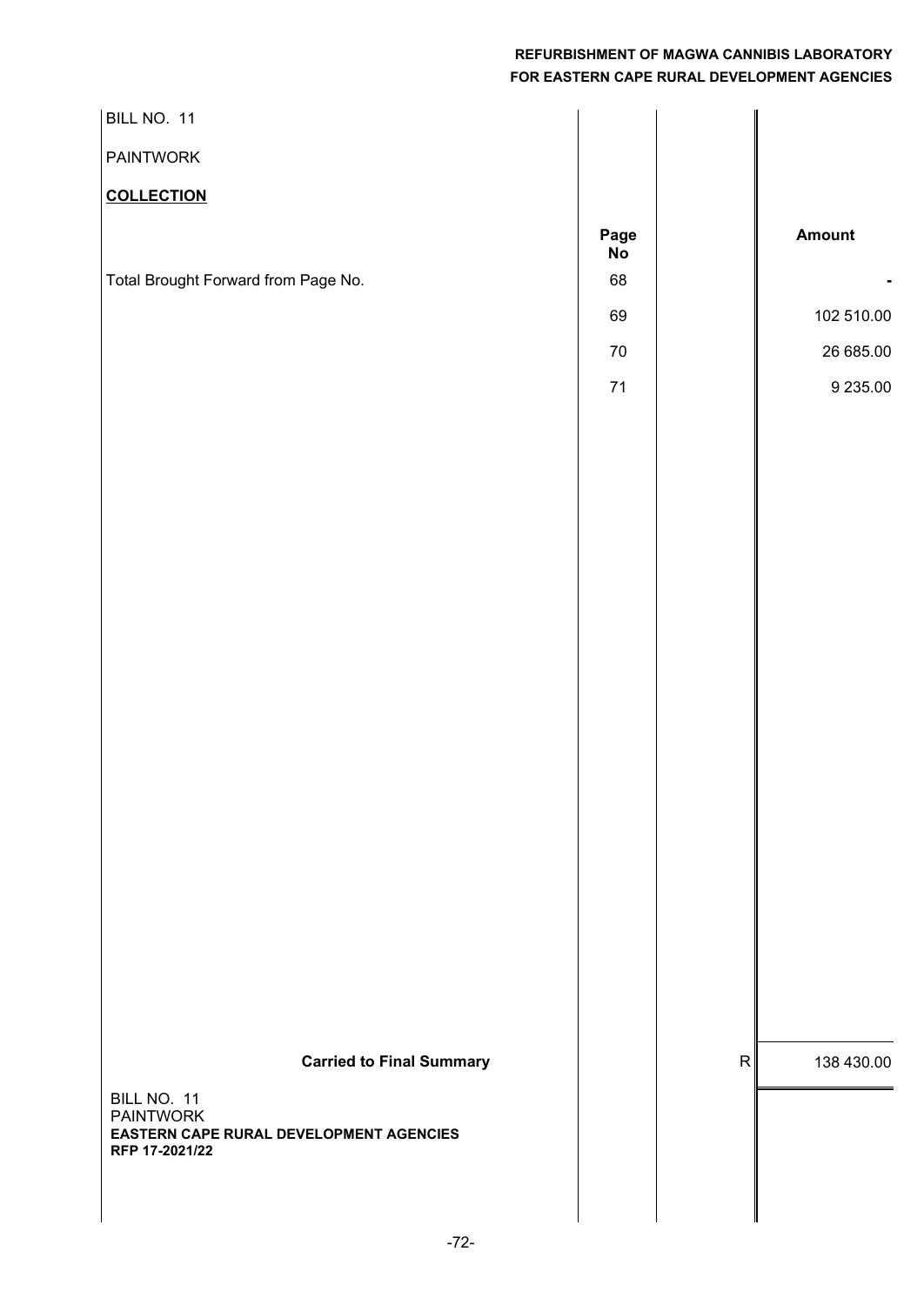## **FOR EASTERN CAPE RURAL DEVELOPMENT AGENCIES REFURBISHMENT OF MAGWA CANNIBIS LABORATORY**

| Item<br>No     |                                                                                                                                   | Quantity | Rate         | <b>Amount</b> |
|----------------|-----------------------------------------------------------------------------------------------------------------------------------|----------|--------------|---------------|
|                | <b>BILL No. 12</b>                                                                                                                |          |              |               |
|                | <b>PROVISIONAL SUMS</b>                                                                                                           |          |              |               |
|                | The Following Nominated/Selected Sub-Contract<br>Amounts Are For Work To Be Carried Out By<br>Nominated/Selected Sub-Contractors: |          |              |               |
|                | <b>ELECTRICAL INSTALLATION</b>                                                                                                    |          |              |               |
| $\mathbf 1$    | Provide the sum of R100 000.00 (One Hundred<br>Thousand) for Electrical installation and fittings supplied<br>and fixed complete. |          |              |               |
|                |                                                                                                                                   | Item     |              | 100 000.00    |
| $\sqrt{2}$     | Allow for general attendance.                                                                                                     | Item     |              | 5 000.00      |
| $\mathfrak{S}$ | Allow for profit if required.                                                                                                     | Item     |              | 5 000.00      |
|                |                                                                                                                                   |          |              |               |
|                |                                                                                                                                   |          |              |               |
|                |                                                                                                                                   |          |              |               |
|                |                                                                                                                                   |          |              |               |
|                |                                                                                                                                   |          |              |               |
|                |                                                                                                                                   |          |              |               |
|                |                                                                                                                                   |          |              |               |
|                |                                                                                                                                   |          |              |               |
|                |                                                                                                                                   |          |              |               |
|                |                                                                                                                                   |          |              |               |
|                |                                                                                                                                   |          |              |               |
|                |                                                                                                                                   |          |              |               |
|                |                                                                                                                                   |          |              |               |
|                | <b>Carried to Final Summary</b>                                                                                                   |          | $\mathsf{R}$ | 110 000.00    |
|                | BILL NO. 12<br>PROVISIONAL SUMS<br><b>EASTERN CAPE RURAL DEVELOPMENT AGENCIES</b><br>RFP 17-2021/22                               |          |              |               |
|                |                                                                                                                                   |          |              |               |